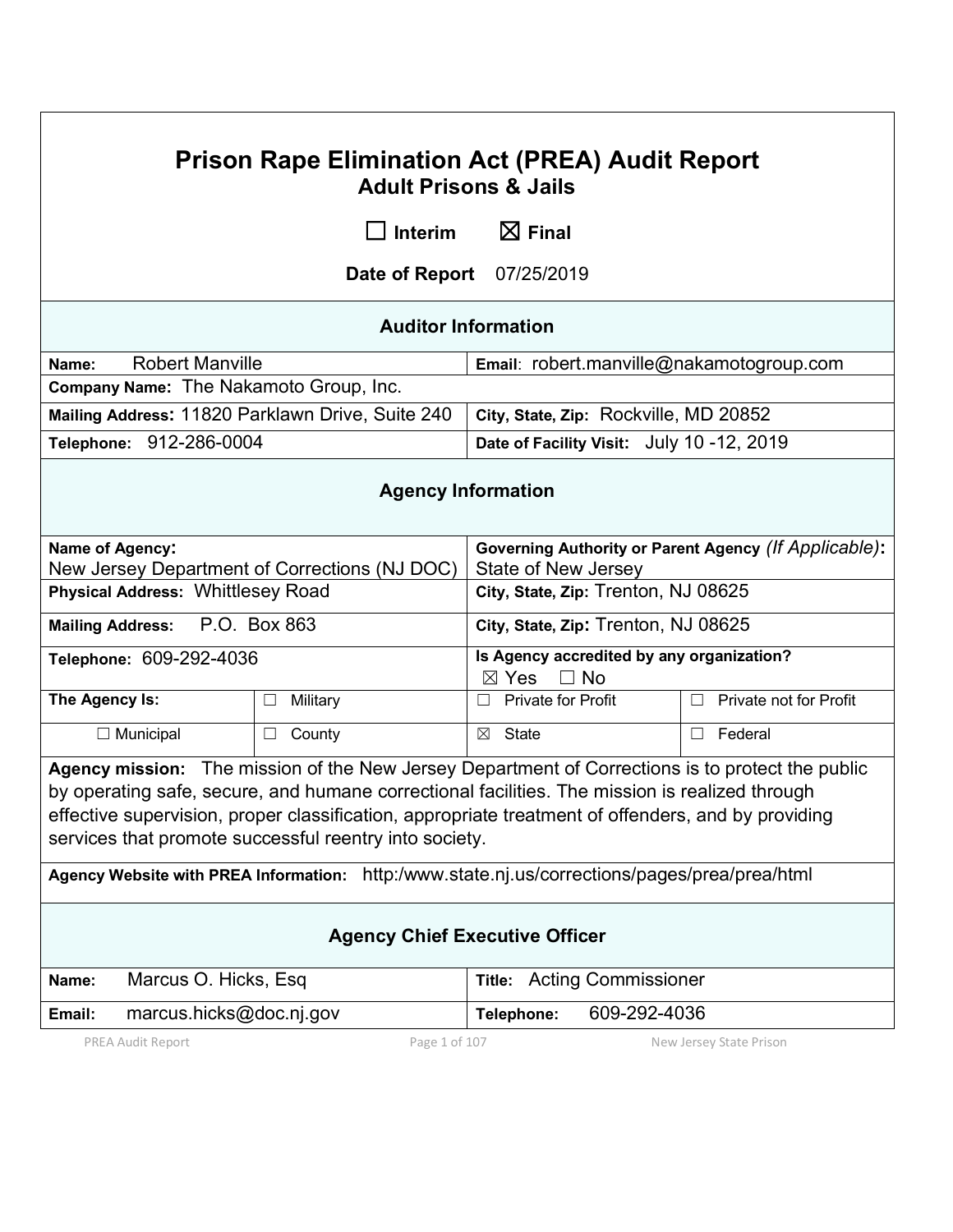| <b>Agency-Wide PREA Coordinator</b>                                                                                                                                                                                                                                                                                                                     |                                                  |                                                                                |                                        |  |                               |
|---------------------------------------------------------------------------------------------------------------------------------------------------------------------------------------------------------------------------------------------------------------------------------------------------------------------------------------------------------|--------------------------------------------------|--------------------------------------------------------------------------------|----------------------------------------|--|-------------------------------|
| Name: Jennifer Malinowski                                                                                                                                                                                                                                                                                                                               |                                                  | <b>Title: Director</b>                                                         |                                        |  |                               |
| Email: jennifer.malinowski@doc.nj.gov                                                                                                                                                                                                                                                                                                                   |                                                  | Telephone: 609-826-5625                                                        |                                        |  |                               |
| PREA Coordinator Reports to: Suzanne Lawrence,<br><b>Chief of Staff</b>                                                                                                                                                                                                                                                                                 |                                                  | Number of Compliance Managers who report to the<br><b>PREA Coordinator: 13</b> |                                        |  |                               |
| <b>Facility Information</b>                                                                                                                                                                                                                                                                                                                             |                                                  |                                                                                |                                        |  |                               |
| Name of Facility: New Jersey State Prison (NJSP)                                                                                                                                                                                                                                                                                                        |                                                  |                                                                                |                                        |  |                               |
| Physical Address: 3rd and Federal Streets, Trenton, NJ 08625                                                                                                                                                                                                                                                                                            |                                                  |                                                                                |                                        |  |                               |
| Mailing Address (if different than above): P.O. Box 862, Trenton, NJ 08625                                                                                                                                                                                                                                                                              |                                                  |                                                                                |                                        |  |                               |
| Telephone Number: 609-292-9700                                                                                                                                                                                                                                                                                                                          |                                                  |                                                                                |                                        |  |                               |
| The Facility Is:                                                                                                                                                                                                                                                                                                                                        | Military                                         | ப                                                                              | Private for profit                     |  | $\Box$ Private not for profit |
| Municipal<br>$\Box$                                                                                                                                                                                                                                                                                                                                     | County<br>П                                      | ⊠                                                                              | <b>State</b>                           |  | $\Box$ Federal                |
| <b>Facility Type:</b>                                                                                                                                                                                                                                                                                                                                   | Jail                                             | Prison<br>$\boxtimes$                                                          |                                        |  |                               |
| Facility Mission: The mission of the New Jersey State Prison is to protect the public by operating a<br>safe, secure, and humane correctional facility. The mission is realized through effective<br>supervision, proper classification, appropriate treatment of offenders, and by providing services<br>that promote successful reentry into society. |                                                  |                                                                                |                                        |  |                               |
| Facility Website with PREA Information: http:/www.state.nj.us/corrections/pages/prea/prea/html                                                                                                                                                                                                                                                          |                                                  |                                                                                |                                        |  |                               |
| <b>Warden/Superintendent</b>                                                                                                                                                                                                                                                                                                                            |                                                  |                                                                                |                                        |  |                               |
| Name: Bruce Davis                                                                                                                                                                                                                                                                                                                                       |                                                  |                                                                                | <b>Title: Administrator</b>            |  |                               |
| Email: bruce.davis@doc.nj.gov                                                                                                                                                                                                                                                                                                                           |                                                  |                                                                                | Telephone: 609-341-4601                |  |                               |
| <b>Facility PREA Compliance Manager</b>                                                                                                                                                                                                                                                                                                                 |                                                  |                                                                                |                                        |  |                               |
| Name: Amy Emrich                                                                                                                                                                                                                                                                                                                                        |                                                  |                                                                                | <b>Title: Assistant Superintendent</b> |  |                               |
| Email:                                                                                                                                                                                                                                                                                                                                                  | amy.emrich@doc.nj.gov<br>Telephone: 609-341-4604 |                                                                                |                                        |  |                               |
| <b>Facility Health Service Administrator</b>                                                                                                                                                                                                                                                                                                            |                                                  |                                                                                |                                        |  |                               |
| PREA Audit Report                                                                                                                                                                                                                                                                                                                                       |                                                  | Page 2 of 107                                                                  |                                        |  | New Jersey State Prison       |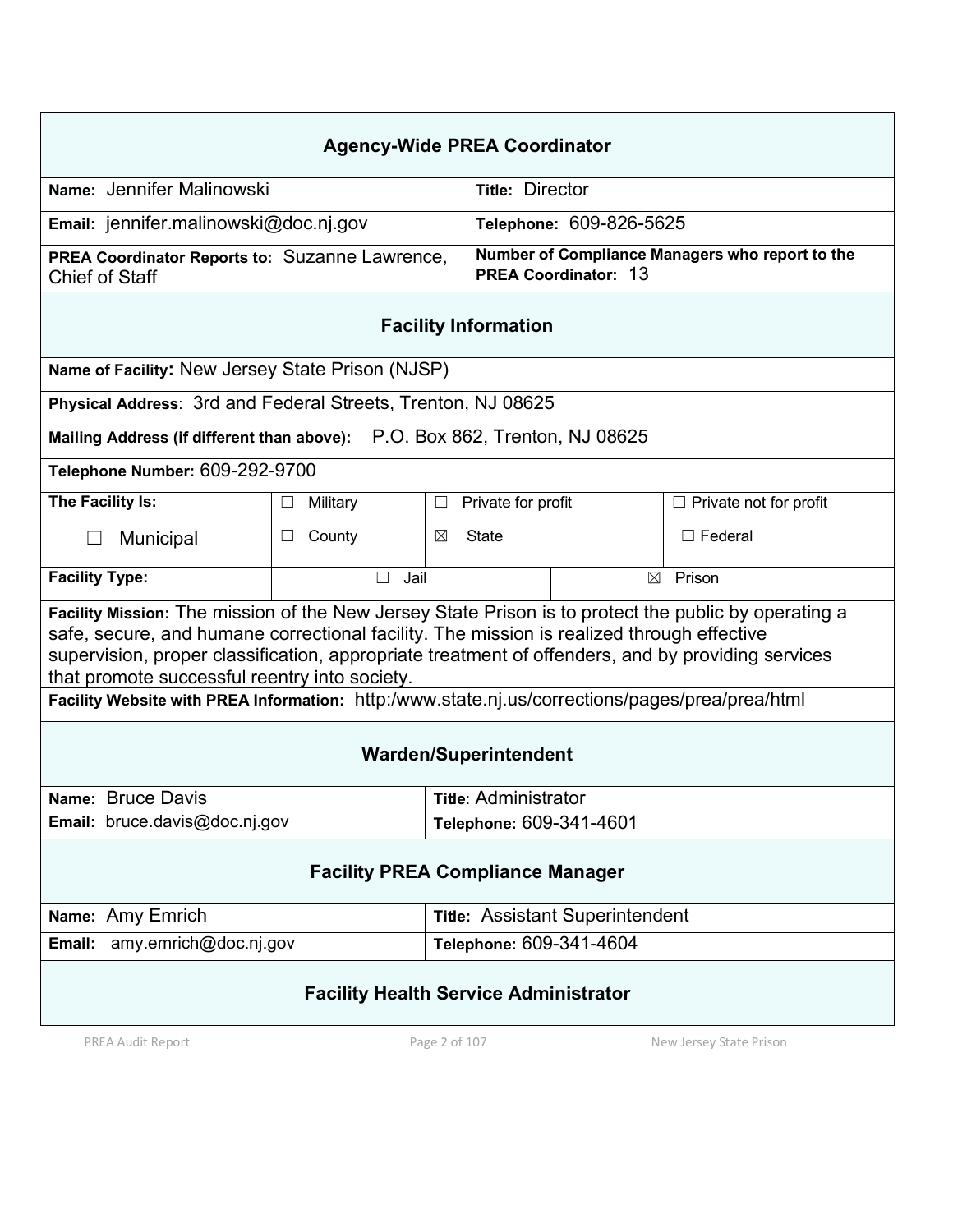| Name: Darneth Amantine                                                                                                                                                                                                                                                                                                                                                                                 |                                                          | Title: Regional Nurse Manager     |  |                |                |
|--------------------------------------------------------------------------------------------------------------------------------------------------------------------------------------------------------------------------------------------------------------------------------------------------------------------------------------------------------------------------------------------------------|----------------------------------------------------------|-----------------------------------|--|----------------|----------------|
| Email: amantida@ubhc.rutgers.edu                                                                                                                                                                                                                                                                                                                                                                       |                                                          | Telephone: 609-292-9700 ext. 4455 |  |                |                |
| <b>Facility Characteristics</b>                                                                                                                                                                                                                                                                                                                                                                        |                                                          |                                   |  |                |                |
| <b>Current Population of Facility: 1470</b><br><b>Designated Facility Capacity</b><br>1853                                                                                                                                                                                                                                                                                                             |                                                          |                                   |  |                |                |
| Number of inmates admitted to facility during the past 12 months                                                                                                                                                                                                                                                                                                                                       |                                                          |                                   |  |                | 1347           |
| Number of inmates admitted to facility during the past 12 months whose length of<br>stay in the facility was for 30 days or more:                                                                                                                                                                                                                                                                      |                                                          |                                   |  |                | 1294           |
| Number of inmates admitted to facility during the past 12 months whose length of<br>stay in the facility was for 72 hours or more:                                                                                                                                                                                                                                                                     |                                                          |                                   |  |                | 1342           |
| Number of inmates on date of audit who were admitted to facility prior to August 20,<br>2012:                                                                                                                                                                                                                                                                                                          |                                                          |                                   |  |                | 11             |
| <b>Age Range</b><br>οf<br><b>Population:</b>                                                                                                                                                                                                                                                                                                                                                           | Youthful Inmates Under 18: None<br>Adults: 20-86 (range) |                                   |  |                |                |
| Are youthful inmates housed separately from the adult<br>$\Box$ Yes<br>$\Box$<br><b>No</b><br>population?                                                                                                                                                                                                                                                                                              |                                                          |                                   |  | <b>NA</b><br>⊠ |                |
| Number of youthful inmates housed at this facility during the past 12 months                                                                                                                                                                                                                                                                                                                           |                                                          |                                   |  |                | $\overline{0}$ |
| Average length of stay or time under supervision:                                                                                                                                                                                                                                                                                                                                                      |                                                          |                                   |  |                | 30 years       |
| Facility security level/inmate custody levels:                                                                                                                                                                                                                                                                                                                                                         |                                                          |                                   |  |                | Maximum        |
| Number of staff currently employed by the facility who may have contact with<br>inmates:                                                                                                                                                                                                                                                                                                               |                                                          |                                   |  |                | 810            |
| Number of staff hired by the facility during the past 12 months who may have<br>contact with inmates:                                                                                                                                                                                                                                                                                                  |                                                          |                                   |  |                | 95             |
| Number of contracts in the past 12 months for services with contractors who may<br>have contact with inmates:                                                                                                                                                                                                                                                                                          |                                                          |                                   |  |                | $\mathbf 0$    |
| <b>Physical Plant</b>                                                                                                                                                                                                                                                                                                                                                                                  |                                                          |                                   |  |                |                |
| <b>Number of Buildings: 45</b><br><b>Number of Single Cell Housing Units: 14</b>                                                                                                                                                                                                                                                                                                                       |                                                          |                                   |  |                |                |
| <b>Number of Multiple Occupancy Cell Housing Units:</b><br>11                                                                                                                                                                                                                                                                                                                                          |                                                          |                                   |  |                |                |
| <b>Number of Open Bay/Dorm Housing Units:</b><br>$\overline{0}$                                                                                                                                                                                                                                                                                                                                        |                                                          |                                   |  |                |                |
| <b>Number of Segregation Cells (Administrative and</b><br>561<br>Disciplinary:                                                                                                                                                                                                                                                                                                                         |                                                          |                                   |  |                |                |
| Description of any video or electronic monitoring technology (including any relevant information<br>about where cameras are placed, where the control room is, retention of video, etc.): New Jersey State<br>Prison employs a video camera system for video surveillance. Cameras are placed strategically throughout the<br>institution to ensure the safety and security of both inmates and staff. |                                                          |                                   |  |                |                |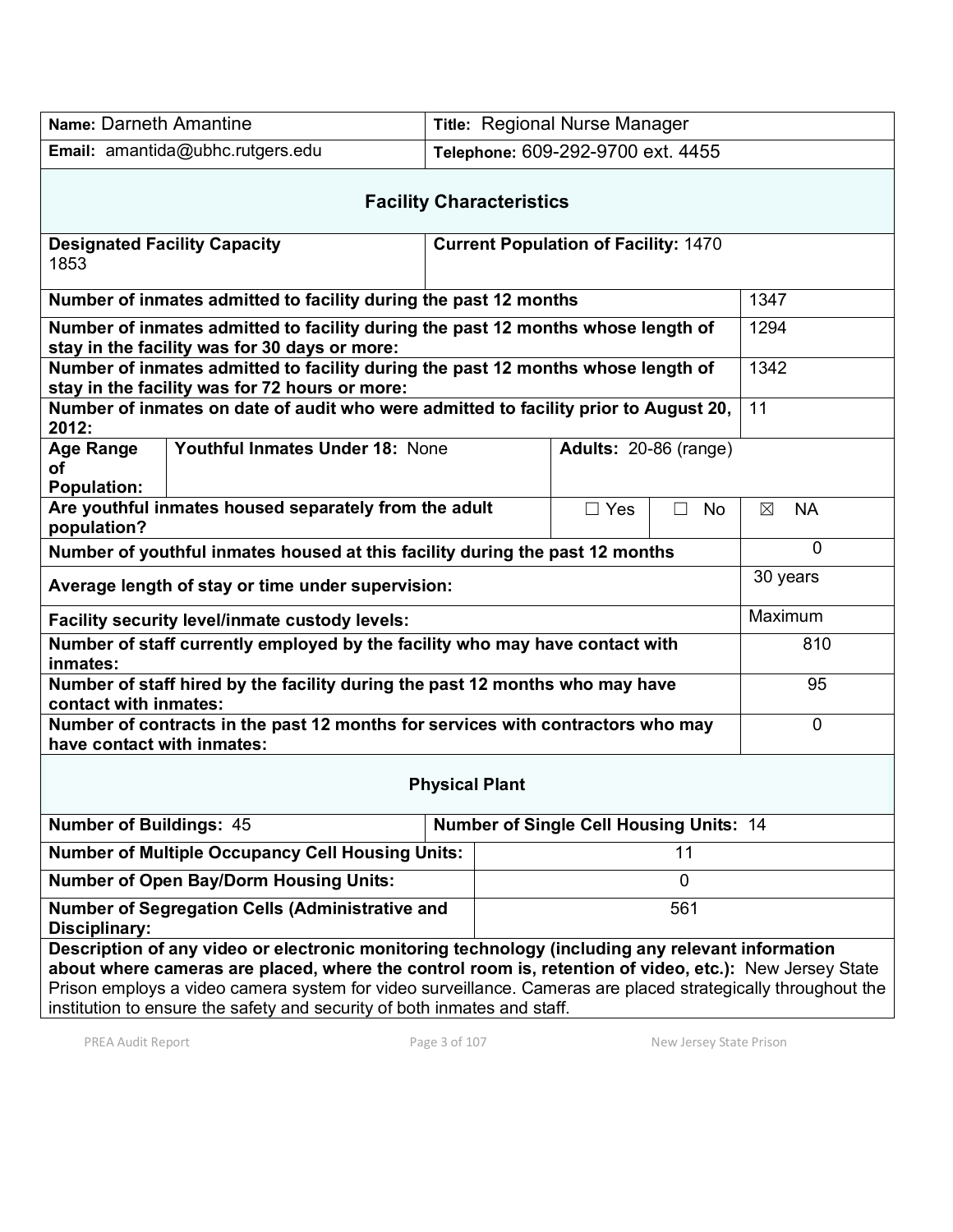| Medical                                                                                                                            |                                         |  |  |  |
|------------------------------------------------------------------------------------------------------------------------------------|-----------------------------------------|--|--|--|
| <b>Type of Medical Facility:</b>                                                                                                   | Infirmary                               |  |  |  |
| Forensic sexual assault medical exams are<br>conducted at:                                                                         | Robert Wood Johnson University Hospital |  |  |  |
| Other                                                                                                                              |                                         |  |  |  |
| Number of volunteers and individual contractors, who may have contact with<br>inmates, currently authorized to enter the facility: | 110                                     |  |  |  |
| Number of investigators the agency currently employs to investigate allegations of<br>sexual abuse:                                | 6                                       |  |  |  |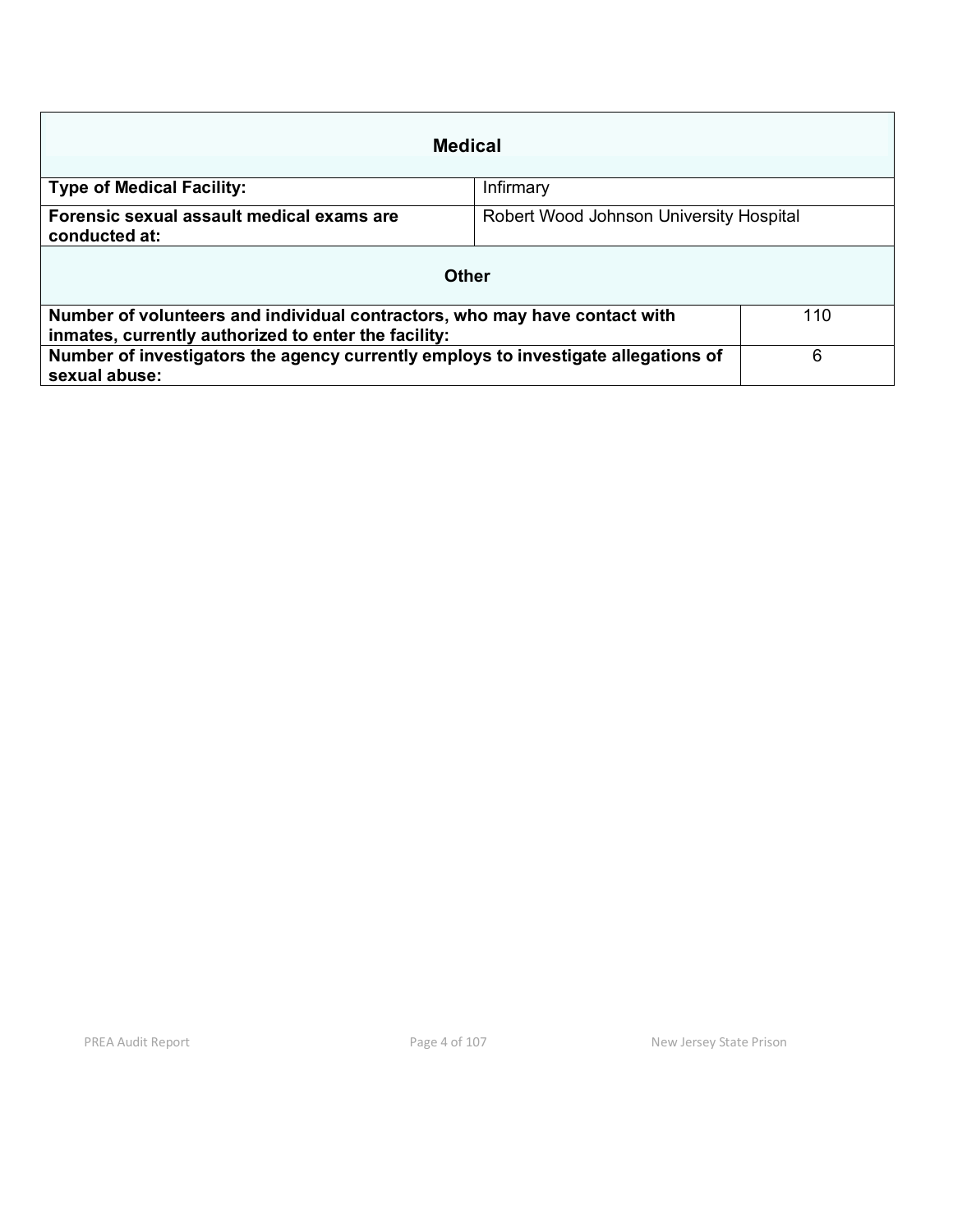# **Audit Findings**

#### **Audit Narrative**

*The auditor's description of the audit methodology should include a detailed description of the following processes during the pre-onsite audit, onsite audit, and post-audit phases: documents and files reviewed, discussions and types of interviews conducted, number of days spent on-site, and observations made during the site-review, and a detailed description of any follow-up work conducted during the post-audit phase. The narrative should describe the techniques the auditor used to sample documentation and select interviewees, and the auditor's process for the site review.*

#### **Pre-Audit Preparation**

Prior to the on-site visit, representatives from the New Jersey Department of Corrections PREA team conducted an on-site "pre-audit" of the facility to assist with PREA audit preparation. The results of the internal audit were reviewed by the auditor prior to the on-site visit. Prior to the on-site visit, the Department of Corrections forwarded agency and institution policies and supporting documentation, including the completed Pre-Audit Questionnaire, administrative reports, contracts, incident reports, memorandums, brochures, staff rosters, staffing plans, training information, and other reference materials for examination.

#### **Entrance Briefing and Tour (On-site Audit)**

The on-site visit for the Prison Rape Elimination Act (PREA) compliance audit of the New Jersey State Prison (NJSP) was conducted by The Nakamoto Group, Inc. certified auditor Robert Manville July 10- 12, 2019. Notices of the audit with the Auditor's contact information were posted throughout the facility on May 5, 2019. This is the second PREA audit for this facility. Upon arrival at the facility, an in-briefing meeting was held with the NJSP Assistant Superintendent (Institution PREA Compliance Manager), NJSP Custody Major, New Jersey Department of Corrections (NJDOC) Administrative Analyst 4, NJDOC Executive Assistant and NJ DOC Administrative Analyst. The standards used for this audit became effective August 20, 2012.

The tour of the New Jersey State Prison included the intake processing areas, all housing units, health services department, recreation, food service, facility support areas, education, visiting rooms and programming areas. During the tour, it was noted that there was sufficient staffing to ensure a safe environment for inmates and staff. Signs were posted (in English and Spanish) that indicated employees of the opposite gender were present in the housing units. Inmates can shower, dress and use the toilet without exposing themselves to employees of the opposite gender. Postings, regarding PREA violation reporting, the agency's zero-tolerance

PREA Audit Report **Page 5 of 107** Page 5 of 107 New Jersey State Prison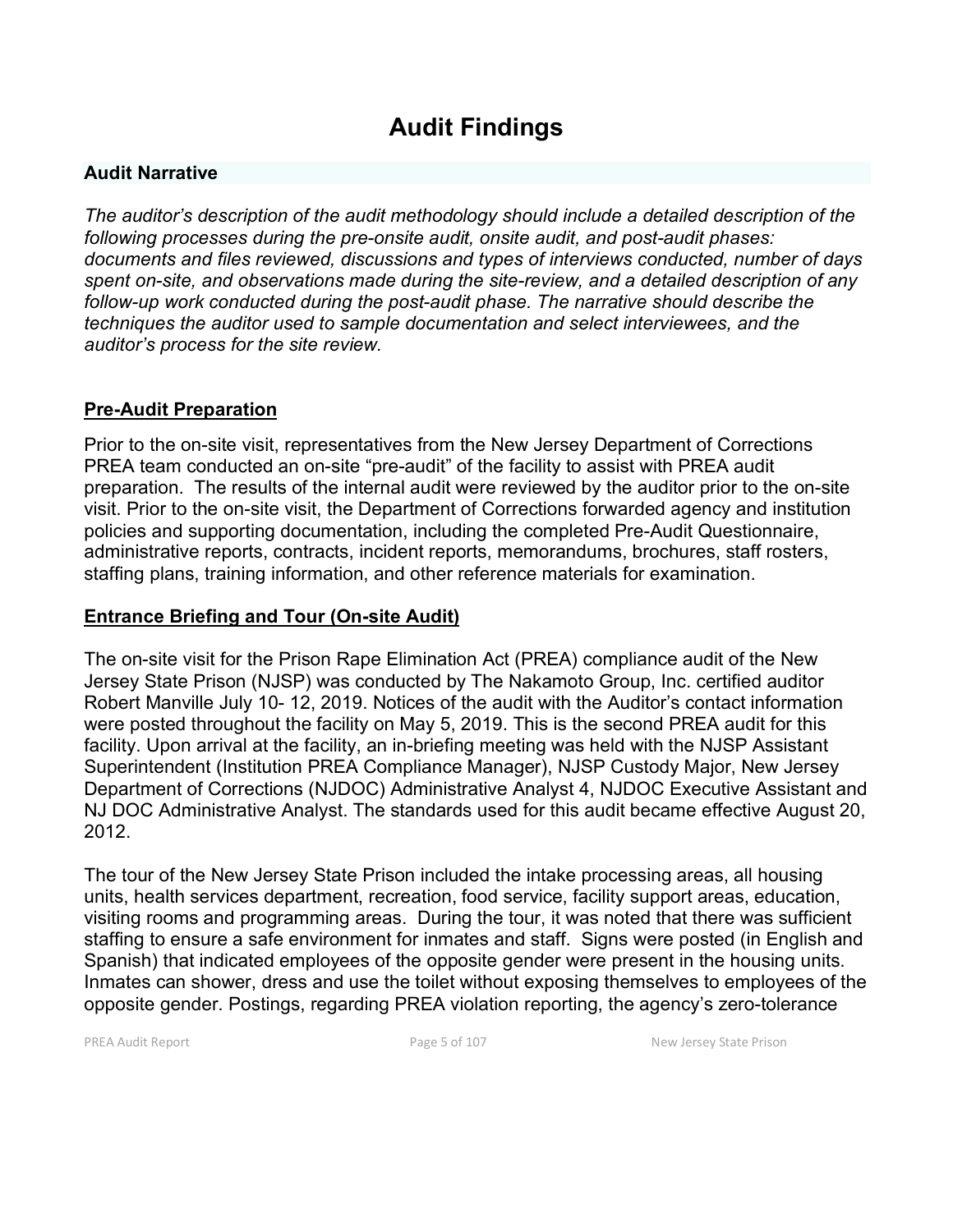policy toward sexual abuse and sexual harassment and victim emotional support groups were prominently displayed in all housing units, meeting areas and throughout the facility. Audit notice postings with the PREA auditor's contact information were in the same areas.

#### **Staff-Inmate Interviews**

There were 47 inmates interviewed from all housing units, to include five inmates with a past history of sexual abuse based on the objective screening instrument, two Limited English Proficient inmates and two inmates that had made an allegation of sexual abuse and had received notices of investigation outcomes and retaliation monitoring. Interviews were conducted using the Department of Justice (DOJ) protocols to assess an inmate's knowledge of the PREA and the reporting mechanisms available to them.

A total of 35 staff were interviewed, to include 19 correctional officers from all three shifts, an intake officer, a nurse that conducts intake screenings, an investigator, four first responders and contracting medical staff. The administrative/specialized staff interviewed included the Director's designee, Assistant Superintendent/Institution PREA Compliance Manager (IPCM), a Major, two Lieutenants, Chief of Psychology Services, Health Services Administrator, Classification Supervisor, Volunteer Coordinator, and Administrative Segregation Supervisor. The Commissioner and PREA Coordinator were previously interviewed.

#### **Investigations**

During the audit period, there were a total of 23 reported allegations of sexual abuse/sexual harassment and these cases were investigated. A review of the investigative packets revealed that the investigations were complete and met the requirements of the standard. The cases were found to be unsubstantiated.

#### **Facility Characteristics**

*The auditor's description of the audited facility should include details about the facility type, demographics and size of the inmate, resident or detainee population, numbers and type of staff positions, configuration and layout of the facility, numbers of housing units, description of housing units including any special housing units, a description of programs and services, including food service and recreation. The auditor should describe how these details are relevant to PREA implementation and compliance.*

New Jersey State Prison, the oldest prison in New Jersey and one of the oldest correctional facilities in the United States, is the state's only maximum-security institution, housing the most difficult and/or dangerous offenders in the NJ DOC inmate population. The facility provides a level of custodial supervision and control beyond that of any other state prison.

PREA Audit Report **Page 6 of 107** Page 6 of 107 New Jersey State Prison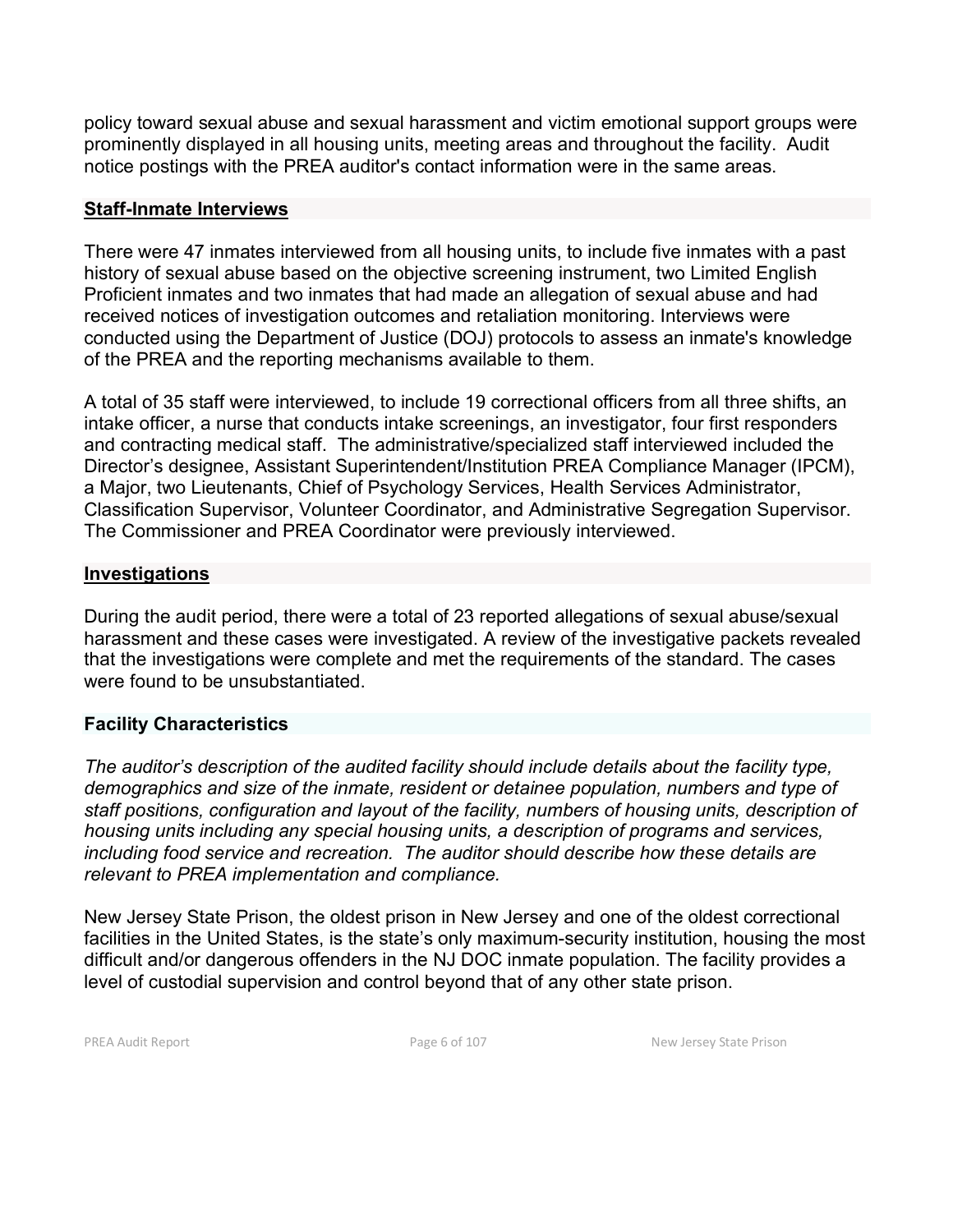The mission of the New Jersey Department of Corrections is to protect the public by operating safe, secure, and humane correctional facilities. The mission is realized through effective supervision, proper classification, appropriate treatment of offenders, and by providing services that promote successful reentry into society. The facility has 810 total staff.

Each housing unit had contained several bulletin boards with PREA information posters on each bulletin board. This information included the facility's zero-tolerance for sexual abuse or sexual harassment, ways to report allegations of sexual abuse and sexual harassment, and victim emotional support service provider information. Each living unit also contained telephones and access to the JPay email system to make allegations of sexual abuse or sexual harassment.

The facility is divided into four compounds with housing units located in three of the four compounds. These housing units are divided into three floors of dormitories with specialized programs located in each dormitory. Several of the dormitories are divided into additional wings with a control room located between each wing. Staffing, camera monitoring, inmate movement and levels of direct supervision are based on the dormitory mission.

North Compound includes Visit Hall/Window Visit, Medical Clinic, Infirmary, three Close Custody Housing Units, Medical Overflow, Intake, Medical Unit and two General Housing Units. In addition, the North Compound houses the Vehicular Sally port, Intake Control Booth, Compound Vocational Area, PCC, Print Shop, Social Services and Property.

The Intake control booth and intake area contain private shakedown rooms that provide privacy for inmates using privacy dividers to allow inmates to be strip searched without being in view of staff of the opposite gender. The intake area also includes showers, private offices and holding rooms which do not include toilets. The area is also monitored by cameras.

The Psychology Department contains a small conference room and individual offices for staff. There is a bulletin board that includes several information posters for inmates and a hotline number for PREA complaints.

South Compound includes South Compound Visit Hall/Window Visit, PC Non-Congregate Housing Unit, Protective Custody Congregate Housing Unit, Non-Congregate Administrative Segregation, a Detention Unit, Closed Special Needs Unit and two General Program (GP) Housing Units.

The Administrative Segregation Unit has 561 cells that are utilized to meet the management needs of the inmate population. Some of the cells are utilized by Mental Health staff to provide behavioral management. There was adequate staff to provide inmate supervision. The administrative segregation units have sally ports that require additional credentials to be

PREA Audit Report **Page 7 of 107** Page 7 of 107 New Jersey State Prison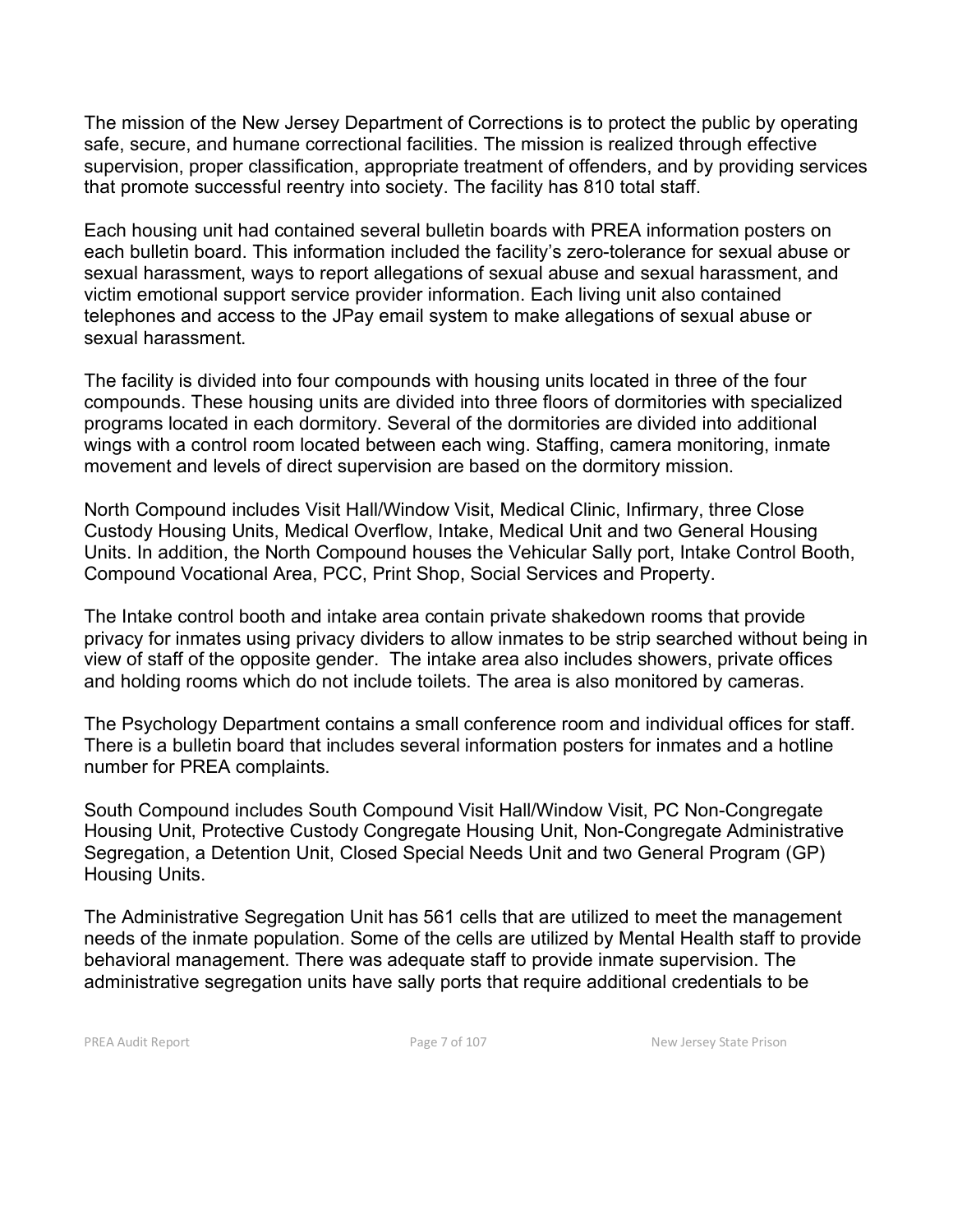authorized access to this area. There were zero-tolerance posters found in several areas of the Segregation Unit.

West Compound includes three Administrative Segregations Housing Units and a Detention Unit which is presently closed. Additionally, there are nine general population units, three of which are closed. West Compound also includes a Chapel, Education Building, Shop Hall and the Laundry.

The Religious Services Department consists of a chapel area, group rooms, music area and offices. There were PREA posters located in the religious services' hallway and in the front entrance area. There were no blind spots noted in this area.

The Education building contains classrooms and support services. The Education Department provides various programs for the inmates, including:

- General Educational Development (GED)
- Adult Continuing Education (ACE)
- Advanced Occupational Education
- English as a Second Language
- Release Readiness Program
- Law Library
- Leisure Library

The Laundry is supervised by correctional staff and employs inmate workers. The laundry is under continuous supervision and is monitored by cameras and mirrors. There were no blind spots noted in the laundry. The laundry area had a bulletin board with PREA information, to include zero-tolerance and the PREA audit notices.

There are four outdoor recreation areas located on this compound. Adjacent to each compound is an outdoor recreation area including four segregated recreation areas and individual small secure fence yards for segregated recreation. There is an indoor recreation area that includes a gymnasium, activity center, exercise equipment, hobby craft rooms and music rooms. The restrooms in the recreational areas include partitions and doors for privacy. There was PREA information posted throughout the area.

The Food Service Department has a large dining room with a food service preparation area. All areas of food service are under constant surveillance by staff, cameras and mirrors. There were zero-tolerance posters throughout the area.

The Health Services Department contains rooms for treatment and observation, an infirmary and suicide observation. The department has a pharmacy, an X-ray room and dental offices.

PREA Audit Report **Page 8 of 107** Page 8 of 107 New Jersey State Prison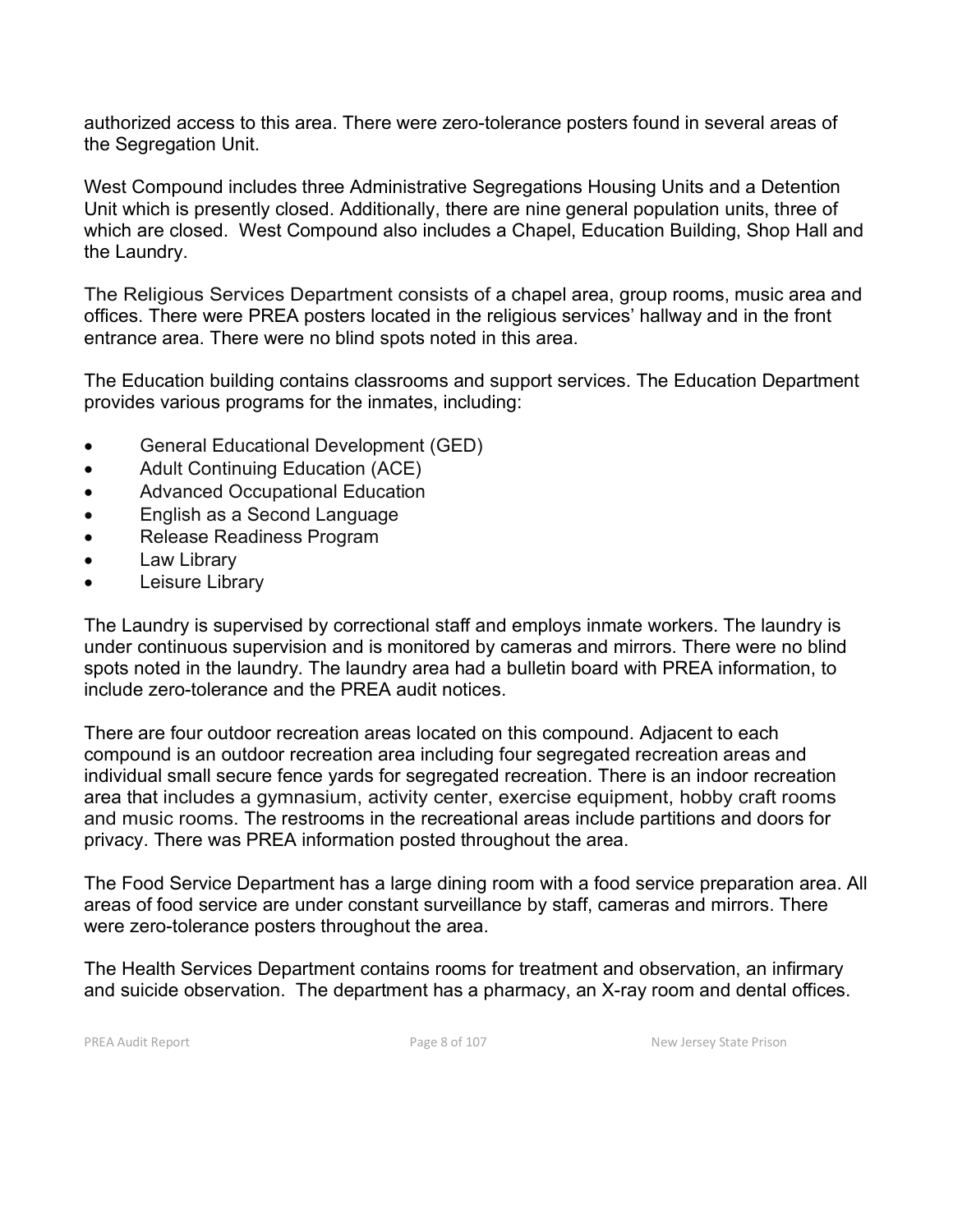There is a bulletin board that contains PREA information located in the waiting area. There are correctional officers assigned to the health care area, whenever inmates are present.

#### **Summary of Audit Findings**

*The summary should include the number of standards exceeded, number of standards met, and number of standards not met, along with a list of each of the standards in each category. If relevant, provide a summarized description of the corrective action plan, including deficiencies observed, recommendations made, actions taken by the agency, relevant timelines, and methods used by the auditor to reassess compliance.*

*Auditor Note: No standard should be found to be "Not Applicable" or "NA". A compliance determination must be made for each standard.* 

Upon completion of the on-site visit, an exit briefing was held to discuss the audit findings with the NJSP Associate Administrator, NJ DOC Director Jennifer Malinowski (PREA Coordinator), NJSP Assistant Superintendent (IPCM), NJ DOC Administrative Analyst 4, NJ DOC Executive Assistant, NJ DOC Administrative Analyst 3, NJSP Custody Major and NJ DOC Principal Investigator, SID.

The agency has continued to develop and update policies, directives, memos and memorandum of agreements. Policies at the NJ DOC are promulgated through the Administrative Policies and Procedures Manual (APPM) Unit. Staff members in this unit were available on-site to discuss policy updates and provide the auditor with support in securing documents. The APPM unit staff and IPCM were invaluable resources in participating in an open dialogue to assist the auditor in determining the level of compliance with PREA standards. Below is a list of polices, directives, memorandums and Memorandums of Understanding (MOU) that were provided to support a determination of compliance with each standard:

- IMM.001.004 (Zero-tolerance Policy: Prison Sexual Assault);
- PCS.001.PREA.ICM (Institution PREA Compliance Manager);
- PCS.001.PREA.EMS (PREA E-Management System);
- MED.IMA.001 (Health Appraisals at Reception);
- ADM.006.007 (Pre-Employment and ID Card Renewal Background Checks: Issuance of Employee/Volunteer ID Cards);
- ADM.006.011 (Investigations of SID);
- IMP # 14 (Procedures for Sexual Offenses):
- IMP # 35 (Investigative Procedures);

PREA Audit Report **Page 9 of 107** Page 9 of 107 New Jersey State Prison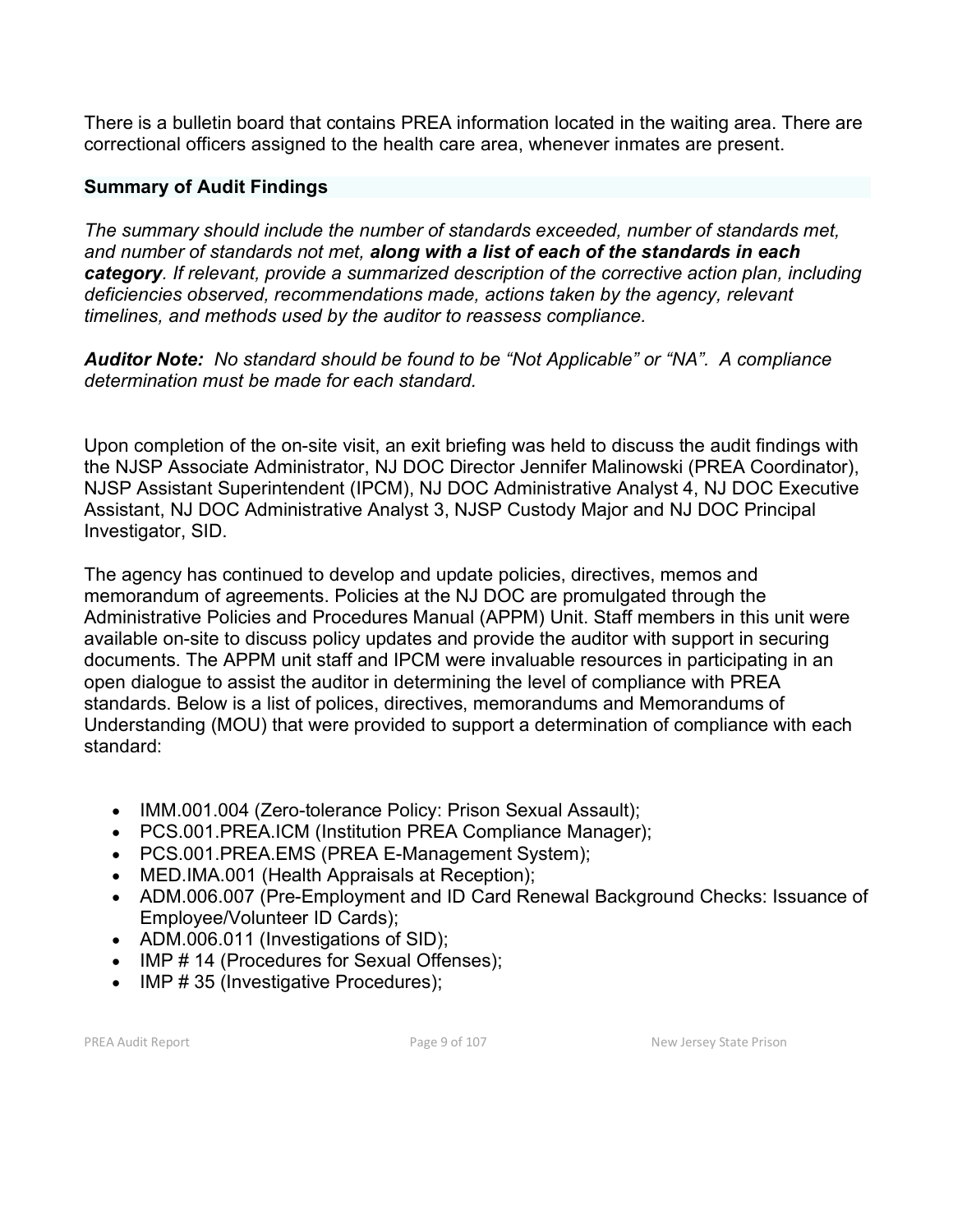- SUP.004.001 Limited English Proficient (LEP) Language Assistance Bilingual Staff and Use of the Language Line
- ADM.010.004 (Standards of Professional Conduct; Staff/Inmate Over Familiarity);
- PSM.001.011 (Staff Selections and Promotions);
- IMM.002.001(Inmate Remedy and Grievance Process);
- IMM.002.IRS.001 (Inmate Remedy System);
- PCS.001.PREA.001(Sexual Assault/PREA Advisory Committee);
- PSM.001.000 (Office of Human Resources MGO);
- E3-HRB 84-17 (Human Resources Bulletin);
- PSM.001.001 (The Reporting of Summons, Arrests Incarcerations);
- CUS.001.CSM.001(Crime Scene Management);
- CUS.110.011 (Searches of Inmates and Correctional Facilities);
- CUS.001.SEA.001 (Searches);
- CUS.003.001(Gender Restricted Posts);
- New Jersey Administrative Code (NJAC) 10A:4-12.2(Inmate Discipline);
- MED.MLI.007 (Sexual Assault);
- SUP.004.001 Limited English Proficient (LEP) Language Assistance Bilingual Staff and Use of the Language Line
- PCS.001.DFH.01 Deaf/Hard of Hearing
- ADM.019.TCC.01 (Temporary Close Custody Status);
- PCS.001.006 (Transgender-Intersex Inmates);
- CLS.002.INT (Classification and Intake Process);
- CLS.005.001 (Review of Inmate by Classification)
- PCS.001.PREA.OMB (Allegations of Sexual Abuse, Assault, Harassment and Retaliation Reported to the Office of the Ombudsman)
- Agency Personnel Director (Directive "Prison Rape Elimination Act" promotions).
- MOU New Jersey Department of Corrections and Womanspace Inc.

Employees at the facility were found to be extremely courteous, cooperative and professional. All areas of the facility were found to be clean and well maintained.

The agency's Pre-Audit Questionnaire and prior information supplied to the auditor on each of the PREA standards was also noted to be thorough, which was invaluable to the auditor in preparing for the on-site audit. The auditor thanked the staff for their hard work and dedication to the PREA process.

## **Number of Standards Exceeded:** 5

§115.11; §115.13; §115.17; §115.34; §115.65;

#### **Number of Standards Met:** 40

PREA Audit Report **Page 10 of 107** Page 10 of 107 New Jersey State Prison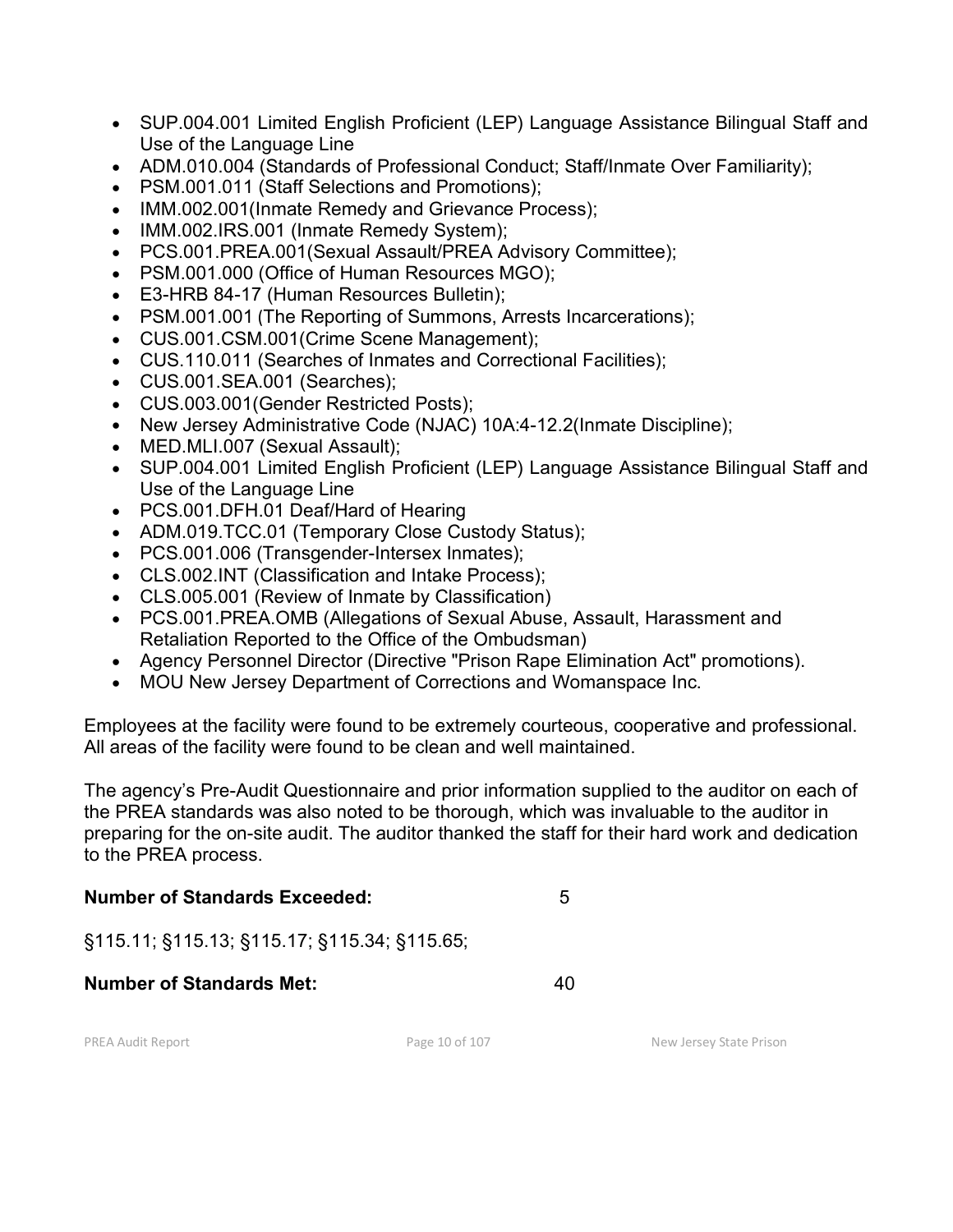§115.12; §115.14; §115.15; §115.16; §115.18 §115.21; §115.22; §115.31; §115.32; §115.33 §115.35; §115.41; §115.42; §115.43; §115.51; §115.52; §115.53; §115.54; §115.61; §115.62; §115.63; §115.64; §115.66; §115.67; §115.68; §115.71; §115.72; §115.73; §115.76; §115.77; §115.78; §115.81; §115.82; §115.83; §115.86; §115.87; §115.88; §115.89; §115.401; §115.403

#### **Number of Standards Not Met:** 0

## **Summary of Corrective Action (if any)**

The facility has inmates assigned to the segregation unit who are in in-transit status. These inmates do not receive any information on PREA reporting when assigned to the facility. When and if the inmate is assigned as a regular placement, the facility provides them with PREA orientation. The facility was informed about the requirements of the standard and immediately started providing all new inmates, regardless of their status, with a PREA pamphlet that includes ways to report an incident.

# **PREVENTION PLANNING**

#### **Standard 115.11: Zero tolerance of sexual abuse and sexual harassment; PREA coordinator**

#### **All Yes/No Questions Must Be Answered by the Auditor to Complete the Report**

#### **115.11 (a)**

- Does the agency have a written policy mandating zero tolerance toward all forms of sexual abuse and sexual harassment?  $\boxtimes$  Yes  $\Box$  No
- **Does the written policy outline the agency's approach to preventing, detecting, and** responding to sexual abuse and sexual harassment?  $\boxtimes$  Yes  $\Box$  No

#### **115.11 (b)**

Has the agency employed or designated an agency-wide PREA Coordinator?  $\boxtimes$  Yes

PREA Audit Report **Page 11 of 107** Page 11 of 107 New Jersey State Prison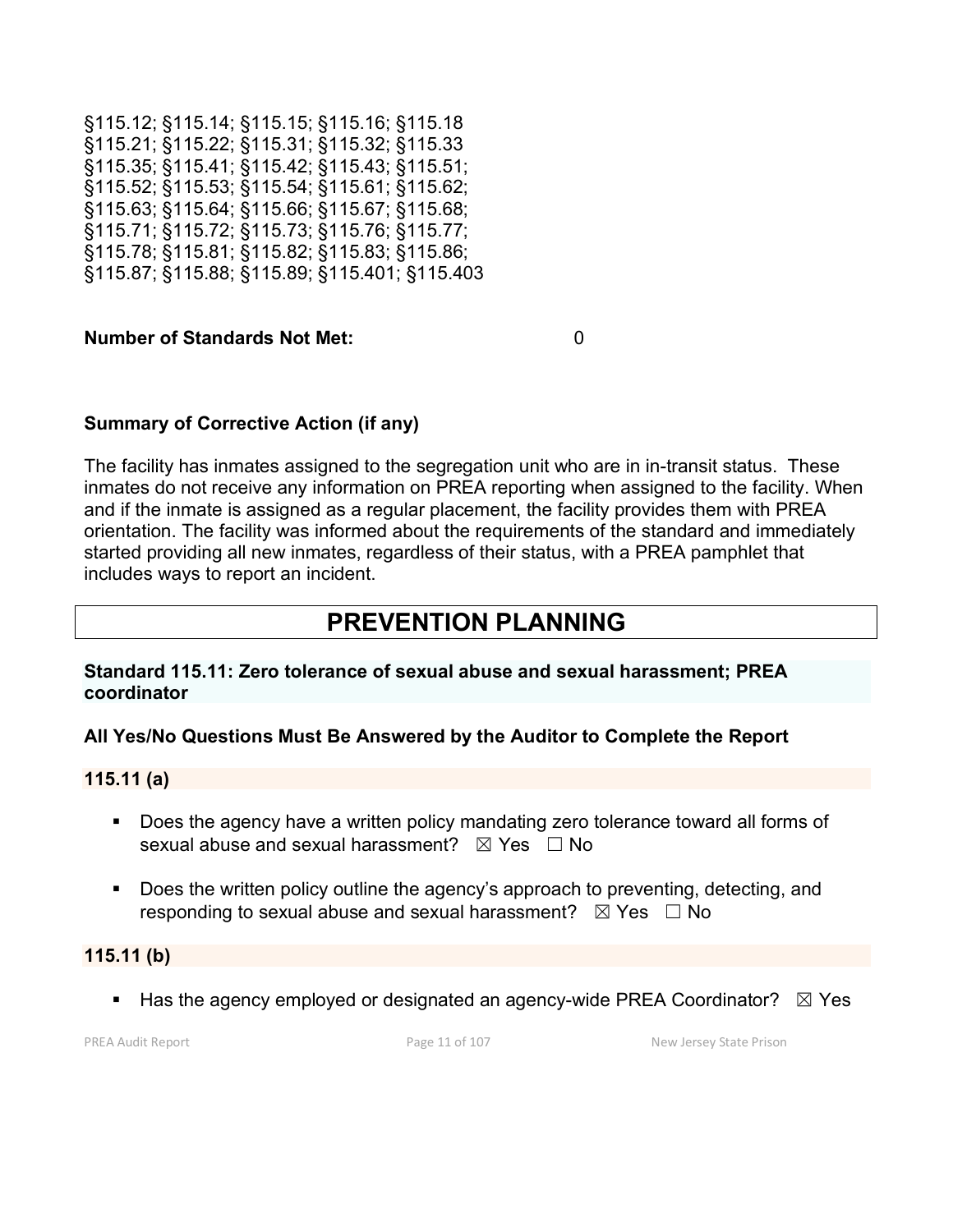☐ No

- Is the PREA Coordinator position in the upper-level of the agency hierarchy?  $\boxtimes$  Yes  $\Box$  No
- Does the PREA Coordinator have sufficient time and authority to develop, implement, and oversee agency efforts to comply with the PREA standards in all of its facilities?  $\boxtimes$  Yes  $\Box$  No

#### **115.11 (c)**

- **If this agency operates more than one facility, has each facility designated a PREA** compliance manager? (N/A if agency operates only one facility.)  $\boxtimes$  Yes  $\Box$  No  $\Box$  NA
- Does the PREA compliance manager have sufficient time and authority to coordinate the facility's efforts to comply with the PREA standards? (N/A if agency operates only one facility.) ⊠ Yes □ No □ NA

#### **Auditor Overall Compliance Determination**

- ☒ **Exceeds Standard** (*Substantially exceeds requirement of standards*)
- ☐ **Meets Standard** (*Substantial compliance; complies in all material ways with the standard for the relevant review period*)
- ☐ **Does Not Meet Standard** (*Requires Corrective Action*)

## **Instructions for Overall Compliance Determination Narrative**

*The narrative below must include a comprehensive discussion of all the evidence relied upon in making the compliance or non-compliance determination, the auditor's analysis and reasoning, and the auditor's conclusions. This discussion must also include corrective action recommendations where the facility does not meet the standard. These recommendations must be included in the Final Report, accompanied by information on specific corrective actions taken by the facility.*

IMM.001.004 Zero Tolerance Policy: Prison Sexual Assault meets the mandates for this standard. The policy outlines zero-tolerance for all forms of inmate sexual abuse/inmate sexual harassment. The NJ DOC will respond to, investigate and support the prosecution of

PREA Audit Report **Page 12 of 107** Page 12 of 107 New Jersey State Prison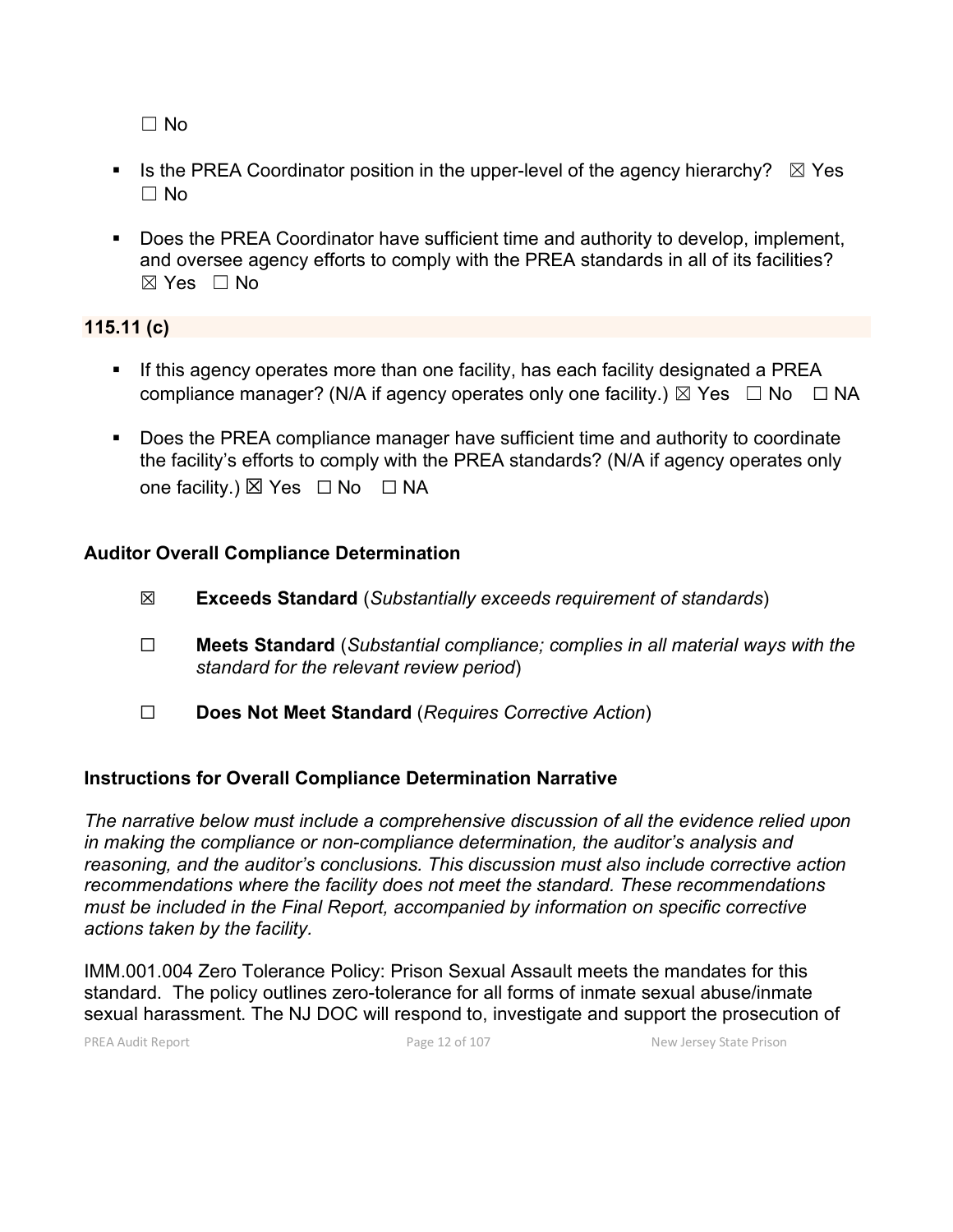inmate sexual abuse and sexual harassment within the correctional system and externally in partnership with state and local authorities.

The NJ DOC Commissioner has designated an Agency PREA Coordinator to oversee the implementation and enforcement of all internal policies and procedures related to the PREA and oversees the Institution PREA Compliance Managers in promulgating facility level controls to comply with PREA standards. The NJ DOC maintains a zero-tolerance toward all forms of sexual abuse and sexual harassment and will fully investigate and aggressively prosecute those who are involved in such conduct if, in fact, a crime has been committed. The Assistant Superintendent serves as the Institution PREA Compliance Manager (IPCM) and reports directly to the facility Administrator.

Zero-tolerance posters are displayed throughout every area of the institution. Inmates are informed orally about the zero-tolerance policy and the PREA program during in-processing and are required to view a video during additional admission and orientation presentations. The video is offered in English and in Spanish. Additional program information is contained in the Orientation Handbook, Inmate Education Handout, and postings distributed throughout the facility (observed during the tour). All written documents are available in English and Spanish. Additional interpretive services are available for inmates who do not speak or read English. Both institution staff and inmates are provided with a wealth of opportunities to become aware of PREA policies and procedures.

The NJ DOC has a Sexual Assault Advisory Council. The purpose of the council is to review incidents of sexual abuse/sexual harassment and affirm the housing assignment, treatment and programming of inmates identified as transgender/intersex. Additionally, on a case-bycase basis, the Sexual Assault Advisory Council will review a transgender/intersex inmate's request for housing that is based on gender identity.

All employees receive initial training and annual training, as well as updates, throughout the year. The institution exceeds the standards with all the programs they have implemented to ensure that inmates and staff understand its position on zero-tolerance for sexual abuse/sexual harassment. Compliance was determined by the review of pamphlets, orientation power point presentations and posters, as well as interviews with staff and inmates, including inmates with disabilities or who were identified as being LEP.

## **Standard 115.12: Contracting with other entities for the confinement of inmates**

# **All Yes/No Questions Must Be Answered by the Auditor to Complete the Report**

## **115.12 (a)**

If this agency is public and it contracts for the confinement of its inmates with private

PREA Audit Report **Page 13 of 107** Page 13 of 107 New Jersey State Prison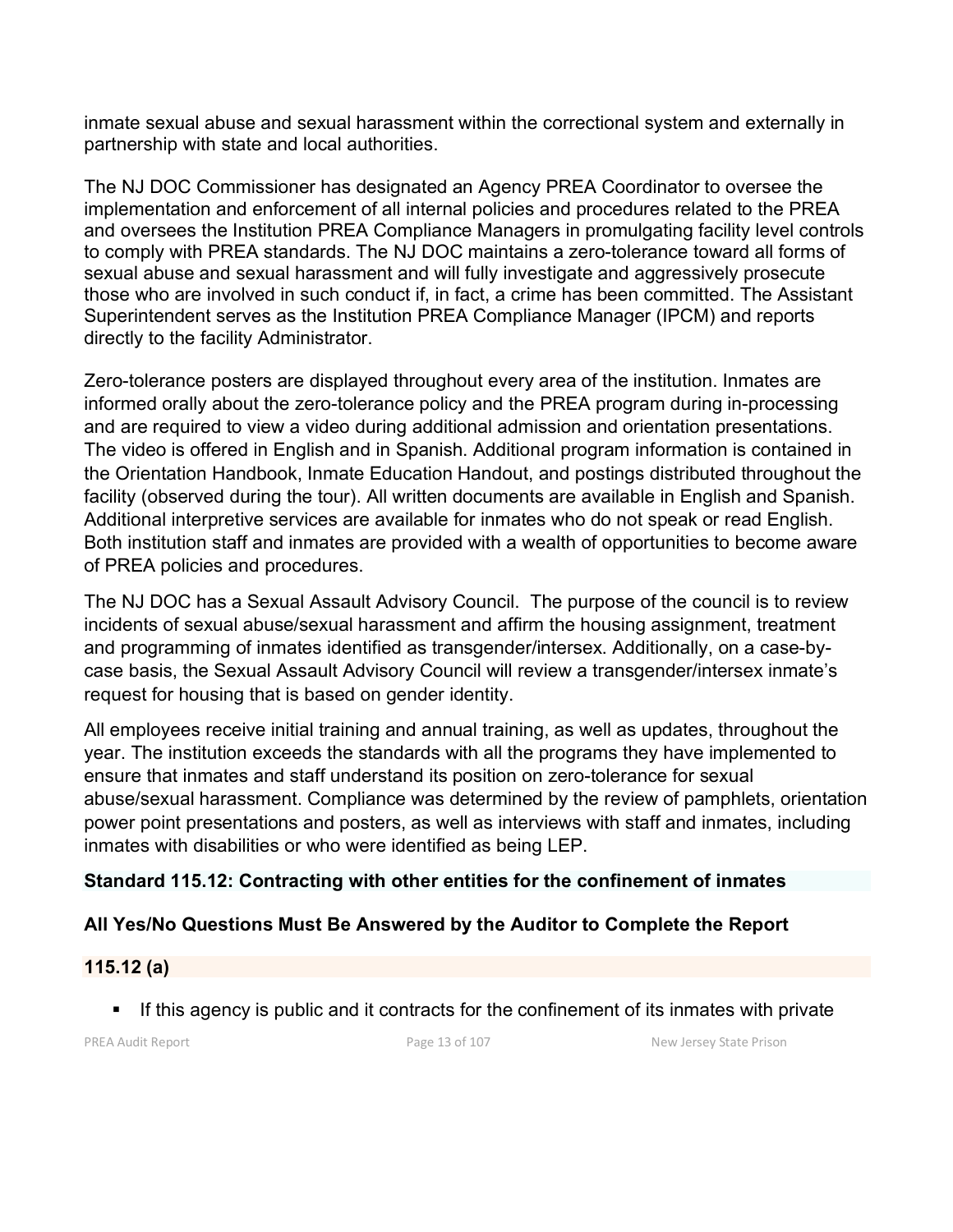agencies or other entities including other government agencies, has the agency included the entity's obligation to comply with the PREA standards in any new contract or contract renewal signed on or after August 20, 2012? (N/A if the agency does not contract with private agencies or other entities for the confinement of inmates.)  $\boxtimes$  Yes  $\Box$  No  $\Box$  NA

## **115.12 (b)**

Does any new contract or contract renewal signed on or after August 20, 2012 provide for agency contract monitoring to ensure that the contractor is complying with the PREA standards? (N/A if the agency does not contract with private agencies or other entities for the confinement of inmates OR the response to 115.12(a)-1 is "NO".)  $\boxtimes$  Yes  $\Box$  No  $\Box$  NA

## **Auditor Overall Compliance Determination**

- ☐ **Exceeds Standard** (*Substantially exceeds requirement of standards*)
- ☒ **Meets Standard** (*Substantial compliance; complies in all material ways with the standard for the relevant review period*)
- ☐ **Does Not Meet Standard** (*Requires Corrective Action*)

#### **Instructions for Overall Compliance Determination Narrative**

*The narrative below must include a comprehensive discussion of all the evidence relied upon in making the compliance or non-compliance determination, the auditor's analysis and reasoning, and the auditor's conclusions. This discussion must also include corrective action recommendations where the facility does not meet the standard. These recommendations must be included in the Final Report, accompanied by information on specific corrective actions taken by the facility.*

The agency and facility meet the mandates of this standard. A review of the documentation submitted substantiates that the agency and facility require the entities which they contract for the confinement of inmates to adopt and comply with the PREA standards. All agency contractual agreements were modified effective February 1, 2013, to incorporate the language requiring contractors to adopt and comply with the PREA standards.

PREA Audit Report **Page 14 of 107** Page 14 of 107 New Jersey State Prison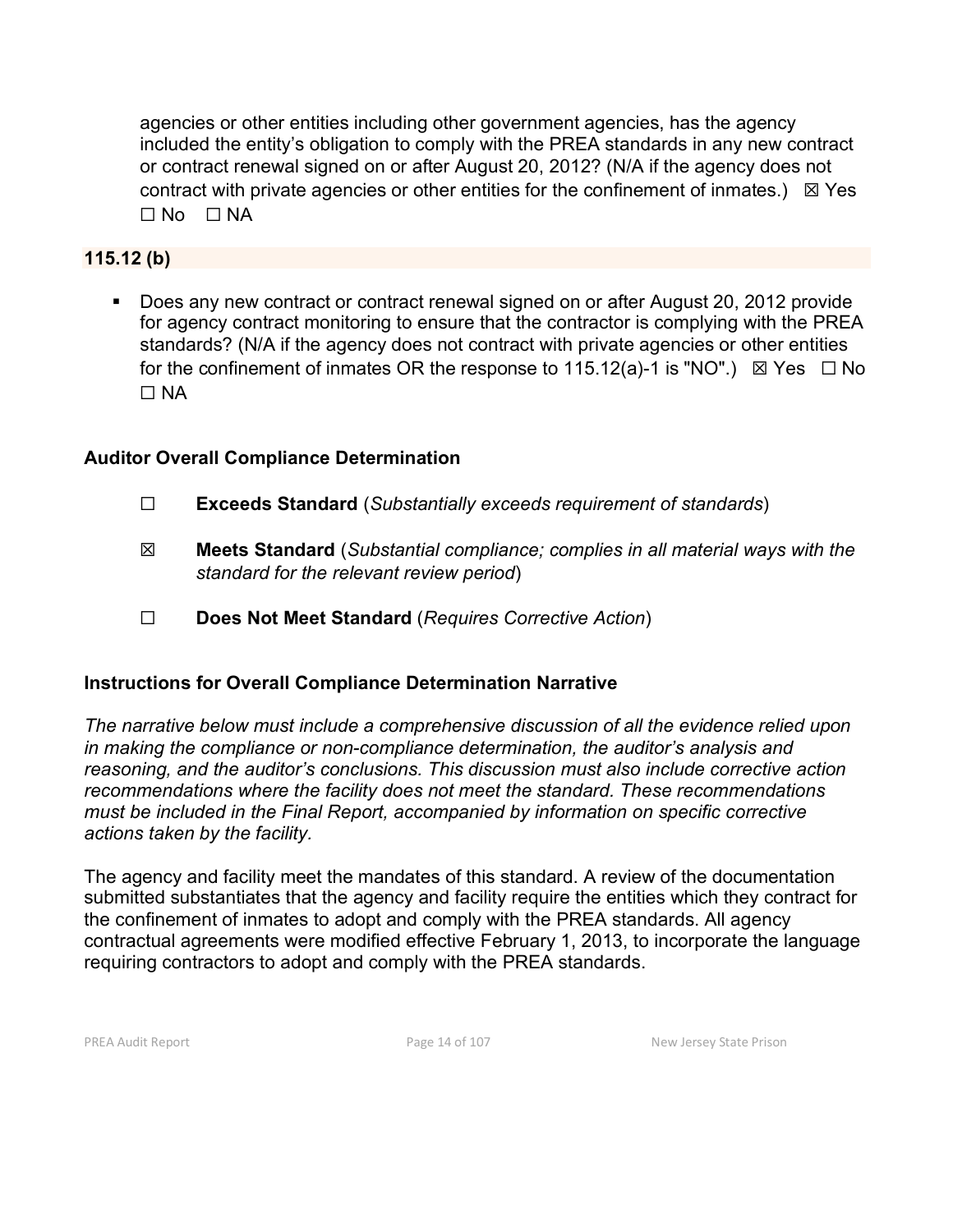The PREA Coordinator coordinates all new bids for confinement with NJ DOC contracting office. On April 5, 2019 the Director of the NJ DOC Office of Policy and Planning issued an interoffice memo, indicating that all contracts would be in compliance with the PREA standards. Any non-compliance with the contract facilities could result in the termination of the contract. Compliance with this standard was determined by the review of contracts and direction for contract renewal, as well as a web search review of one random contracting facility to confirm the facility was PREA compliant.

## **Standard 115.13: Supervision and monitoring**

## **All Yes/No Questions Must Be Answered by the Auditor to Complete the Report**

#### **115.13 (a)**

- Does the agency ensure that each facility has developed a staffing plan that provides for adequate levels of staffing and, where applicable, video monitoring, to protect inmates against sexual abuse?  $\boxtimes$  Yes  $\Box$  No
- Does the agency ensure that each facility has documented a staffing plan that provides for adequate levels of staffing and, where applicable, video monitoring, to protect inmates against sexual abuse?  $\boxtimes$  Yes  $\Box$  No
- Does the agency ensure that each facility's staffing plan takes into consideration the generally accepted detention and correctional practices in calculating adequate staffing levels and determining the need for video monitoring?  $\boxtimes$  Yes  $\Box$  No
- Does the agency ensure that each facility's staffing plan takes into consideration any judicial findings of inadequacy in calculating adequate staffing levels and determining the need for video monitoring?  $\boxtimes$  Yes  $\Box$  No
- **Does the agency ensure that each facility's staffing plan takes into consideration any** findings of inadequacy from Federal investigative agencies in calculating adequate staffing levels and determining the need for video monitoring?  $\boxtimes$  Yes  $\Box$  No
- Does the agency ensure that each facility's staffing plan takes into consideration any findings of inadequacy from internal or external oversight bodies in calculating adequate staffing levels and determining the need for video monitoring?  $\boxtimes$  Yes  $\Box$  No
- Does the agency ensure that each facility's staffing plan takes into consideration all components of the facility's physical plant (including "blind-spots" or areas where staff or inmates may be isolated) in calculating adequate staffing levels and determining the

PREA Audit Report **Page 15 of 107** Page 15 of 107 New Jersey State Prison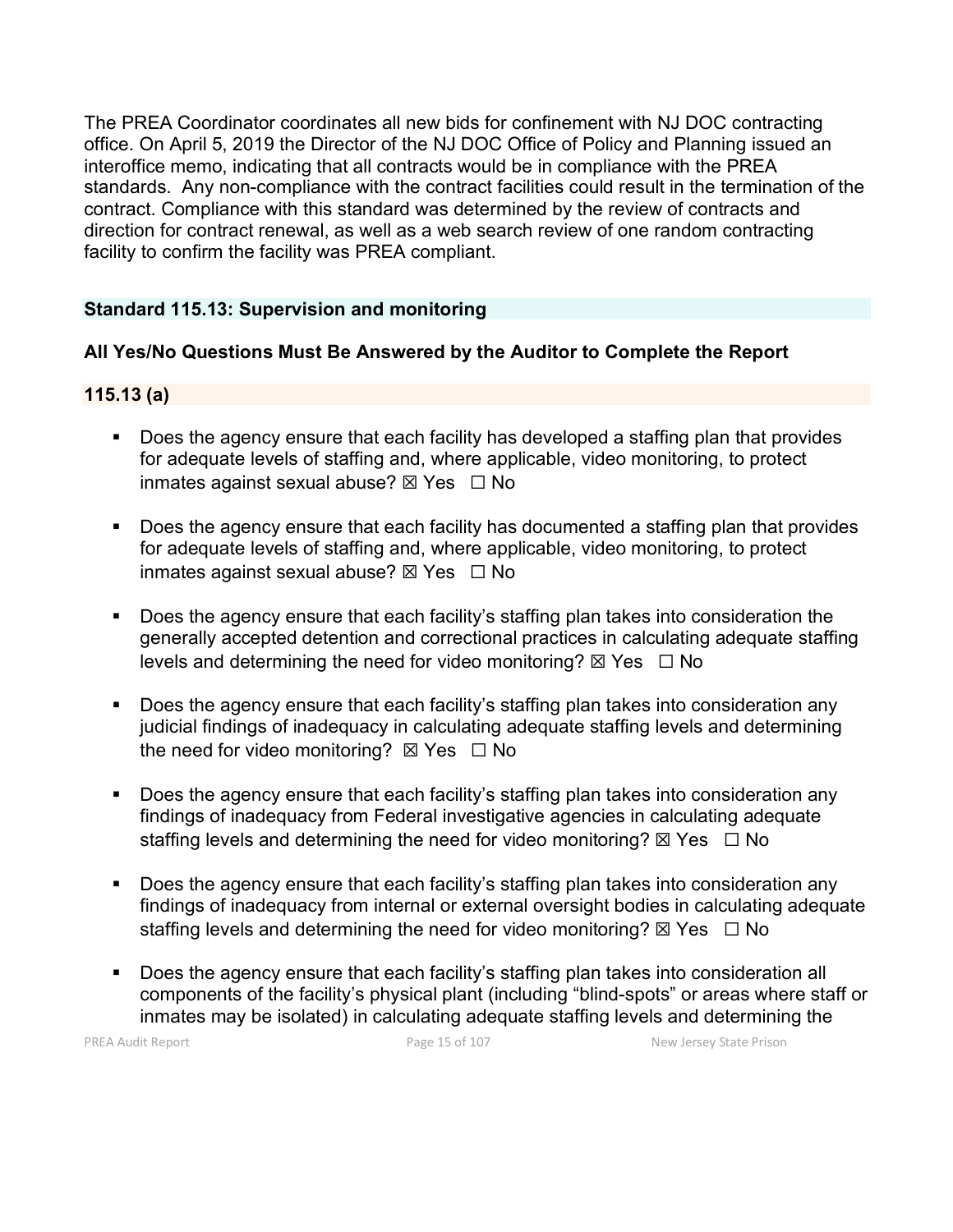need for video monitoring? ⊠ Yes □ No

- Does the agency ensure that each facility's staffing plan takes into consideration the composition of the inmate population in calculating adequate staffing levels and determining the need for video monitoring?  $\boxtimes$  Yes  $\Box$  No
- Does the agency ensure that each facility's staffing plan takes into consideration the number and placement of supervisory staff in calculating adequate staffing levels and determining the need for video monitoring?  $\boxtimes$  Yes  $\Box$  No
- Does the agency ensure that each facility's staffing plan takes into consideration the institution programs occurring on a particular shift in calculating adequate staffing levels and determining the need for video monitoring?  $\boxtimes$  Yes  $\Box$  No  $\Box$  NA
- Does the agency ensure that each facility's staffing plan takes into consideration any applicable State or local laws, regulations, or standards in calculating adequate staffing levels and determining the need for video monitoring?  $\boxtimes$  Yes  $\Box$  No
- Does the agency ensure that each facility's staffing plan takes into consideration the prevalence of substantiated and unsubstantiated incidents of sexual abuse in calculating adequate staffing levels and determining the need for video monitoring?
- ⊠ Yes □ No
- **Does the agency ensure that each facility's staffing plan takes into consideration any** other relevant factors in calculating adequate staffing levels and determining the need for video monitoring? ⊠ Yes □ No

## **115.13 (b)**

In circumstances where the staffing plan is not complied with, does the facility document and justify all deviations from the plan? (N/A if no deviations from staffing plan.) ☒ Yes ☐ No ☐ NA

## **115.13 (c)**

In the past 12 months, has the facility, in consultation with the agency PREA Coordinator, assessed, determined, and documented whether adjustments are needed to: The staffing plan established pursuant to paragraph (a) of this section? ☒ Yes ☐ No

PREA Audit Report **Page 16 of 107** Page 16 of 107 New Jersey State Prison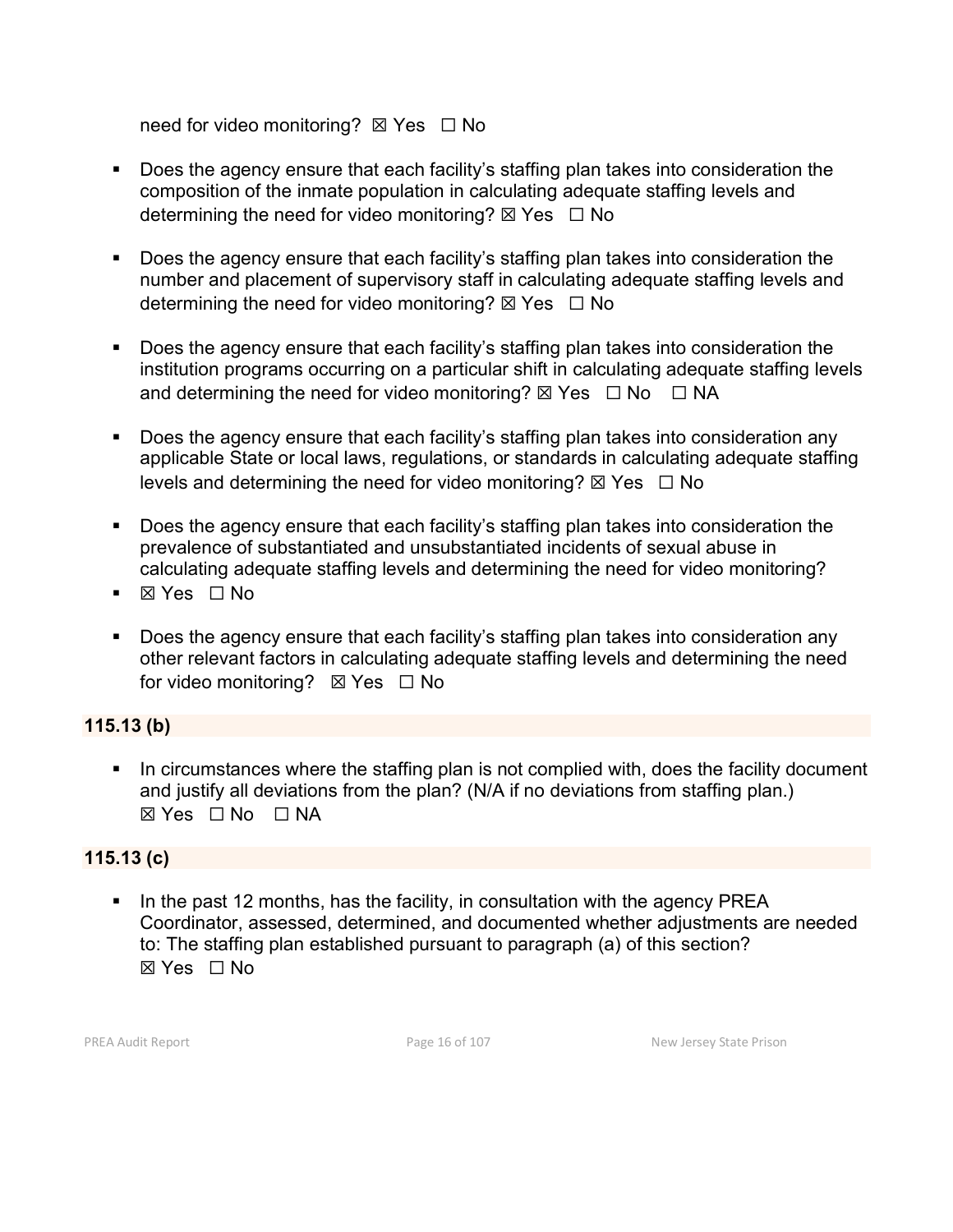- In the past 12 months, has the facility, in consultation with the agency PREA Coordinator, assessed, determined, and documented whether adjustments are needed to: The facility's deployment of video monitoring systems and other monitoring technologies? **⊠ Yes** □ No
- In the past 12 months, has the facility, in consultation with the agency PREA Coordinator, assessed, determined, and documented whether adjustments are needed to: The resources the facility has available to commit to ensure adherence to the staffing plan? ⊠ Yes □ No

## **115.13 (d)**

- Has the facility/agency implemented a policy and practice of having intermediate-level or higher-level supervisors conduct and document unannounced rounds to identify and deter staff sexual abuse and sexual harassment?  $\boxtimes$  Yes  $\Box$  No
- Is this policy and practice implemented for night shifts as well as day shifts? ☒ Yes ☐ No
- Does the facility/agency have a policy prohibiting staff from alerting other staff members that these supervisory rounds are occurring, unless such announcement is related to the legitimate operational functions of the facility?  $\boxtimes$  Yes  $\Box$  No

## **Auditor Overall Compliance Determination**

- ☒ **Exceeds Standard** (*Substantially exceeds requirement of standards*)
- ☐ **Meets Standard** (*Substantial compliance; complies in all material ways with the standard for the relevant review period*)
- ☐ **Does Not Meet Standard** (*Requires Corrective Action*)

## **Instructions for Overall Compliance Determination Narrative**

*The narrative below must include a comprehensive discussion of all the evidence relied upon in making the compliance or non-compliance determination, the auditor's analysis and reasoning, and the auditor's conclusions. This discussion must also include corrective action recommendations where the facility does not meet the standard. These recommendations must be included in the Final Report, accompanied by information on specific corrective actions taken by the facility.*

PREA Audit Report **Page 17 of 107** Page 17 of 107 New Jersey State Prison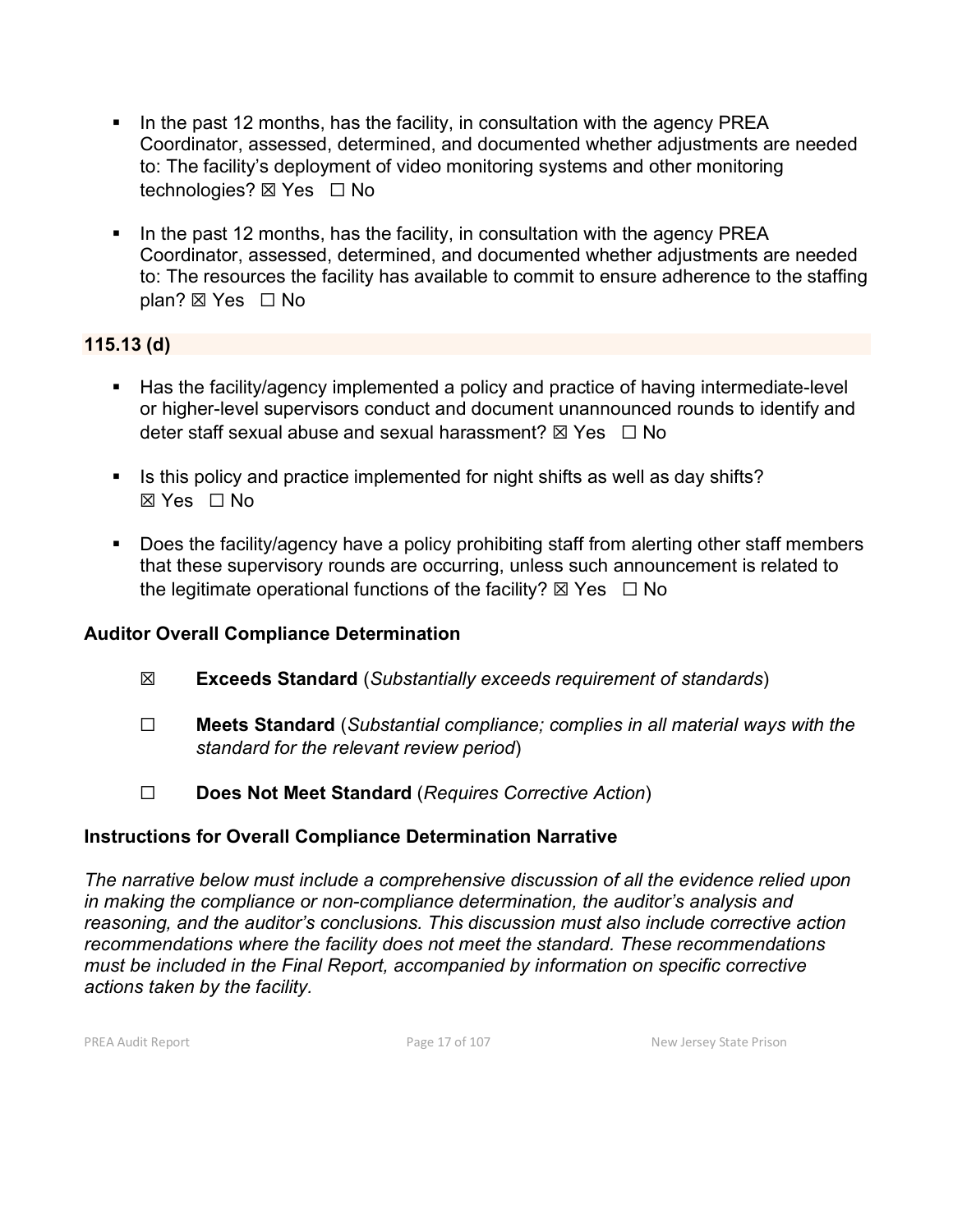NJ DOC Policy 3301, Post Trick Analysis/Baseline Custody Staffing, requires using the Post Trick Analysis for each facility/unit to develop a baseline custody staffing level. The baseline staffing level shall be used to determine the amount of custody staff required to operate a facility/unit on any given day and shift. The facility provided staffing plans and daily reports of staff on duty to the Auditor for review. The number of staff on duty met or exceeded the requirements for this standard. Interviews with the executive staff supported compliance with the PREA and that other safety and security issues are always a primary focus when they consider and review their respective staffing plans.

The institution has been provided with all necessary resources to support the programs and procedures to ensure compliance with the PREA standards. The audit included an examination of all video monitoring systems; inmate access to telephones; the JPay email system; rosters; as well as staff interviews. NJ DOC Policy IMM.001.004 mandates routine management rounds and further prohibits staff members from alerting other staff members that these rounds are occurring, unless such announcement is related to a legitimate operational function. Supervisory and administrative staff members routinely make unannounced rounds covering all shifts and these rounds are documented. Interviews and a review of documentation confirmed unannounced rounds to all areas of the facility are conducted on a weekly basis, with no warning to employees.

The institution, for its age, exceeded the standards for supervision and monitoring, ensuring that the safety of staff and inmates takes priority. Compliance was determined by formal and informal staff interviews which included lieutenants and correctional officers on all three shifts, the Major and the Human Resource Manager. Compliance was also determined by the review of staff rosters, daily supervisory check logs, the facility workforce quarterly meeting minutes, the examination of the video monitoring system, inmate access to telephones and the JPay inmate email system.

#### **Standard 115.14: Youthful inmates**

## **All Yes/No Questions Must Be Answered by the Auditor to Complete the Report**

#### **115.14 (a)**

**Does the facility place all youthful inmates in housing units that separate them from** sight, sound, and physical contact with any adult inmates through use of a shared dayroom or other common space, shower area, or sleeping quarters? (N/A if facility does not have youthful inmates [inmates <18 years old].)  $\Box$  Yes  $\Box$  No  $\boxtimes$  NA

**115.14 (b)**

PREA Audit Report **Page 18 of 107** Page 18 of 107 New Jersey State Prison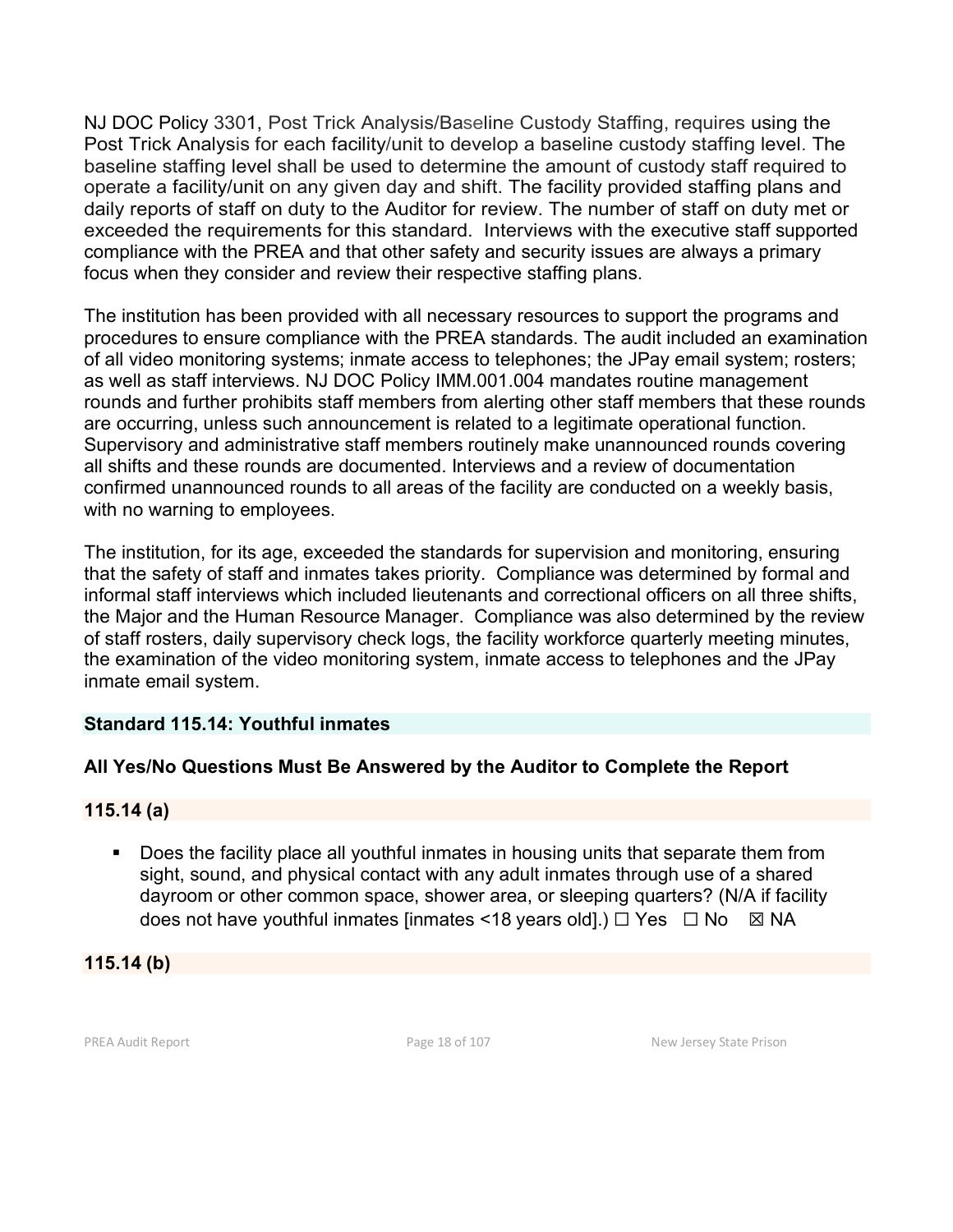- In areas outside of housing units does the agency maintain sight and sound separation between youthful inmates and adult inmates? (N/A if facility does not have youthful inmates [inmates <18 years old].)  $\Box$  Yes  $\Box$  No  $\boxtimes$  NA
- In areas outside of housing units does the agency provide direct staff supervision when youthful inmates and adult inmates have sight, sound, or physical contact? (N/A if facility does not have youthful inmates [inmates <18 years old].)  $\Box$  Yes  $\Box$  No  $\boxtimes$  NA

#### **115.14 (c)**

- Does the agency make its best efforts to avoid placing youthful inmates in isolation to comply with this provision? (N/A if facility does not have youthful inmates [inmates <18 years old].) □ Yes □ No ⊠ NA
- Does the agency, while complying with this provision, allow youthful inmates daily largemuscle exercise and legally required special education services, except in exigent circumstances? (N/A if facility does not have youthful inmates [inmates <18 years old].) ☐ Yes ☐ No ☒ NA
- Do youthful inmates have access to other programs and work opportunities to the extent possible? (N/A if facility does not have youthful inmates [inmates <18 years old].) ☐ Yes ☐ No ☒ NA

#### **Auditor Overall Compliance Determination**

- ☐ **Exceeds Standard** (*Substantially exceeds requirement of standards*)
- ☒ **Meets Standard** (*Substantial compliance; complies in all material ways with the standard for the relevant review period*)
- ☐ **Does Not Meet Standard** (*Requires Corrective Action*)

#### **Instructions for Overall Compliance Determination Narrative**

*The narrative below must include a comprehensive discussion of all the evidence relied upon in making the compliance or non-compliance determination, the auditor's analysis and reasoning, and the auditor's conclusions. This discussion must also include corrective action recommendations where the facility does not meet the standard. These recommendations must be included in the Final Report, accompanied by information on specific corrective actions taken by the facility.*

PREA Audit Report **Page 19 of 107** Page 19 of 107 New Jersey State Prison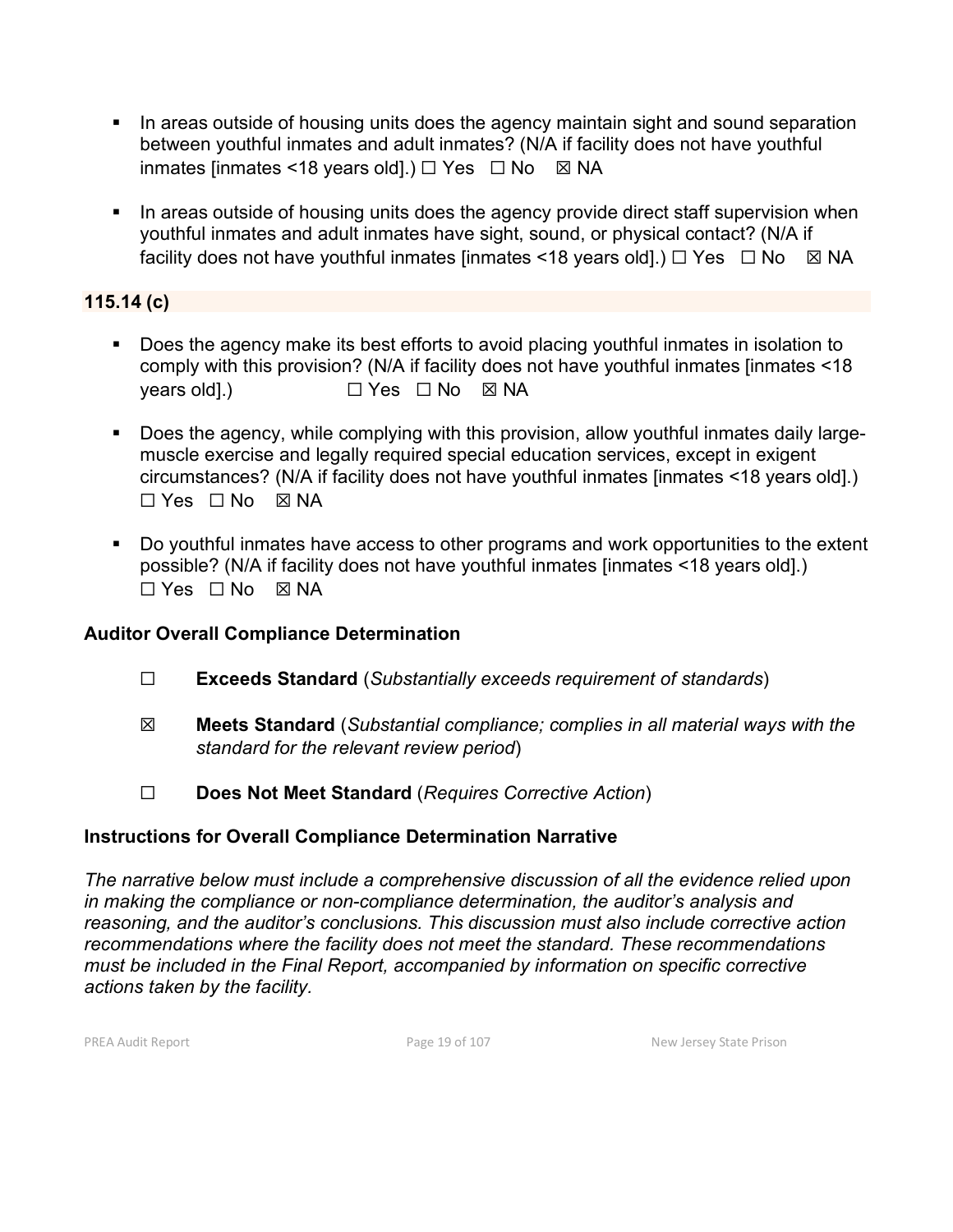New Jersey State Prison does not house youthful inmates.

#### **Standard 115.15: Limits to cross-gender viewing and searches**

# **All Yes/No Questions Must Be Answered by the Auditor to Complete the Report**

#### **115.15 (a)**

**Does the facility always refrain from conducting any cross-gender strip or cross-gender** visual body cavity searches, except in exigent circumstances or by medical practitioners? ☒ Yes ☐ No

#### **115.15 (b)**

- Does the facility always refrain from conducting cross-gender pat-down searches of female inmates in non-exigent circumstances? (N/A here for facilities with less than 50 inmates before August 20, 2017.)  $\boxtimes$  Yes  $\Box$  No  $\Box$  NA
- Does the facility always refrain from restricting female inmates' access to regularly available programming or other out-of-cell opportunities in order to comply with this provision? (N/A here for facilities with less than 50 inmates before August 20, 2017.)  $\boxtimes$  Yes  $\Box$  No  $\Box$  NA

## **115.15 (c)**

- Does the facility document all cross-gender strip searches and cross-gender visual body cavity searches? ⊠ Yes □ No
- Does the facility document all cross-gender pat-down searches of female inmates? ☒ Yes ☐ No

#### **115.15 (d)**

- Does the facility implement a policy and practice that enables inmates to shower, perform bodily functions, and change clothing without nonmedical staff of the opposite gender viewing their breasts, buttocks, or genitalia, except in exigent circumstances or when such viewing is incidental to routine cell checks?  $\boxtimes$  Yes  $\Box$  No
- Does the facility require staff of the opposite gender to announce their presence when entering an inmate housing unit?  $\boxtimes$  Yes  $\Box$  No

PREA Audit Report **Page 20 of 107** Page 20 of 107 New Jersey State Prison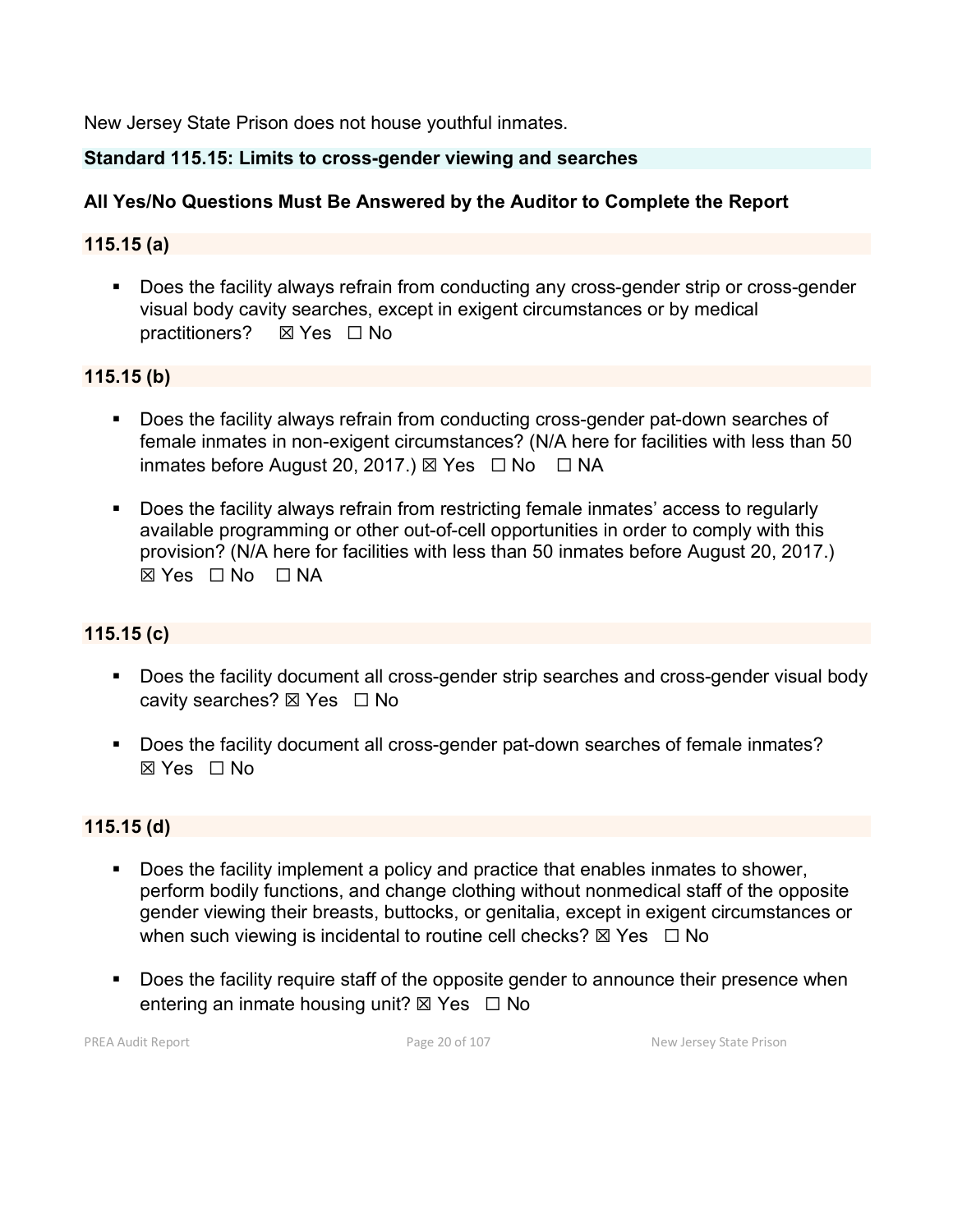#### **115.15 (e)**

- **Does the facility always refrain from searching or physically examining transgender or** intersex inmates for the sole purpose of determining the inmate's genital status?  $\boxtimes$  Yes  $\Box$  No
- **If an inmate's genital status is unknown, does the facility determine genital status during** conversations with the inmate, by reviewing medical records, or, if necessary, by learning that information as part of a broader medical examination conducted in private by a medical practitioner?  $\boxtimes$  Yes  $\Box$  No

#### **115.15 (f)**

- Does the facility/agency train security staff in how to conduct cross-gender pat down searches in a professional and respectful manner, and in the least intrusive manner possible, consistent with security needs?  $\boxtimes$  Yes  $\Box$  No
- Does the facility/agency train security staff in how to conduct searches of transgender and intersex inmates in a professional and respectful manner, and in the least intrusive manner possible, consistent with security needs?  $\boxtimes$  Yes  $\Box$  No

#### **Auditor Overall Compliance Determination**

- ☐ **Exceeds Standard** (*Substantially exceeds requirement of standards*)
- ☒ **Meets Standard** (*Substantial compliance; complies in all material ways with the standard for the relevant review period*)
- ☐ **Does Not Meet Standard** (*Requires Corrective Action*)

## **Instructions for Overall Compliance Determination Narrative**

*The narrative below must include a comprehensive discussion of all the evidence relied upon in making the compliance or non-compliance determination, the auditor's analysis and reasoning, and the auditor's conclusions. This discussion must also include corrective action recommendations where the facility does not meet the standard. These recommendations must be included in the Final Report, accompanied by information on specific corrective actions taken by the facility.*

PREA Audit Report **Page 21 of 107** Page 21 of 107 New Jersey State Prison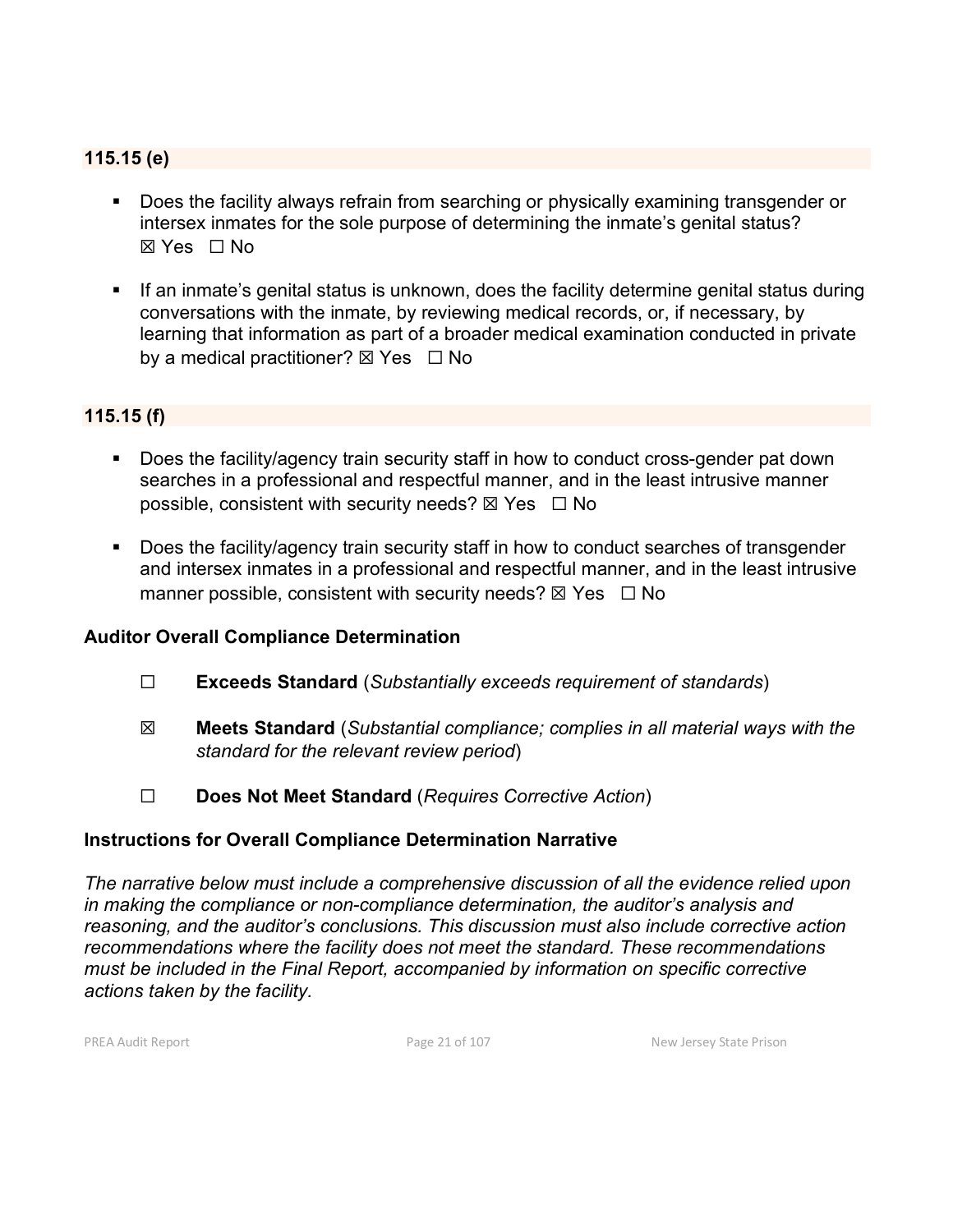CUS.001.01, CUS.001.SEA.001 and CUS.003.001 establish procedures for the search of inmates (including testing for prohibited substances) and correctional facilities/organizational units within department control. Searches are conducted to detect and prevent the introduction of contraband, to recover missing or stolen property and to prevent escapes and other disturbances. Inmate searches shall be either pat searches or strip searches, as conditions require. Strip searches shall be conducted at a location where the search cannot be observed by unauthorized persons, in a professional and dignified manner, with maximum courtesy and respect for the inmate's person; by the number of custody staff deemed reasonably necessary to provide security; and by custody staff of the same gender as the inmate. Searches/physical examinations of transgender or intersex inmates are prohibited for the sole purpose of determining their genital status. Observation of the intake area included private panels for inmate strip searches to be done of view of persons of the opposite gender. The auditor observed that each unit has individual shower stalls for privacy.

During the past 12 months, there were no exigent circumstances that required cross-gender viewing of an inmate. The staff training curriculum includes training for conducting cross gender pat searches. The dormitory areas have showers with curtains provided for inmate privacy while showering.

PCS.001.006, Transgender/Intersex Inmates, also addresses the requirements of the standard. As part of the PREA Risk Assessment intake screening, inmates are asked if they wish to disclose their gender identity, which is not required. Inmates that elect to disclose their gender identity and self-identify as being transgender or intersex are referred to medical/mental health for evaluation and the information is documented in their Electronic Medical Record (EMR). An automated gender identity alert ("GI") will be established in iTAG via the Electronic Medical Record. The Institution PREA Compliance Manager receives a weekly list of inmates who self-identified as being transgender/intersex. Inmates may disclose they are transgender at any time during their incarceration.

Based on the review of policies and notices regarding the presence of female staff in the units, observation of the showering/dressing areas and interviews with staff and inmates, it has been determined that New Jersey State Prison is in compliance with this standard.

#### **Standard 115.16: Inmates with disabilities and inmates who are limited English proficient**

## **All Yes/No Questions Must Be Answered by the Auditor to Complete the Report**

#### **115.16 (a)**

**Does the agency take appropriate steps to ensure that inmates with disabilities have an** equal opportunity to participate in or benefit from all aspects of the agency's efforts to

PREA Audit Report **Page 22 of 107** Page 22 of 107 New Jersey State Prison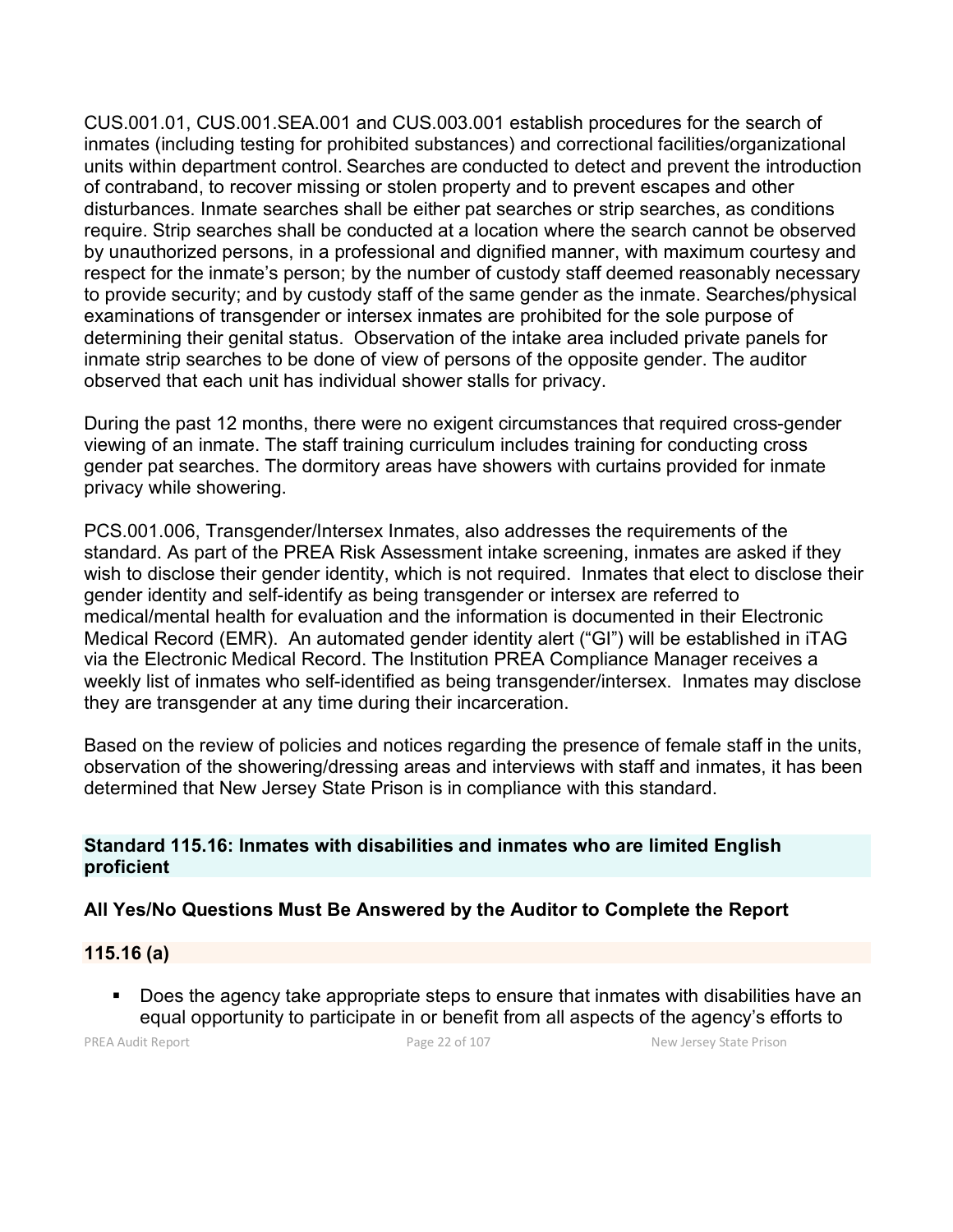prevent, detect, and respond to sexual abuse and sexual harassment, including: inmates who are deaf or hard of hearing?  $\boxtimes$  Yes  $\Box$  No

- Does the agency take appropriate steps to ensure that inmates with disabilities have an equal opportunity to participate in or benefit from all aspects of the agency's efforts to prevent, detect, and respond to sexual abuse and sexual harassment, including: inmates who are blind or have low vision?  $\boxtimes$  Yes  $\Box$  No
- Does the agency take appropriate steps to ensure that inmates with disabilities have an equal opportunity to participate in or benefit from all aspects of the agency's efforts to prevent, detect, and respond to sexual abuse and sexual harassment, including: inmates who have intellectual disabilities?  $\boxtimes$  Yes  $\Box$  No
- Does the agency take appropriate steps to ensure that inmates with disabilities have an equal opportunity to participate in or benefit from all aspects of the agency's efforts to prevent, detect, and respond to sexual abuse and sexual harassment, including: inmates who have psychiatric disabilities?  $\boxtimes$  Yes  $\Box$  No
- Does the agency take appropriate steps to ensure that inmates with disabilities have an equal opportunity to participate in or benefit from all aspects of the agency's efforts to prevent, detect, and respond to sexual abuse and sexual harassment, including: inmates who have speech disabilities?  $\boxtimes$  Yes  $\Box$  No
- **Does the agency take appropriate steps to ensure that inmates with disabilities have an** equal opportunity to participate in or benefit from all aspects of the agency's efforts to prevent, detect, and respond to sexual abuse and sexual harassment, including: Other (if "other," please explain in overall determination notes)?  $\boxtimes$  Yes  $\Box$  No
- Do such steps include, when necessary, ensuring effective communication with inmates who are deaf or hard of hearing?  $\boxtimes$  Yes  $\Box$  No
- Do such steps include, when necessary, providing access to interpreters who can interpret effectively, accurately, and impartially, both receptively and expressively, using any necessary specialized vocabulary?  $\boxtimes$  Yes  $\Box$  No
- Does the agency ensure that written materials are provided in formats or through methods that ensure effective communication with inmates with disabilities including inmates who: Have intellectual disabilities?  $\boxtimes$  Yes  $\Box$  No

PREA Audit Report **Page 23 of 107** Page 23 of 107 New Jersey State Prison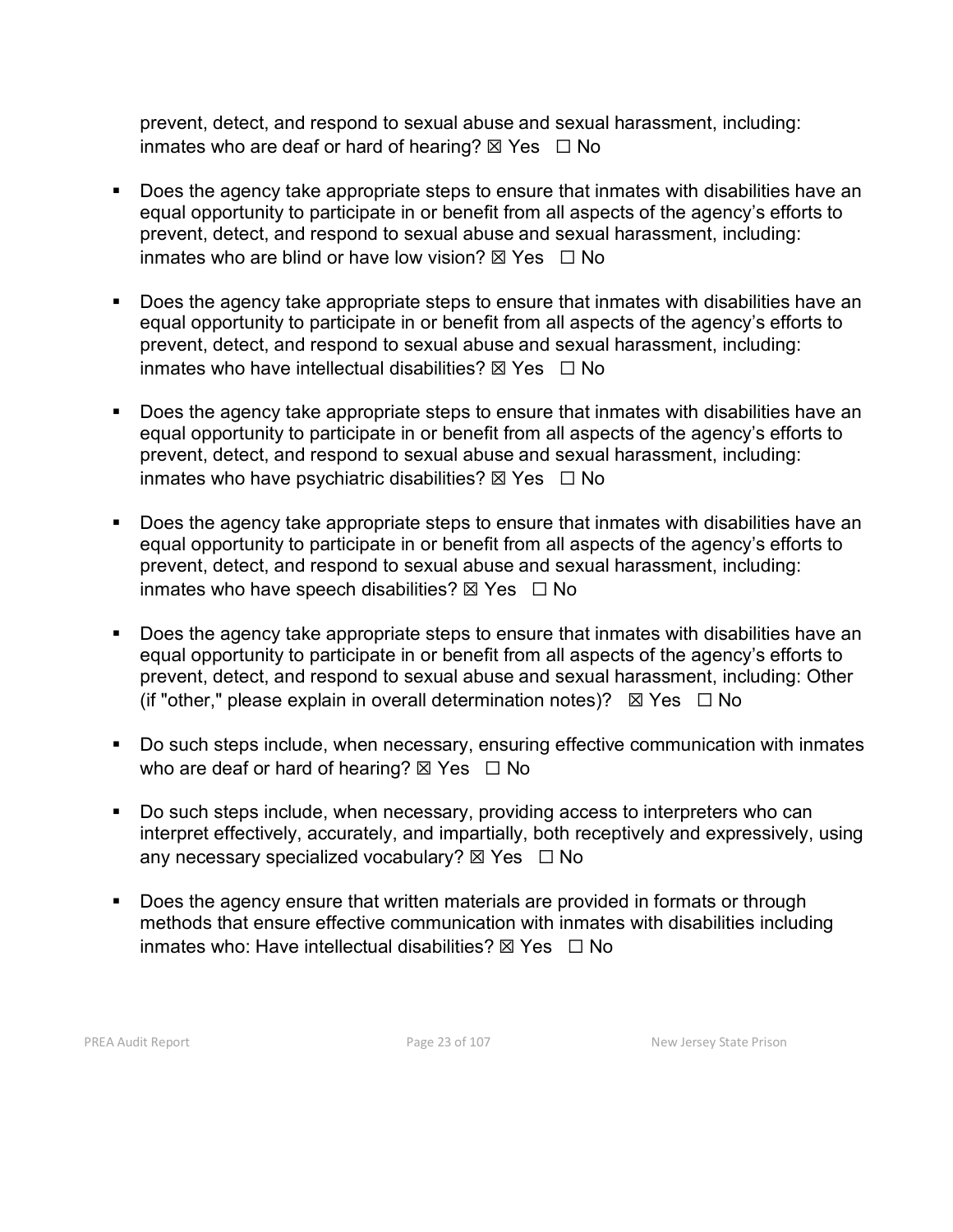- Does the agency ensure that written materials are provided in formats or through methods that ensure effective communication with inmates with disabilities including inmates who: Have limited reading skills?  $\boxtimes$  Yes  $\Box$  No
- Does the agency ensure that written materials are provided in formats or through methods that ensure effective communication with inmates with disabilities including inmates who: Are blind or have low vision?  $\boxtimes$  Yes  $\Box$  No

#### **115.16 (b)**

- Does the agency take reasonable steps to ensure meaningful access to all aspects of the agency's efforts to prevent, detect, and respond to sexual abuse and sexual harassment to inmates who are limited English proficient?  $\boxtimes$  Yes  $\Box$  No
- Do these steps include providing interpreters who can interpret effectively, accurately, and impartially, both receptively and expressively, using any necessary specialized vocabulary? **⊠ Yes** □ No

## **115.16 (c)**

Does the agency always refrain from relying on inmate interpreters, inmate readers, or other types of inmate assistance except in limited circumstances where an extended delay in obtaining an effective interpreter could compromise the inmate's safety, the performance of first-response duties under §115.64, or the investigation of the inmate's allegations? ⊠ Yes □ No

## **Auditor Overall Compliance Determination**

- ☐ **Exceeds Standard** (*Substantially exceeds requirement of standards*)
- ☒ **Meets Standard** (*Substantial compliance; complies in all material ways with the standard for the relevant review period*)
- ☐ **Does Not Meet Standard** (*Requires Corrective Action*)

## **Instructions for Overall Compliance Determination Narrative**

*The narrative below must include a comprehensive discussion of all the evidence relied upon in making the compliance or non-compliance determination, the auditor's analysis and reasoning, and the auditor's conclusions. This discussion must also include corrective action recommendations where the facility does not meet the standard. These recommendations* 

PREA Audit Report **Page 24 of 107** Page 24 of 107 New Jersey State Prison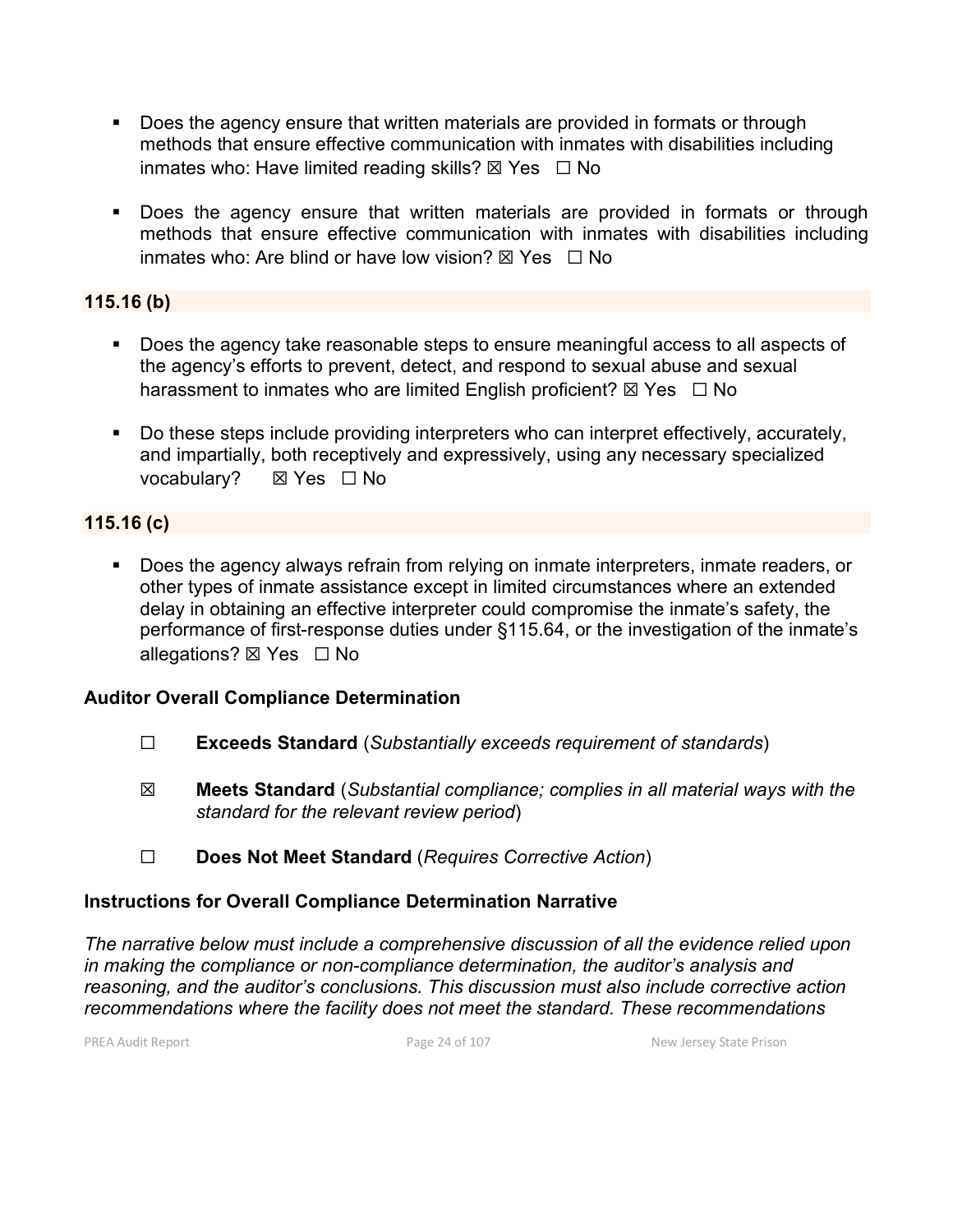#### *must be included in the Final Report, accompanied by information on specific corrective actions taken by the facility.*

IMM.002.003, Americans with Disabilities Act (ADA), and New Jersey Law against Discrimination indicates that the NJ DOC will provide reasonable accommodations to any inmate with an ADA defined disability. The NJ DOC shall ensure that inmates with disabilities will have equal opportunity to participate in or benefit from the Department of Corrections' efforts to prevent, detect and respond to sexual abuse and sexual harassment, in accordance to the standards of the Federal Prison Rape Elimination Act of 2003.

NJSP takes appropriate steps to ensure inmates with disabilities, to include inmates who are Limited English Proficient (LEP), have an opportunity to participate in and benefit from the facility's efforts to prevent, detect and respond to sexual abuse/sexual harassment. PREA handouts, bulletin board postings and the inmate handbook are in both English and Spanish. The above-mentioned documents were submitted to and reviewed by the auditor.

SUP.004.001, Limited English Proficient (LEP) Language Assistance Bilingual Staff and Use of the Language Line mandates the NJSP will take reasonable steps to provide meaningful access to LEP inmates with programs and activities at all facilities. Posters are prominently posted in several key areas of each facility that notifies the inmate population of the availability services to assist LEP inmates.

PCS.001.DFH.01, Deaf/Hard of Hearing Inmates, requires that inmates who are deaf or hard of hearing be entitled to a level of service equivalent to that provided to other inmates. The facility has several methods of providing these services based on the inmate's needs, to include sign language or TTY machines.

An interview with a hard of hearing inmate revealed that he was provided a card that identifies his disability and can be used to alert staff of his disability. In addition, an interview with one inmate that was LEP confirmed the availability and use of the telephone translation service. Staff members were able to readily identify inmates with disabilities. The review of documentation and staff and inmate interviews support a finding that the facility is in compliance with this standard.

# **Standard 115.17: Hiring and promotion decisions**

# **All Yes/No Questions Must Be Answered by the Auditor to Complete the Report**

# **115.17 (a)**

Does the agency prohibit the hiring or promotion of anyone who may have contact with inmates who has engaged in sexual abuse in a prison, jail, lockup, community

PREA Audit Report **Page 25 of 107** Page 25 of 107 New Jersey State Prison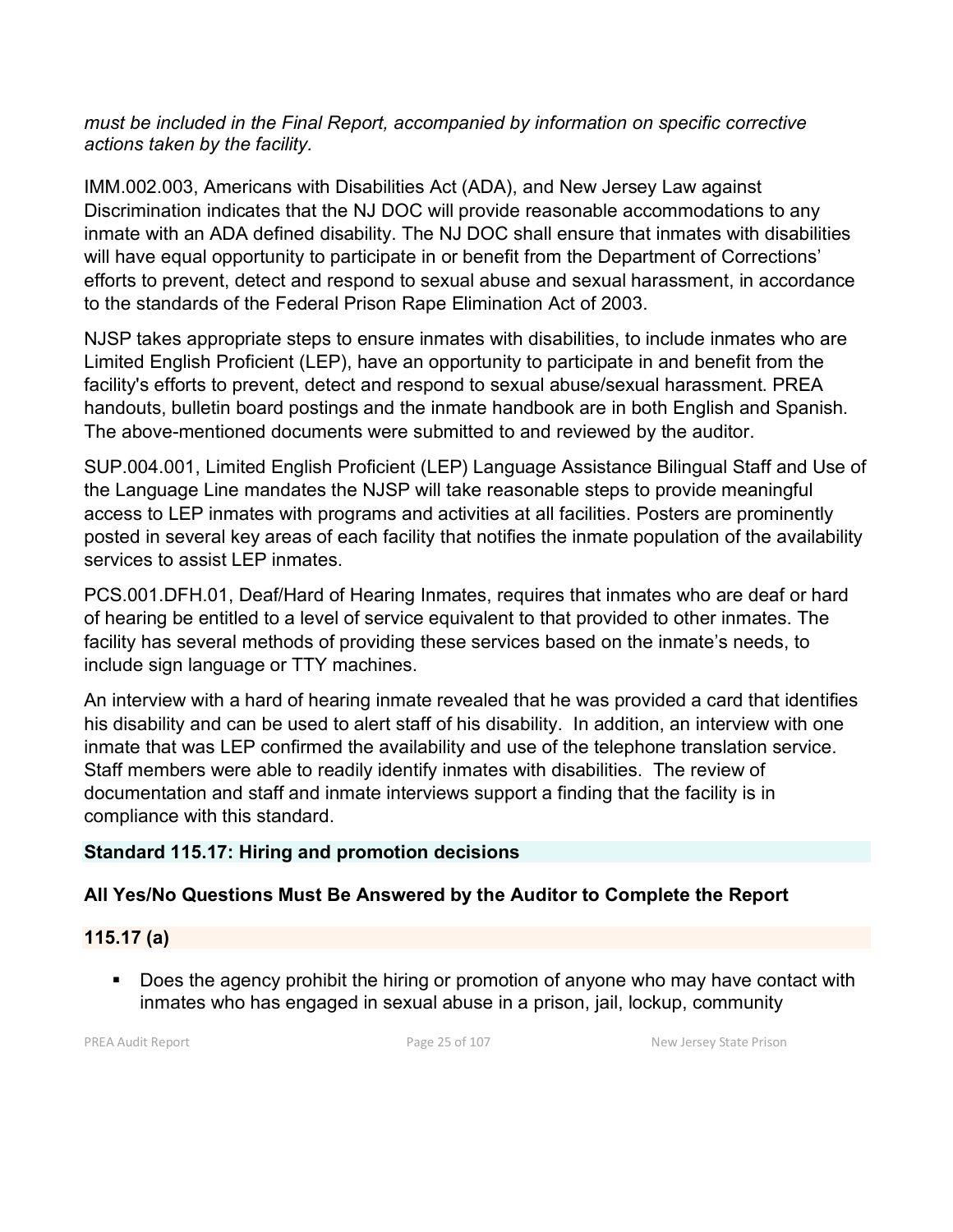confinement facility, juvenile facility, or other institution (as defined in 42 U.S.C. 1997)? ☒ Yes ☐ No

- Does the agency prohibit the hiring or promotion of anyone who may have contact with inmates who has been convicted of engaging or attempting to engage in sexual activity in the community facilitated by force, overt or implied threats of force, or coercion, or if the victim did not consent or was unable to consent or refuse?  $\boxtimes$  Yes  $\Box$  No
- Does the agency prohibit the hiring or promotion of anyone who may have contact with inmates who has been civilly or administratively adjudicated to have engaged in the activity described in the question immediately above?  $\boxtimes$  Yes  $\Box$  No
- Does the agency prohibit the enlistment of services of any contractor who may have contact with inmates who has engaged in sexual abuse in a prison, jail, lockup, community confinement facility, juvenile facility, or other institution (as defined in 42 U.S.C. 1997)? ⊠ Yes □ No
- Does the agency prohibit the enlistment of services of any contractor who may have contact with inmates who has been convicted of engaging or attempting to engage in sexual activity in the community facilitated by force, overt or implied threats of force, or coercion, or if the victim did not consent or was unable to consent or refuse?  $\boxtimes$  Yes  $\Box$ No
- Does the agency prohibit the enlistment of services of any contractor who may have contact with inmates who has been civilly or administratively adjudicated to have engaged in the activity described in the question immediately above?  $\boxtimes$  Yes  $\Box$  No

## **115.17 (b)**

Does the agency consider any incidents of sexual harassment in determining whether to hire or promote anyone, or to enlist the services of any contractor, who may have contact with inmates? ☒ Yes ☐ No

## **115.17 (c)**

- Before hiring new employees, who may have contact with inmates, does the agency: perform a criminal background records check?  $\boxtimes$  Yes  $\Box$  No
- Before hiring new employees, who may have contact with inmates, does the agency: consistent with Federal, State, and local law, make its best efforts to contact all prior

PREA Audit Report **Page 26 of 107** Page 26 of 107 New Jersey State Prison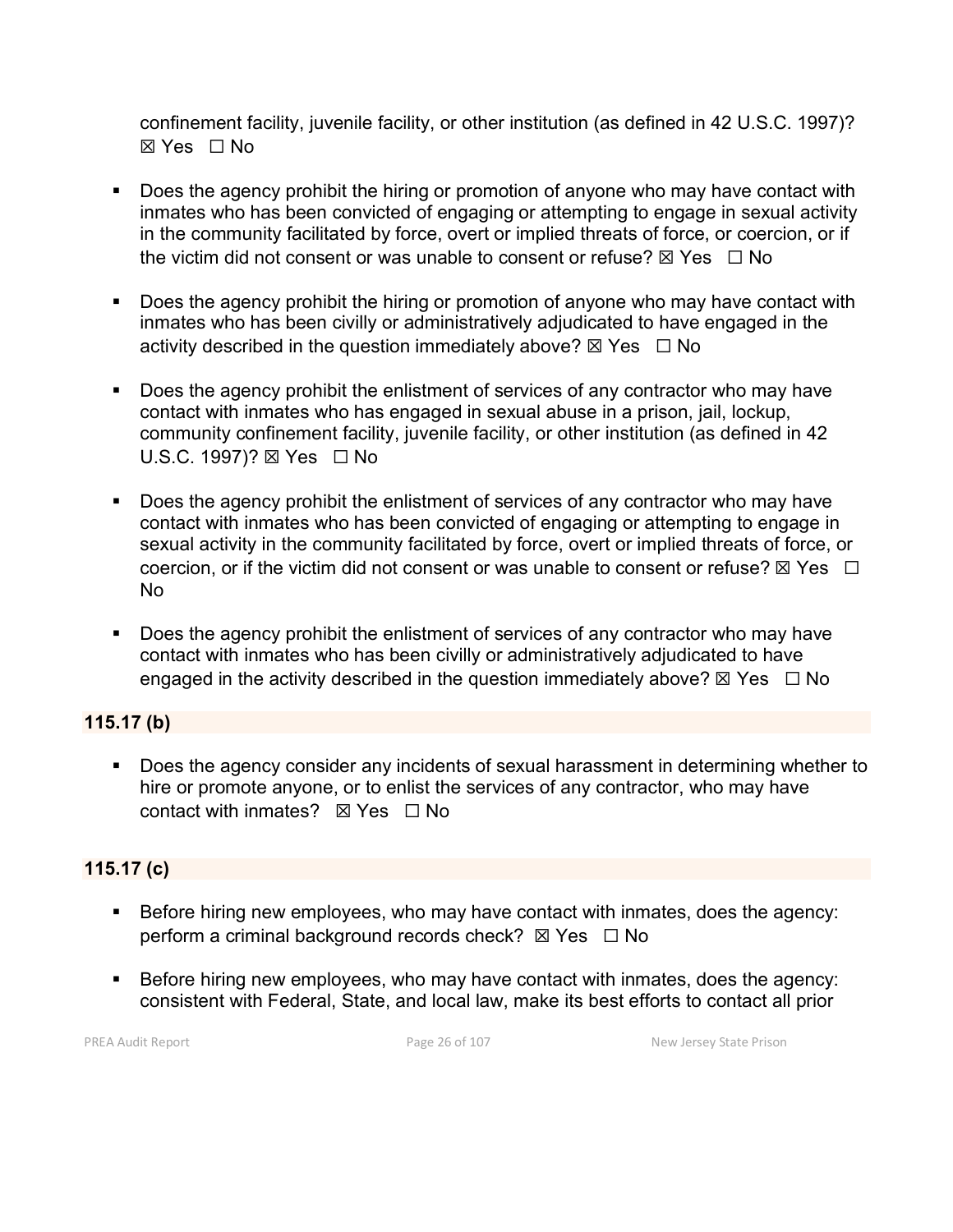institutional employers for information on substantiated allegations of sexual abuse or any resignation during a pending investigation of an allegation of sexual abuse? ☒ Yes ☐ No

#### **115.17 (d)**

 Does the agency perform a criminal background records check before enlisting the services of any contractor who may have contact with inmates?  $\boxtimes$  Yes  $\Box$  No

## **115.17 (e)**

 Does the agency either conduct criminal background records checks at least every five years of current employees and contractors who may have contact with inmates or have in place a system for otherwise capturing such information for current employees? ☒ Yes ☐ No

# **115.17 (f)**

- **Does the agency ask all applicants and employees who may have contact with inmates** directly about previous misconduct described in paragraph (a) of this section in written applications or interviews for hiring or promotions?  $\boxtimes$  Yes  $\Box$  No
- **Does the agency ask all applicants and employees who may have contact with inmates** directly about previous misconduct described in paragraph (a) of this section in any interviews or written self-evaluations conducted as part of reviews of current employees? ⊠ Yes □ No
- **Does the agency impose upon employees a continuing affirmative duty to disclose any** such misconduct?  $\boxtimes$  Yes  $\Box$  No

## **115.17 (g)**

 Does the agency consider material omissions regarding such misconduct, or the provision of materially false information, grounds for termination?  $\boxtimes$  Yes  $\Box$  No

#### **115.17 (h)**

 Does the agency provide information on substantiated allegations of sexual abuse or sexual harassment involving a former employee upon receiving a request from an institutional employer for whom such employee has applied to work? (N/A if providing

PREA Audit Report **Page 27 of 107** Page 27 of 107 New Jersey State Prison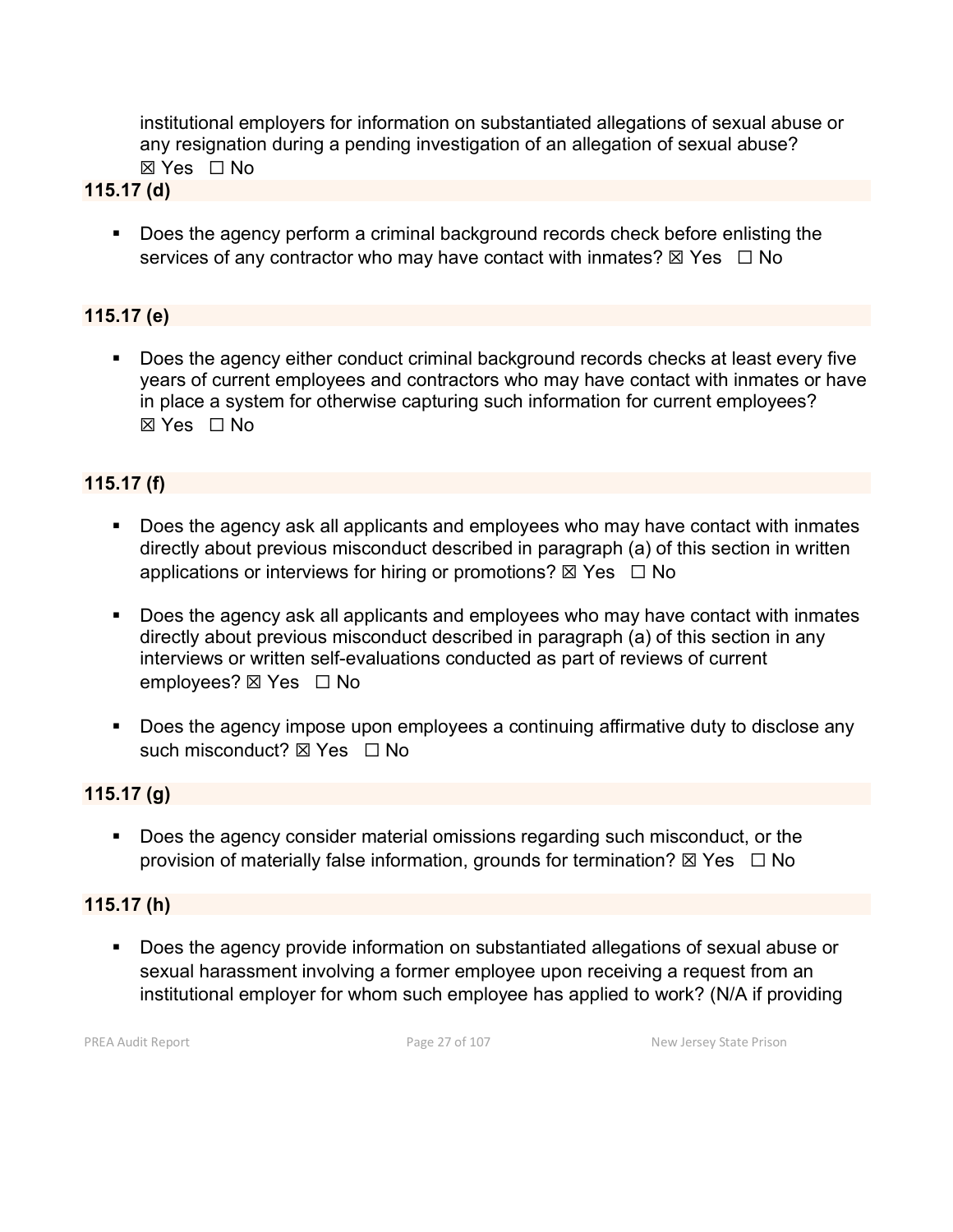information on substantiated allegations of sexual abuse or sexual harassment involving a former employee is prohibited by law.)  $\boxtimes$  Yes  $\Box$  No  $\Box$  NA

#### **Auditor Overall Compliance Determination**

- ☒ **Exceeds Standard** (*Substantially exceeds requirement of standards*)
- ☐ **Meets Standard** (*Substantial compliance; complies in all material ways with the standard for the relevant review period*)
- ☐ **Does Not Meet Standard** (*Requires Corrective Action*)

## **Instructions for Overall Compliance Determination Narrative**

*The narrative below must include a comprehensive discussion of all the evidence relied upon in making the compliance or non-compliance determination, the auditor's analysis and reasoning, and the auditor's conclusions. This discussion must also include corrective action recommendations where the facility does not meet the standard. These recommendations must be included in the Final Report, accompanied by information on specific corrective actions taken by the facility.*

ADM.006.007 Pre-Employment and ID Card Renewal Background Checks: Issuance of Employee/Volunteer ID Cards addresses the requirement of the standard. Policy mandates that a background check will be conducted on all individuals being considered for employment (permanent, temporary, volunteer and/or contract positions) with the NJ DOC. The background checks are conducted by the Special Investigations Division (SID). All approved applicants will be fingerprinted and issued NJ DOC ID cards specific to the employment/volunteer position. Background checks are conducted at least every five years for current permanent employees, every three years for contractors and annually for temporary employees and volunteers.

PSM.001.011, Staff Selection and Promotions, requires all applicants/employees be advised that NJ DOC does not hire or promote anyone who has engaged in sexual abuse, has been convicted of engaging or attempting to engage in sexual activity in the community facilitated by force, overt or implied threats of force or coercion, or if the victim did not consent or was unable to consent or refuse, or has been civilly or administratively adjudicated to have engaged in the activity described herein. Material omissions regarding such misconduct or the provision of materially false information shall be grounds for not being employed or termination.

PSM.001.001, The Reporting of Summons, Arrests, Incarcerations, provides requirements for staff to self-report any summons, arrests and incarcerations. Agency human resource staff

PREA Audit Report **Page 28 of 107** Page 28 of 107 New Jersey State Prison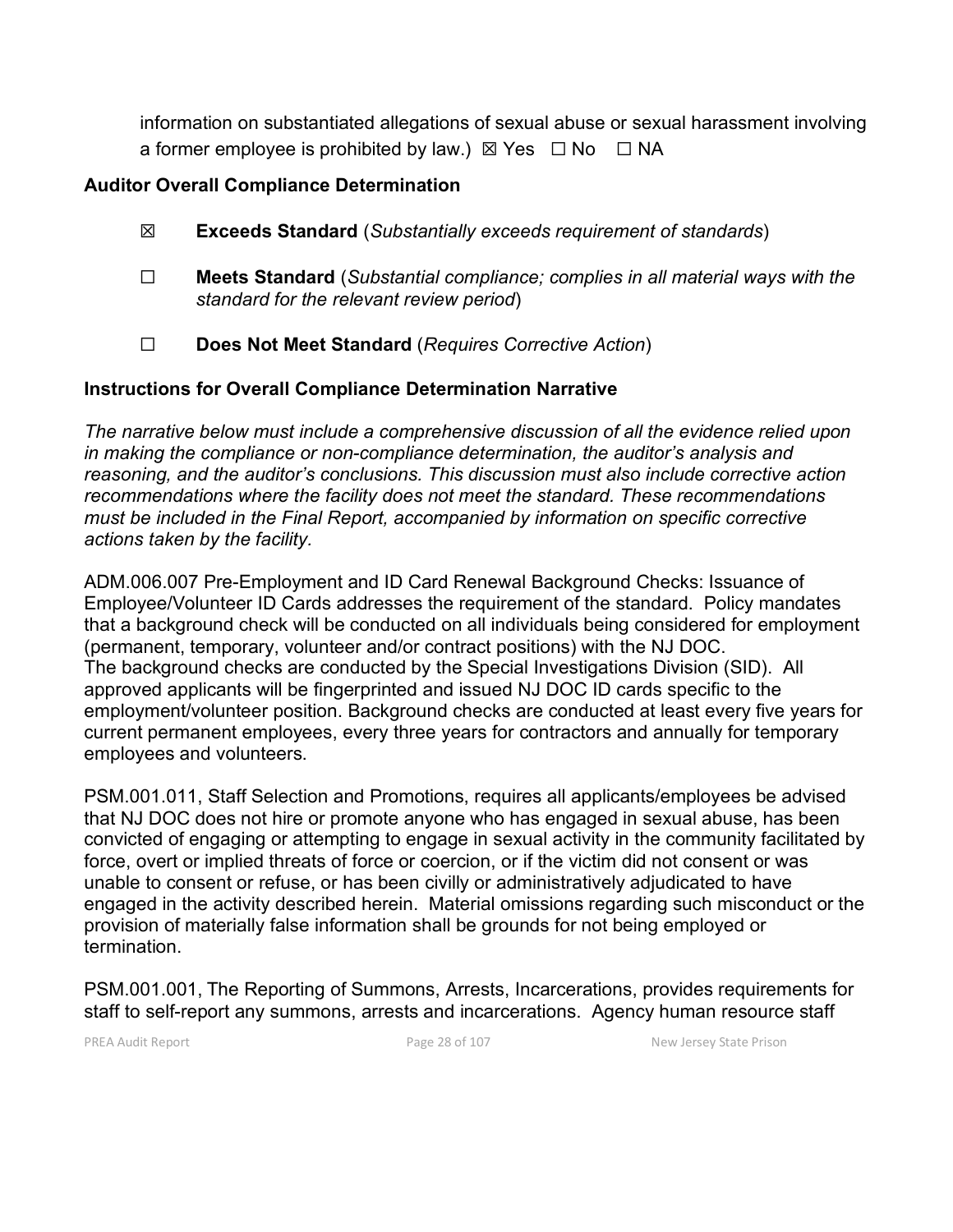provided vouchers for randomly selected employees who were recently hired, promoted or employed by the agency for more than five (5) years. The requested vouchers included background checks that were in line with PREA standards.

The agency makes its best efforts to contact all prior institution employers for information on substantiated allegations of sexual abuse or resignations occurring during a pending investigation of sexual abuse. The agency also provides information on substantiated allegations of sexual abuse/sexual harassment involving former employees, when requested by a potential institutional employer, unless prohibited by law. Appropriate licensing and certifying agencies are notified, when professional employees are terminated for substantiated allegations of sexual abuse/sexual harassment.

Compliance was determined by the review of policies and background checks for five staff that were hired in last 12 month; five staff that have been employed more than 5 years; and five staff that have been promoted in the last 24 months; as well as interviews with the Human Resource Manager, SID Director, IPCM and correctional officers.

# **Standard 115.18: Upgrades to facilities and technologies**

# **All Yes/No Questions Must Be Answered by the Auditor to Complete the Report**

## **115.18 (a)**

**If the agency designed or acquired any new facility or planned any substantial** expansion or modification of existing facilities, did the agency consider the effect of the design, acquisition, expansion, or modification upon the agency's ability to protect inmates from sexual abuse? (N/A if agency/facility has not acquired a new facility or made a substantial expansion to existing facilities since August 20, 2012, or since the last PREA audit, whichever is later.)  $\Box$  Yes  $\Box$  No  $\boxtimes$  NA

# **115.18 (b)**

**If the agency installed or updated a video monitoring system, electronic surveillance** system, or other monitoring technology, did the agency consider how such technology may enhance the agency's ability to protect inmates from sexual abuse? (N/A if agency/facility has not installed or updated a video monitoring system, electronic surveillance system, or other monitoring technology since August 20, 2012, or since the last PREA audit, whichever is later.)  $\boxtimes$  Yes  $\Box$  No NA

## **Auditor Overall Compliance Determination**

PREA Audit Report **Page 29 of 107** Page 29 of 107 New Jersey State Prison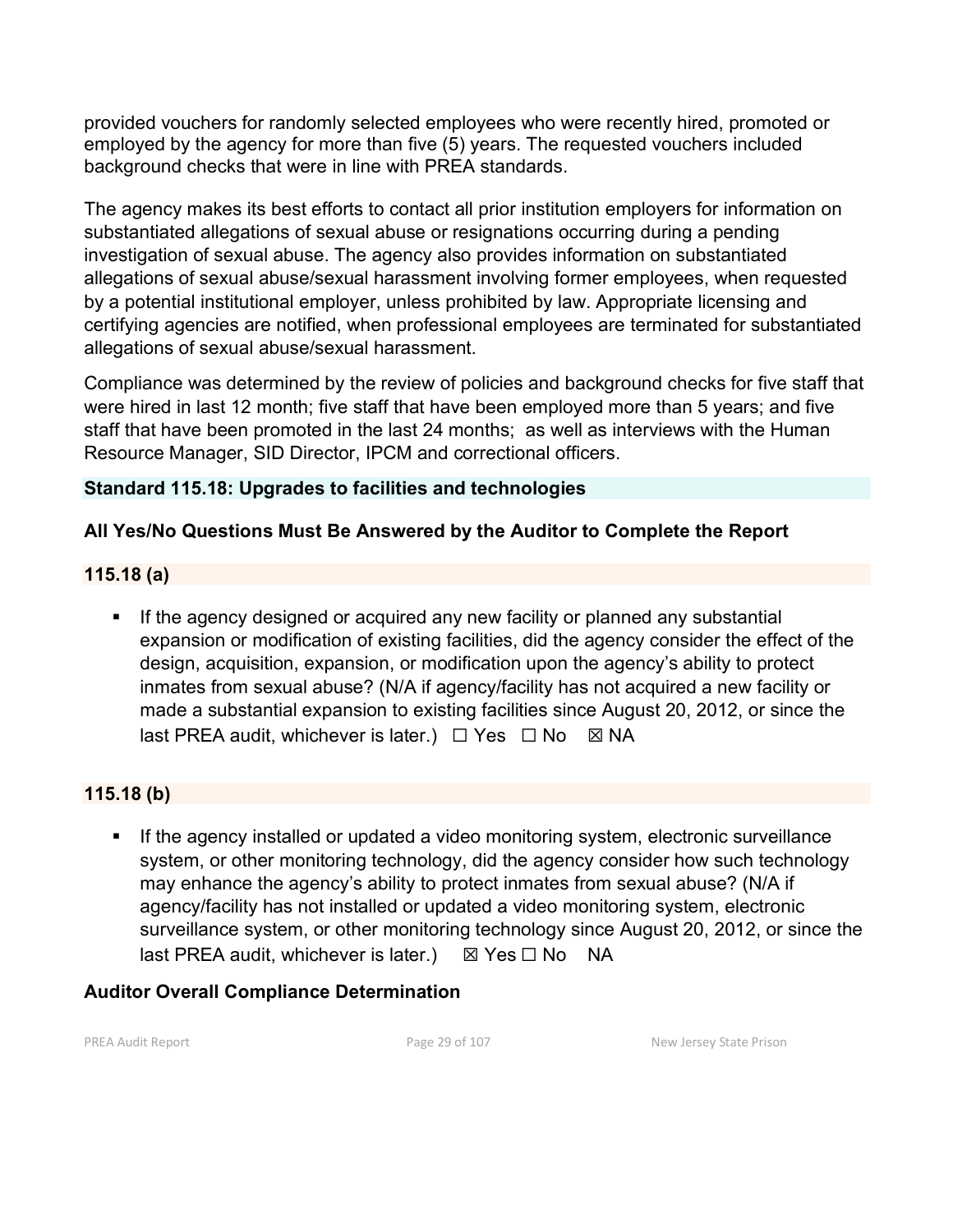- ☐ **Exceeds Standard** (*Substantially exceeds requirement of standards*)
- ☒ **Meets Standard** (*Substantial compliance; complies in all material ways with the standard for the relevant review period*)
- ☐ **Does Not Meet Standard** (*Requires Corrective Action*)

## **Instructions for Overall Compliance Determination Narrative**

*The narrative below must include a comprehensive discussion of all the evidence relied upon in making the compliance or non-compliance determination, the auditor's analysis and reasoning, and the auditor's conclusions. This discussion must also include corrective action recommendations where the facility does not meet the standard. These recommendations must be included in the Final Report, accompanied by information on specific corrective actions taken by the facility.*

SUP.001.000, Capital Planning and Construction: Mission, Goals and Objectives, meets the requirements of the standard. When installing or updating a video monitoring system, electronic surveillance system, or other monitoring technology, consideration is given to how such technology may enhance the agency's ability to protect inmates from sexual abuse. The facility staff utilized PREA incident review team reports and SID investigations to determine the need for additional cameras or mirrors. The Assistant Superintendent provided a list of modifications that have been completed since the last audit. There are over 300 cameras located throughout the facility. Upgrades of equipment have been requested. In addition, since August 20, 2012, there have been no substantial expansions/modifications to the facility.

## **RESPONSIVE PLANNING**

## **Standard 115.21: Evidence protocol and forensic medical examinations**

## **All Yes/No Questions Must Be Answered by the Auditor to Complete the Report**

#### **115.21 (a)**

If the agency is responsible for investigating allegations of sexual abuse, does the agency follow a uniform evidence protocol that maximizes the potential for obtaining usable physical evidence for administrative proceedings and criminal prosecutions? (N/A if the agency/facility is not responsible for conducting any form of criminal OR administrative sexual abuse investigations.)  $\boxtimes$  Yes  $\Box$  No  $\Box$  NA

PREA Audit Report **Page 30 of 107** Page 30 of 107 New Jersey State Prison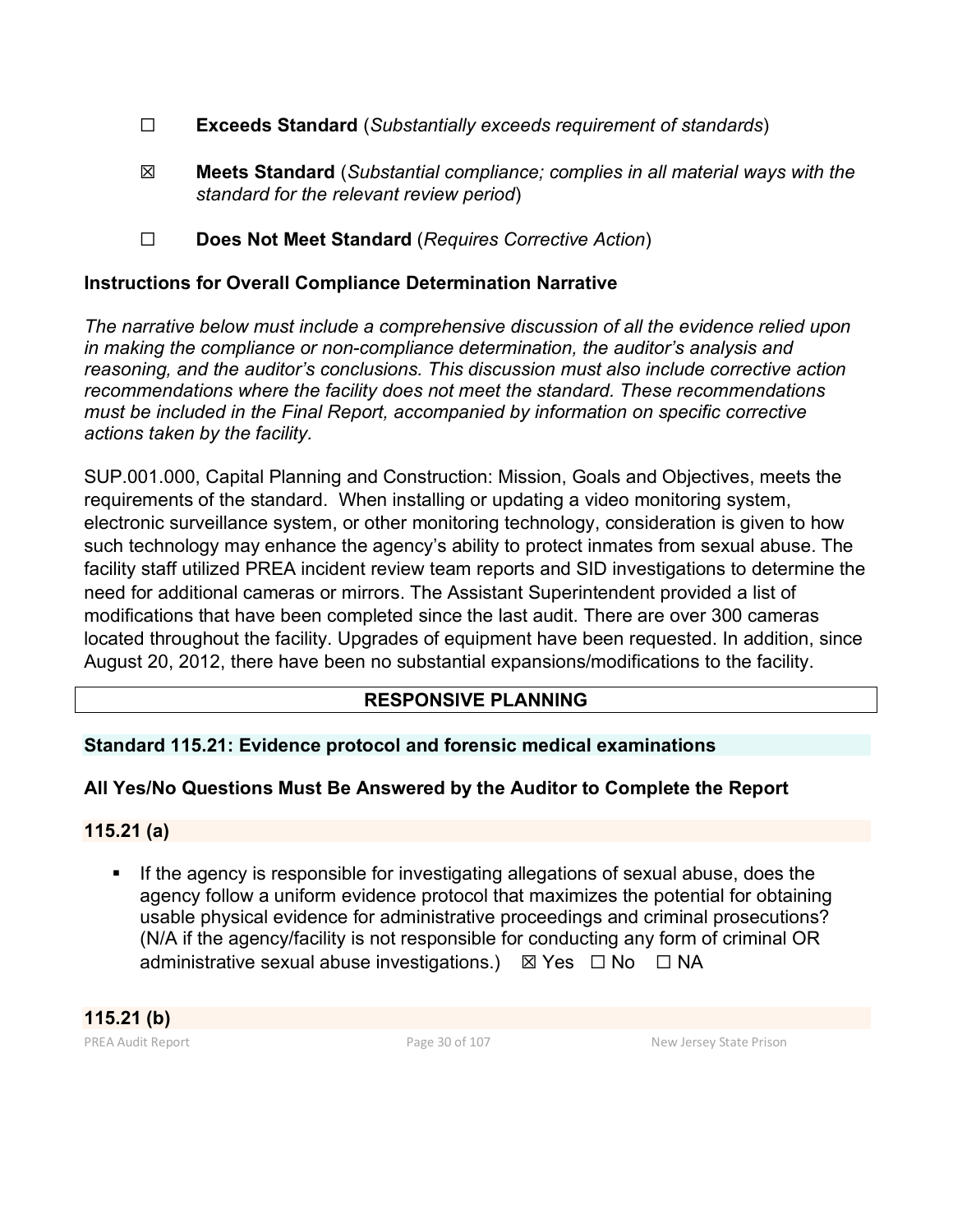- Is this protocol developmentally appropriate for youth where applicable? (N/A if the agency/facility is not responsible for conducting any form of criminal OR administrative sexual abuse investigations.) ⊠ Yes □ No □ NA
- Is this protocol, as appropriate, adapted from or otherwise based on the most recent edition of the U.S. Department of Justice's Office on Violence Against Women publication, "A National Protocol for Sexual Assault Medical Forensic Examinations, Adults/Adolescents," or similarly comprehensive and authoritative protocols developed after 2011? (N/A if the agency/facility is not responsible for conducting any form of criminal OR administrative sexual abuse investigations.)  $\boxtimes$  Yes  $\Box$  No  $\Box$  NA

#### **115.21 (c)**

- Does the agency offer all victims of sexual abuse access to forensic medical examinations, whether on-site or at an outside facility, without financial cost, where evidentiary or medically appropriate?  $\boxtimes$  Yes  $\Box$  No
- Are such examinations performed by Sexual Assault Forensic Examiners (SAFEs) or Sexual Assault Nurse Examiners (SANEs) where possible? ⊠ Yes □ No
- **If SAFEs or SANEs cannot be made available, is the examination performed by other** qualified medical practitioners (they must have been specifically trained to conduct sexual assault forensic exams)?  $\boxtimes$  Yes  $\Box$  No
- **Has the agency documented its efforts to provide SAFEs or SANEs?**  $\boxtimes$  Yes  $\Box$  No

#### **115.21 (d)**

- **Does the agency attempt to make available to the victim a victim advocate from a rape** crisis center?  $\boxtimes$  Yes  $\Box$  No
- **If a rape crisis center is not available to provide victim advocate services, does the** agency make available to provide these services a qualified staff member from a community-based organization, or a qualified agency staff member?  $\boxtimes$  Yes  $\Box$  No
- Has the agency documented its efforts to secure services from rape crisis centers? ☒ Yes ☐ No

## **115.21 (e)**

PREA Audit Report **Page 31 of 107** Page 31 of 107 New Jersey State Prison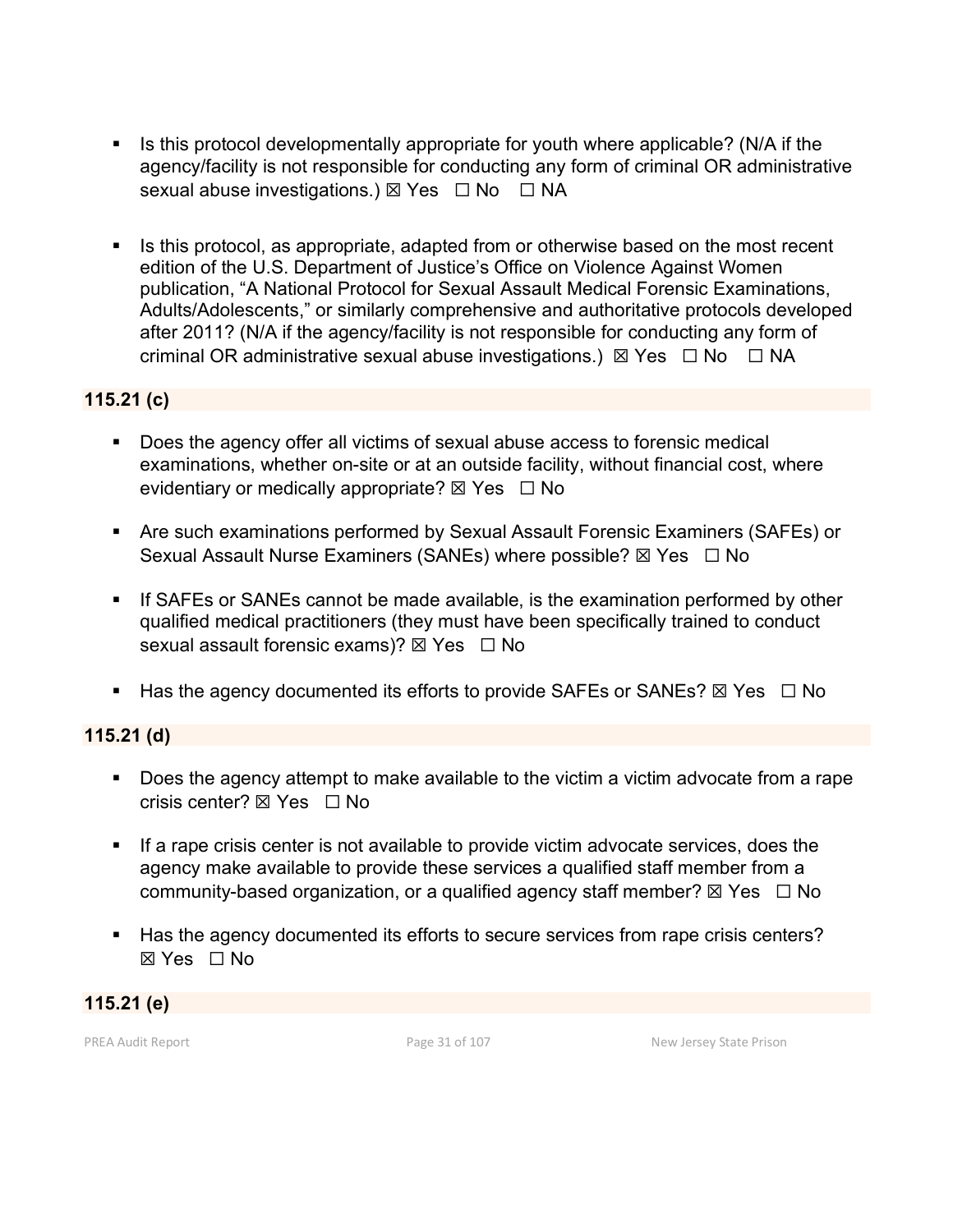- As requested by the victim, does the victim advocate, qualified agency staff member, or qualified community-based organization staff member accompany and support the victim through the forensic medical examination process and investigatory interviews? ☒ Yes ☐ No
- As requested by the victim, does this person provide emotional support, crisis intervention, information, and referrals?  $\boxtimes$  Yes  $\Box$  No

## **115.21 (f)**

**If the agency itself is not responsible for investigating allegations of sexual abuse, has** the agency requested that the investigating entity follow the requirements of paragraphs (a) through (e) of this section? (N/A if the agency/facility is responsible for conducting criminal AND administrative sexual abuse investigations.)  $\Box$  Yes  $\Box$  No  $\boxtimes$  NA

#### **115.21 (g)**

Auditor is not required to audit this provision.

#### **115.21 (h)**

**If the agency uses a qualified agency staff member or a qualified community-based staff** member for the purposes of this section, has the individual been screened for appropriateness to serve in this role and received education concerning sexual assault and forensic examination issues in general? [N/A if agency attempts to make a victim advocate from a rape crisis center available to victims per 115.21(d) above.  $\boxtimes$  Yes  $\Box$  No  $\Box$  NA

## **Auditor Overall Compliance Determination**

- ☐ **Exceeds Standard** (*Substantially exceeds requirement of standards*)
- ☒ **Meets Standard** (*Substantial compliance; complies in all material ways with the standard for the relevant review period*)
- ☐ **Does Not Meet Standard** (*Requires Corrective Action*)

## **Instructions for Overall Compliance Determination Narrative**

*The narrative below must include a comprehensive discussion of all the evidence relied upon in making the compliance or non-compliance determination, the auditor's analysis and* 

PREA Audit Report **Page 32 of 107** Page 32 of 107 New Jersey State Prison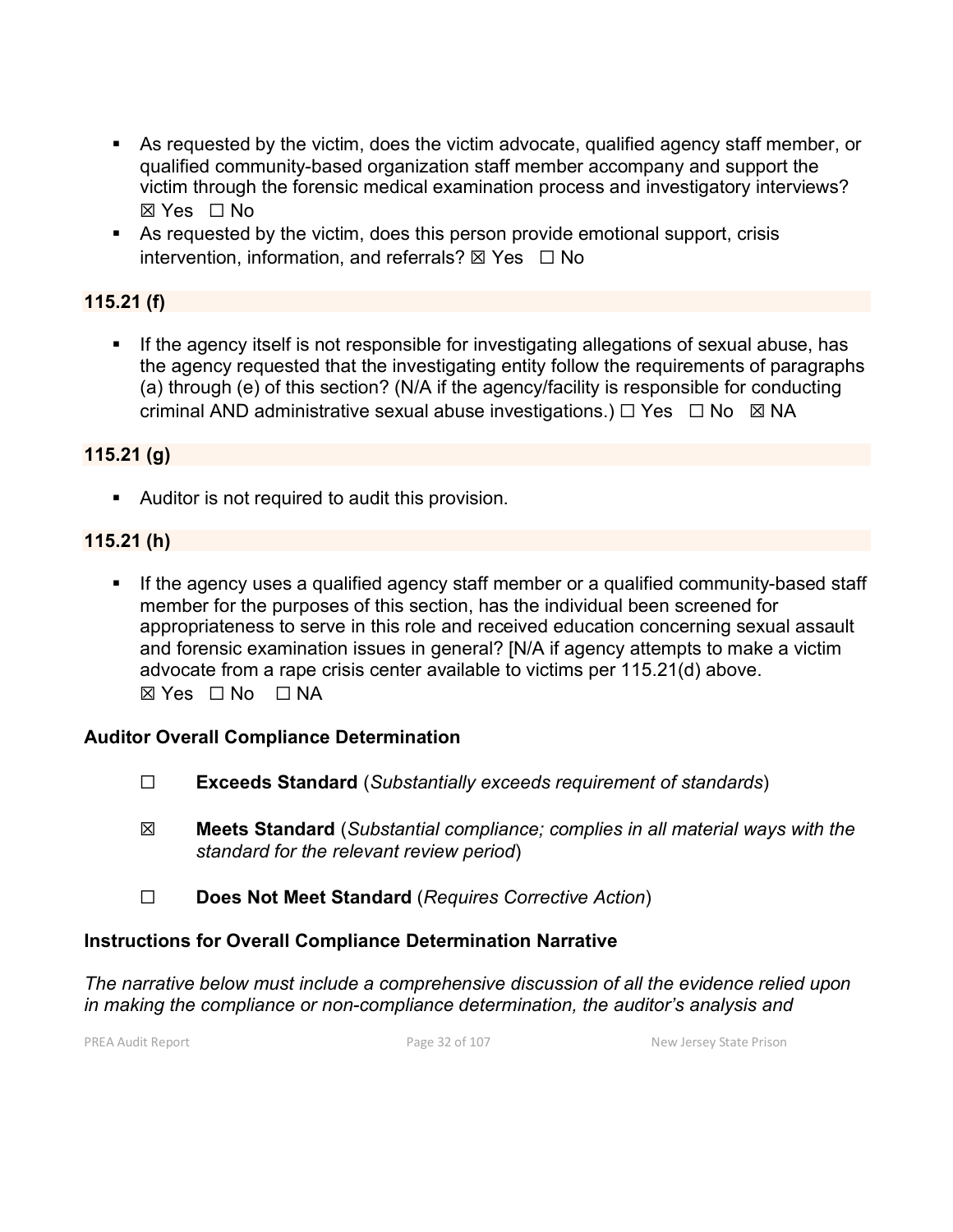*reasoning, and the auditor's conclusions. This discussion must also include corrective action recommendations where the facility does not meet the standard. These recommendations must be included in the Final Report, accompanied by information on specific corrective actions taken by the facility.*

MED.MLI.007, Health Services Unit Internal Management Procedures for Sexual Assault, requires healthcare staff to follow the institution's written plan for responding to sexual assault allegations of inmates. The assaulted inmate will be transported to Robert Wood Johnson University Hospital's emergency department to assess, treat and provide required prophylaxis, contraceptives, pregnancy termination counseling and gathering of forensic evidence. All forensic medical examinations are conducted by properly trained Sexual Assault Forensic and/or Nurse Examiners (SAFE/SANE) at Robert Wood Johnson University Hospital. An interview with the hospital representative verified that there are trained staff to conduct forensic examinations 24 hours a day, 7 days a week. There were no forensic examinations conducted during the past 12 months. The hospital representative also indicated the hospital works with Womanspace, Inc., a victim advocacy group, to respond to persons, including inmates, regarding sexual assault. Womanspace, Inc. has a Memorandum Of Understanding (MOU) with New Jersey State Prison, as verified by the auditor. The Special Investigations Division (SID)has a responsive plan that includes reporting to the facility, arranging for transportation of the inmate, notifying the prosecutor's SART and beginning the initial on-site investigation.

MED.MHS.002.001, Mental Health Services Internal Management Procedures- Emergency Mental Health Services, mandates that all incarcerated individuals under this jurisdiction will have access to emergency mental health services that shall include counseling services for assault victims, as well as victims of sexual assault, in compliance with PREA standards.

MED.MHS.002.010, Mental Health Services Internal Management Procedures- Counseling Services for Victims of Sexual Assault, also mandates that all incarcerated individuals will have access to mental health services which shall include, but not be limited to, counseling by trained mental health services staff.

Compliance with this standard was confirmed by interviews with the SID Director, Medical Director, Chief of Psychology Services, Womanspace, Inc. staff and staff at Robert Wood Johnson University Hospital.

#### **Standard 115.22: Policies to ensure referrals of allegations for investigations**

## **All Yes/No Questions Must Be Answered by the Auditor to Complete the Report**

**115.22 (a)**

PREA Audit Report **Page 33 of 107** Page 33 of 107 New Jersey State Prison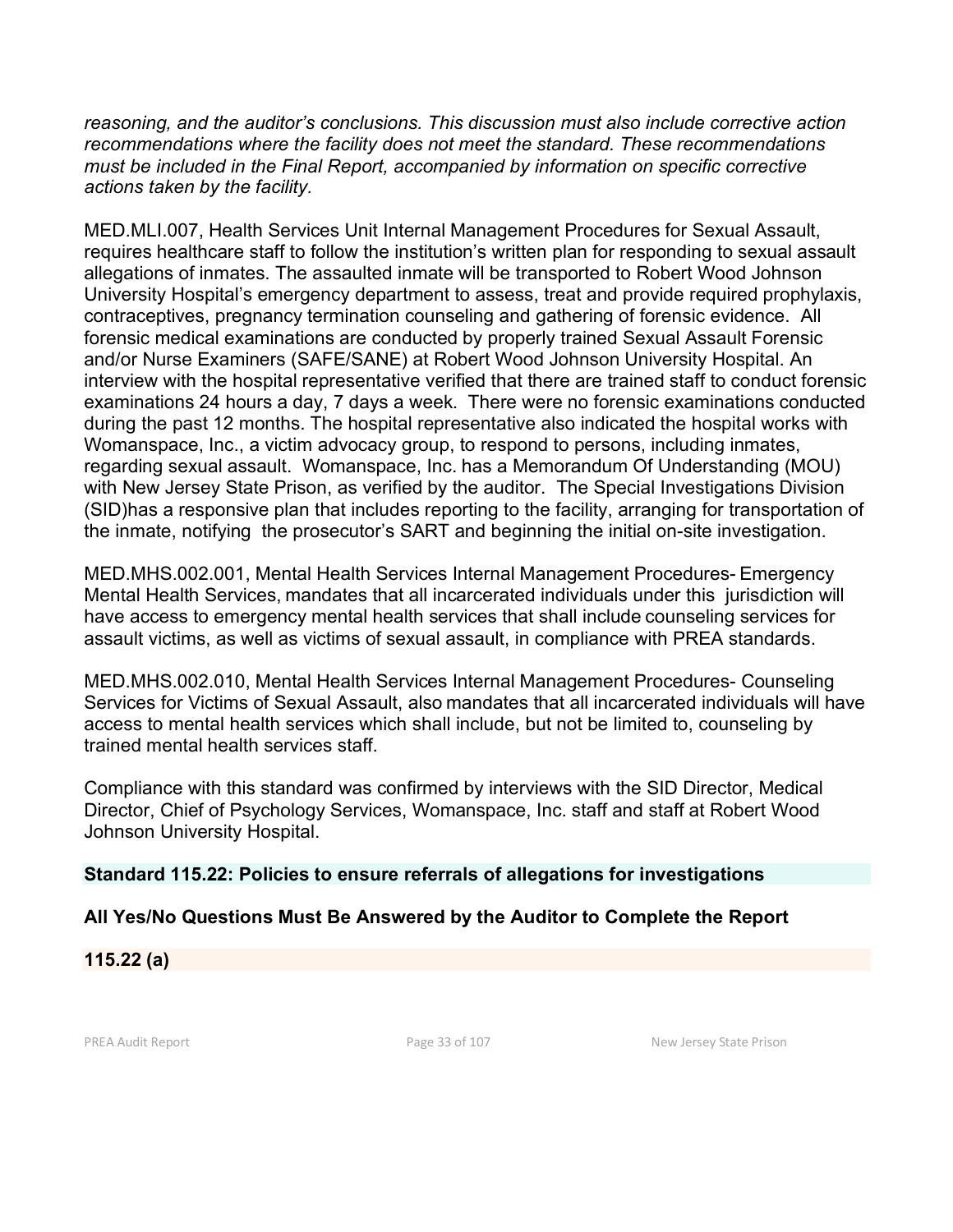- **Does the agency ensure an administrative or criminal investigation is completed for all** allegations of sexual abuse?  $\boxtimes$  Yes  $\Box$  No
- **Does the agency ensure an administrative or criminal investigation is completed for all** allegations of sexual harassment?  $\boxtimes$  Yes  $\Box$  No

# **115.22 (b)**

- Does the agency have a policy and practice in place to ensure that allegations of sexual abuse or sexual harassment are referred for investigation to an agency with the legal authority to conduct criminal investigations, unless the allegation does not involve potentially criminal behavior?  $\boxtimes$  Yes  $\Box$  No
- Has the agency published such policy on its website or, if it does not have one, made the policy available through other means?  $\boxtimes$  Yes  $\Box$  No
- Does the agency document all such referrals?  $\boxtimes$  Yes  $\Box$  No

# **115.22 (c)**

**If a separate entity is responsible for conducting criminal investigations, does such** publication describe the responsibilities of both the agency and the investigating entity? [N/A if the agency/facility is responsible for criminal investigations. See 115.21(a).]  $\boxtimes$  Yes  $\Box$  No  $\Box$  NA

# **115.22 (d)**

Auditor is not required to audit this provision.

# **115.22 (e)**

Auditor is not required to audit this provision.

# **Auditor Overall Compliance Determination**

- ☐ **Exceeds Standard** (*Substantially exceeds requirement of standards*)
- ☒ **Meets Standard** (*Substantial compliance; complies in all material ways with the standard for the relevant review period*)
- ☐ **Does Not Meet Standard** (*Requires Corrective Action*)

PREA Audit Report **Page 34 of 107** Page 34 of 107 New Jersey State Prison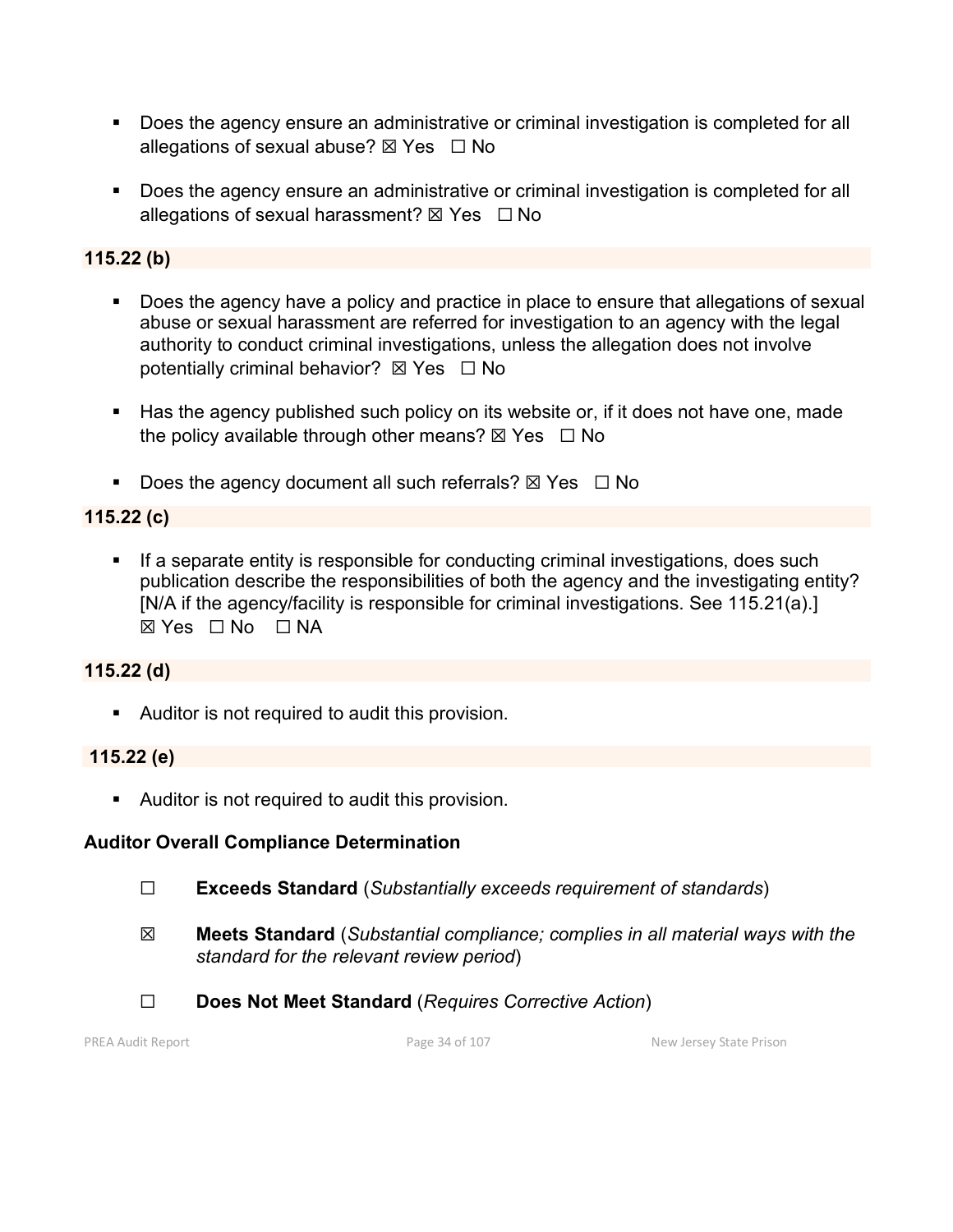## **Instructions for Overall Compliance Determination Narrative**

*The narrative below must include a comprehensive discussion of all the evidence relied upon in making the compliance or non-compliance determination, the auditor's analysis and reasoning, and the auditor's conclusions. This discussion must also include corrective action recommendations where the facility does not meet the standard. These recommendations must be included in the Final Report, accompanied by information on specific corrective actions taken by the facility.*

ADM.006.011, Investigations by the Special Investigations Division, outline the division's responsibility to investigate violations of the laws of the United States and the State of New Jersey. The investigators have received specialized training on how to conduct a thorough investigation, using the most current techniques and equipment possible. There are six investigators in the NJ DOC and one at the institution. SID conducts the criminal investigations for the institution. There were seven allegations of sexual abuse during the auditing period. The documentation related to the investigations was contained in the SID files and was reviewed by the auditor. The facility utilizes an IPCM Information Tracking Log to ensure all required steps of the investigation are completed and are timely. The tracking log is maintained by the SID.

The information contained in the log includes the date of the allegation, name of the victim/perpetrator, segregation placement/reviews, initial two-day after-action review, full protocol, investigation outcome/date, date inmate notified of outcome and retaliation monitoring. Interviews with the SID Director and the local investigator, as well as an examination of supporting documentation, confirm the facility's compliance with this standard.

## **Standard 115.31: Employee training**

# **All Yes/No Questions Must Be Answered by the Auditor to Complete the Report**

## **115.31 (a)**

- Does the agency train all employees who may have contact with inmates on its zerotolerance policy for sexual abuse and sexual harassment?  $\boxtimes$  Yes  $\Box$  No
- Does the agency train all employees who may have contact with inmates on how to fulfill their responsibilities under agency sexual abuse and sexual harassment prevention, detection, reporting, and response policies and procedures?  $\boxtimes$  Yes  $\Box$  No
- **Does the agency train all employees who may have contact with inmates on inmates'** right to be free from sexual abuse and sexual harassment  $\boxtimes$  Yes  $\Box$  No

PREA Audit Report **Page 35 of 107** Page 35 of 107 New Jersey State Prison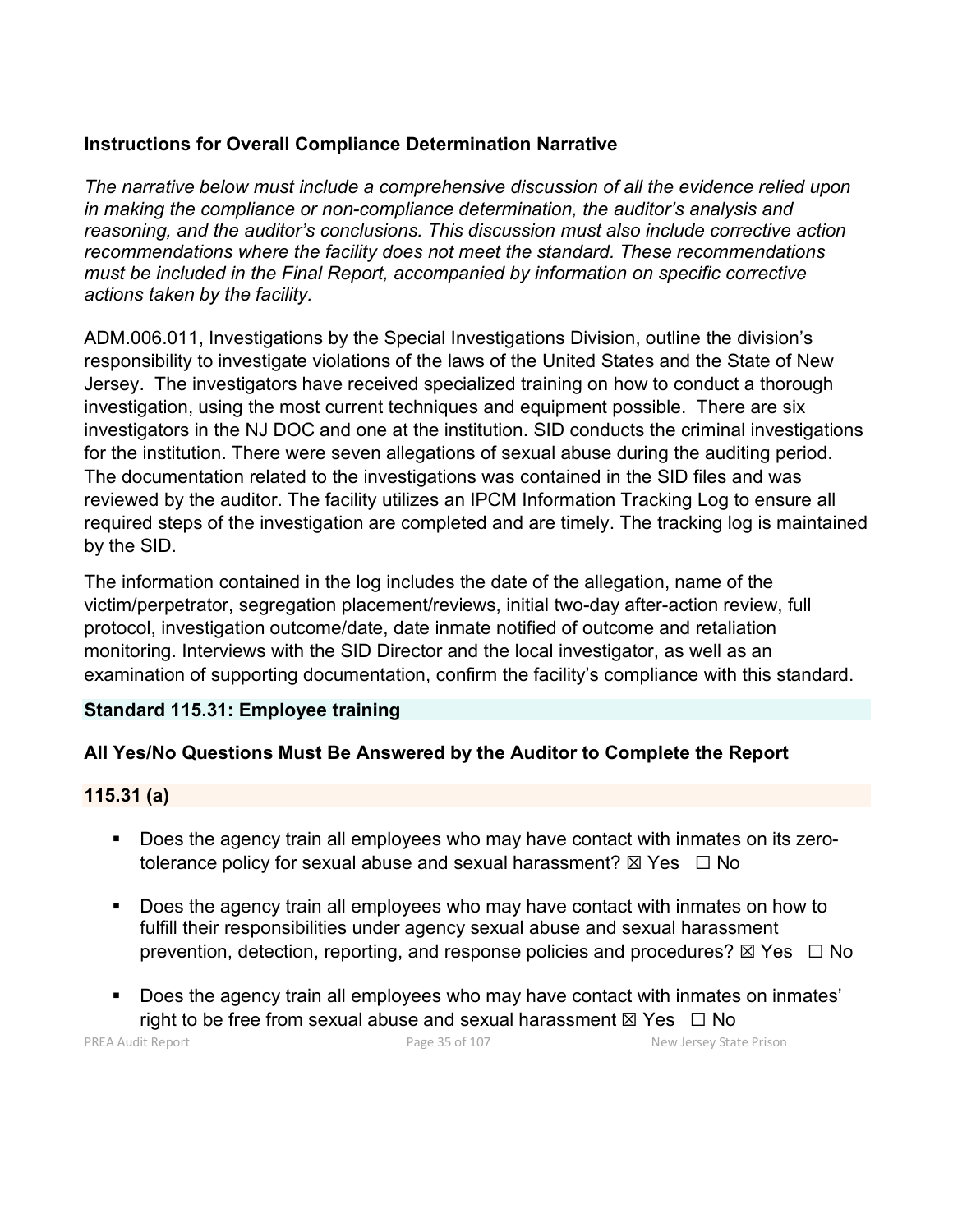- Does the agency train all employees who may have contact with inmates on the right of inmates and employees to be free from retaliation for reporting sexual abuse and sexual harassment? **⊠** Yes □ No
- Does the agency train all employees who may have contact with inmates on the dynamics of sexual abuse and sexual harassment in confinement?  $\boxtimes$  Yes  $\Box$  No
- **Does the agency train all employees who may have contact with inmates on the** common reactions of sexual abuse and sexual harassment victims?  $\boxtimes$  Yes  $\Box$  No
- Does the agency train all employees who may have contact with inmates on how to detect and respond to signs of threatened and actual sexual abuse?  $\boxtimes$  Yes  $\Box$  No
- Does the agency train all employees who may have contact with inmates on how to avoid inappropriate relationships with inmates?  $\boxtimes$  Yes  $\Box$  No
- **Does the agency train all employees who may have contact with inmates on how to** communicate effectively and professionally with inmates, including lesbian, gay, bisexual, transgender, intersex, or gender nonconforming inmates?  $\boxtimes$  Yes  $\Box$  No
- Does the agency train all employees who may have contact with inmates on how to comply with relevant laws related to mandatory reporting of sexual abuse to outside authorities? ⊠ Yes □ No

#### **115.31 (b)**

- Is such training tailored to the gender of the inmates at the employee's facility? ☒ Yes ☐ No
- **Have employees received additional training if reassigned from a facility that houses** only male inmates to a facility that houses only female inmates, or vice versa? ☒ Yes ☐ No

## **115.31 (c)**

■ Have all current employees who may have contact with inmates received such training? ☒ Yes ☐ No

PREA Audit Report **Page 36 of 107** Page 36 of 107 New Jersey State Prison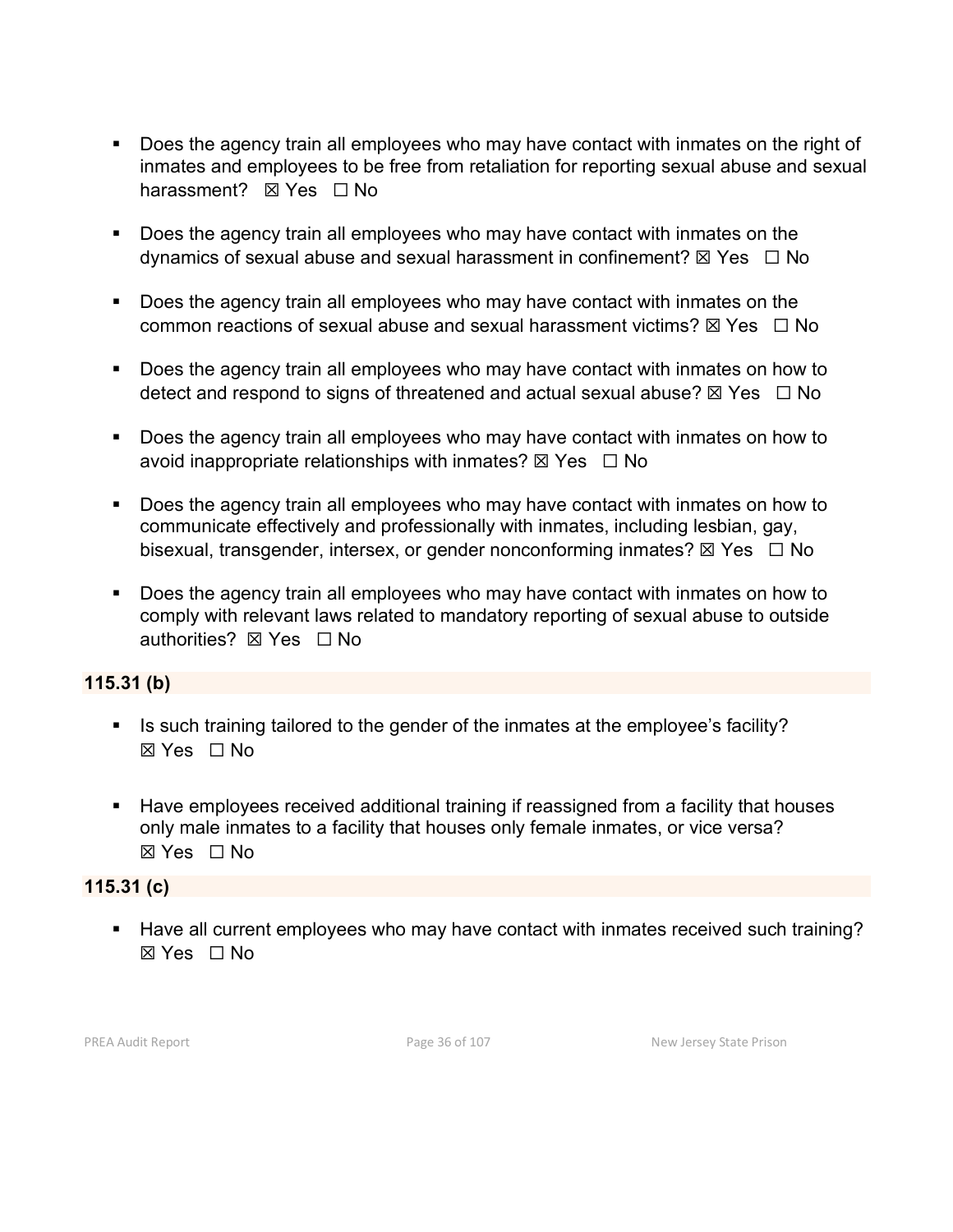- Does the agency provide each employee with refresher training every two years to ensure that all employees know the agency's current sexual abuse and sexual harassment policies and procedures?  $\boxtimes$  Yes  $\Box$  No
- In years in which an employee does not receive refresher training, does the agency provide refresher information on current sexual abuse and sexual harassment policies? ☒ Yes ☐ No

### **115.31 (d)**

 Does the agency document, through employee signature or electronic verification, that employees understand the training they have received?  $\boxtimes$  Yes  $\Box$  No

### **Auditor Overall Compliance Determination**

- ☐ **Exceeds Standard** (*Substantially exceeds requirement of standards*)
- ☒ **Meets Standard** (*Substantial compliance; complies in all material ways with the standard for the relevant review period*)
- ☐ **Does Not Meet Standard** (*Requires Corrective Action*)

## **Instructions for Overall Compliance Determination Narrative**

*The narrative below must include a comprehensive discussion of all the evidence relied upon in making the compliance or non-compliance determination, the auditor's analysis and reasoning, and the auditor's conclusions. This discussion must also include corrective action recommendations where the facility does not meet the standard. These recommendations must be included in the Final Report, accompanied by information on specific corrective actions taken by the facility.*

IMM.001.004 addresses the requirements of this standard. All NJ DOC Custody employees are considered correctional police officers. All custody and civilian employees attend PREA training locally on a biennial basis. NJSP custody staff members are first responders. The PREA Compliance Manager ensures training is received by all employees, contractors and volunteers. Healthcare, mental health and investigative staff receive specialized training for matters pertaining to sexual abuse and sexual harassment in correctional settings. Supervisory personnel from various departments are directly involved in ensuring all staff, volunteers and contractors are trained on their responsibilities regarding the NJ DOC PREA requirements.

PREA Audit Report **Page 37** of 107 New Jersey State Prison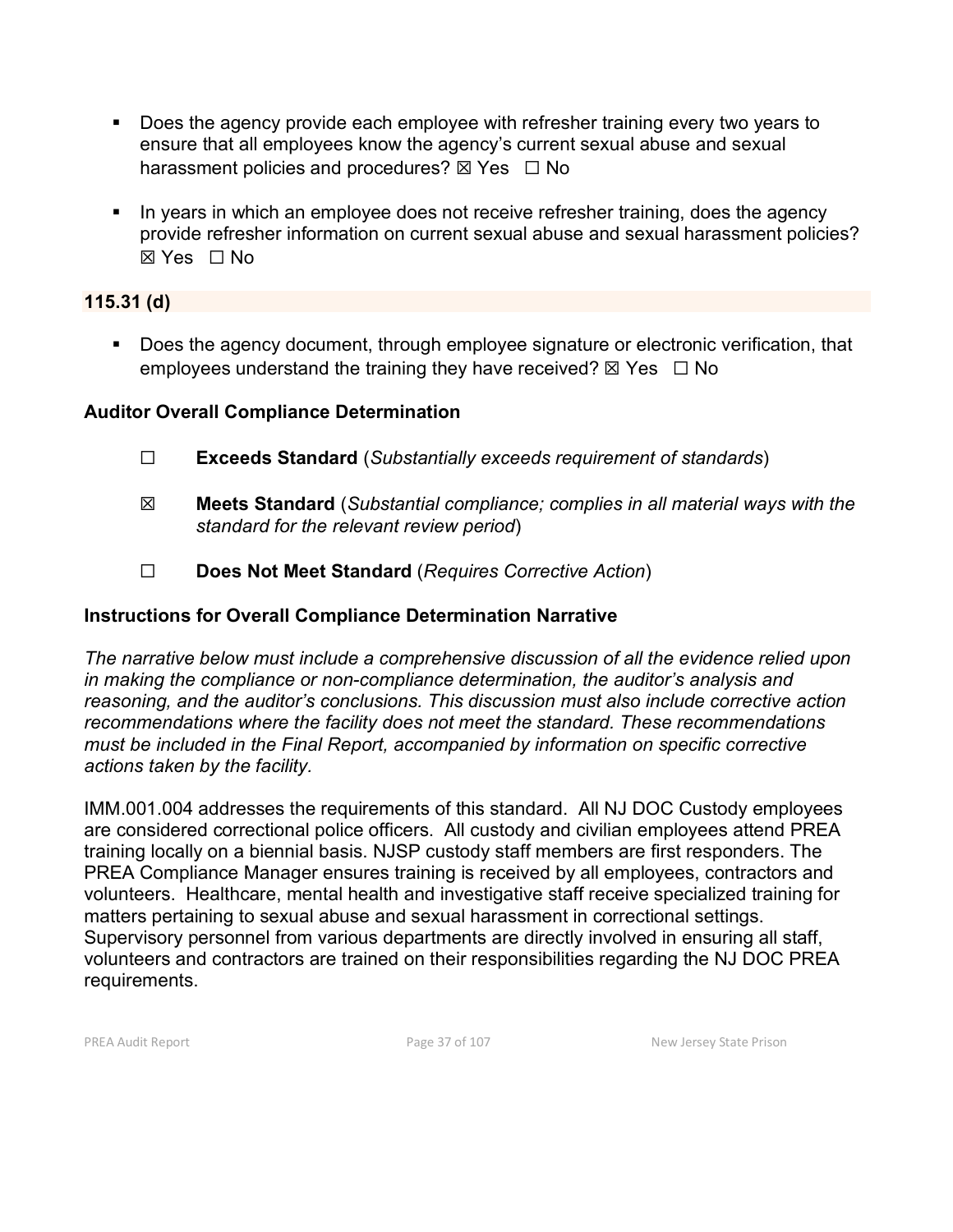The training curriculum includes an extensive review of PREA requirements and encompasses all areas of this standard. The training curriculum, training sign-in sheets and other related training documentation were reviewed by the auditor. Interviewed staff verified the requirement to acknowledge, in writing, not only that they received PREA training, but that they understood the training. Additional training pamphlets are provided to institution staff and contractors. There was also educational material displayed throughout the facility that provided information on how to report allegations of sexual abuse or sexual harassment. Compliance was determined by reviewing the power point training presentation, training curriculum and 10 staff training records, as well as interviews with 19 correctional officers and other random staff.

# **Standard 115.32: Volunteer and contractor training**

# **All Yes/No Questions Must Be Answered by the Auditor to Complete the Report**

# **115.32 (a)**

 Has the agency ensured that all volunteers and contractors who have contact with inmates have been trained on their responsibilities under the agency's sexual abuse and sexual harassment prevention, detection, and response policies and procedures? ☒ Yes ☐ No

# **115.32 (b)**

 Have all volunteers and contractors who have contact with inmates been notified of the agency's zero-tolerance policy regarding sexual abuse and sexual harassment and informed how to report such incidents (the level and type of training provided to volunteers and contractors shall be based on the services they provide and level of contact they have with inmates)?  $\boxtimes$  Yes  $\Box$  No

# **115.32 (c)**

**Does the agency maintain documentation confirming that volunteers and contractors** understand the training they have received?  $\boxtimes$  Yes  $\Box$  No

# **Auditor Overall Compliance Determination**

- ☐ **Exceeds Standard** (*Substantially exceeds requirement of standards*)
- ☒ **Meets Standard** (*Substantial compliance; complies in all material ways with the standard for the relevant review period*)

PREA Audit Report **Page 38 of 107** Page 38 of 107 New Jersey State Prison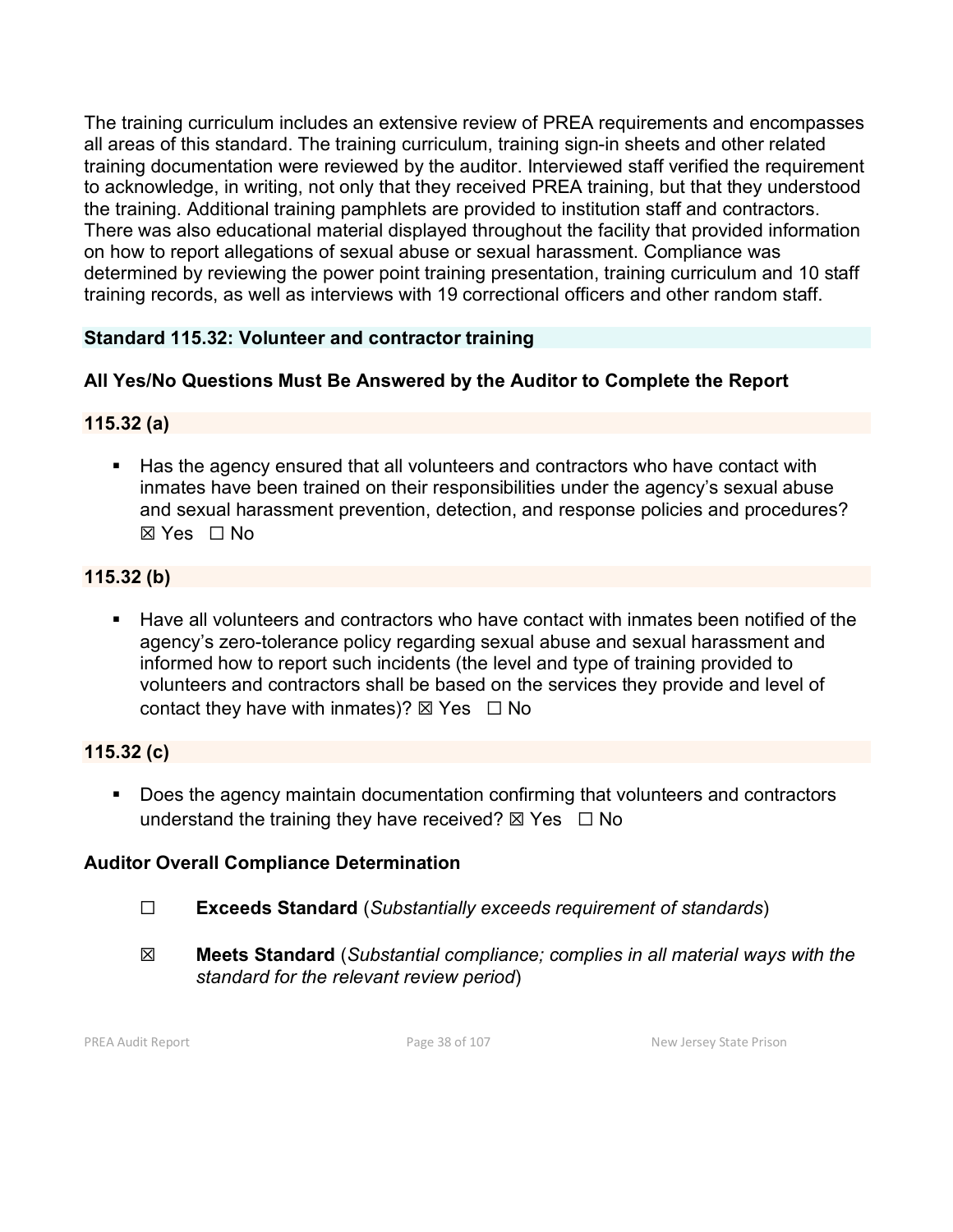# ☐ **Does Not Meet Standard** (*Requires Corrective Action*)

## **Instructions for Overall Compliance Determination Narrative**

*The narrative below must include a comprehensive discussion of all the evidence relied upon in making the compliance or non-compliance determination, the auditor's analysis and reasoning, and the auditor's conclusions. This discussion must also include corrective action recommendations where the facility does not meet the standard. These recommendations must be included in the Final Report, accompanied by information on specific corrective actions taken by the facility.*

IMM.001.004 requires all contractors and volunteers to receive training prior to providing services at the facility and then annually, thereafter. The training curriculum, training sign-in sheets and other related training documentation were reviewed by the auditor. Interviewed staff verified the requirement to acknowledge, in writing, not only that they received PREA training, but that they understood the training. There was also educational material displayed throughout the facility that outlined how to report allegations of sexual abuse or sexual harassment. Each volunteer receives a volunteer handbook that provides additional information on the PREA. Contractor's records are maintained by the facility training staff. The Chaplain manages the volunteer training records. Volunteer training is conducted by facility training staff.

Rutgers University provides contract health care for the New Jersey State Prison. All employees under the contact are required to receive background checks and training equal to NJ DOC staff. Medical professionals assigned to the NJSP receive initial PREA new employee training and additional training through Rutgers University.

Compliance was determined by reviewing the power point training presentation, training curriculum and staff training records, as well as interviews with staff.

#### **Standard 115.33: Inmate education**

#### **All Yes/No Questions Must Be Answered by the Auditor to Complete the Report**

#### **115.33 (a)**

- During intake, do inmates receive information explaining the agency's zero-tolerance policy regarding sexual abuse and sexual harassment?  $\boxtimes$  Yes  $\Box$  No
- During intake, do inmates receive information explaining how to report incidents or suspicions of sexual abuse or sexual harassment?  $\boxtimes$  Yes  $\Box$  No

PREA Audit Report **Page 39 of 107** Page 39 of 107 New Jersey State Prison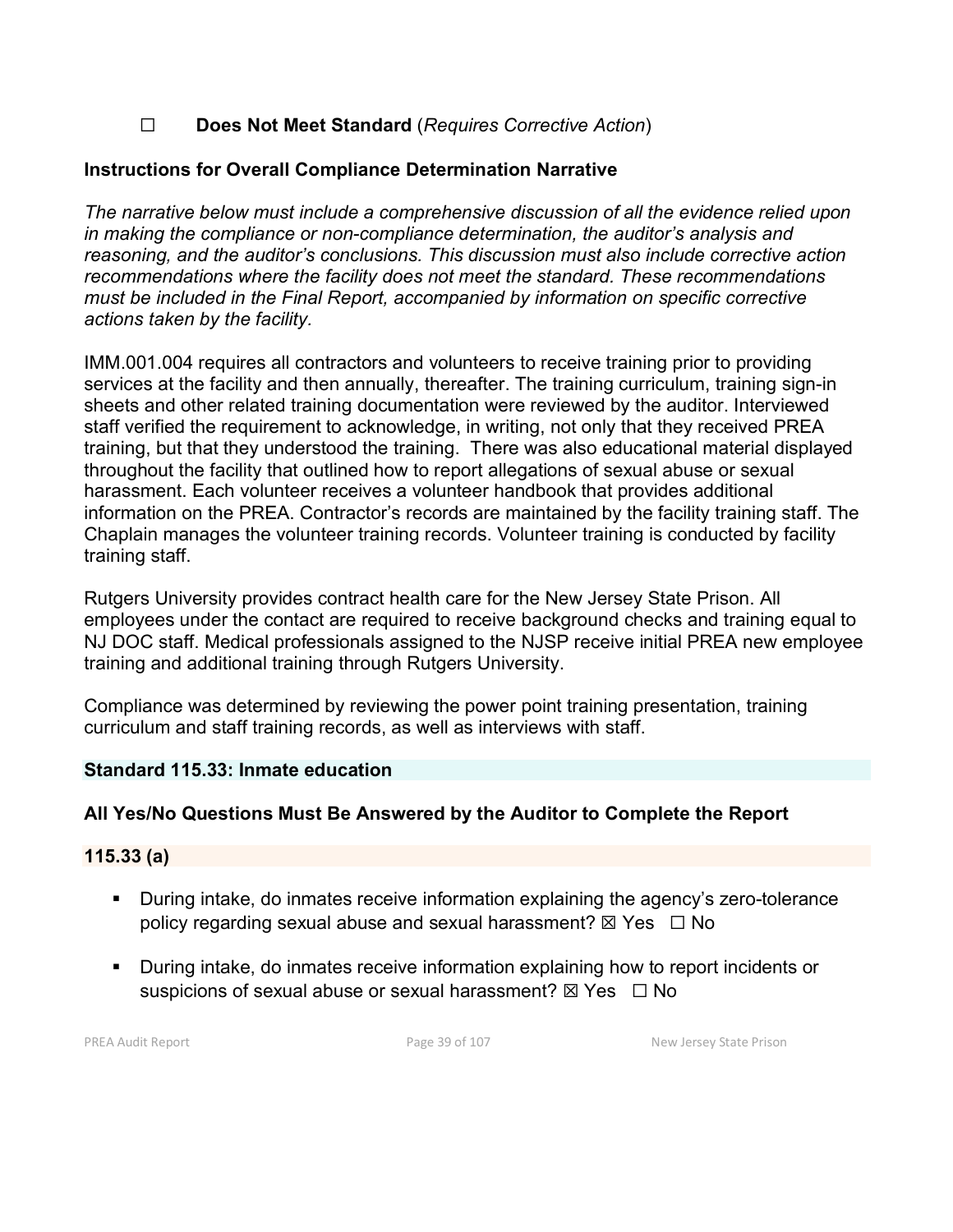#### **115.33 (b)**

- Within 30 days of intake, does the agency provide comprehensive education to inmates either in person or through video regarding: Their rights to be free from sexual abuse and sexual harassment?  $\boxtimes$  Yes  $\Box$  No
- Within 30 days of intake, does the agency provide comprehensive education to inmates either in person or through video regarding: Their rights to be free from retaliation for reporting such incidents?  $\boxtimes$  Yes  $\Box$  No
- Within 30 days of intake, does the agency provide comprehensive education to inmates either in person or through video regarding: Agency policies and procedures for responding to such incidents?  $\boxtimes$  Yes  $\Box$  No

#### **115.33 (c)**

- Have all inmates received such education?  $\boxtimes$  Yes  $\Box$  No
- Do inmates receive education upon transfer to a different facility to the extent that the policies and procedures of the inmate's new facility differ from those of the previous facility? **⊠ Yes** □ No

#### **115.33 (d)**

- Does the agency provide inmate education in formats accessible to all inmates including those who are limited English proficient?  $\boxtimes$  Yes  $\Box$  No
- Does the agency provide inmate education in formats accessible to all inmates including those who are deaf?  $\nabla$  Yes  $\Box$  No
- **Does the agency provide inmate education in formats accessible to all inmates including** those who are visually impaired?  $\boxtimes$  Yes  $\Box$  No
- Does the agency provide inmate education in formats accessible to all inmates including those who are otherwise disabled?  $\boxtimes$  Yes  $\Box$  No
- Does the agency provide inmate education in formats accessible to all inmates including those who have limited reading skills?  $\boxtimes$  Yes  $\Box$  No

**115.33 (e)**

PREA Audit Report **Page 40 of 107** Page 40 of 107 New Jersey State Prison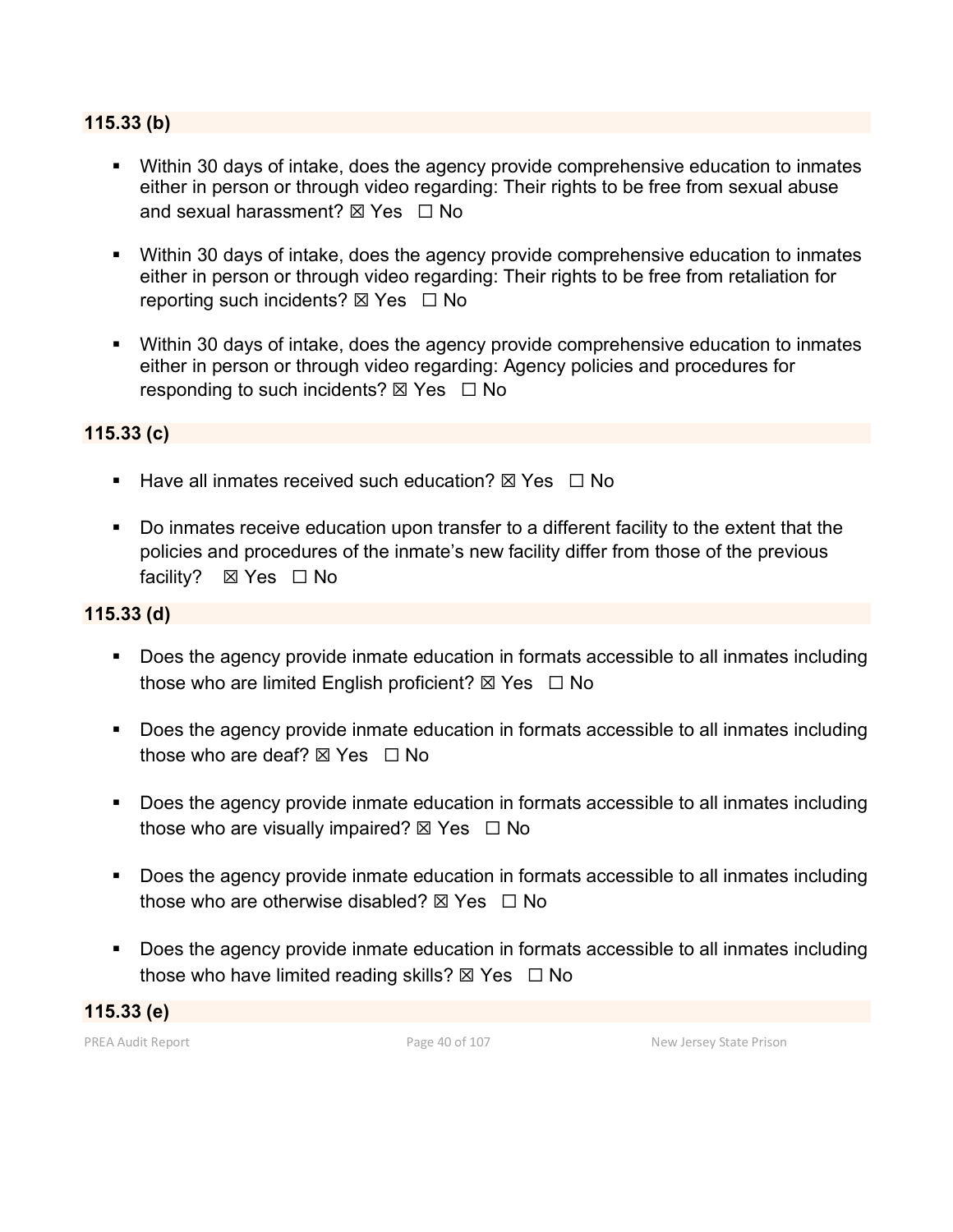Does the agency maintain documentation of inmate participation in these education sessions? **⊠ Yes**  $\Box$  No

#### **115.33 (f)**

In addition to providing such education, does the agency ensure that key information is continuously and readily available or visible to inmates through posters, inmate handbooks, or other written formats?  $\boxtimes$  Yes  $\Box$  No

#### **Auditor Overall Compliance Determination**

- ☐ **Exceeds Standard** (*Substantially exceeds requirement of standards*)
- ☒ **Meets Standard** (*Substantial compliance; complies in all material ways with the standard for the relevant review period*)
- ☐ **Does Not Meet Standard** (*Requires Corrective Action*)

#### **Instructions for Overall Compliance Determination Narrative**

*The narrative below must include a comprehensive discussion of all the evidence relied upon in making the compliance or non-compliance determination, the auditor's analysis and reasoning, and the auditor's conclusions. This discussion must also include corrective action recommendations where the facility does not meet the standard. These recommendations must be included in the Final Report, accompanied by information on specific corrective actions taken by the facility.*

IMM.001.004; IMM.002.003 (ADA-Reasonable Accommodations for Inmates); SUP.004.001 (Limited English Proficient- Use of Language Line); PCS.001.DFH.01 (Deaf- Hard of Hearing Inmates); Flyer 11-18 Zero Tolerance Poster in Spanish; NJ DOC Form 160 (LEP Designation); and NJ DOC Deaf-Hard of Hearing Waiver address the requirements of Standard 115.33. NJ DOC provides inmates with comprehensive and ongoing education on the PREA and zero-tolerance of inmate sexual abuse and sexual harassment through the following:

- In-person orientation at reception
- In-person orientation at assigned housing facility
- PREA video presentation at reception and assigned housing facility
- Continuous PREA video presentation on inmate closed-circuit TV channel
- PREA handbooks
- JPay PREA content

PREA Audit Report **Page 41 of 107** Page 41 of 107 New Jersey State Prison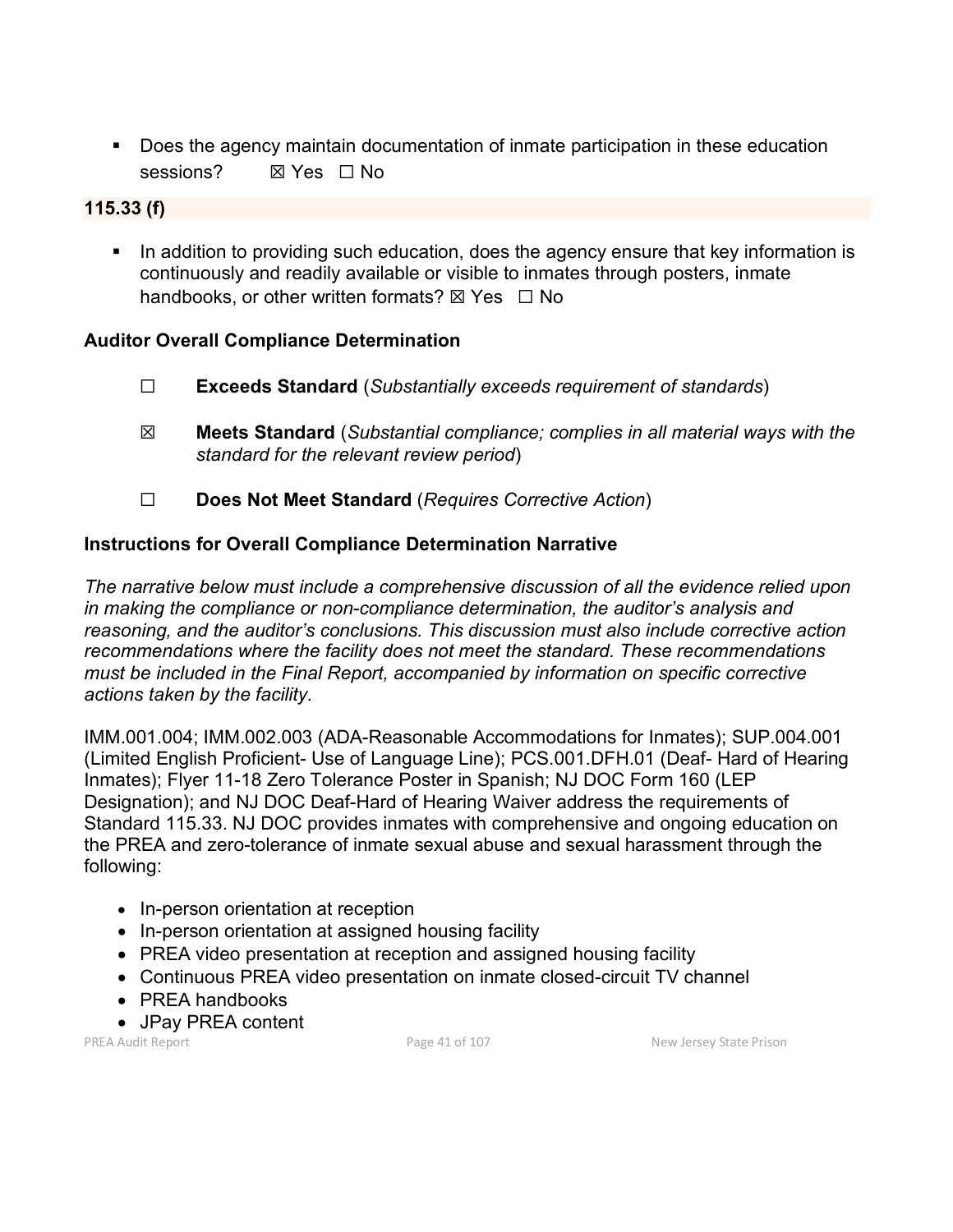- PREA section of facility handbook
- PREA posters displayed throughout NJ DOC facilities
- In-person PREA presentations as scheduled
- Tier Rep meetings
- PREA Reference handouts at annual classification reviews
- PREA Reference handouts in visit areas
- PREA Reference handouts in law libraries

Inmates also receive written updates of PREA/zero-tolerance information, at least annually. The facility puts forth its best efforts to educate inmates regarding the PREA. Inmates receive information during the intake process, including a pamphlet and inmate handbook, printed in English and Spanish. A staff member goes over the pamphlet and inmate handbook on the first day of an inmate's arrival at the facility. A staff member conducts an additional education program for inmates, to include information on the PREA within 30 days of their arrival at the facility. The program provides definitions of sexually abusive behavior and sexual harassment, prevention strategies and reporting modalities. Inmates also view a comprehensive orientation video that explains the facility's zero-tolerance policy and covers the inmate's right to be free from sexual abuse, sexual harassment and retaliation. The inmates have access to a television channel dedicated to PREA training.

There is a translation language line available for LEP inmates. The auditor was provided a random sampling of A&O Checklists/Signature Sheets to verify that inmates, admitted during the auditing period, received the SABPI education and relevant written materials. All inmates are required to acknowledge completion of PREA education. During the interview process, inmates indicated they received information about the facility's rules against sexual abuse/sexual harassment, when they arrived at the facility. They further indicated they were advised about their right not to be sexually abused/sexually harassed, how to report sexual abuse/sexual harassment and their right not be punished for reporting sexual abuse/sexual harassment. Inmates were aware of available services outside of the facility for dealing with sexual abuse.

Several inmates shared that PREA training was continuously provided. The facility has inmates assigned to the segregation unit who are in in-transit status. These inmates do not receive any information on PREA incident reporting when assigned to the facility. When and if the inmate is assigned as a regular placement, the facility provides them with PREA orientation. Facility staff members were informed as to the requirements of the standard and started providing all new inmates, regardless of their status, with a PREA pamphlet that includes information on how to report a PREA-related incident. The determination that the facility meets the requirements of this standard was based on reviews of the inmate education program and training documentation, as well as interviews with inmates and staff.

#### **Standard 115.34: Specialized training: Investigations**

PREA Audit Report **Page 42 of 107** Page 42 of 107 New Jersey State Prison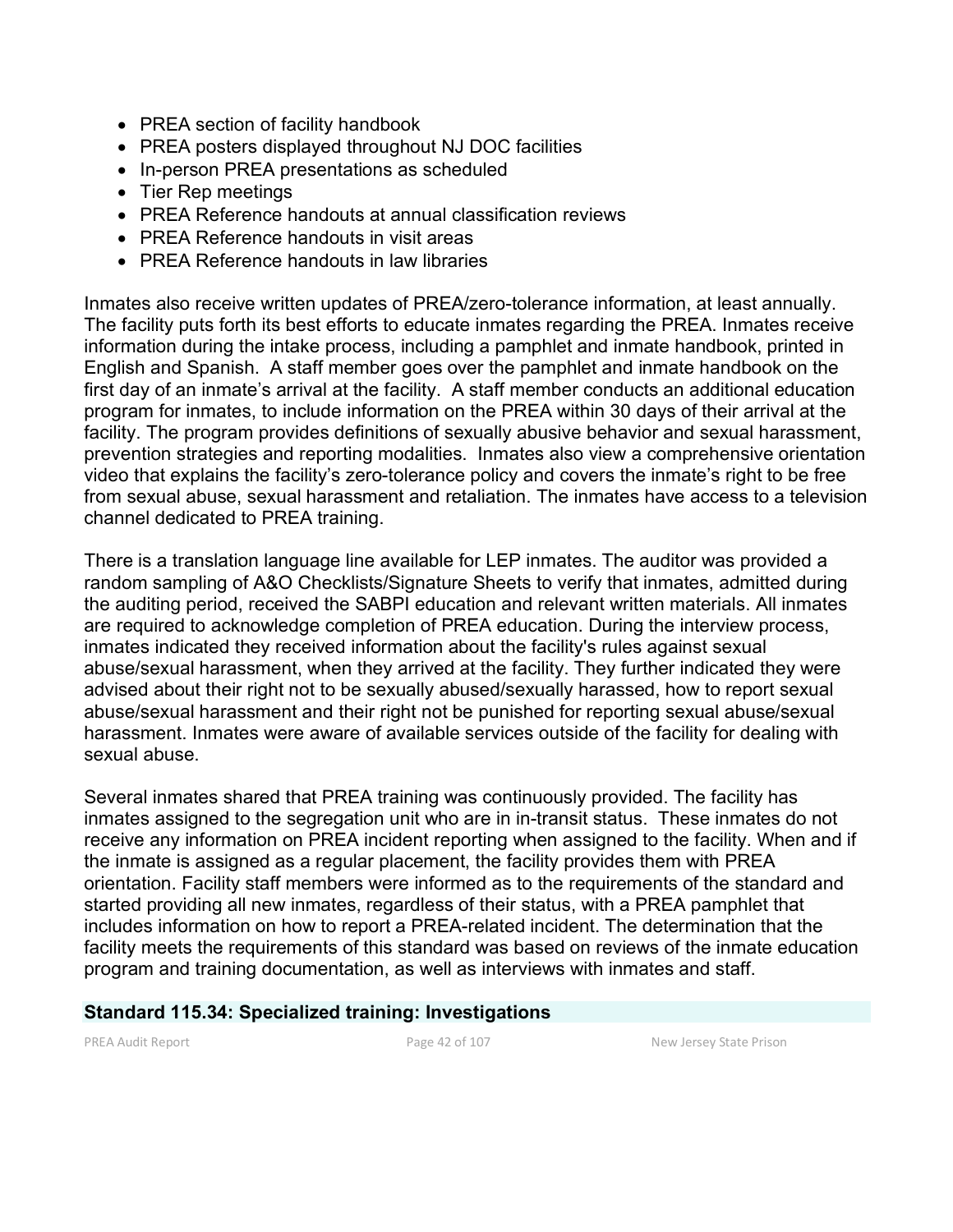# **All Yes/No Questions Must Be Answered by the Auditor to Complete the Report**

#### **115.34 (a)**

In addition to the general training provided to all employees pursuant to §115.31, does the agency ensure that, to the extent the agency itself conducts sexual abuse investigations, its investigators have received training in conducting such investigations in confinement settings? (N/A if the agency does not conduct any form of administrative or criminal sexual abuse investigations. See 115.21(a).)  $\boxtimes$  Yes  $\Box$  No  $\Box$  NA

#### **115.34 (b)**

- Does this specialized training include techniques for interviewing sexual abuse victims? [N/A if the agency does not conduct any form of administrative or criminal sexual abuse investigations. See 115.21(a).]  $\boxtimes$  Yes  $\Box$  No  $\Box$  NA
- Does this specialized training include proper use of Miranda and Garrity warnings? [N/A if the agency does not conduct any form of administrative or criminal sexual abuse investigations. See 115.21(a).]  $\boxtimes$  Yes  $\Box$  No  $\Box$  NA
- Does this specialized training include sexual abuse evidence collection in confinement settings? [N/A if the agency does not conduct any form of administrative or criminal sexual abuse investigations. See 115.21(a).]  $\boxtimes$  Yes  $\Box$  No  $\Box$  NA
- Does this specialized training include the criteria and evidence required to substantiate a case for administrative action or prosecution referral? [N/A if the agency does not conduct any form of administrative or criminal sexual abuse investigations. See 115.21(a).] ⊠ Yes □ No □ NA

#### **115.34 (c)**

**Does the agency maintain documentation that agency investigators have completed the** required specialized training in conducting sexual abuse investigations? [N/A if the agency does not conduct any form of administrative or criminal sexual abuse investigations. See 115.21(a).]  $\boxtimes$  Yes  $\Box$  No  $\Box$  NA

#### **115.34 (d)**

PREA Audit Report **Page 43 of 107** Page 43 of 107 New Jersey State Prison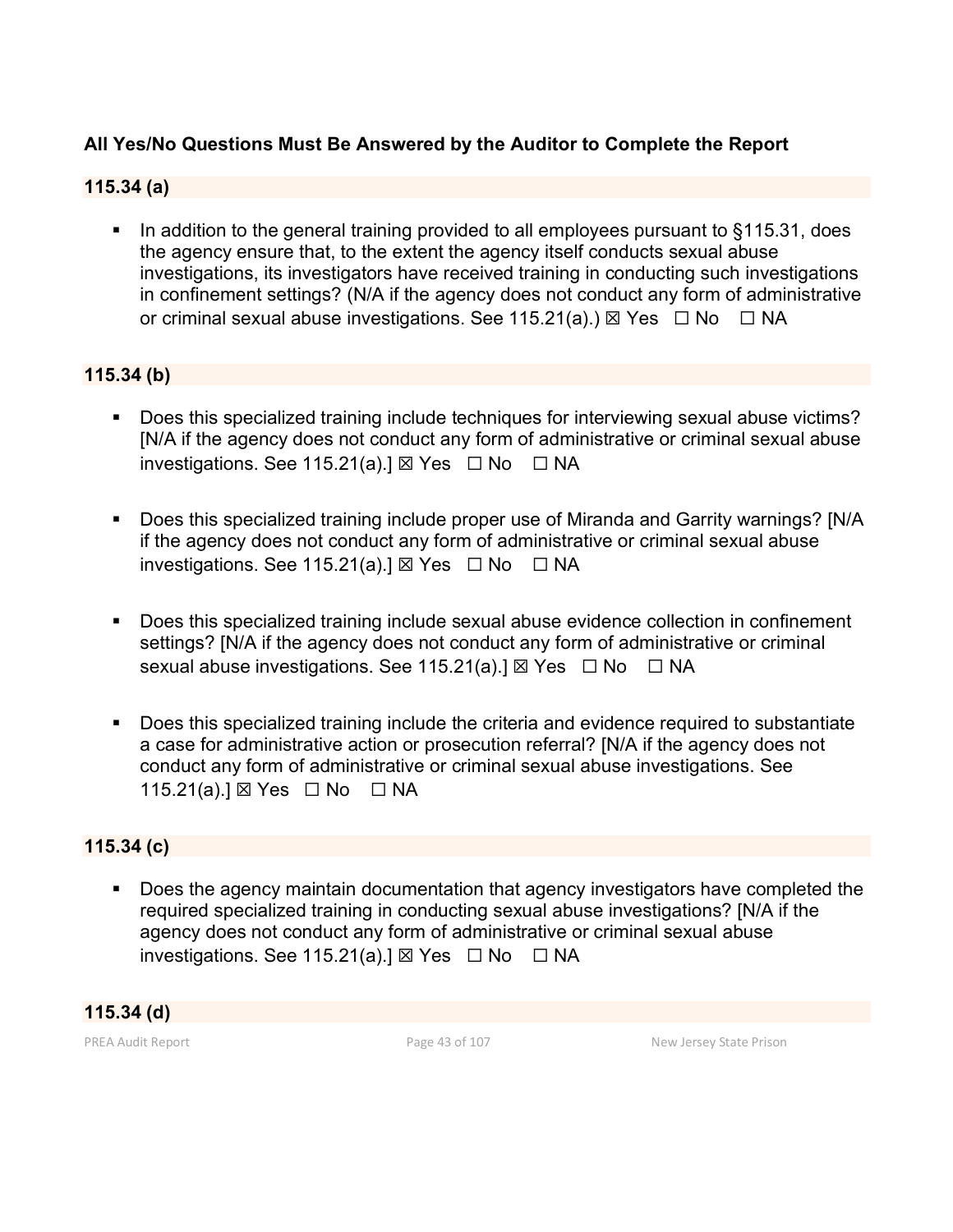Auditor is not required to audit this provision.

### **Auditor Overall Compliance Determination**

- ☒ **Exceeds Standard** (*Substantially exceeds requirement of standards*)
- ☐ **Meets Standard** (*Substantial compliance; complies in all material ways with the standard for the relevant review period*)
- ☐ **Does Not Meet Standard** (*Requires Corrective Action*)

### **Instructions for Overall Compliance Determination Narrative**

*The narrative below must include a comprehensive discussion of all the evidence relied upon in making the compliance or non-compliance determination, the auditor's analysis and reasoning, and the auditor's conclusions. This discussion must also include corrective action recommendations where the facility does not meet the standard. These recommendations must be included in the Final Report, accompanied by information on specific corrective actions taken by the facility.*

The Special Investigations Division (SID) Internal Management Procedure mandates that specialized training received by members of the Division ensures that PREA investigations are done thoroughly, competently, in an unbiased objective manner and using the most modern techniques and equipment possible. The SID staff received PREA specialized training prior to conducting PREA investigations. The auditor reviewed specialized training documentation, including the SID Course Completion List for Investigating Sexual Abuse in a Confinement Setting. The SID staff were interviewed and found to be very knowledgeable of the PREA investigative process. Compliance was determined by the review of agency policies, PREA investigative files and investigator training files, as well as interviews with the on-site investigator. An exceeds determination was based on the review of the SID training records and the investigator's knowledge of community-based investigative procedural training programs provided by SID and local prosecution teams.

## **Standard 115.35: Specialized training: Medical and mental health care**

## **All Yes/No Questions Must Be Answered by the Auditor to Complete the Report**

**115.35 (a)**

PREA Audit Report **Page 44 of 107** Page 44 of 107 New Jersey State Prison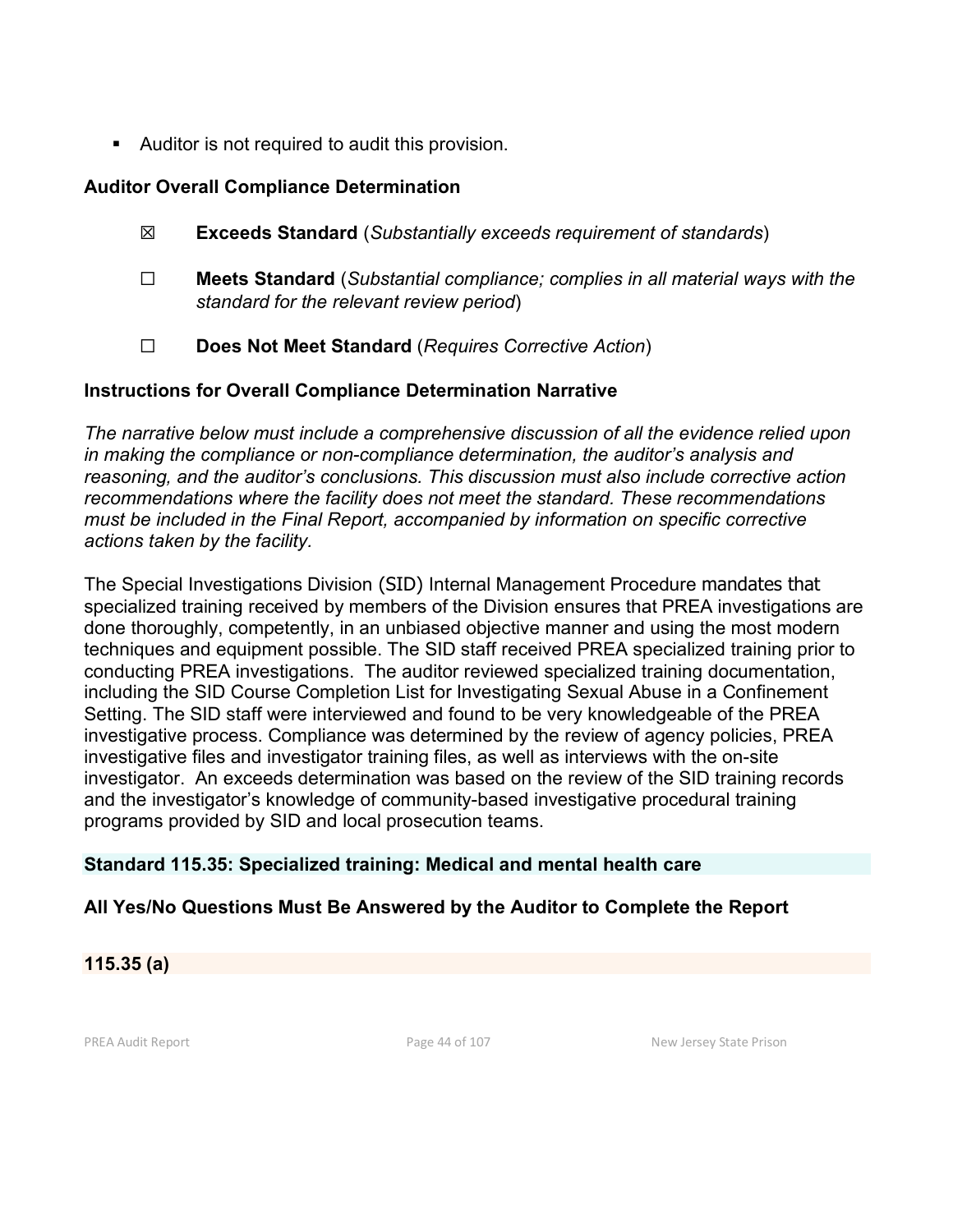- Does the agency ensure that all full- and part-time medical and mental health care practitioners who work regularly in its facilities have been trained in how to detect and assess signs of sexual abuse and sexual harassment?  $\boxtimes$  Yes  $\Box$  No
- Does the agency ensure that all full- and part-time medical and mental health care practitioners who work regularly in its facilities have been trained in how to preserve physical evidence of sexual abuse?  $\boxtimes$  Yes  $\Box$  No
- Does the agency ensure that all full- and part-time medical and mental health care practitioners who work regularly in its facilities have been trained in how to respond effectively and professionally to victims of sexual abuse and sexual harassment? ☒ Yes ☐ No
- Does the agency ensure that all full- and part-time medical and mental health care practitioners who work regularly in its facilities have been trained in how and to whom to report allegations or suspicions of sexual abuse and sexual harassment?  $\boxtimes$  Yes  $\Box$  No

## **115.35 (b)**

**If medical staff employed by the agency conduct forensic examinations, do such** medical staff receive appropriate training to conduct such examinations? (N/A if agency medical staff at the facility do not conduct forensic exams.)  $\boxtimes$  Yes  $\Box$  No  $\Box$  NA

#### **115.35 (c)**

 Does the agency maintain documentation that medical and mental health practitioners have received the training referenced in this standard either from the agency or elsewhere? **⊠ Yes** □ No

## **115.35 (d)**

- Do medical and mental health care practitioners employed by the agency also receive training mandated for employees by §115.31?  $\boxtimes$  Yes  $\Box$  No
- Do medical and mental health care practitioners contracted by and volunteering for the agency also receive training mandated for contractors and volunteers by §115.32? ☒ Yes ☐ No

# **Auditor Overall Compliance Determination**

PREA Audit Report **Page 45 of 107** Page 45 of 107 New Jersey State Prison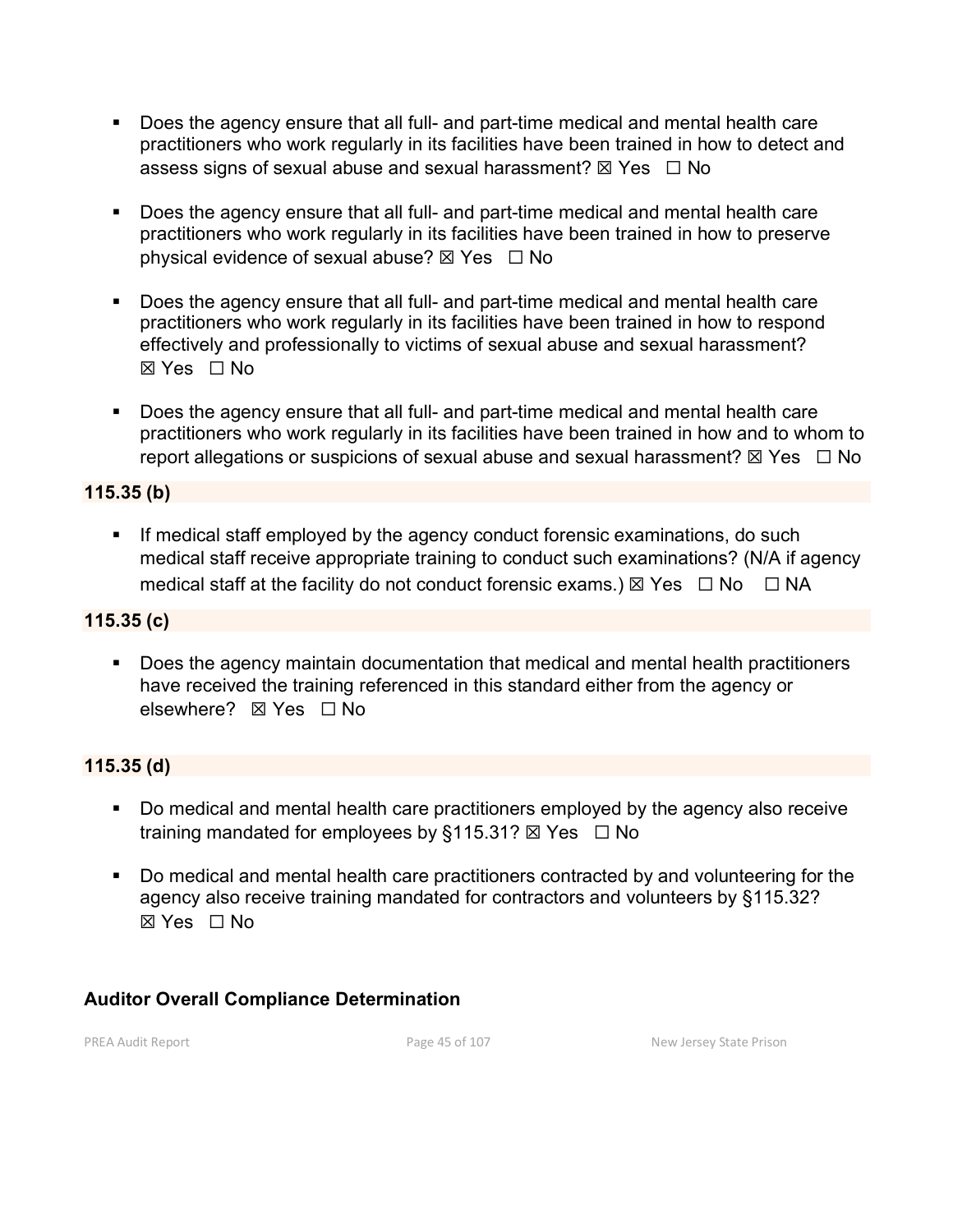- ☐ **Exceeds Standard** (*Substantially exceeds requirement of standards*)
- ☒ **Meets Standard** (*Substantial compliance; complies in all material ways with the standard for the relevant review period*)
- ☐ **Does Not Meet Standard** (*Requires Corrective Action*)

#### **Instructions for Overall Compliance Determination Narrative**

*The narrative below must include a comprehensive discussion of all the evidence relied upon in making the compliance or non-compliance determination, the auditor's analysis and reasoning, and the auditor's conclusions. This discussion must also include corrective action recommendations where the facility does not meet the standard. These recommendations must be included in the Final Report, accompanied by information on specific corrective actions taken by the facility.*

IMM.001.004, Power Point Presentations on "Addressing Sexual Abuse and Harassment of Inmates – Medical and Mental Health Staff Training 2014", and University Correctional Healthcare- Custody and Security Issues" address the requirements of the Standard.

Rutgers University provides health care for New Jersey State Prison. Medical contract personnel receive initial orientation training and additional training through Rutgers University. The orientation training includes a review of the PREA standards. Documentation for this training was provided. The training includes a Power Point presentation "Addressing Sexual Abuse & Harassment of Inmates." Medical and mental health staff training includes all the PREA standard requirements. The agency ensures that all full and part-time medical and mental health practitioners have been trained, according to the practitioner's status in the agency. All mental health and medical staff also receive specialized training on victim identification, interview techniques, reporting and clinical interventions. Training is provided annually, and supportive documentation is on file. Medical and mental health staff acknowledged, in writing, that they both received and understood the training, as it relates to the PREA. Interviews with medical and mental health staff confirmed awareness of their responsibilities regarding the PREA. All cases requiring the processing of sexual assault evidence collection kits are transported to local hospital. A review of the training documentation and staff sign in sheets confirm the facility's compliance with this standard.

# **SCREENING FOR RISK OF SEXUAL VICTIMIZATION AND ABUSIVENESS**

## **Standard 115.41: Screening for risk of victimization and abusiveness**

PREA Audit Report **Page 46 of 107** Page 46 of 107 New Jersey State Prison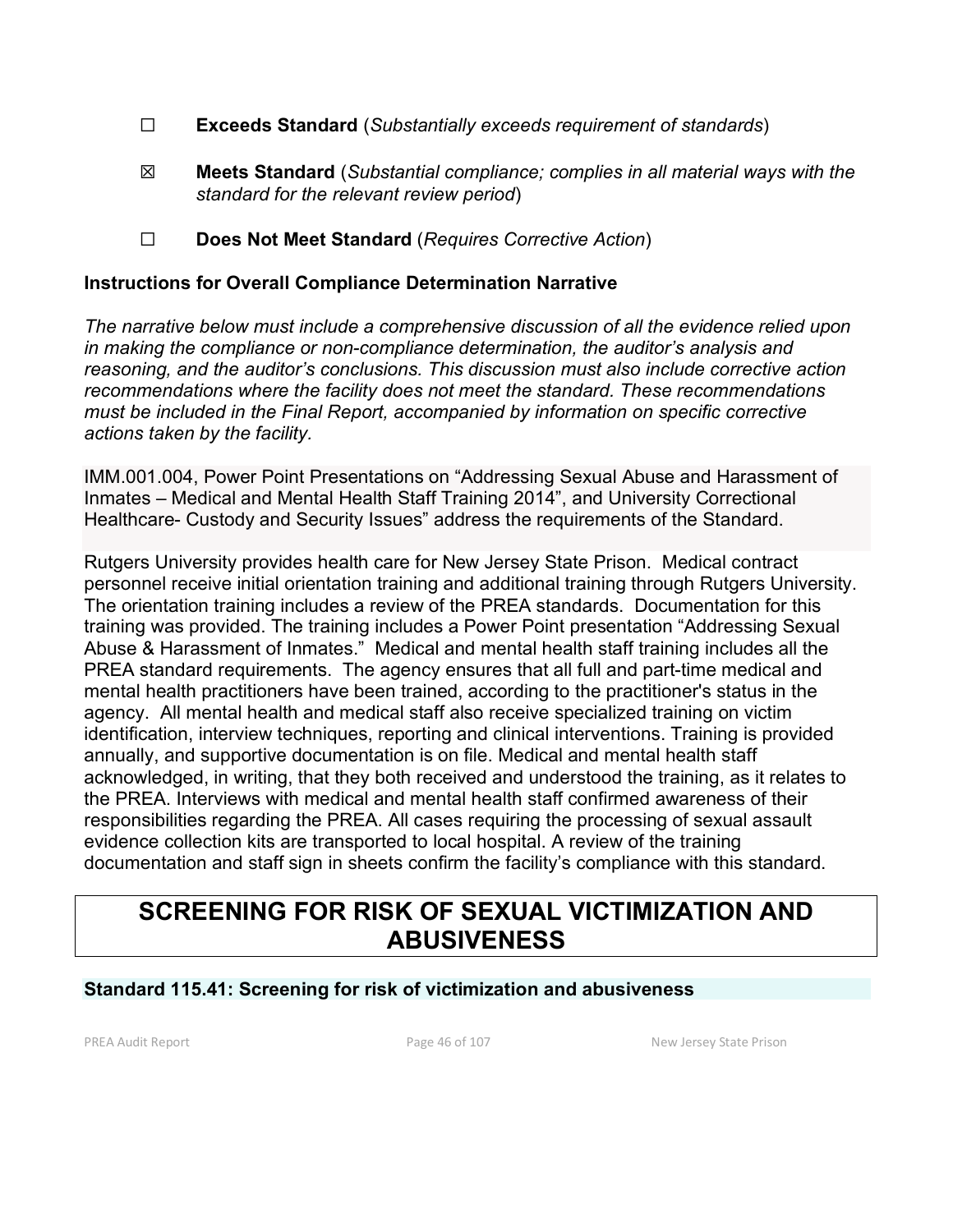# **All Yes/No Questions Must Be Answered by the Auditor to Complete the Report**

## **115.41 (a)**

- Are all inmates assessed during an intake screening for their risk of being sexually abused by other inmates or sexually abusive toward other inmates?  $\boxtimes$  Yes  $\Box$  No
- Are all inmates assessed upon transfer to another facility for their risk of being sexually abused by other inmates or sexually abusive toward other inmates?  $\boxtimes$  Yes  $\Box$  No

#### **115.41 (b)**

Do intake screenings ordinarily take place within 72 hours of arrival at the facility? ☒ Yes ☐ No

### **115.41 (c)**

 Are all PREA screening assessments conducted using an objective screening instrument? ☒ Yes ☐ No

#### **115.41 (d)**

- Does the intake screening consider, at a minimum, the following criteria to assess inmates for risk of sexual victimization: (1) Whether the inmate has a mental, physical, or developmental disability?  $\boxtimes$  Yes  $\Box$  No
- Does the intake screening consider, at a minimum, the following criteria to assess inmates for risk of sexual victimization: (2) The age of the inmate?  $\boxtimes$  Yes  $\Box$  No
- Does the intake screening consider, at a minimum, the following criteria to assess inmates for risk of sexual victimization: (3) The physical build of the inmate? ☒ Yes ☐ No
- Does the intake screening consider, at a minimum, the following criteria to assess inmates for risk of sexual victimization: (4) Whether the inmate has previously been incarcerated? **⊠ Yes** □ No

PREA Audit Report **Page 47** of 107 New Jersey State Prison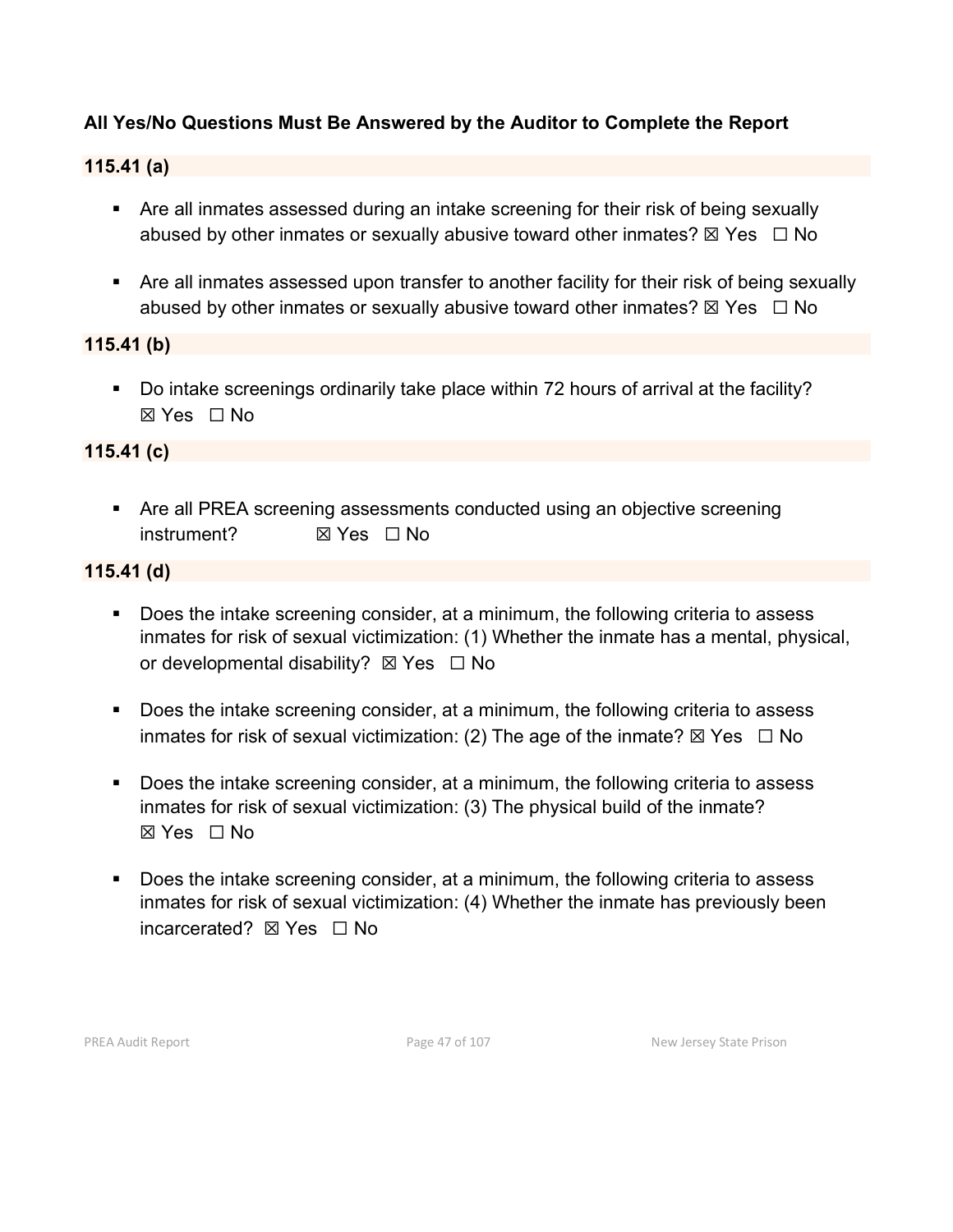- Does the intake screening consider, at a minimum, the following criteria to assess inmates for risk of sexual victimization: (5) Whether the inmate's criminal history is exclusively nonviolent?  $\boxtimes$  Yes  $\Box$  No
- Does the intake screening consider, at a minimum, the following criteria to assess inmates for risk of sexual victimization: (6) Whether the inmate has prior convictions for sex offenses against an adult or child?  $\boxtimes$  Yes  $\Box$  No
- Does the intake screening consider, at a minimum, the following criteria to assess inmates for risk of sexual victimization: (7) Whether the inmate is or is perceived to be gay, lesbian, bisexual, transgender, intersex, or gender nonconforming (the facility affirmatively asks the inmate about his/her sexual orientation and gender identity AND makes a subjective determination based on the screener's perception whether the inmate is gender non-conforming or otherwise may be perceived to be LGBTI)? ☒ Yes ☐ No
- Does the intake screening consider, at a minimum, the following criteria to assess inmates for risk of sexual victimization: (8) Whether the inmate has previously experienced sexual victimization?  $\boxtimes$  Yes  $\Box$  No
- Does the intake screening consider, at a minimum, the following criteria to assess inmates for risk of sexual victimization: (9) The inmate's own perception of vulnerability? ☒ Yes ☐ No
- Does the intake screening consider, at a minimum, the following criteria to assess inmates for risk of sexual victimization: (10) Whether the inmate is detained solely for civil immigration purposes?  $\boxtimes$  Yes  $\Box$  No

**115.41 (e)**

- In assessing inmates for risk of being sexually abusive, does the initial PREA risk screening consider, when known to the agency: prior acts of sexual abuse? ☒ Yes ☐ No
- In assessing inmates for risk of being sexually abusive, does the initial PREA risk screening consider, when known to the agency: prior convictions for violent offenses? ☒ Yes ☐ No

PREA Audit Report **Page 48 of 107** Page 48 of 107 New Jersey State Prison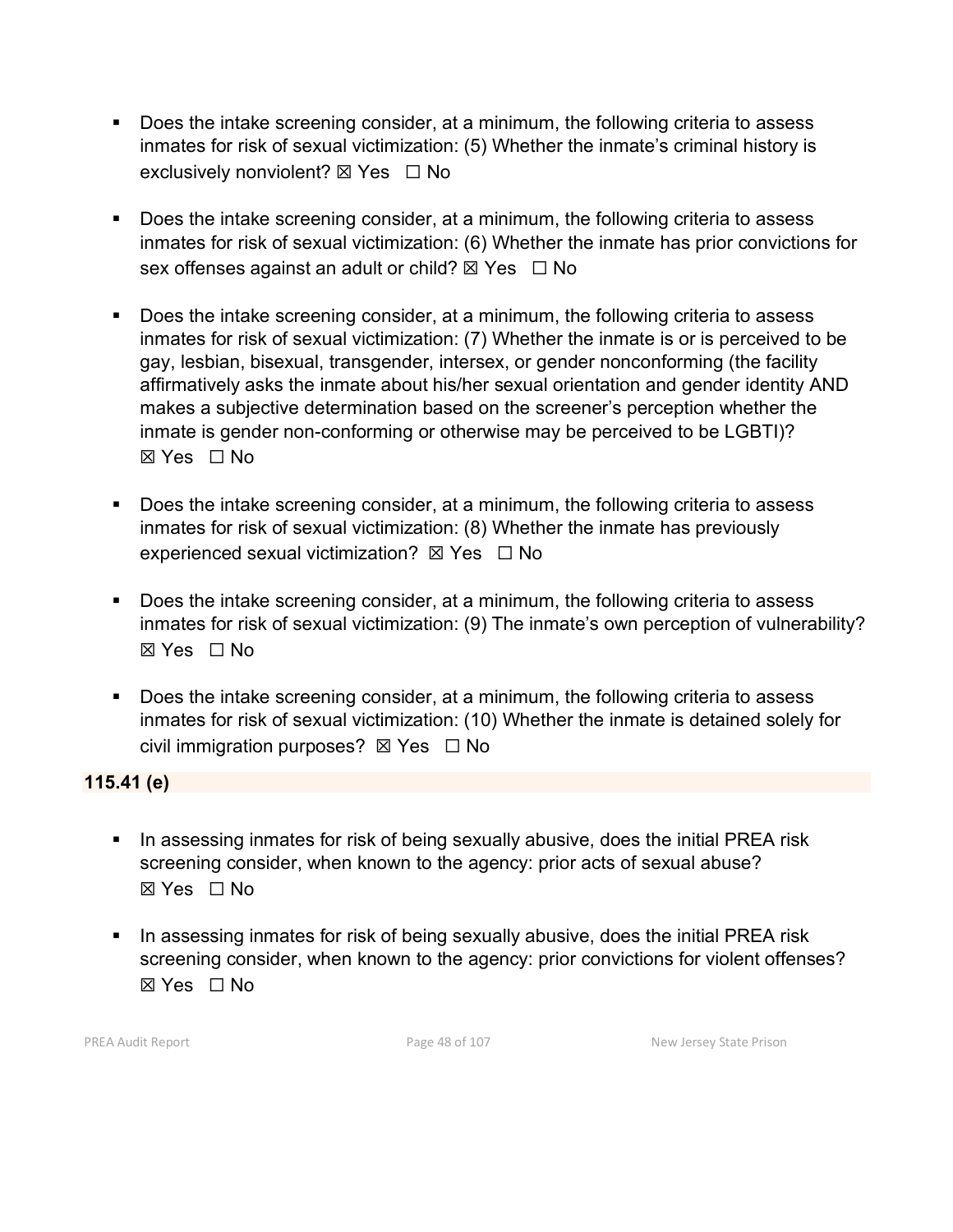In assessing inmates for risk of being sexually abusive, does the initial PREA risk screening consider, when known to the agency: history of prior institutional violence or sexual abuse? ⊠ Yes □ No

### **115.41 (f)**

 Within a set time period not more than 30 days from the inmate's arrival at the facility, does the facility reassess the inmate's risk of victimization or abusiveness based upon any additional, relevant information received by the facility since the intake screening? ☒ Yes ☐ No

## **115.41 (g)**

- Does the facility reassess an inmate's risk level when warranted due to a: Referral? ☒ Yes ☐ No
- Does the facility reassess an inmate's risk level when warranted due to a: Request? ☒ Yes ☐ No
- **Does the facility reassess an inmate's risk level when warranted due to a: Incident of** sexual abuse? ⊠ Yes □ No
- Does the facility reassess an inmate's risk level when warranted due to a: Receipt of additional information that bears on the inmate's risk of sexual victimization or abusiveness? **⊠ Yes**  $\Box$  No

## **115.41 (h)**

If It the case that inmates are not ever disciplined for refusing to answer, or for not disclosing complete information in response to, questions asked pursuant to paragraphs  $(d)(1), (d)(7), (d)(8),$  or  $(d)(9)$  of this section?  $\boxtimes$  Yes  $\Box$  No

#### **115.41 (i)**

 Has the agency implemented appropriate controls on the dissemination within the facility of responses to questions asked pursuant to this standard in order to ensure that sensitive information is not exploited to the inmate's detriment by staff or other inmates? ☒ Yes ☐ No

#### **Auditor Overall Compliance Determination**

PREA Audit Report **Page 49 of 107** Page 49 of 107 New Jersey State Prison ☐ **Exceeds Standard** (*Substantially exceeds requirement of standards*)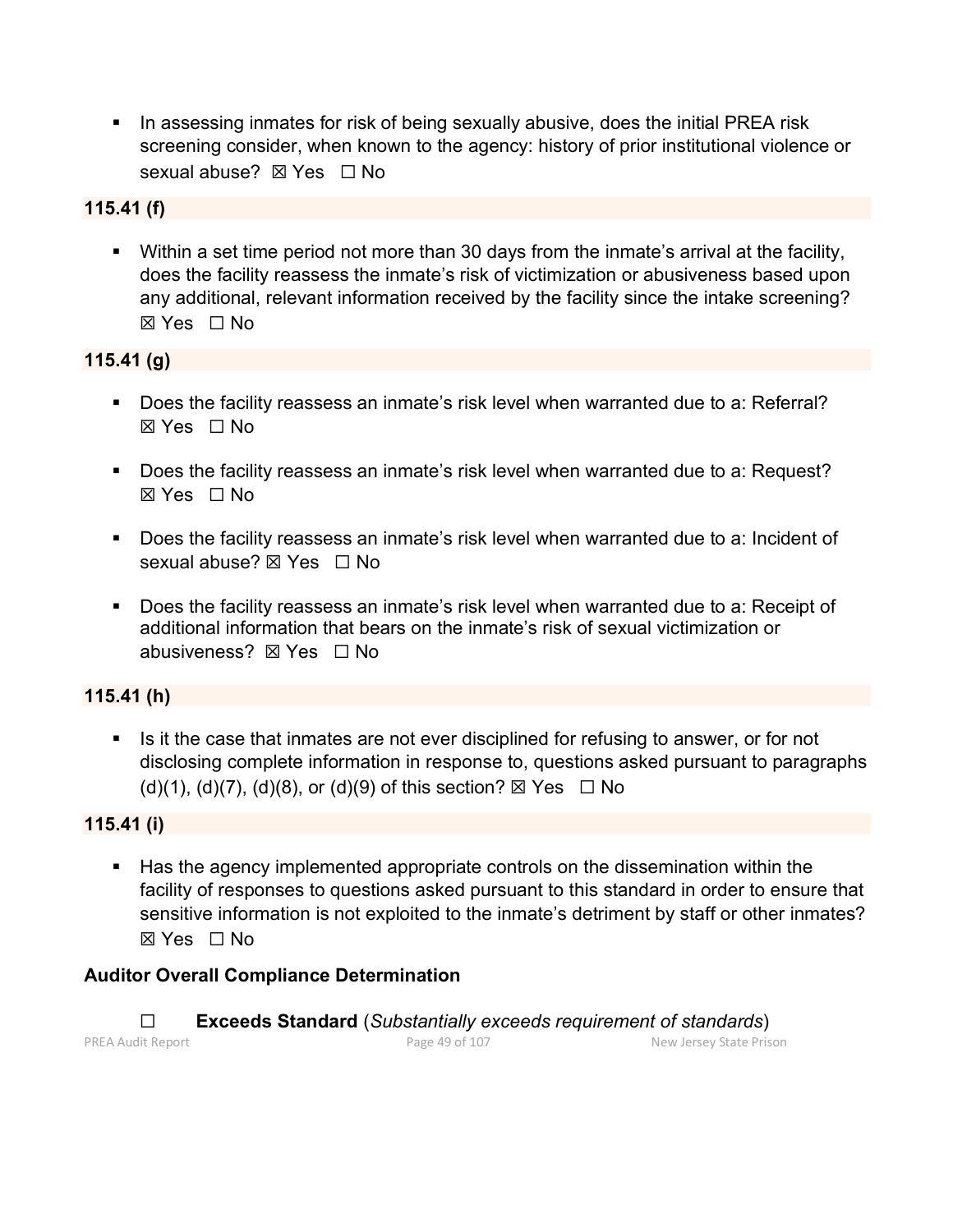- ☒ **Meets Standard** (*Substantial compliance; complies in all material ways with the standard for the relevant review period*)
- ☐ **Does Not Meet Standard** (*Requires Corrective Action*)

#### **Instructions for Overall Compliance Determination Narrative**

*The narrative below must include a comprehensive discussion of all the evidence relied upon in making the compliance or non-compliance determination, the auditor's analysis and reasoning, and the auditor's conclusions. This discussion must also include corrective action recommendations where the facility does not meet the standard. These recommendations must be included in the Final Report, accompanied by information on specific corrective actions taken by the facility.*

NJAC 10A-3, IMM.001.004, PCS.001.PREA.EMS, Level 3 IMP on Multi-dimensional Sexual Victimization and Abusiveness Risk Assessment Checklist and the Electronic Medical Record (EMR) Module on PREA Monitoring address the requirements of the Standard.

The procedures require the use of a screening instrument (reviewed by auditor) to determine proper housing, bed assignment, work assignment, education and other program assignments, with the goal of keeping inmates at high risk of being sexually abused/sexually harassed separate from those inmates who are at high risk of being sexually abusive. CLS.002.INT.001 mandates that staff shall be assigned to complete the Classification Intake Checklist and thoroughly review all of the inmate's classification material and reports to ensure that all court/legal, sentence calculation, alerts (i.e., Category I, Non-Citizen, STG, PREA, etc.), objective classification scoring, custody level, parole/release, sex offender information and category status is accurately recorded.

CLS.005.001, Review of Inmates by Classification and Review Committees, requires that a classification or other specialized committee review the classification based on additional information. MED.IMA.001 mandates that a comprehensive health appraisal of each new inmate admitted, to include medical history, physical examination, identification of any inmate who is determined to be LEP and the languages they speak. This is to be completed within seventy-two (72) hours after admission to a reception facility. All inmates are assessed by healthcare staff for their risk of sexual victimization at intake at every facility and upon intraagency transfer. This assessment can be updated due to a request, referral or incident of sexual abuse or sexual harassment or if any new information relative to sexual victimization risk is obtained. Information from the Risk Assessment is used by custody and classification staff to ensure that potential victims and potential perpetrators are housed separately. Within the first 30 days of arrival, the classification staff members meet with the inmate

PREA Audit Report **Page 50 of 107** Page 50 of 107 New Jersey State Prison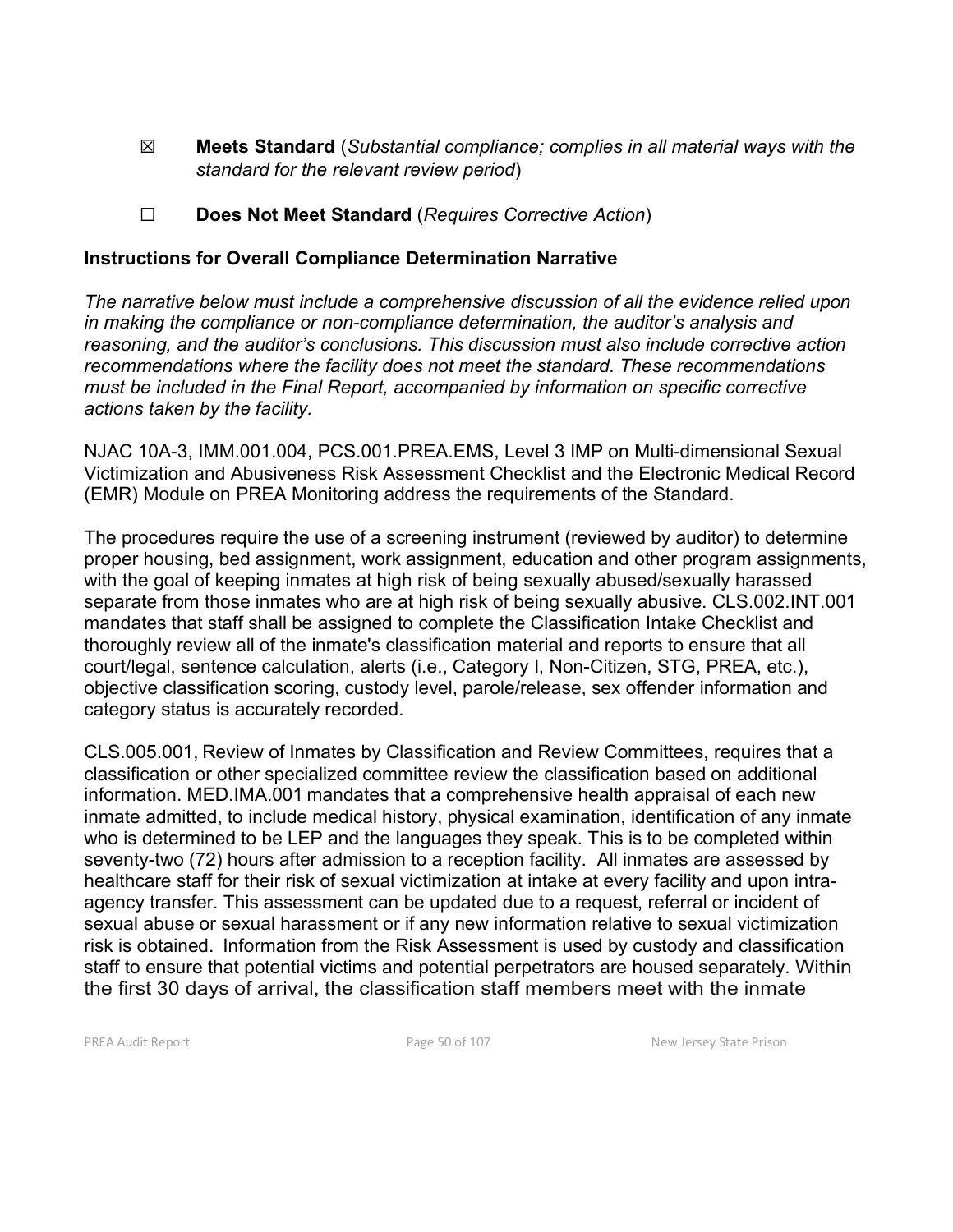to discuss short-term and long-term program goalsand to review their first month at the facility and all new information that has developed or was received, to ensure an appropriate treatment program.

During the meeting, inmates are asked if they have any concerns for their safety and a review of documents relative to any victim/predator behavior is conducted. The facility has developed a rescreening form that provides documentation that facility staff discussed additional information received at the facility or facility safety issues with the inmate. The inmate is required to sign the form, documenting issues discussed during the review team meeting. In addition, Case Managers meet with inmates on a regular basis and the classification committee will reconvene based on a Case Manager or mental/medical concern and a reassessment of victimization or predator behavior will be conducted.

Housing and program assignments are made on a case-by-case basis and inmates are not placed in housing units based solely on their sexual identification or status. Interviews with classification committee staff and a random review of risk screening assessments support the finding that the facility is in compliance with this standard.

## **Standard 115.42: Use of screening information**

# **All Yes/No Questions Must Be Answered by the Auditor to Complete the Report**

## **115.42 (a)**

- Does the agency use information from the risk screening required by § 115.41, with the goal of keeping separate those inmates at high risk of being sexually victimized from those at high risk of being sexually abusive, to inform: Housing Assignments? ☒ Yes ☐ No
- Does the agency use information from the risk screening required by  $\S$  115.41, with the goal of keeping separate those inmates at high risk of being sexually victimized from those at high risk of being sexually abusive, to inform: Bed assignments?  $\boxtimes$  Yes  $\Box$  No
- Does the agency use information from the risk screening required by  $\S$  115.41, with the goal of keeping separate those inmates at high risk of being sexually victimized from those at high risk of being sexually abusive, to inform: Work Assignments? ☒ Yes ☐ No

PREA Audit Report **Page 51 of 107** Page 51 of 107 New Jersey State Prison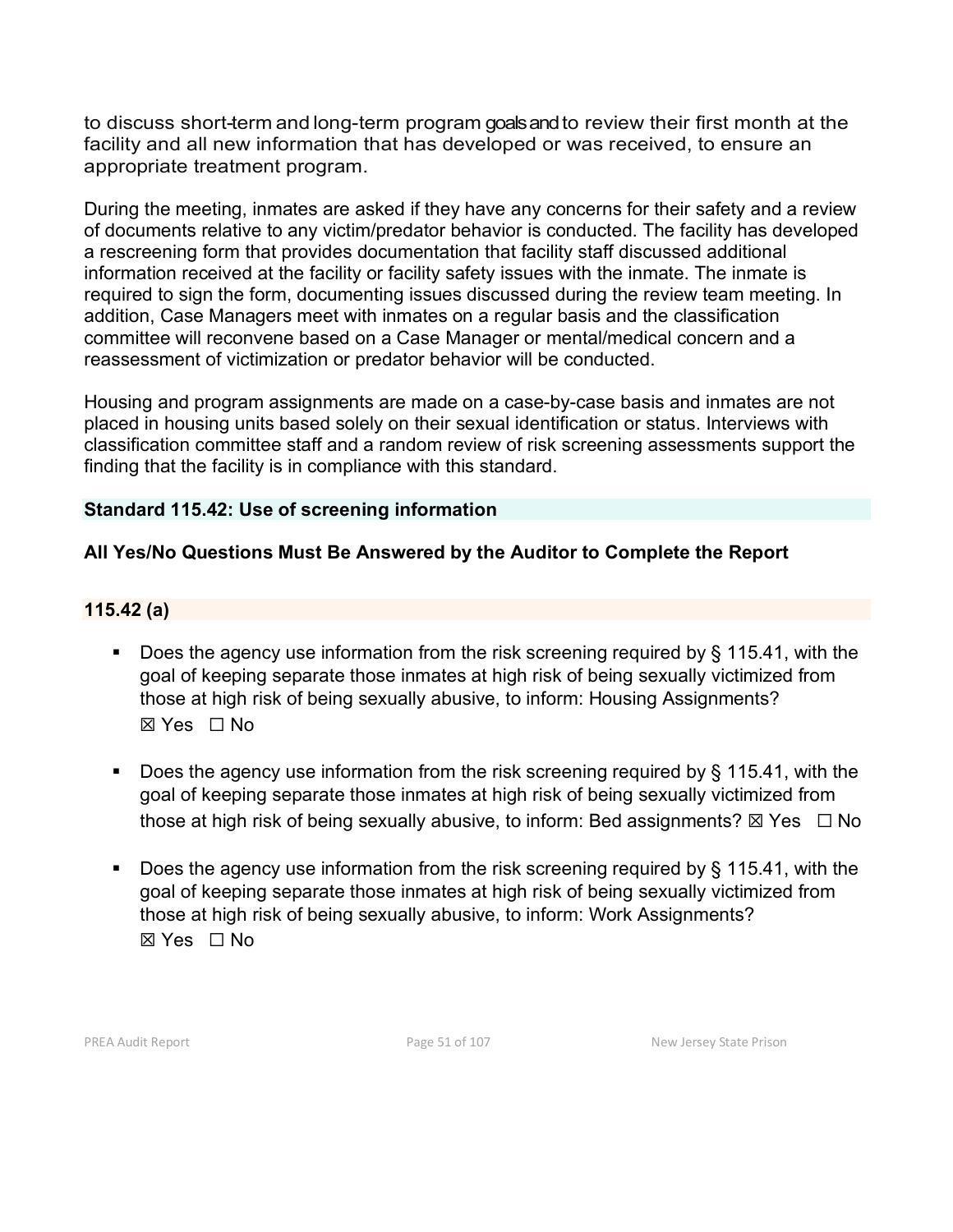- Does the agency use information from the risk screening required by  $\S$  115.41, with the goal of keeping separate those inmates at high risk of being sexually victimized from those at high risk of being sexually abusive, to inform: Education Assignments? ☒ Yes ☐ No
- Does the agency use information from the risk screening required by § 115.41, with the goal of keeping separate those inmates at high risk of being sexually victimized from those at high risk of being sexually abusive, to inform: Program Assignments? ☒ Yes ☐ No

### **115.42 (b)**

**Does the agency make individualized determinations about how to ensure the safety of** each inmate? ⊠ Yes □ No

## **115.42 (c)**

- When deciding whether to assign a transgender or intersex inmate to a facility for male or female inmates, does the agency consider on a case-by-case basis whether a placement would ensure the inmate's health and safety, and whether a placement would present management or security problems (NOTE: if an agency by policy or practice assigns inmates to a male or female facility on the basis of anatomy alone, that agency is not in compliance with this standard)?  $\boxtimes$  Yes  $\Box$  No
- When making housing or other program assignments for transgender or intersex inmates, does the agency consider on a case-by-case basis whether a placement would ensure the inmate's health and safety, and whether a placement would present management or security problems?  $\boxtimes$  Yes  $\Box$  No

#### **115.42 (d)**

 Are placement and programming assignments for each transgender or intersex inmate reassessed at least twice each year to review any threats to safety experienced by the inmate? ☒ Yes ☐ No

#### **115.42 (e)**

 Are each transgender or intersex inmate's own views with respect to his or her own safety given serious consideration when making facility and housing placement decisions and programming assignments?  $\boxtimes$  Yes  $\Box$  No

**115.42 (f)**

PREA Audit Report **Page 52** of 107 New Jersey State Prison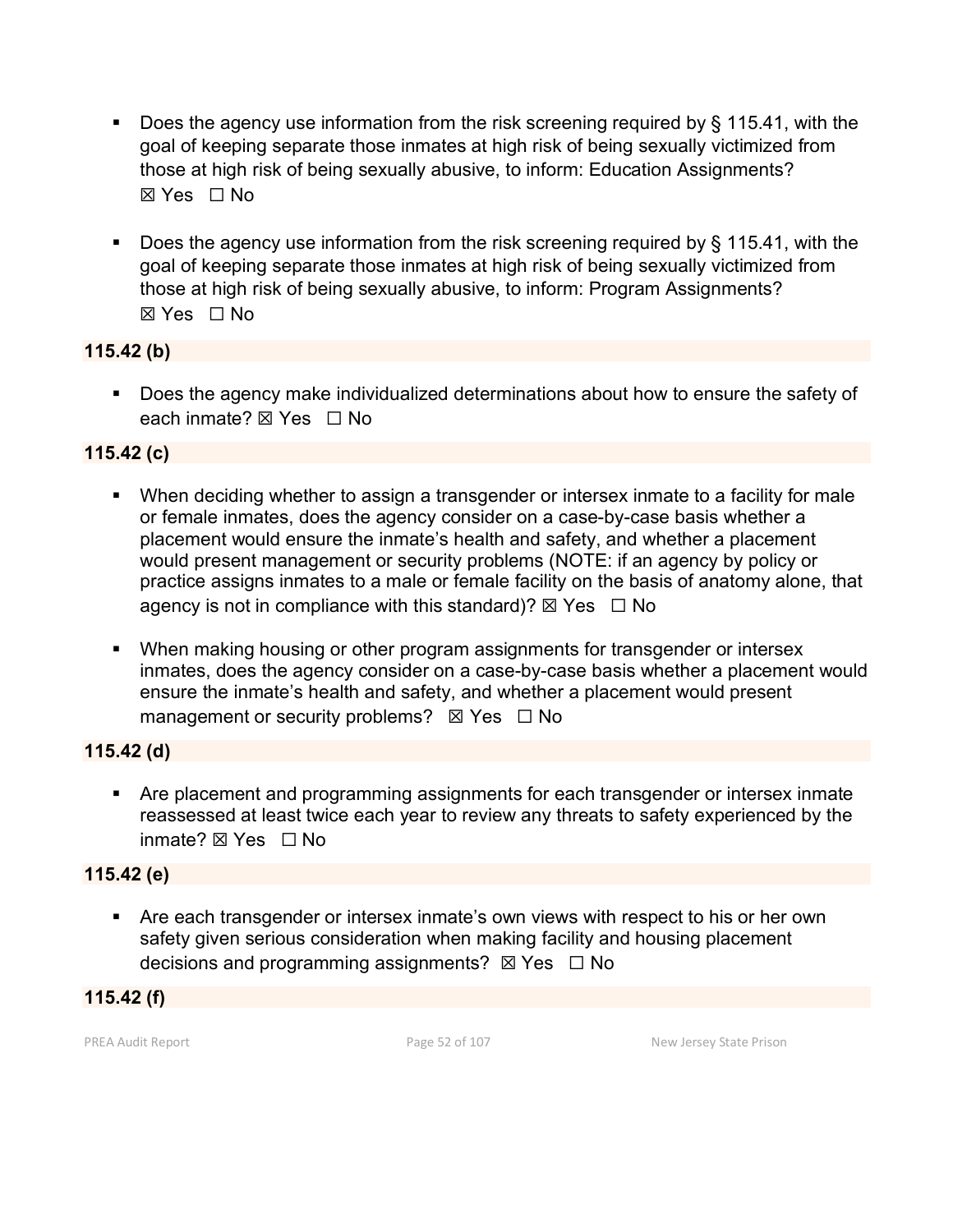Are transgender and intersex inmates given the opportunity to shower separately from other inmates? ⊠ Yes □ No

## **115.42 (g)**

- Unless placement is in a dedicated facility, unit, or wing established in connection with a consent decree, legal settlement, or legal judgment for the purpose of protecting lesbian, gay, bisexual, transgender, or intersex inmates, does the agency always refrain from placing: lesbian, gay, and bisexual inmates in dedicated facilities, units, or wings solely on the basis of such identification or status?  $\boxtimes$  Yes  $\Box$  No
- Unless placement is in a dedicated facility, unit, or wing established in connection with a consent decree, legal settlement, or legal judgment for the purpose of protecting lesbian, gay, bisexual, transgender, or intersex inmates, does the agency always refrain from placing: transgender inmates in dedicated facilities, units, or wings solely on the basis of such identification or status?  $\boxtimes$  Yes  $\Box$  No
- Unless placement is in a dedicated facility, unit, or wing established in connection with a consent decree, legal settlement, or legal judgment for the purpose of protecting lesbian, gay, bisexual, transgender, or intersex inmates, does the agency always refrain from placing: intersex inmates in dedicated facilities, units, or wings solely on the basis of such identification or status?  $\boxtimes$  Yes  $\Box$  No

#### **Auditor Overall Compliance Determination**

- ☐ **Exceeds Standard** (*Substantially exceeds requirement of standards*)
- ☒ **Meets Standard** (*Substantial compliance; complies in all material ways with the standard for the relevant review period*)
- ☐ **Does Not Meet Standard** (*Requires Corrective Action*)

## **Instructions for Overall Compliance Determination Narrative**

*The narrative below must include a comprehensive discussion of all the evidence relied upon in making the compliance or non-compliance determination, the auditor's analysis and reasoning, and the auditor's conclusions. This discussion must also include corrective action recommendations where the facility does not meet the standard. These recommendations must be included in the Final Report, accompanied by information on specific corrective actions taken by the facility.*

PREA Audit Report **Page 12 of 107** Page 53 of 107 New Jersey State Prison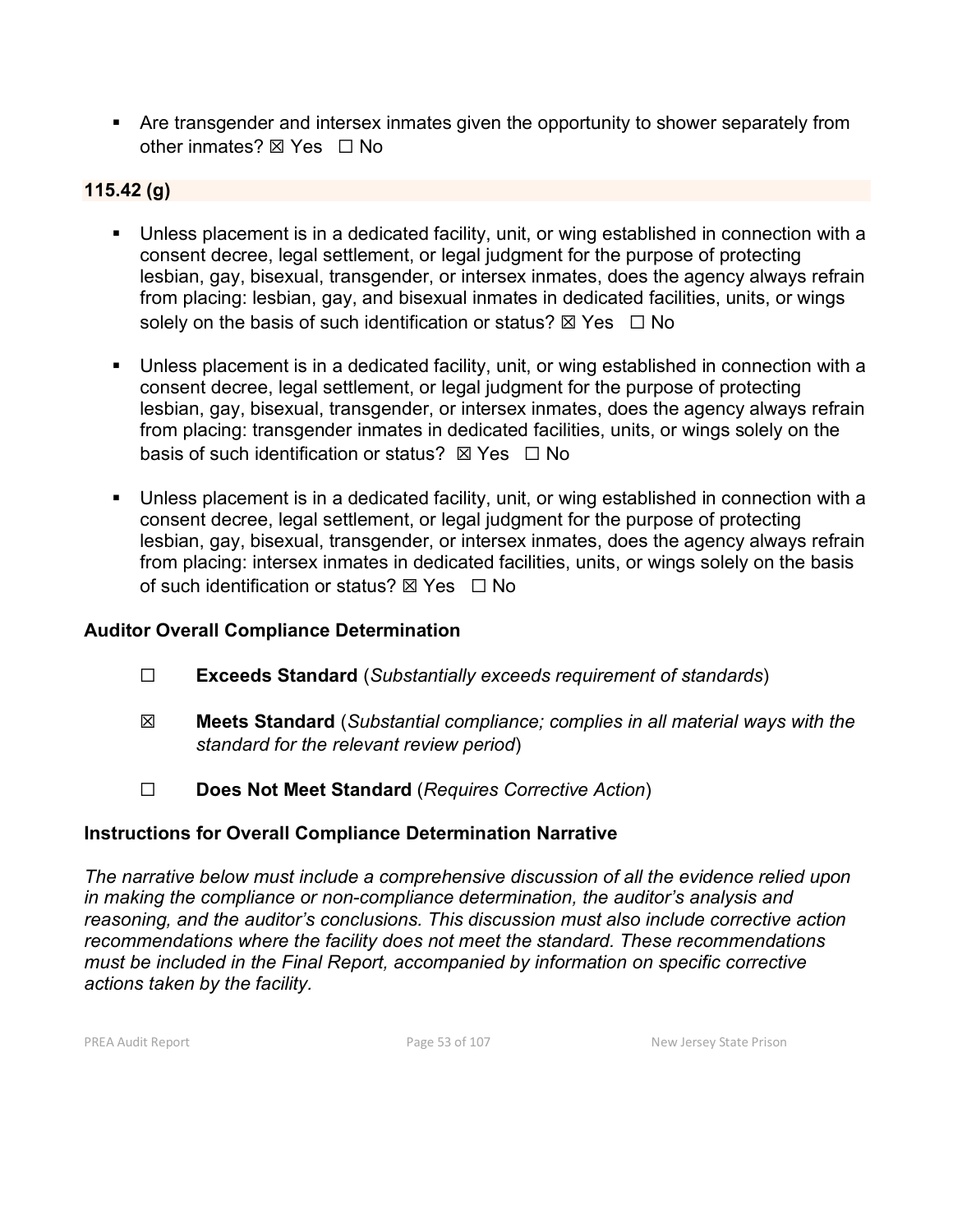Agency and facility policy require the use of a screening instrument (reviewed by auditor) to determine proper housing, bed assignment, work assignment, education and other program assignments, with the goal of keeping inmates at high risk of being sexually abused/sexually harassed separate from those inmates who are at a high risk of being sexually abusive. Housing and program assignments are made on a case-by-case basis and inmates are not placed in housing units based solely on their sexual identification or status. The New Jersey State Prison mandates, in accordance with PREA standards, all inmates to be assessed during an in-person intake risk screening for their risk of being sexually abused by other inmates or sexually abusive toward other inmates. This occurs during the reception process and when inmates are transferred between facilities. Information from this assessment will be considered by classification committees and other responsible staff when making housing, bed, work, education and program assignments, with the goal of keeping separate those inmates at high risk of being sexually victimized from those at high risk of being sexually abusive. PREA risk information shall not be disseminated to anyone other than to the extent necessary to make housing, bed, work, and education and programming assignments.

The classification committee and case managers meet weekly to review incidents, as well as screening instruments, rescreening instruments and status of at-risk inmates. Based on these meetings, the committee may request mental health intervention, victimization or predator rescreening and recommend other interventions, to include housing and job assignments. Compliance with this standard was determined by the review of the classification committee's assessments of appropriate housing, job assignment and release goals; the committee's weekly meeting to review all incident reports, to include sexual abuse/sexual harassment allegations; and interviews with staff, inmates, the PREA Compliance Manager, Psychologist and Records Office Manager.

## **Standard 115.43: Protective Custody**

## **All Yes/No Questions Must Be Answered by the Auditor to Complete the Report**

#### **115.43 (a)**

- Does the facility always refrain from placing inmates at high risk for sexual victimization in involuntary segregated housing unless an assessment of all available alternatives has been made, and a determination has been made that there is no available alternative means of separation from likely abusers?  $\boxtimes$  Yes  $\Box$  No
- If a facility cannot conduct such an assessment immediately, does the facility hold the inmate in involuntary segregated housing for less than 24 hours while completing the assessment? ⊠ Yes □ No

**115.43 (b)**

PREA Audit Report **Page 54 of 107** Page 54 of 107 New Jersey State Prison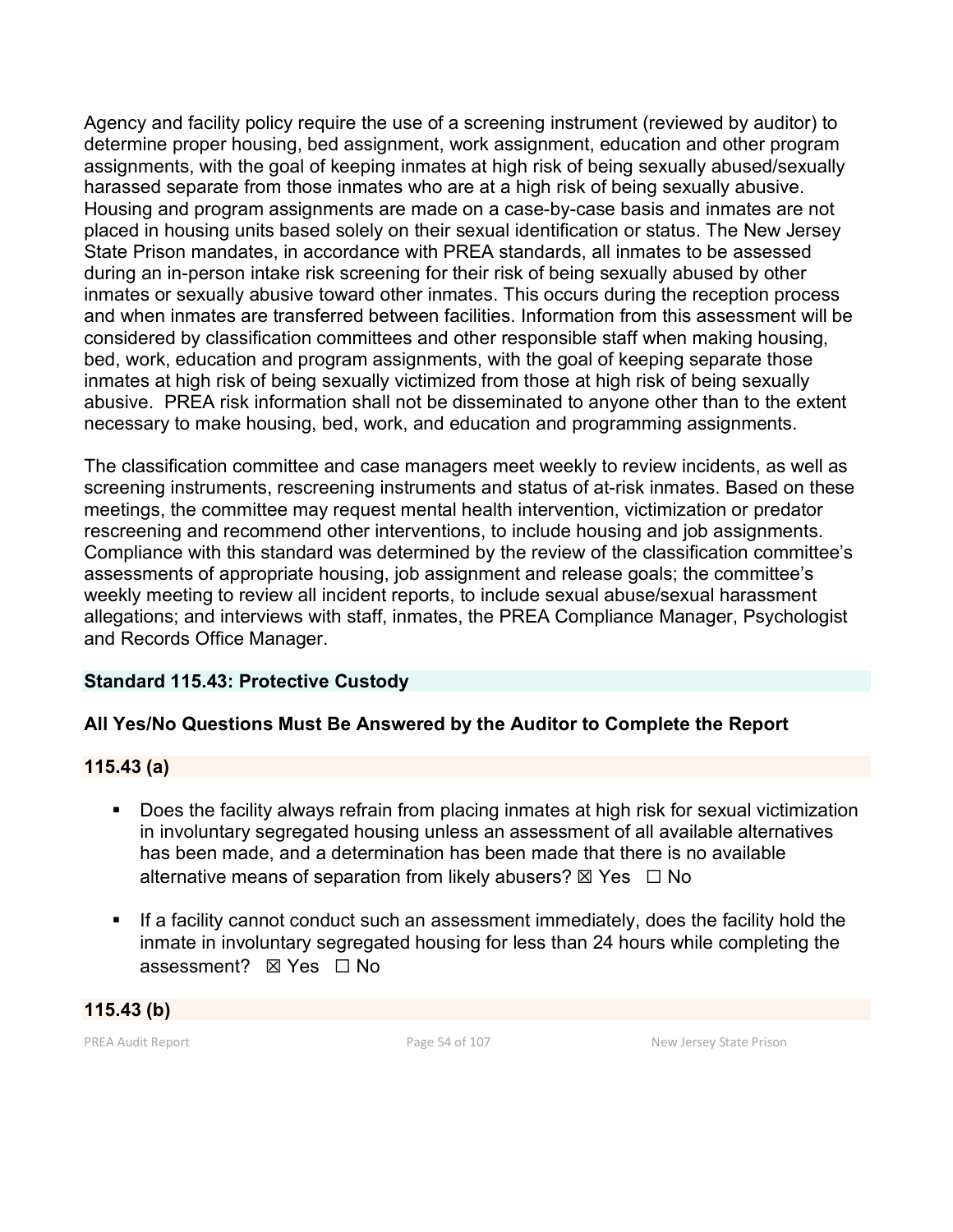- Do inmates who are placed in segregated housing because they are at high risk of sexual victimization have access to: Programs to the extent possible?  $\boxtimes$  Yes  $\Box$  No
- Do inmates who are placed in segregated housing because they are at high risk of sexual victimization have access to: Privileges to the extent possible?  $\boxtimes$  Yes  $\Box$  No
- Do inmates who are placed in segregated housing because they are at high risk of sexual victimization have access to: Education to the extent possible?  $\boxtimes$  Yes  $\Box$  No
- Do inmates who are placed in segregated housing because they are at high risk of sexual victimization have access to: Work opportunities to the extent possible? ☒ Yes ☐ No
- If the facility restricts access to programs, privileges, education, or work opportunities, does the facility document: The opportunities that have been limited?  $\boxtimes$  Yes  $\Box$  No
- **If the facility restricts access to programs, privileges, education, or work opportunities,** does the facility document: The duration of the limitation?  $\boxtimes$  Yes  $\Box$  No
- If the facility restricts access to programs, privileges, education, or work opportunities, does the facility document: The reasons for such limitations?  $\boxtimes$  Yes  $\Box$  No

## **115.43 (c)**

- Does the facility assign inmates at high risk of sexual victimization to involuntary segregated housing only until an alternative means of separation from likely abusers can be arranged?  $\boxtimes$  Yes  $\Box$  No
- Does such an assignment not ordinarily exceed a period of 30 days?  $\boxtimes$  Yes  $\Box$  No

#### **115.43 (d)**

- **If an involuntary segregated housing assignment is made pursuant to paragraph (a) of** this section, does the facility clearly document: The basis for the facility's concern for the inmate's safety?  $\boxtimes$  Yes  $\Box$  No
- If an involuntary segregated housing assignment is made pursuant to paragraph (a) of this section, does the facility clearly document: The reason why no alternative means of separation can be arranged?  $\boxtimes$  Yes  $\Box$  No

PREA Audit Report **Page 10 Audit Report** Page 55 of 107 New Jersey State Prison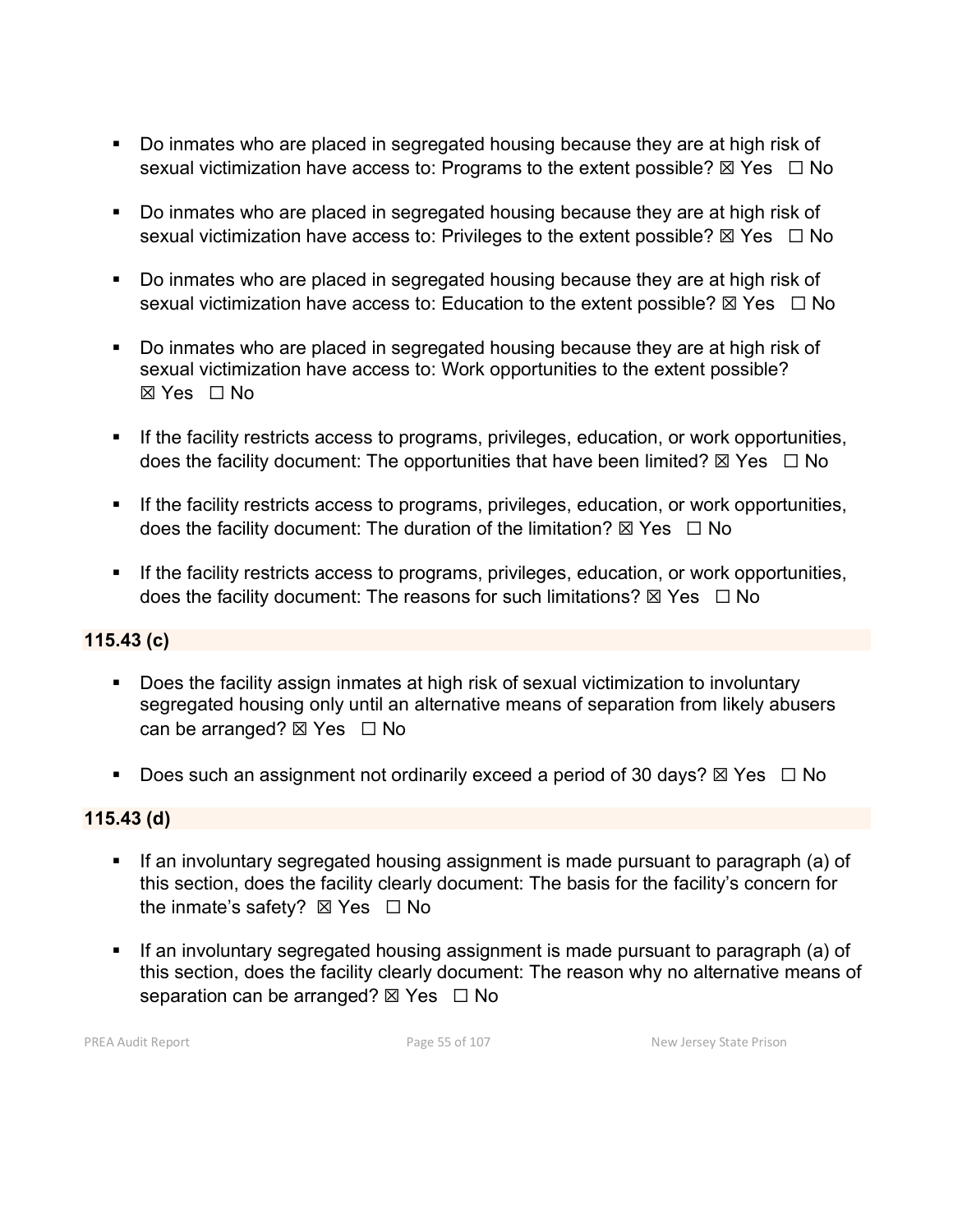#### **115.43 (e)**

In the case of each inmate who is placed in involuntary segregation because he/she is at high risk of sexual victimization, does the facility afford a review to determine whether there is a continuing need for separation from the general population EVERY 30 DAYS? ☒ Yes ☐ No

#### **Auditor Overall Compliance Determination**

- ☐ **Exceeds Standard** (*Substantially exceeds requirement of standards*)
- ☒ **Meets Standard** (*Substantial compliance; complies in all material ways with the standard for the relevant review period*)
- ☐ **Does Not Meet Standard** (*Requires Corrective Action*)

#### **Instructions for Overall Compliance Determination Narrative**

*The narrative below must include a comprehensive discussion of all the evidence relied upon in making the compliance or non-compliance determination, the auditor's analysis and reasoning, and the auditor's conclusions. This discussion must also include corrective action recommendations where the facility does not meet the standard. These recommendations must be included in the Final Report, accompanied by information on specific corrective actions taken by the facility.*

ADM.019.PCS.01 mandates an inmate will be placed in temporary close custody (TCC) for a period not to exceed 72 hours, prior to placement in pre-hearing protective custody for evaluation and investigation, to determine if placement in pre-hearing protective custody is warranted.

TCC may be utilized when a PREA allegation is received that requires victims be separated from perpetrators after all alternative means of separation have been assessed and no alternative means of separation are available (i.e. cell assignment/housing unit assignment change, intra-institutional transfer). Such assessment will occur within 24 hours of the allegation. Placement in TCC takes into account factors that include, but are not limited to, the nature and severity of the PREA prohibited act, medical, mental health, disciplinary and investigatory considerations, an inmate victim's access to property, services and privileges that are afforded to general population inmates and any circumstances that would pose a threat to the safety, security and orderly running of the correctional facility. During the last 12 months, there have been 12 inmates placed in TCC based on an allegation of sexual abuse.

PREA Audit Report **Page 56 of 107** Page 56 of 107 New Jersey State Prison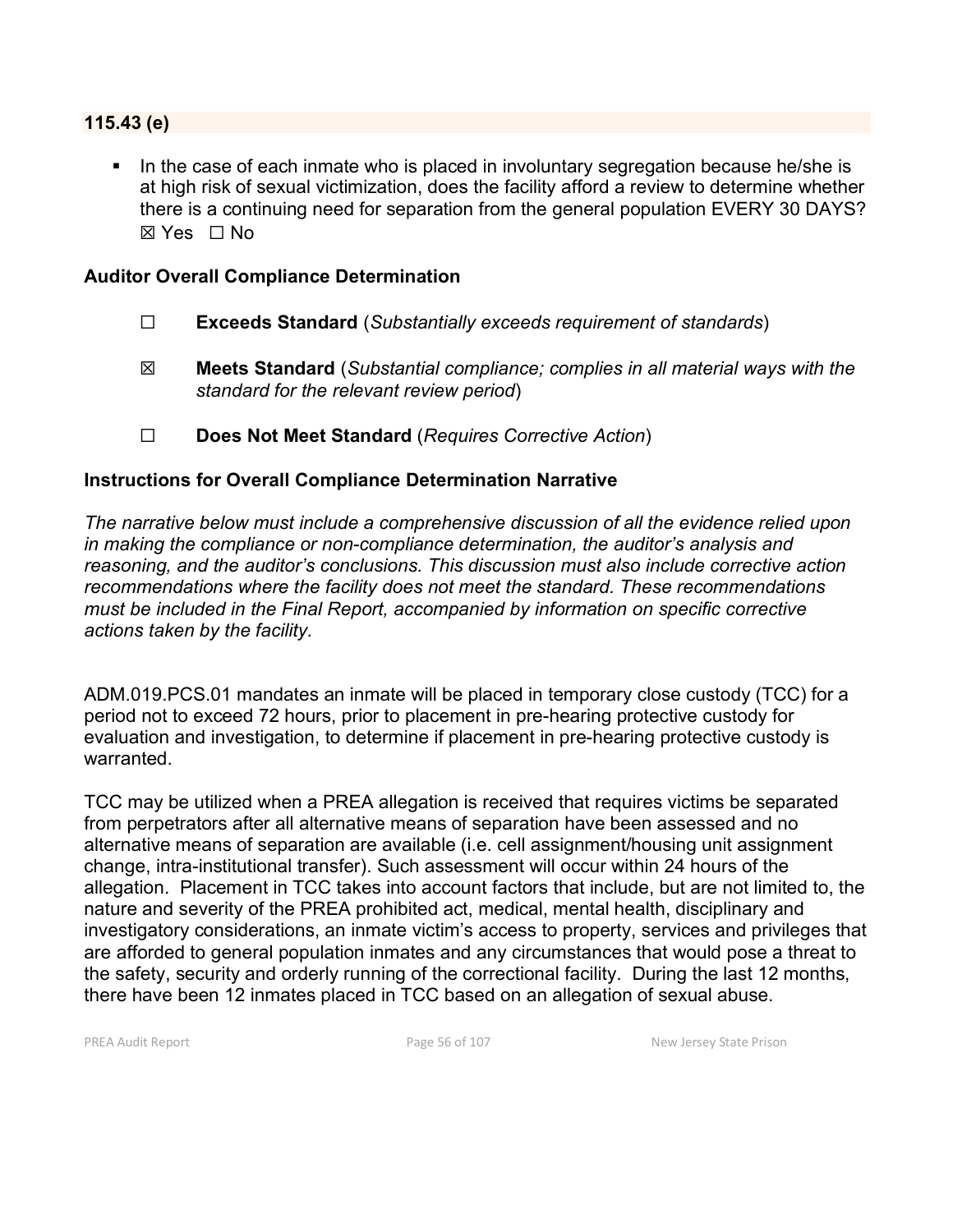Interviews with staff assigned to the segregation units and inmates placed on segregation, as well as an examination of segregation operations and policy/documentation, confirm the facility's compliance with this standard.

# **REPORTING**

#### **Standard 115.51: Inmate reporting**

## **All Yes/No Questions Must Be Answered by the Auditor to Complete the Report**

#### **115.51 (a)**

- **Does the agency provide multiple internal ways for inmates to privately report: Sexual** abuse and sexual harassment?  $\boxtimes$  Yes  $\Box$  No
- Does the agency provide multiple internal ways for inmates to privately report: Retaliation by other inmates or staff for reporting sexual abuse and sexual harassment? ☒ Yes ☐ No
- Does the agency provide multiple internal ways for inmates to privately report: Staff neglect or violation of responsibilities that may have contributed to such incidents? ☒ Yes ☐ No

#### **115.51 (b)**

- Does the agency also provide at least one way for inmates to report sexual abuse or sexual harassment to a public or private entity or office that is not part of the agency? ☒ Yes ☐ No
- Is that private entity or office able to receive and immediately forward inmate reports of sexual abuse and sexual harassment to agency officials?  $\boxtimes$  Yes  $\Box$  No
- Does that private entity or office allow the inmate to remain anonymous upon request? ☒ Yes ☐ No
- Are inmates detained solely for civil immigration purposes provided information on how to contact relevant consular officials and relevant officials at the Department of Homeland Security? ⊠ Yes □ No

**115.51 (c)**

PREA Audit Report **Page 57** of 107 New Jersey State Prison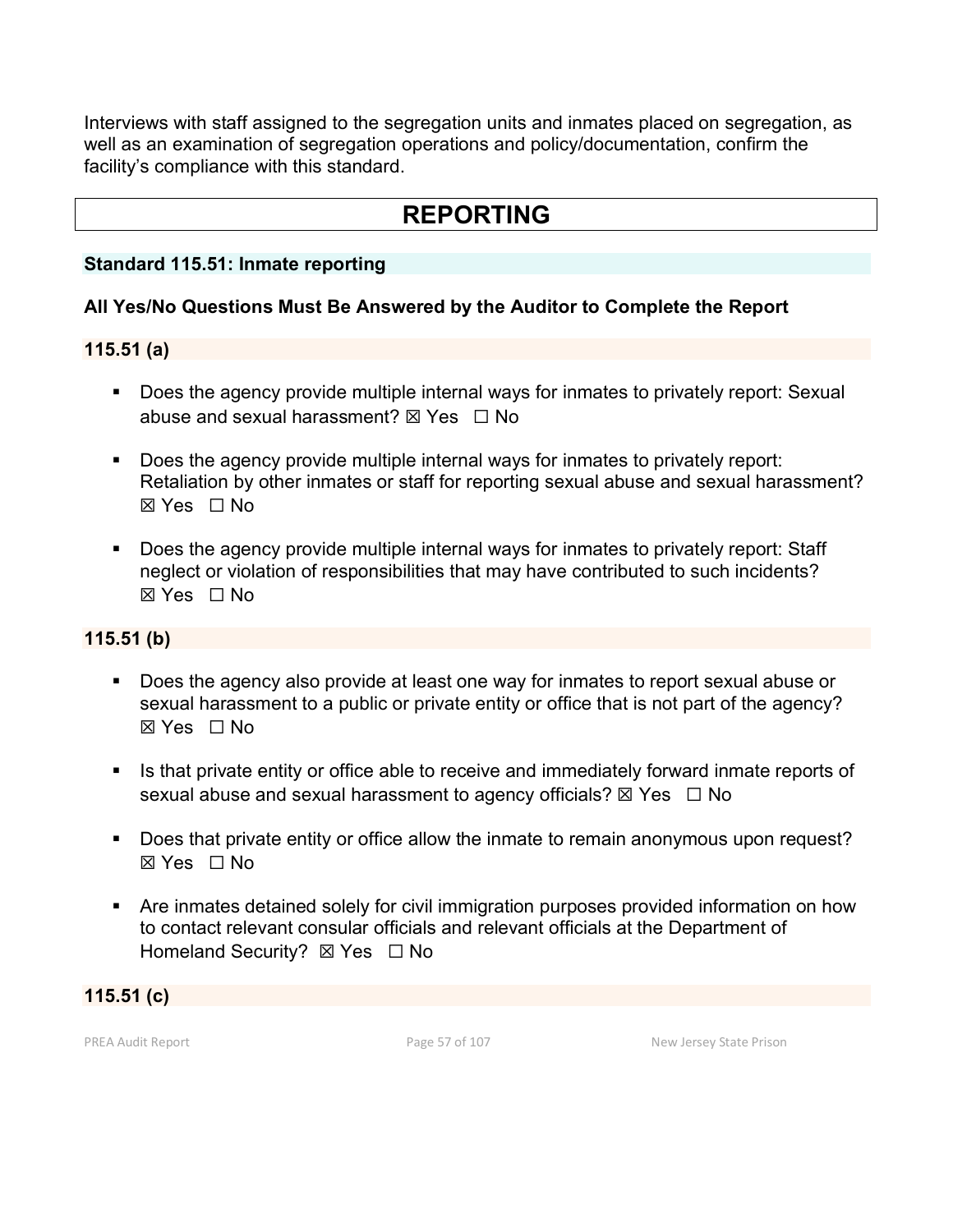- Does staff accept reports of sexual abuse and sexual harassment made verbally, in writing, anonymously, and from third parties?  $\boxtimes$  Yes  $\Box$  No
- Does staff promptly document any verbal reports of sexual abuse and sexual harassment? **⊠** Yes □ No

## **115.51 (d)**

Does the agency provide a method for staff to privately report sexual abuse and sexual harassment of inmates?  $\nabla$  Yes  $\Box$  No

## **Auditor Overall Compliance Determination**

- ☐ **Exceeds Standard** (*Substantially exceeds requirement of standards*)
- ☒ **Meets Standard** (*Substantial compliance; complies in all material ways with the standard for the relevant review period*)
- ☐ **Does Not Meet Standard** (*Requires Corrective Action*)

### **Instructions for Overall Compliance Determination Narrative**

*The narrative below must include a comprehensive discussion of all the evidence relied upon in making the compliance or non-compliance determination, the auditor's analysis and reasoning, and the auditor's conclusions. This discussion must also include corrective action recommendations where the facility does not meet the standard. These recommendations must be included in the Final Report, accompanied by information on specific corrective actions taken by the facility.*

IMM.001.004 mandates many ways for inmates to report allegations of sexual abuse or sexual harassment. Inmates who have been victimized or who have knowledge of sexual abuse or sexual harassment can immediately report an incident of sexual abuse/sexual harassment directly to any custody or civilian staff member. Additional methods of reporting sexual abuse/sexual harassment are the NJ DOC Inmate Remedy System, NJ Office of the Corrections Ombudsman. Inmates may use the free confidential telephone hotline, complete the "Office of the Corrections Ombudsman Request for Assistance form" or send written correspondence to the NJ Office of the Corrections Ombudsman. Correspondence may be sent via interoffice mail with no postage required. Inmates may make a report to the Special Investigations Division or the Institutional PREA Compliance Manager. At the NJSP, inmates have access to JPay Kiosks and can place a call to the SID on the Inmate Telephone System.

PREA Audit Report **Page 58 of 107** Page 58 of 107 New Jersey State Prison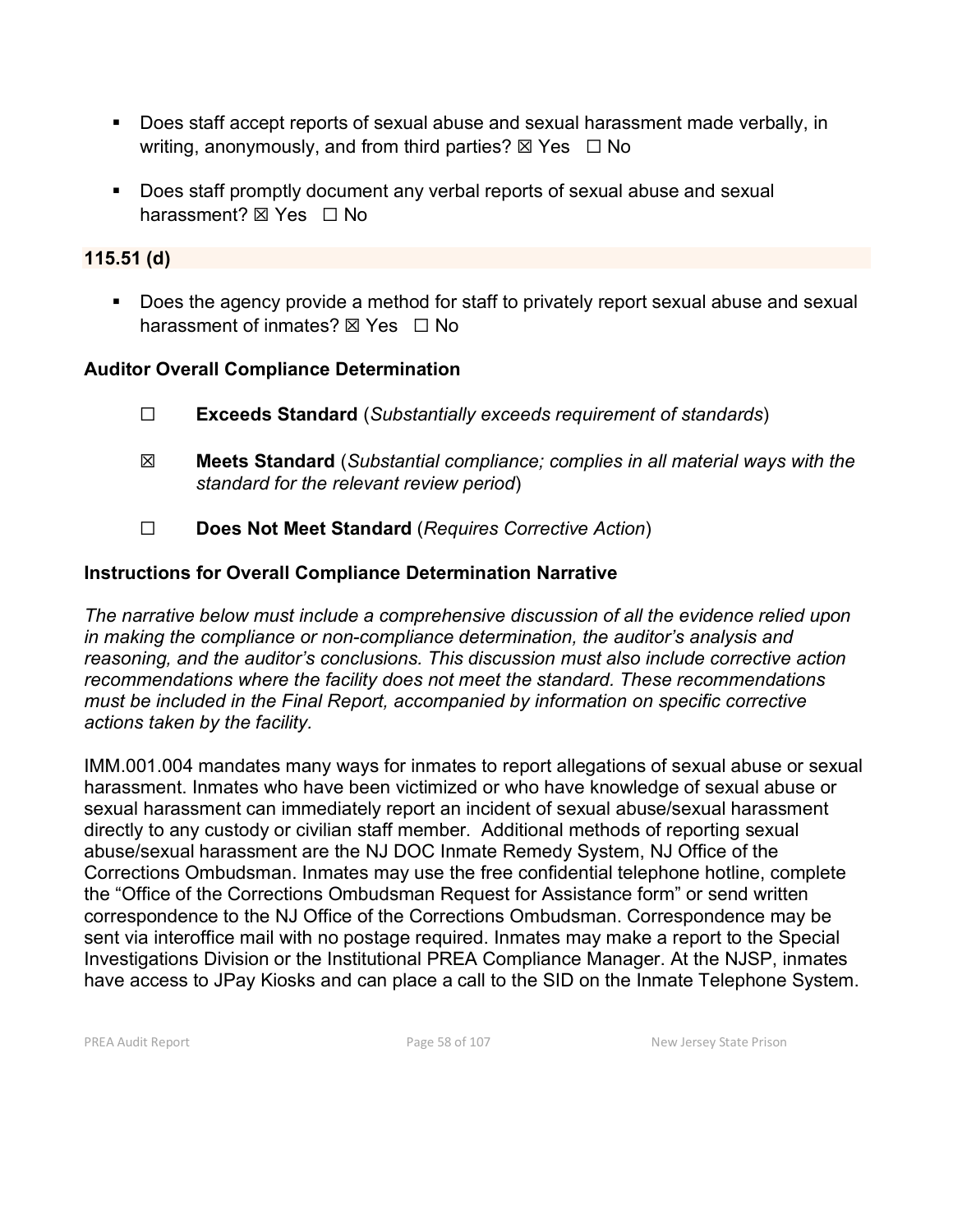Third party reporting (family, friends, etc.), on behalf of an inmate, may be accomplished by contacting the NJ DOC SID (609-826-5617) or by contacting the NJ Office of the Corrections Ombudsman to report an incident of sexual abuse/sexual harassment. Staff members promptly accept and document all verbal, written, anonymous, private and third-party reports of alleged abuse/sexual harassment.

Compliance was determined by the review of multiple postings throughout the facility on how to report sexual abuse or sexual harassment and interviews with inmates, staff and SID supervisors. The auditor also tested several phone numbers available to report allegations of sexual abuse or sexual harassment to verify their use. Staff members promptly accept and document all verbal, written, anonymous, private and third-party reports of alleged abuse/sexual harassment.

## **Standard 115.52: Exhaustion of administrative remedies**

# **All Yes/No Questions Must Be Answered by the Auditor to Complete the Report**

# **115.52 (a)**

Is the agency exempt from this standard? NOTE: The agency is exempt ONLY if it does not have administrative procedures to address inmate grievances regarding sexual abuse. This does not mean the agency is exempt simply because an inmate does not have to or is not ordinarily expected to submit a grievance to report sexual abuse. This means that as a matter of explicit policy, the agency does not have an administrative remedies process to address sexual abuse.  $\boxtimes$  Yes  $\Box$  No  $\Box$  NA

## **115.52 (b)**

- Does the agency permit inmates to submit a grievance regarding an allegation of sexual abuse without any type of time limits? (The agency may apply otherwise-applicable time limits to any portion of a grievance that does not allege an incident of sexual abuse.) (N/A if agency is exempt from this standard.)  $\boxtimes$  Yes  $\Box$  No  $\Box$  NA
- **Does the agency always refrain from requiring an inmate to use any informal grievance** process, or to otherwise attempt to resolve with staff, an alleged incident of sexual abuse? (N/A if agency is exempt from this standard.)  $\boxtimes$  Yes  $\Box$  No  $\Box$  NA

## **115.52 (c)**

 Does the agency ensure that: An inmate who alleges sexual abuse may submit a grievance without submitting it to a staff member who is the subject of the complaint? (N/A if agency is exempt from this standard.)  $\boxtimes$  Yes  $\Box$  No  $\Box$  NA

PREA Audit Report **Page 19 of 107** Page 59 of 107 New Jersey State Prison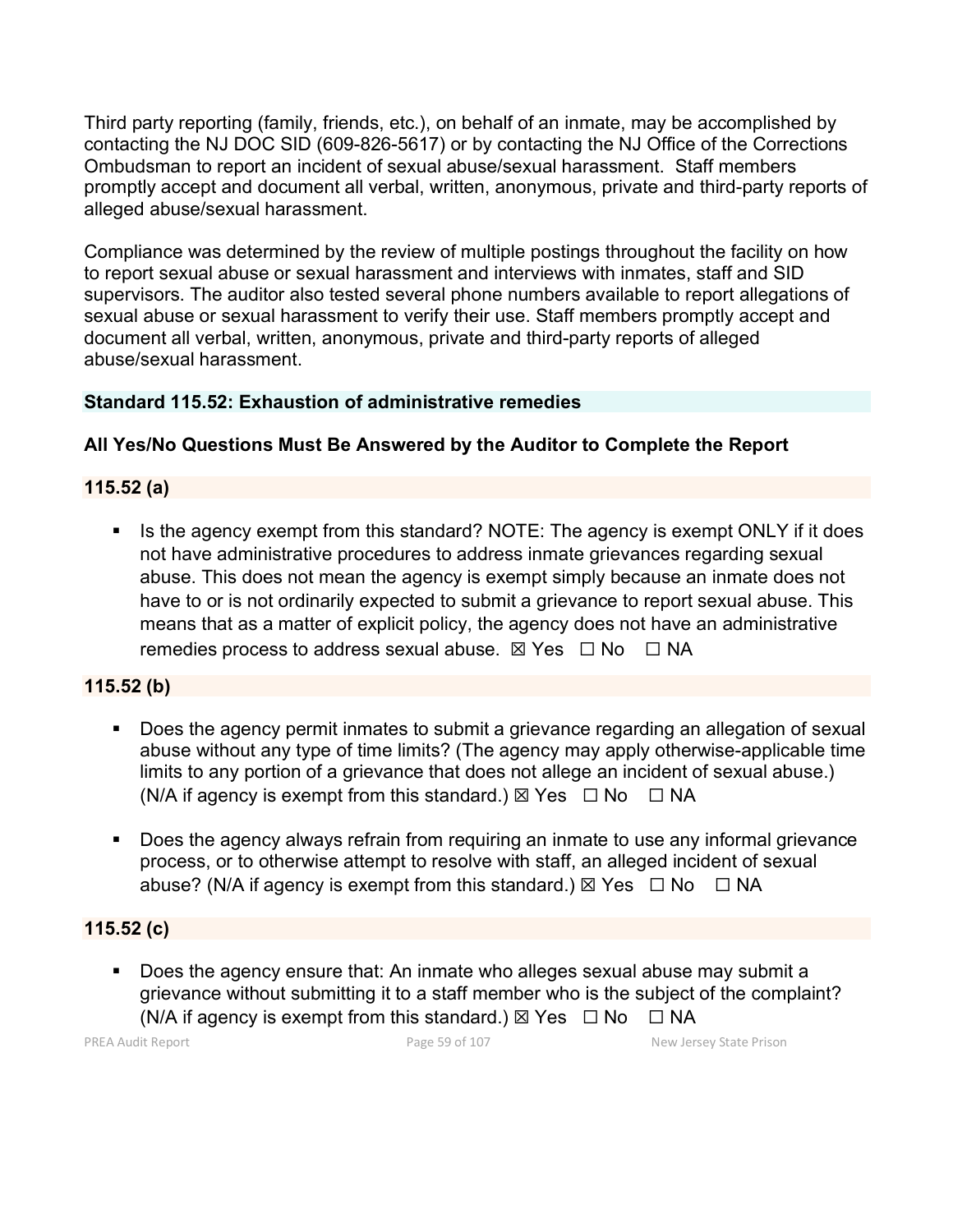Does the agency ensure that: Such grievance is not referred to a staff member who is the subject of the complaint? (N/A if agency is exempt from this standard.)  $\boxtimes$  Yes  $\Box$  No  $\Box$  NA

## **115.52 (d)**

- Does the agency issue a final agency decision on the merits of any portion of a grievance alleging sexual abuse within 90 days of the initial filing of the grievance? (Computation of the 90-day time period does not include time consumed by inmates in preparing any administrative appeal.) (N/A if agency is exempt from this standard.)  $\boxtimes$  Yes  $\Box$  No  $\Box$  NA
- If the agency claims the maximum allowable extension of time to respond of up to 70 days per 115.52(d)(3) when the normal time period for response is insufficient to make an appropriate decision, does the agency notify the inmate in writing of any such extension and provide a date by which a decision will be made? (N/A if agency is exempt from this standard.)  $\boxtimes$  Yes  $\Box$  No  $\Box$  NA
- At any level of the administrative process, including the final level, if the inmate does not receive a response within the time allotted for reply, including any properly noticed extension, may an inmate consider the absence of a response to be a denial at that level? (N/A if agency is exempt from this standard.)  $\boxtimes$  Yes  $\Box$  No  $\Box$  NA

#### **115.52 (e)**

- Are third parties, including fellow inmates, staff members, family members, attorneys, and outside advocates, permitted to assist inmates in filing requests for administrative remedies relating to allegations of sexual abuse? (N/A if agency is exempt from this standard.) ⊠ Yes □ No □ NA
- Are those third parties also permitted to file such requests on behalf of inmates? (If a third-party files such a request on behalf of an inmate, the facility may require as a condition of processing the request that the alleged victim agree to have the request filed on his or her behalf, and may also require the alleged victim to personally pursue any subsequent steps in the administrative remedy process.) (N/A if agency is exempt from this standard.)  $\boxtimes$  Yes  $\Box$  No  $\Box$  NA
- If the inmate declines to have the request processed on his or her behalf, does the agency document the inmate's decision? (N/A if agency is exempt from this standard.)  $\boxtimes$  Yes  $\Box$  No  $\Box$  NA

PREA Audit Report **Page 60 of 107** Page 60 of 107 New Jersey State Prison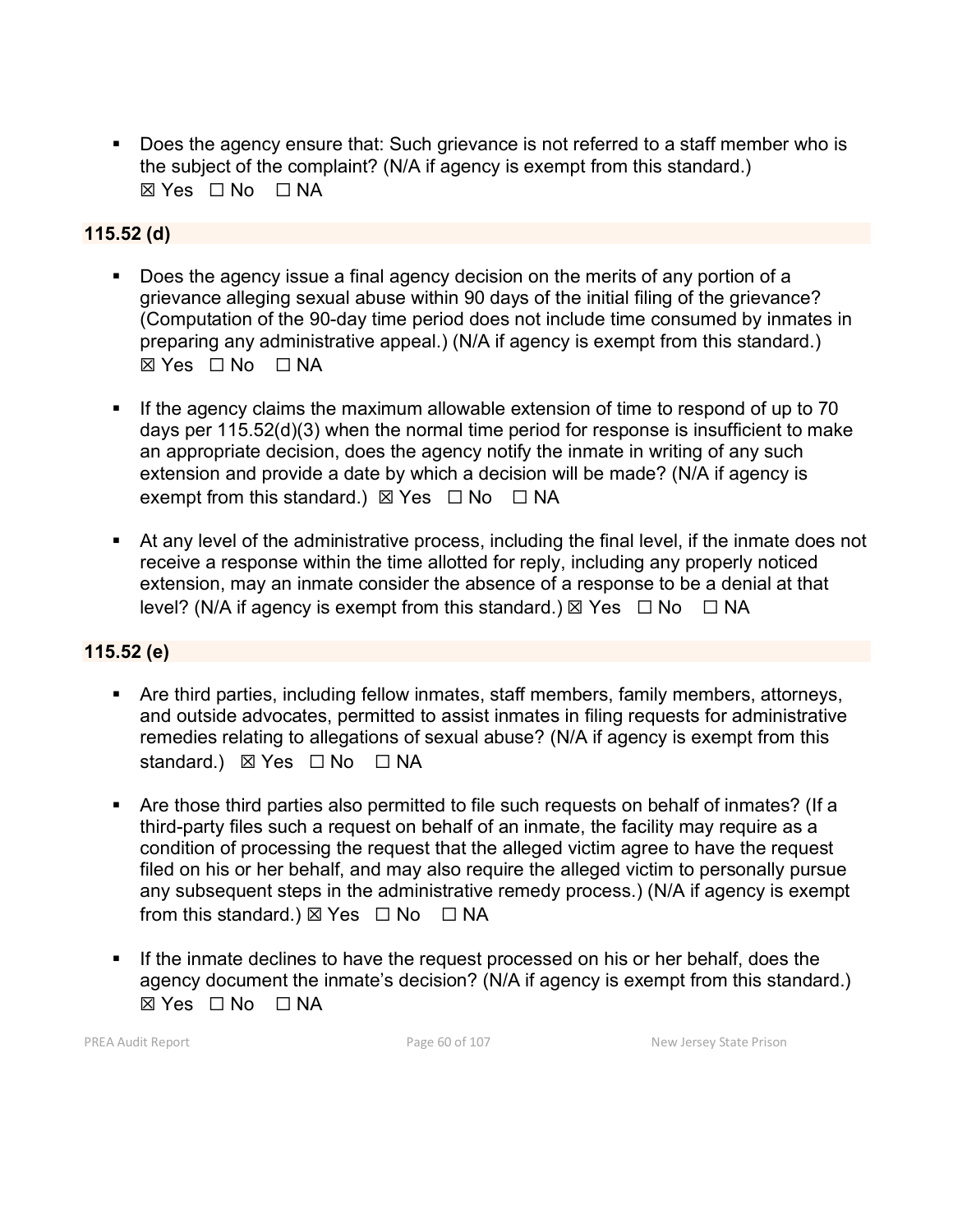### **115.52 (f)**

- Has the agency established procedures for the filing of an emergency grievance alleging that an inmate is subject to a substantial risk of imminent sexual abuse? (N/A if agency is exempt from this standard.)  $\boxtimes$  Yes  $\Box$  No  $\Box$  NA
- After receiving an emergency grievance alleging an inmate is subject to a substantial risk of imminent sexual abuse, does the agency immediately forward the grievance (or any portion thereof that alleges the substantial risk of imminent sexual abuse) to a level of review at which immediate corrective action may be taken? (N/A if agency is exempt from this standard.).  $\boxtimes$  Yes  $\Box$  No  $\Box$  NA
- After receiving an emergency grievance described above, does the agency provide an initial response within 48 hours? (N/A if agency is exempt from this standard.) ☒ Yes ☐ No ☐ NA
- After receiving an emergency grievance described above, does the agency issue a final agency decision within 5 calendar days? (N/A if agency is exempt from this standard.)  $\boxtimes$  Yes  $\Box$  No  $\Box$  NA
- Does the initial response and final agency decision document the agency's determination whether the inmate is in substantial risk of imminent sexual abuse? (N/A if agency is exempt from this standard.)  $\boxtimes$  Yes  $\Box$  No  $\Box$  NA
- Does the initial response document the agency's action(s) taken in response to the emergency grievance? (N/A if agency is exempt from this standard.)  $\boxtimes$  Yes  $\Box$  No  $\Box$  NA
- Does the agency's final decision document the agency's action(s) taken in response to the emergency grievance? (N/A if agency is exempt from this standard.) ☒ Yes ☐ No ☐ NA

#### **115.52 (g)**

**If the agency disciplines an inmate for filing a grievance related to alleged sexual abuse,** does it do so ONLY where the agency demonstrates that the inmate filed the grievance in bad faith? (N/A if agency is exempt from this standard.)  $\boxtimes$  Yes  $\Box$  No  $\Box$  NA

#### **Auditor Overall Compliance Determination**

PREA Audit Report **Page 61 of 107** Page 61 of 107 New Jersey State Prison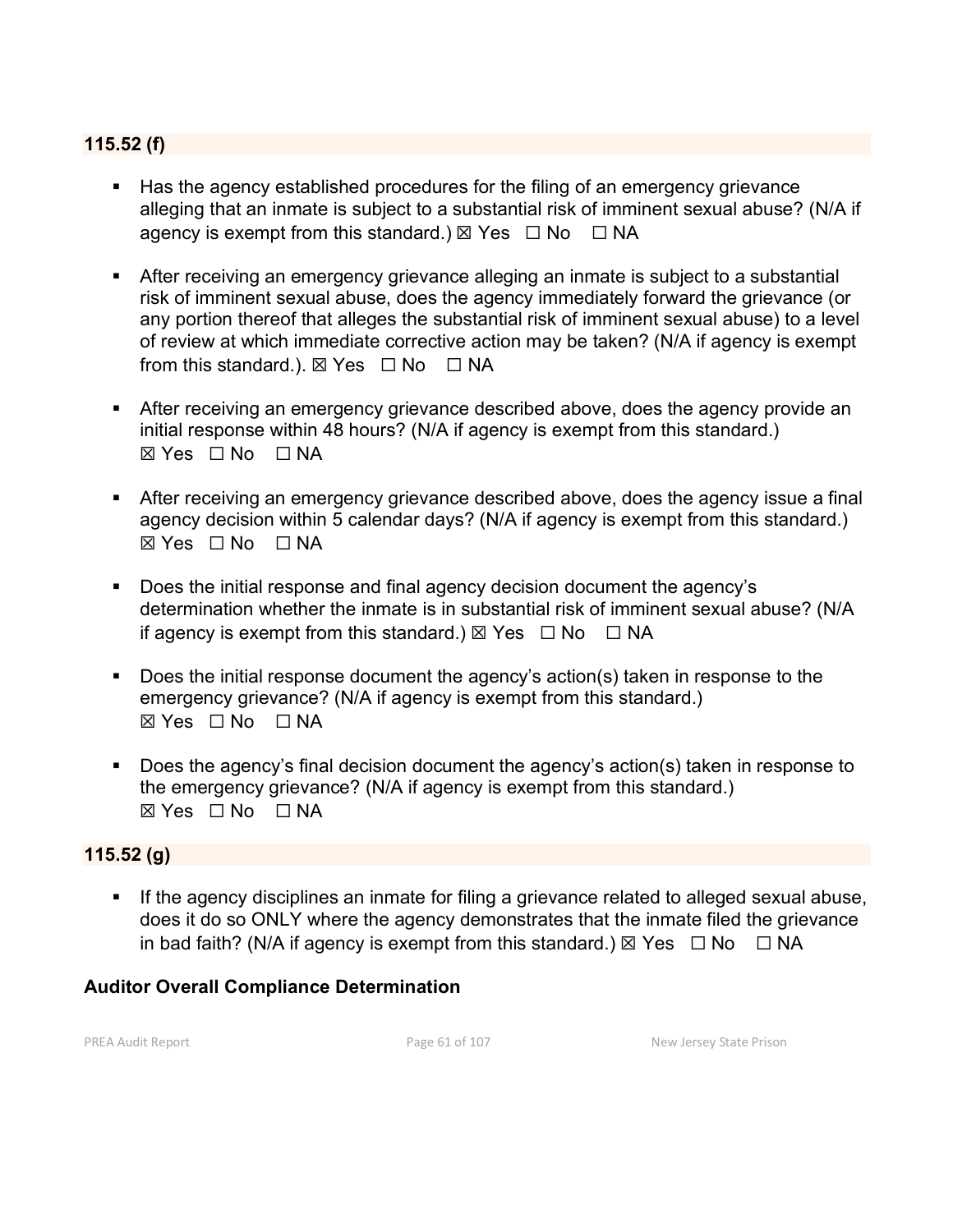- ☐ **Exceeds Standard** (*Substantially exceeds requirement of standards*)
- ☒ **Meets Standard** (*Substantial compliance; complies in all material ways with the standard for the relevant review period*)
- ☐ **Does Not Meet Standard** (*Requires Corrective Action*)

#### **Instructions for Overall Compliance Determination Narrative**

*The narrative below must include a comprehensive discussion of all the evidence relied upon in making the compliance or non-compliance determination, the auditor's analysis and reasoning, and the auditor's conclusions. This discussion must also include corrective action recommendations where the facility does not meet the standard. These recommendations must be included in the Final Report, accompanied by information on specific corrective actions taken by the facility.*

IMM.002.001, Inmate Remedy System, mandates that inmates be provided a departmentally approved procedure for resolution of grievances. To accomplish this, the NJ DOC has implemented a multi-level Inmate Remedy System. This process is designed to allow all inmates access to appropriate correctional facility administrators to obtain information and to review potential resolution of grievances. All allegations of sexual abuse/sexual harassment, when received by staff, will immediately be referred for investigation. Inmates are not required to use an informal grievance process and procedures to submit a grievance alleging sexual abuse/sexual harassment. Inmates can submit a grievance without submitting the report to the staff(s) member who is the subject of the complaint. Policy states that there is no time frame for filing a grievance relating to sexual abuse/sexual harassment.

Policy also addresses the filing of an emergency grievance. If an inmate files the emergency grievance and believes he is under a substantial risk of imminent sexual abuse, an expedited response is required to be provided within 48 hours. If an inmate reasonably believes the issue is sensitive and the inmate's safety or well-being would be placed in danger, or if the remedy became known at the institution, the inmate may submit the remedy directly to SID. There is no prohibition that limits third parties, including fellow inmates, staff members, family members, attorneys and outside victim advocates in assisting inmates in filing requests for grievances relating to allegations of sexual abuse or filing such requests on behalf of inmates. Inmates may also utilize the JPay system for filing grievances. JPay grievances will be responded to within 30 days, unless the Administrative Remedy Coordinator determines that the grievance is urgent, in which case, inmates will be responded to within 5 workdays.

There were four grievances filed involving PREA related issues during the past 12 months. A review of the files indicated that the grievances were handled within the requirements of the standard. There were no grievances alleging sexual abuse/sexual harassment that involved

PREA Audit Report **Page 62 of 107** Page 62 of 107 New Jersey State Prison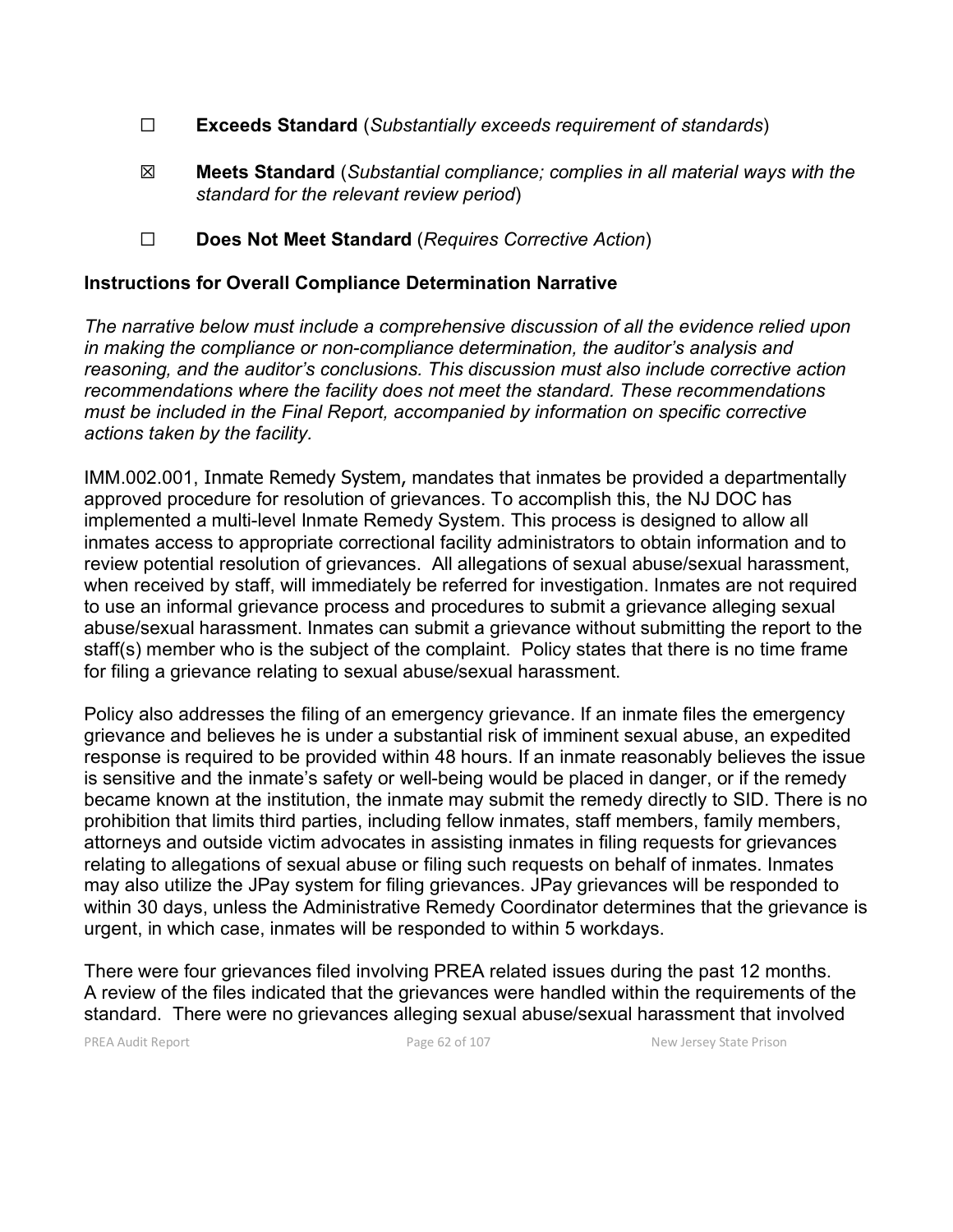an extension due to the final decision not being reached within 90 days. Additionally, there were no grievances alleging sexual abuse filed by inmates in which the inmate declined thirdparty assistance. Inmates are held accountable for manipulative behavior and false allegations. Disciplinary action would generally be taken if a grievance was filed in bad faith. Compliance was determined by the review of policy and grievance logs, as well as interviews with the Grievance Coordinator and IPCM.

### **Standard 115.53: Inmate access to outside confidential support services**

## **All Yes/No Questions Must Be Answered by the Auditor to Complete the Report**

### **115.53 (a)**

- **Does the facility provide inmates with access to outside victim advocates for emotional** support services related to sexual abuse by giving inmates mailing addresses and telephone numbers, including toll-free hotline numbers where available, of local, State, or national victim advocacy or rape crisis organizations?  $\boxtimes$  Yes  $\Box$  No
- **Does the facility provide persons detained solely for civil immigration purposes mailing** addresses and telephone numbers, including toll-free hotline numbers where available of local, State, or national immigrant services agencies?  $\boxtimes$  Yes  $\Box$  No
- Does the facility enable reasonable communication between inmates and these organizations and agencies, in as confidential a manner as possible?  $\boxtimes$  Yes  $\Box$  No

#### **115.53 (b)**

Does the facility inform inmates, prior to giving them access, of the extent to which such communications will be monitored and the extent to which reports of abuse will be forwarded to authorities in accordance with mandatory reporting laws?  $\boxtimes$  Yes  $\Box$  No

#### **115.53 (c)**

- **Does the agency maintain or attempt to enter into memoranda of understanding or other** agreements with community service providers that are able to provide inmates with confidential emotional support services related to sexual abuse?  $\boxtimes$  Yes  $\Box$  No
- Does the agency maintain copies of agreements or documentation showing attempts to enter into such agreements?  $\boxtimes$  Yes  $\Box$  No

PREA Audit Report **Page 63 of 107** Page 63 of 107 New Jersey State Prison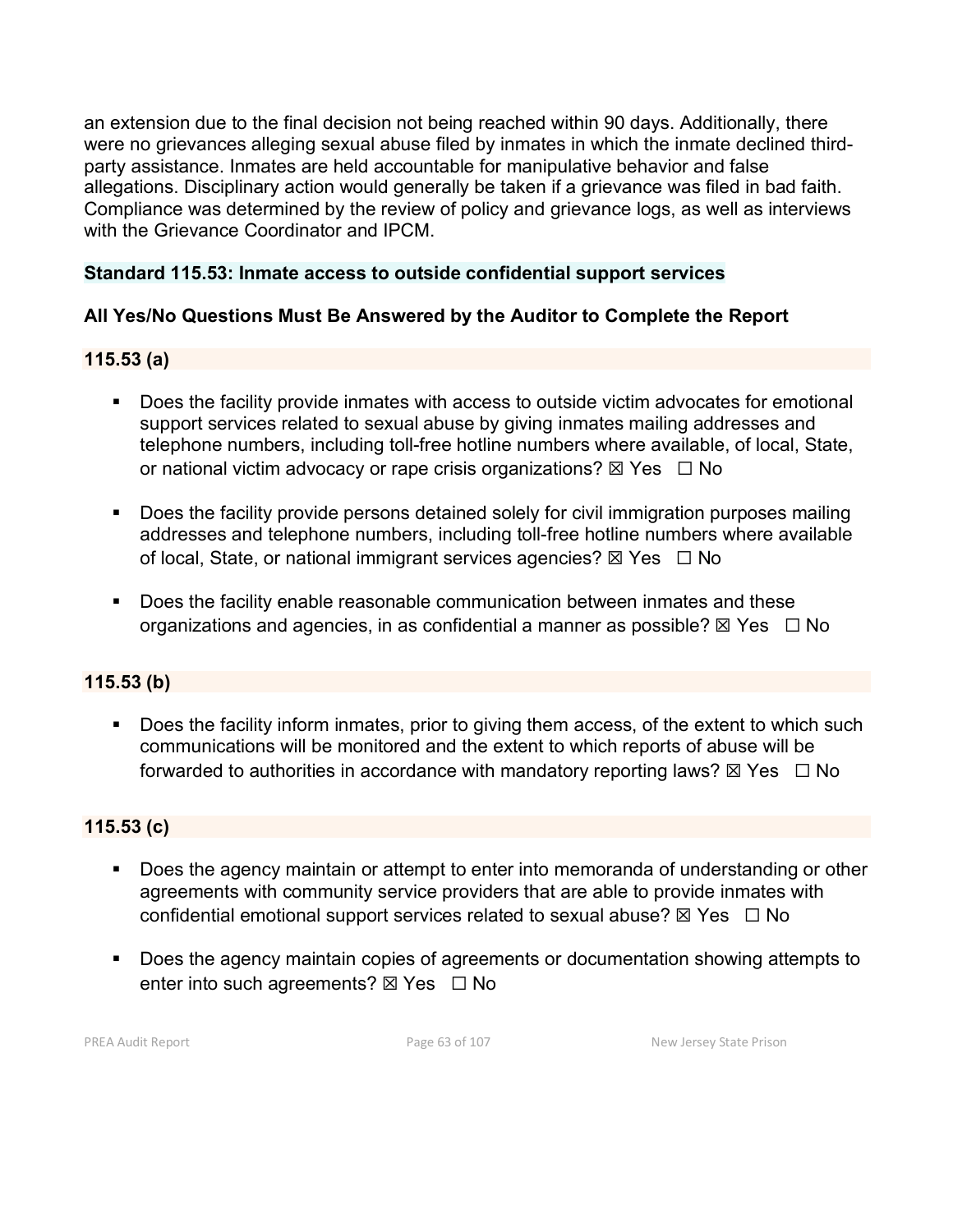#### **Auditor Overall Compliance Determination**

- ☐ **Exceeds Standard** (*Substantially exceeds requirement of standards*)
- ☒ **Meets Standard** (*Substantial compliance; complies in all material ways with the standard for the relevant review period*)
- ☐ **Does Not Meet Standard** (*Requires Corrective Action*)

### **Instructions for Overall Compliance Determination Narrative**

*The narrative below must include a comprehensive discussion of all the evidence relied upon in making the compliance or non-compliance determination, the auditor's analysis and reasoning, and the auditor's conclusions. This discussion must also include corrective action recommendations where the facility does not meet the standard. These recommendations must be included in the Final Report, accompanied by information on specific corrective actions taken by the facility.*

IMM.001.004, IMM.002.IRS.001, PCS.001.PREA.OMB and a Memorandum of Understanding (MOU) between NJSP and Womanspace, Inc. Victim Crisis Center address the requirements of this standard. An interview with a Womanspace, Inc. representative confirmed the center shallprovide Inmateswithaccesstooutside victimadvocatesforemotional support servicesrelatedto sexualabusebygivinginmatesmailingaddressesandtelephone numbers, including toll-free hotline numbers where available, of local, State, victim advocacy or rape crisis organizations, and, for persons detained solely for civil Immigration purposes, immigrant services agencies. The facility shall enable reasonable communication between inmates and these organizations and agencies, in as confidential a manner aspossible. Thefacilityshall informInmates, priortogivingthemaccess, ofthe extenttowhichsuch communications will be monitored and the extent to which reports of abuse will be forwarded to authorities, in accordance with mandatory reporting laws. Compliance with this standard was confirmed by interviews with the Womanspace, Inc. representative and staff at Robert Wood Johnson University Hospital.

## **Standard 115.54: Third-party reporting**

# **All Yes/No Questions Must Be Answered by the Auditor to Complete the Report**

**115.54 (a)**

PREA Audit Report **Page 64 of 107** Page 64 of 107 New Jersey State Prison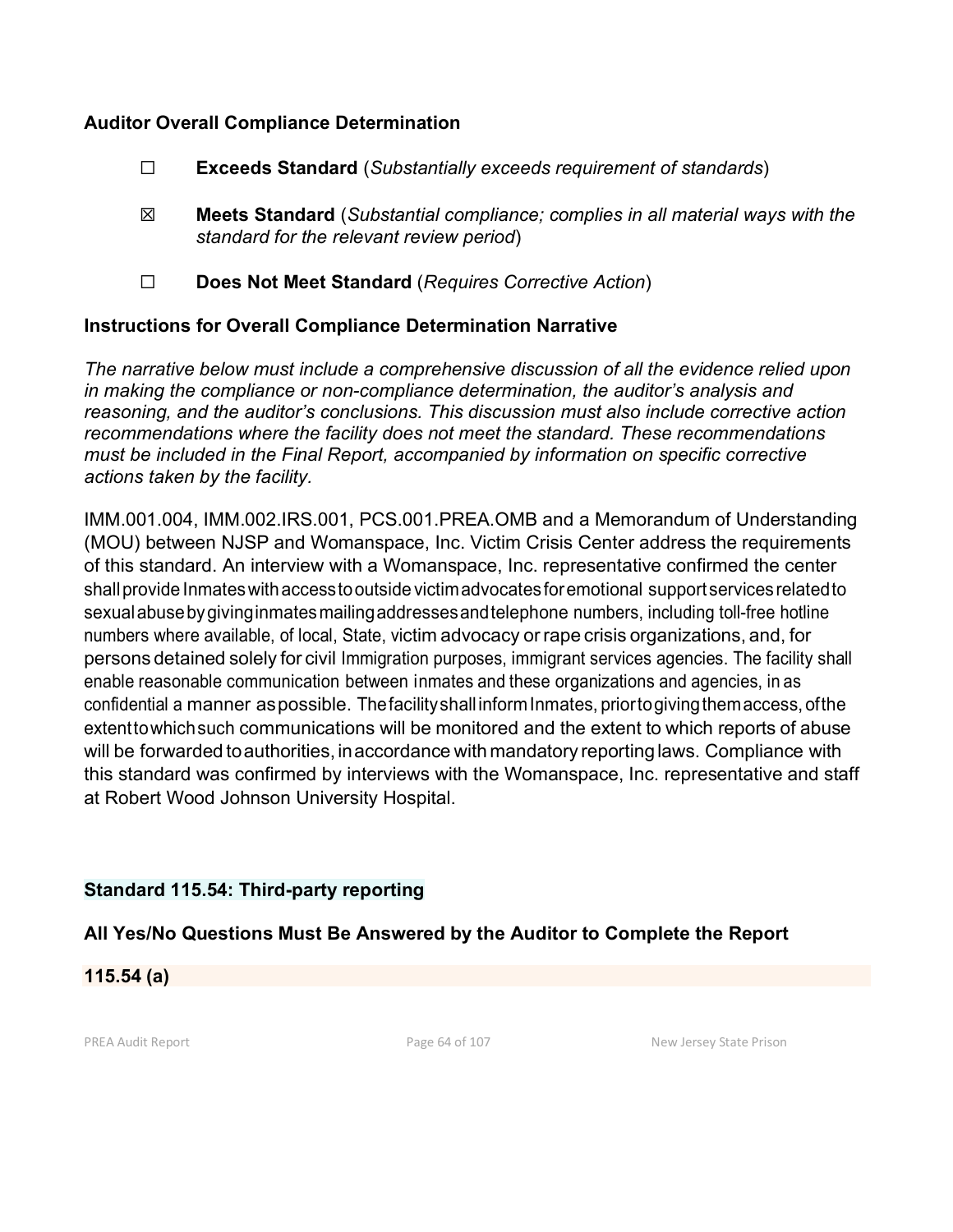- Has the agency established a method to receive third-party reports of sexual abuse and sexual harassment?  $\boxtimes$  Yes  $\Box$  No
- **Has the agency distributed publicly information on how to report sexual abuse and** sexual harassment on behalf of an inmate?  $\boxtimes$  Yes  $\Box$  No

#### **Auditor Overall Compliance Determination**

- ☐ **Exceeds Standard** (*Substantially exceeds requirement of standards*)
- ☒ **Meets Standard** (*Substantial compliance; complies in all material ways with the standard for the relevant review period*)
- ☐ **Does Not Meet Standard** (*Requires Corrective Action*)

### **Instructions for Overall Compliance Determination Narrative**

*The narrative below must include a comprehensive discussion of all the evidence relied upon in making the compliance or non-compliance determination, the auditor's analysis and reasoning, and the auditor's conclusions. This discussion must also include corrective action recommendations where the facility does not meet the standard. These recommendations must be included in the Final Report, accompanied by information on specific corrective actions taken by the facility.*

The NJSP provides a PREA pamphlet and Orientation Handbook in both English and Spanish which includes family reporting. Information included an address and telephone number. The information poster includes how family members, friends, attorneys, clergy or any other third party may make a PREA report on an inmate's behalf. Third parties may report sexual abuse/sexual harassment by contacting the Correctional Facility's Institutional PREA Compliance Manager, the Special Investigations Division, or the Office of the Corrections Ombudsman. During the on-site audit, the auditor observed informational postings regarding third party reporting. Additionally, interviews with staff and inmates confirmed that they have a sufficient understanding that anonymous and third-party reporting procedures are acceptable sexual abuse/sexual harassment reporting practices at NJSP.

# **OFFICIAL RESPONSE FOLLOWING AN INMATE REPORT**

#### **Standard 115.61: Staff and agency reporting duties**

## **All Yes/No Questions Must Be Answered by the Auditor to Complete the Report**

PREA Audit Report **Page 65 of 107** Page 65 of 107 New Jersey State Prison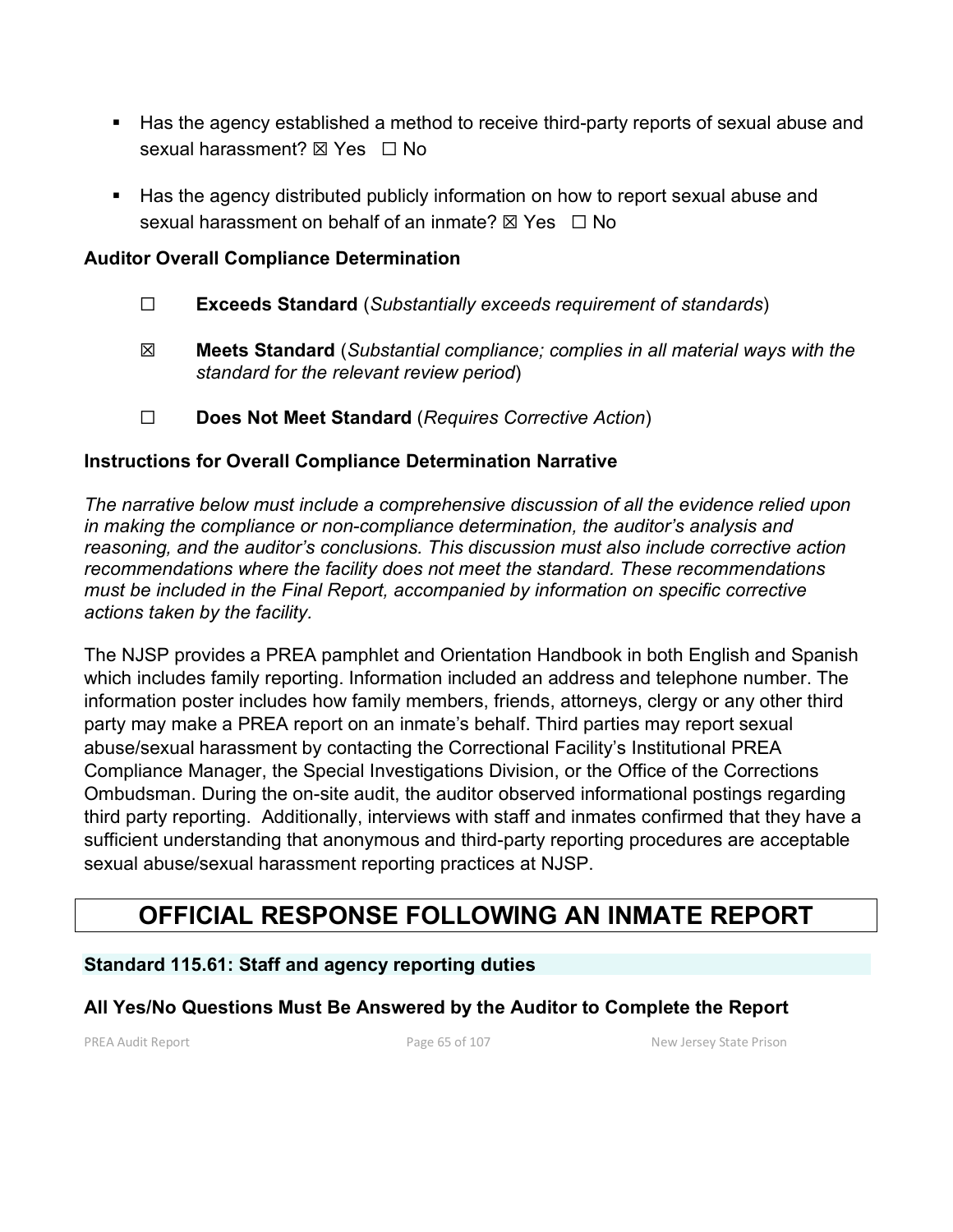#### **115.61 (a)**

- **Does the agency require all staff to report immediately and according to agency policy** any knowledge, suspicion, or information regarding an incident of sexual abuse or sexual harassment that occurred in a facility, whether or not it is part of the agency? ☒ Yes ☐ No
- Does the agency require all staff to report immediately and according to agency policy any knowledge, suspicion, or information regarding retaliation against inmates or staff who reported an incident of sexual abuse or sexual harassment?  $\boxtimes$  Yes  $\Box$  No
- Does the agency require all staff to report immediately and according to agency policy any knowledge, suspicion, or information regarding any staff neglect or violation of responsibilities that may have contributed to an incident of sexual abuse or sexual harassment or retaliation? **⊠ Yes** □ No

#### **115.61 (b)**

 Apart from reporting to designated supervisors or officials, does staff always refrain from revealing any information related to a sexual abuse report to anyone other than to the extent necessary, as specified in agency policy, to make treatment, investigation, and other security and management decisions?  $\boxtimes$  Yes  $\Box$  No

#### **115.61 (c)**

- Unless otherwise precluded by Federal, State, or local law, are medical and mental health practitioners required to report sexual abuse pursuant to paragraph (a) of this section? **⊠** Yes □ No
- Are medical and mental health practitioners required to inform inmates of the practitioner's duty to report, and the limitations of confidentiality, at the initiation of services? ⊠ Yes □ No

#### **115.61 (d)**

 If the alleged victim is under the age of 18 or considered a vulnerable adult under a State or local vulnerable person's statute, does the agency report the allegation to the designated State or local services agency under applicable mandatory reporting laws? ☒ Yes ☐ No

#### **115.61 (e)**

PREA Audit Report **Page 66 of 107** Page 66 of 107 New Jersey State Prison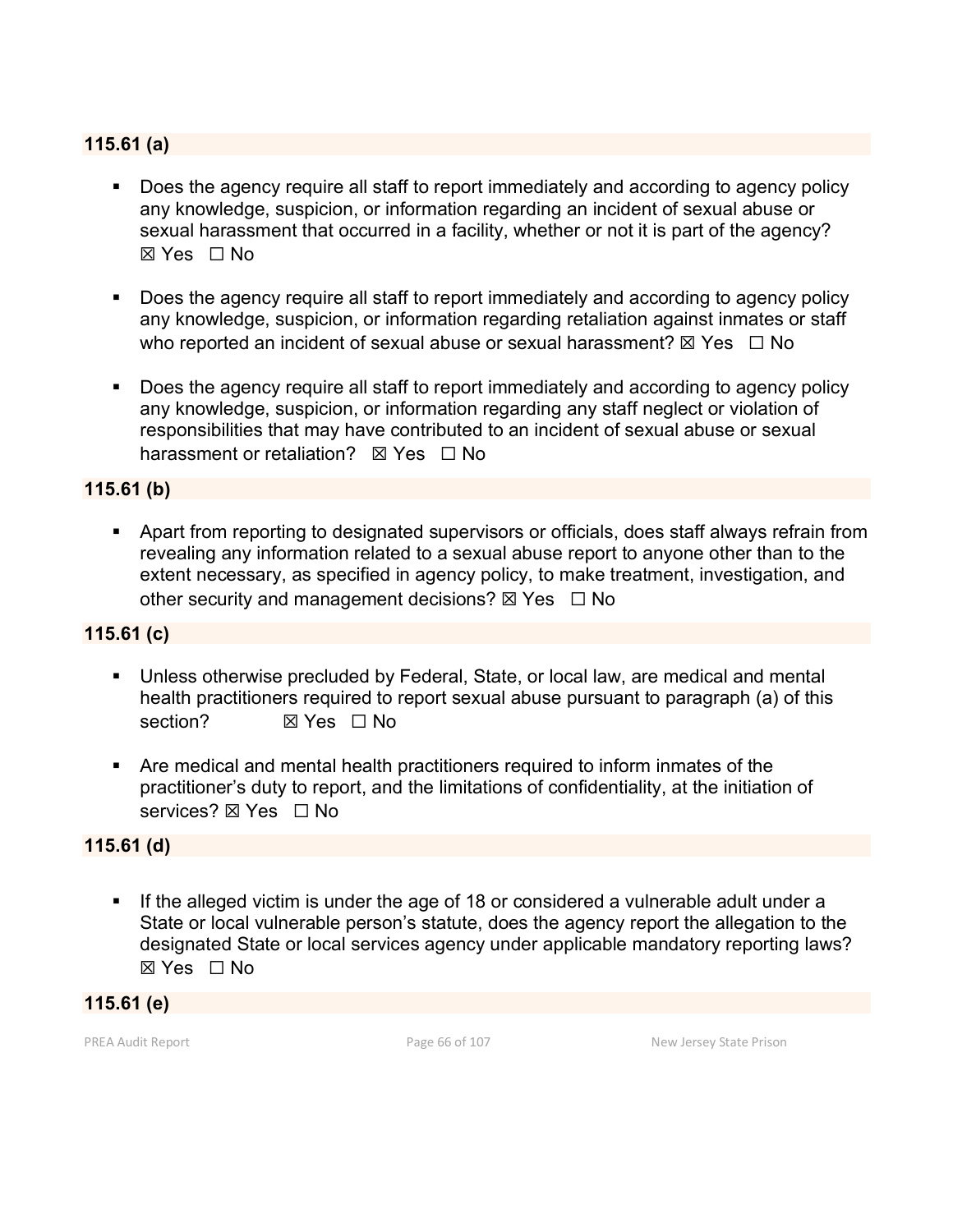Does the facility report all allegations of sexual abuse and sexual harassment, including third-party and anonymous reports, to the facility's designated investigators? ☒ Yes ☐ No

#### **Auditor Overall Compliance Determination**

- ☐ **Exceeds Standard** (*Substantially exceeds requirement of standards*)
- ☒ **Meets Standard** (*Substantial compliance; complies in all material ways with the standard for the relevant review period*)
- ☐ **Does Not Meet Standard** (*Requires Corrective Action*)

## **Instructions for Overall Compliance Determination Narrative**

*The narrative below must include a comprehensive discussion of all the evidence relied upon in making the compliance or non-compliance determination, the auditor's analysis and reasoning, and the auditor's conclusions. This discussion must also include corrective action recommendations where the facility does not meet the standard. These recommendations must be included in the Final Report, accompanied by information on specific corrective actions taken by the facility.*

IMM.001.004 requires all staff to immediately report to his or her supervisor any knowledge, suspicion or information regarding inmate sexual abuse, sexual harassment, retaliation against an inmate or staff member for reporting an incident of sexual abuse, or any staff neglect or violation of responsibilities that contributed to an incident of sexual abuse or sexual harassment or retaliation. An employee, contractor or volunteer who fails to report an allegation, or coerces or threatens another person to submit inaccurate, incomplete or untruthful information with the intent to alter a report, may face disciplinary charges, up to and including dismissal, even on a first offense.

Apart from reporting to designated supervisors or officials, staff shall not reveal information related to a sexual abuse report to anyone, other than to the extent necessary to make treatment, investigatory and other security and management decisions.

All NJSP employees, contractors and volunteers receive PREA-specific training on a biennial and annual basis. This training is focused on key issues regarding staff sexual misconduct and the prevention of prison sexual abuse including the reporting of incidents, as well as the first responder responsibilities. Staff members are subject to disciplinary sanctions, up to and including termination for violating agency sexual abuse, sexual misconduct and sexual harassment policies, and for failing to report such conduct.

PREA Audit Report **Page 67** of 107 New Jersey State Prison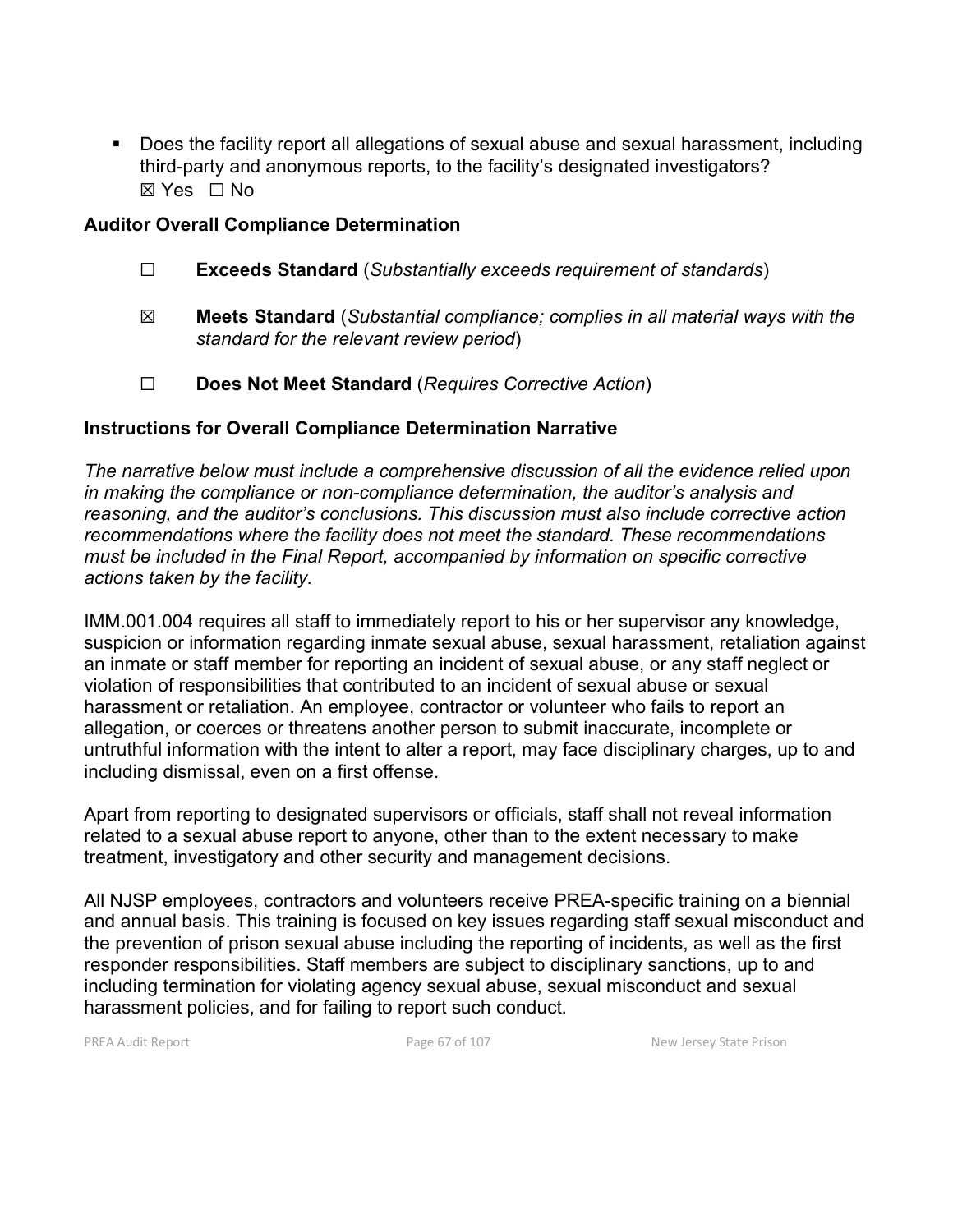PCS.001.VOL.001 requires all volunteers to comply with the NJ DOC's zero-tolerance policy on sexual abuse and sexual harassment. All volunteers are required to immediately report any knowledge, suspicion or information regarding an incident of sexual abuse or sexual harassment that occurred in the facility; retaliation against inmates or staff who reported such an incident; and any staff neglect or violation of responsibilities that may have contributed to an incident or retaliation. Any volunteer who engages in sexual abuse/sexual harassment shall be prohibited from contact with inmates and shall be reported to law enforcement agencies, if such action constitutes a crime, and to relevant licensing bodies.

Interviewed staff members were aware of their duty to immediately report all allegations of sexual abuse, sexual harassment and retaliation. The reporting is ordinarily made to their supervisor or Shift Lieutenant but could be made privately or to a third party (SID). The facility does not house inmates under the age of 18. A review of established policy and interviews with the Medical Director, Mental Health Director, Volunteer Coordinator, IPCM, Training Director and other staff support the finding that the facility is in compliance with this standard.

### **Standard 115.62: Agency protection duties**

### **All Yes/No Questions Must Be Answered by the Auditor to Complete the Report**

#### **115.62 (a)**

 When the agency learns that an inmate is subject to a substantial risk of imminent sexual abuse, does it take immediate action to protect the inmate?  $\boxtimes$  Yes  $\Box$  No

#### **Auditor Overall Compliance Determination**

- ☐ **Exceeds Standard** (*Substantially exceeds requirement of standards*)
- ☒ **Meets Standard** (*Substantial compliance; complies in all material ways with the standard for the relevant review period*)
- ☐ **Does Not Meet Standard** (*Requires Corrective Action*)

#### **Instructions for Overall Compliance Determination Narrative**

*The narrative below must include a comprehensive discussion of all the evidence relied upon in making the compliance or non-compliance determination, the auditor's analysis and reasoning, and the auditor's conclusions. This discussion must also include corrective action* 

PREA Audit Report **Page 68 of 107** Page 68 of 107 New Jersey State Prison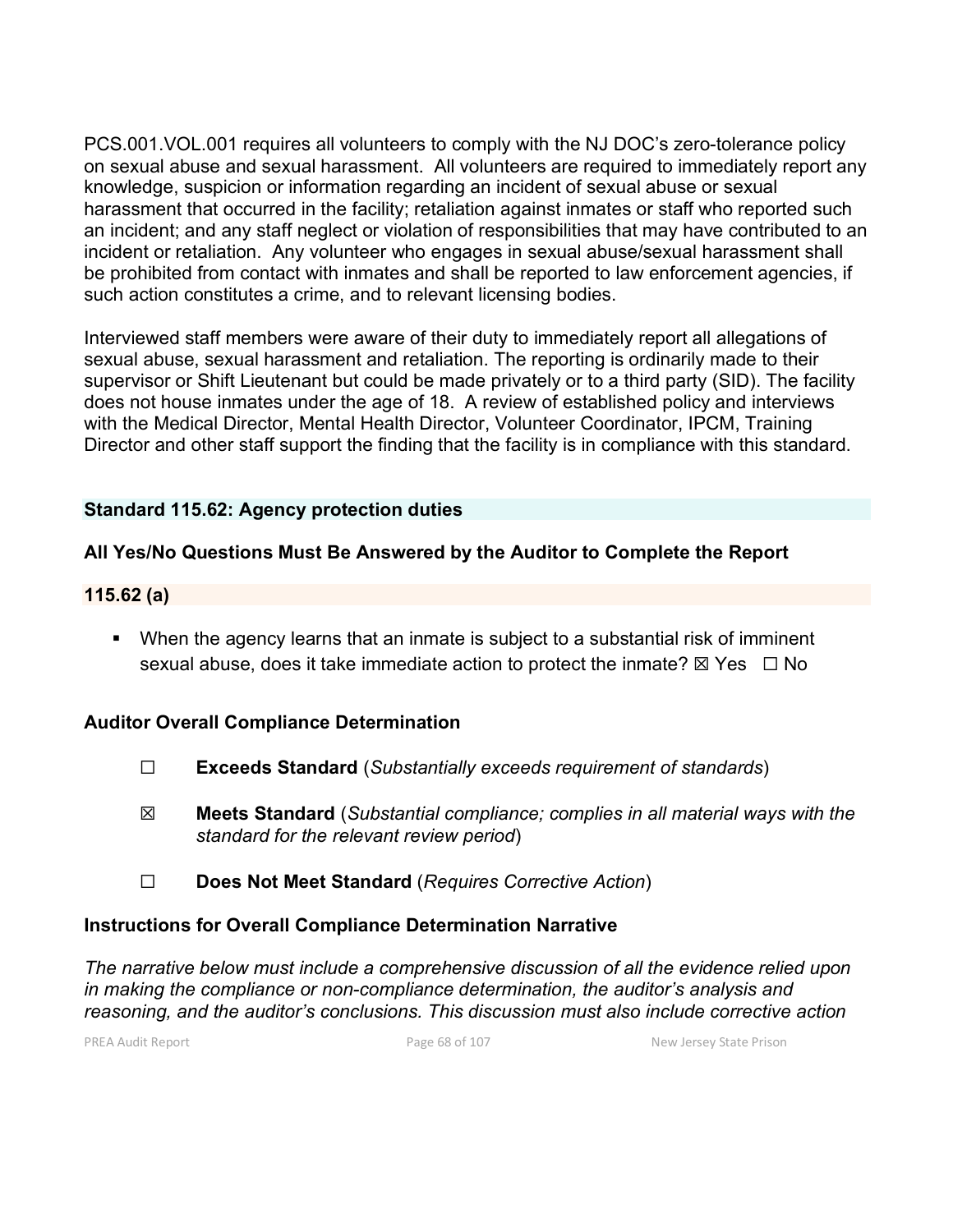*recommendations where the facility does not meet the standard. These recommendations must be included in the Final Report, accompanied by information on specific corrective actions taken by the facility.*

IMM.001.004 addresses the mandates of this standard. Upon receipt of a PREA report or allegation, first-responding staff must immediately take reasonable steps to separate the victim from the alleged assailant to ensure the safety of all parties. Interviewed staff members were aware of their duties and responsibilities when they become aware or suspect an inmate is being or has been sexually abused or sexually harassed. All staff indicated they would act immediately to protect the victim, to include separating the victim/predator, securing the scene to protect possible evidence, preventing the destruction of potential evidence and contacting their supervisor or Shift Lieutenant and medical staff. In the past 12 months, there was no instance in which institution staff determined that an inmate was subject to a substantial risk of imminent sexual abuse. Interviews with staff and an examination of support documentation confirm the facility's compliance with the Standard.

## **Standard 115.63: Reporting to other confinement facilities**

# **All Yes/No Questions Must Be Answered by the Auditor to Complete the Report**

# **115.63 (a)**

 Upon receiving an allegation that an inmate was sexually abused while confined at another facility, does the head of the facility that received the allegation notify the head of the facility or appropriate office of the agency where the alleged abuse occurred? ☒ Yes ☐ No

## **115.63 (b)**

■ Is such notification provided as soon as possible, but no later than 72 hours after receiving the allegation?  $\boxtimes$  Yes  $\Box$  No

## **115.63 (c)**

Does the agency document that it has provided such notification?  $\boxtimes$  Yes  $\Box$  No

# **115.63 (d)**

Does the facility head or agency office that receives such notification ensure that the allegation is investigated in accordance with these standards?  $\boxtimes$  Yes  $\Box$  No

# **Auditor Overall Compliance Determination**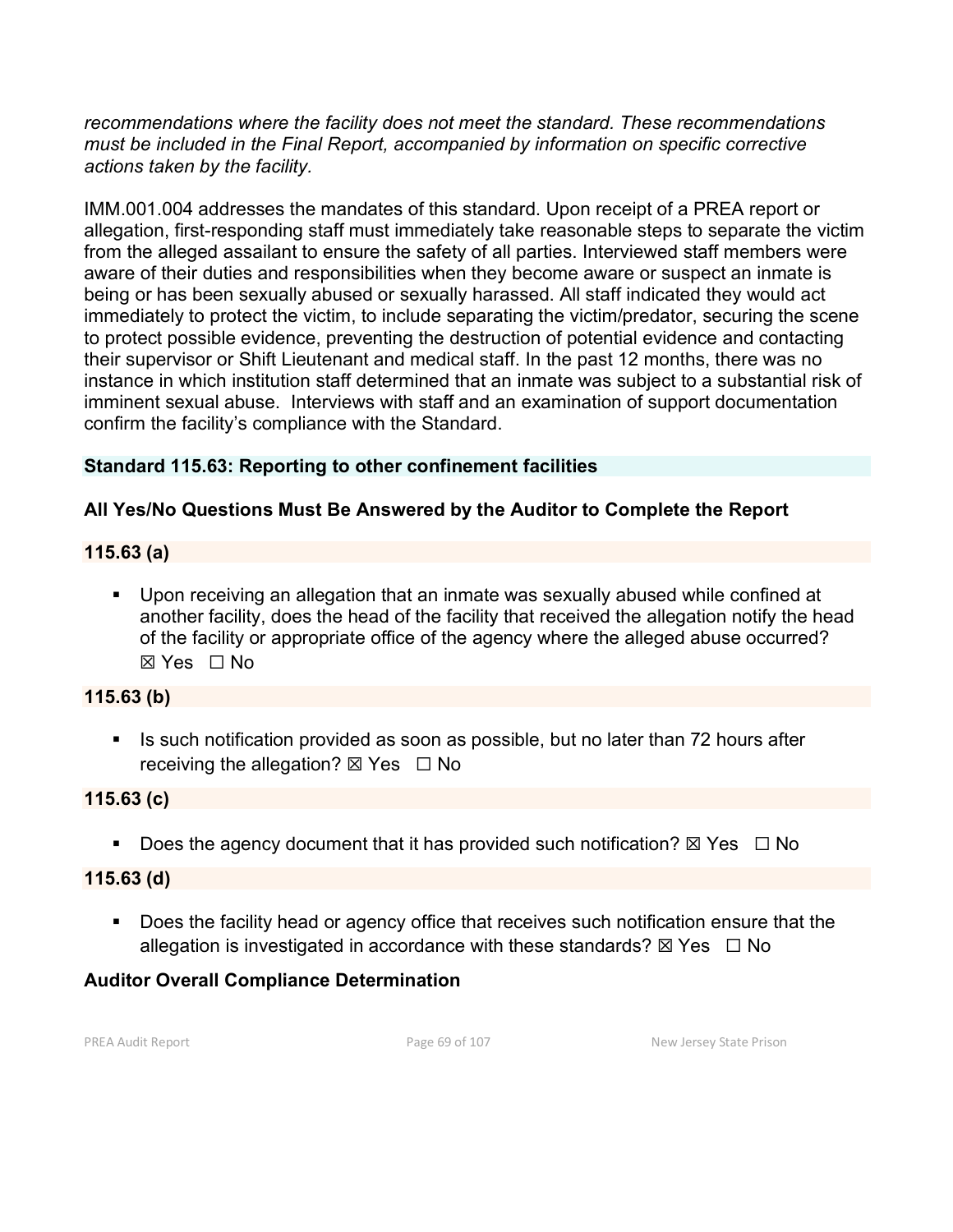- ☐ **Exceeds Standard** (*Substantially exceeds requirement of standards*)
- ☒ **Meets Standard** (*Substantial compliance; complies in all material ways with the standard for the relevant review period*)
- ☐ **Does Not Meet Standard** (*Requires Corrective Action*)

#### **Instructions for Overall Compliance Determination Narrative**

*The narrative below must include a comprehensive discussion of all the evidence relied upon in making the compliance or non-compliance determination, the auditor's analysis and reasoning, and the auditor's conclusions. This discussion must also include corrective action recommendations where the facility does not meet the standard. These recommendations must be included in the Final Report, accompanied by information on specific corrective actions taken by the facility.*

PCS.001.PREA.ICM PREC addresses the requirements of the standard. The Institution PREA Compliance Manager must accept reports that an inmate was sexually abused while incarcerated at another facility. The IPCM will advise the facility administrator and serve as the administrator's designee in notifying the head of the facility/agency where the alleged abuse occurred, no later than 72 hours after receiving the allegation. Established procedures require the IPCM to immediately notify the Chief Executive Officer of the other confinement facility, in writing, of the nature of the sexual abuse allegation. There were no reports of allegations of sexual abuse or sexual harassment that occurred at another facility during the last 12 months.

## **Standard 115.64: Staff first responder duties**

## **All Yes/No Questions Must Be Answered by the Auditor to Complete the Report**

#### **115.64 (a)**

 Upon learning of an allegation that an inmate was sexually abused, is the first security staff member to respond to the report required to: Separate the alleged victim and abuser? ☒ Yes ☐ No

PREA Audit Report **Page 70 of 107** Page 70 of 107 New Jersey State Prison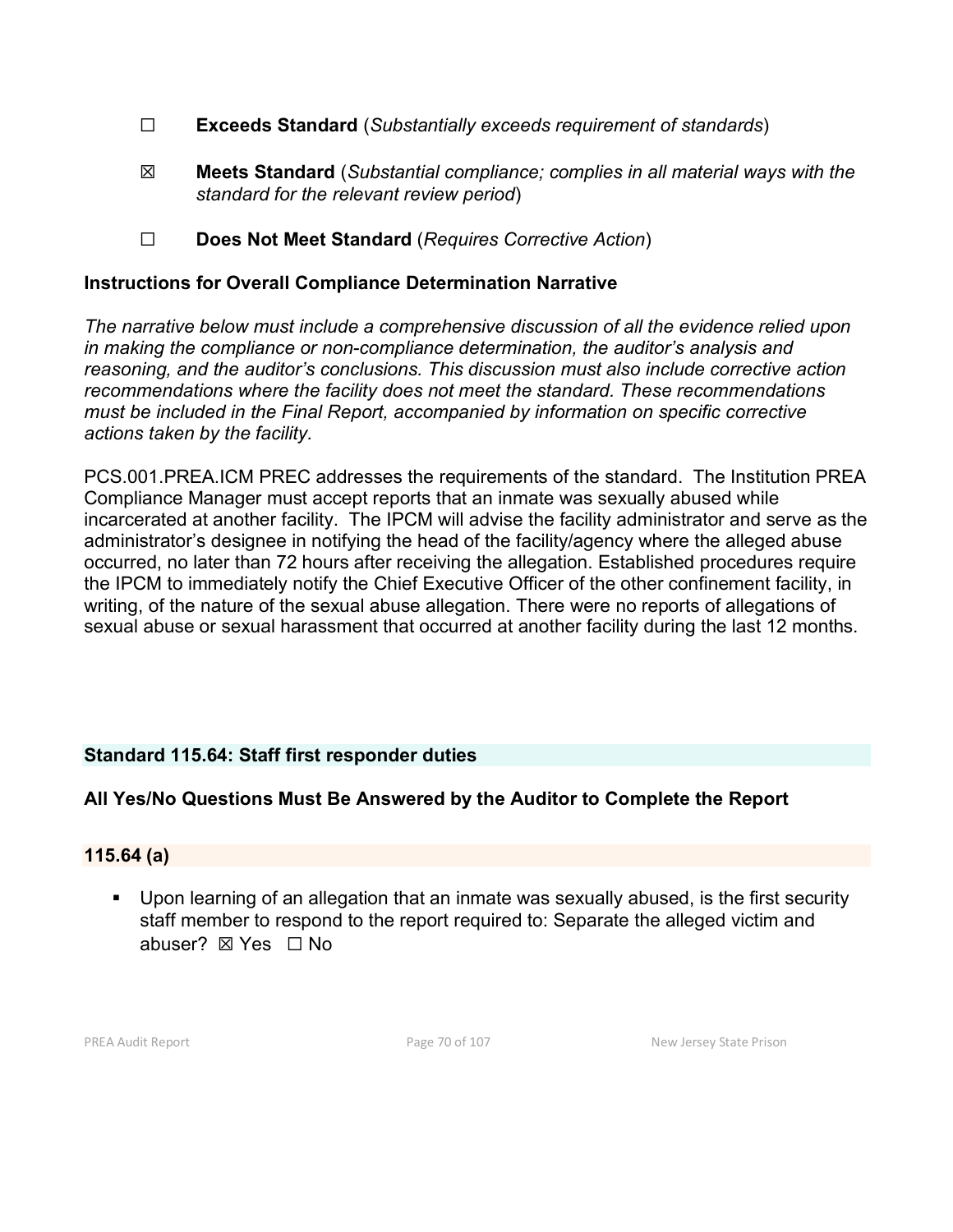- Upon learning of an allegation that an inmate was sexually abused, is the first security staff member to respond to the report required to: Preserve and protect any crime scene until appropriate steps can be taken to collect any evidence?  $\boxtimes$  Yes  $\Box$  No
- Upon learning of an allegation that an inmate was sexually abused, is the first security staff member to respond to the report required to: Request that the alleged victim not take any actions that could destroy physical evidence, including, as appropriate, washing, brushing teeth, changing clothes, urinating, defecating, smoking, drinking, or eating, if the abuse occurred within a time period that still allows for the collection of physical evidence? ⊠ Yes  $□$  No
- Upon learning of an allegation that an inmate was sexually abused, is the first security staff member to respond to the report required to: Ensure that the alleged abuser does not take any actions that could destroy physical evidence, including, as appropriate, washing, brushing teeth, changing clothes, urinating, defecating, smoking, drinking, or eating, if the abuse occurred within a time period that still allows for the collection of physical evidence? ⊠ Yes  $□$  No

## **115.64 (b)**

If the first staff responder is not a security staff member, is the responder required to request that the alleged victim not take any actions that could destroy physical evidence, and then notify security staff?  $\boxtimes$  Yes  $\Box$  No

# **Auditor Overall Compliance Determination**

- ☐ **Exceeds Standard** (*Substantially exceeds requirement of standards*)
- ☒ **Meets Standard** (*Substantial compliance; complies in all material ways with the standard for the relevant review period*)
- ☐ **Does Not Meet Standard** (*Requires Corrective Action*)

# **Instructions for Overall Compliance Determination Narrative**

*The narrative below must include a comprehensive discussion of all the evidence relied upon in making the compliance or non-compliance determination, the auditor's analysis and reasoning, and the auditor's conclusions. This discussion must also include corrective action recommendations where the facility does not meet the standard. These recommendations must be included in the Final Report, accompanied by information on specific corrective actions taken by the facility.*

PREA Audit Report **Page 71 of 107** Page 71 of 107 New Jersey State Prison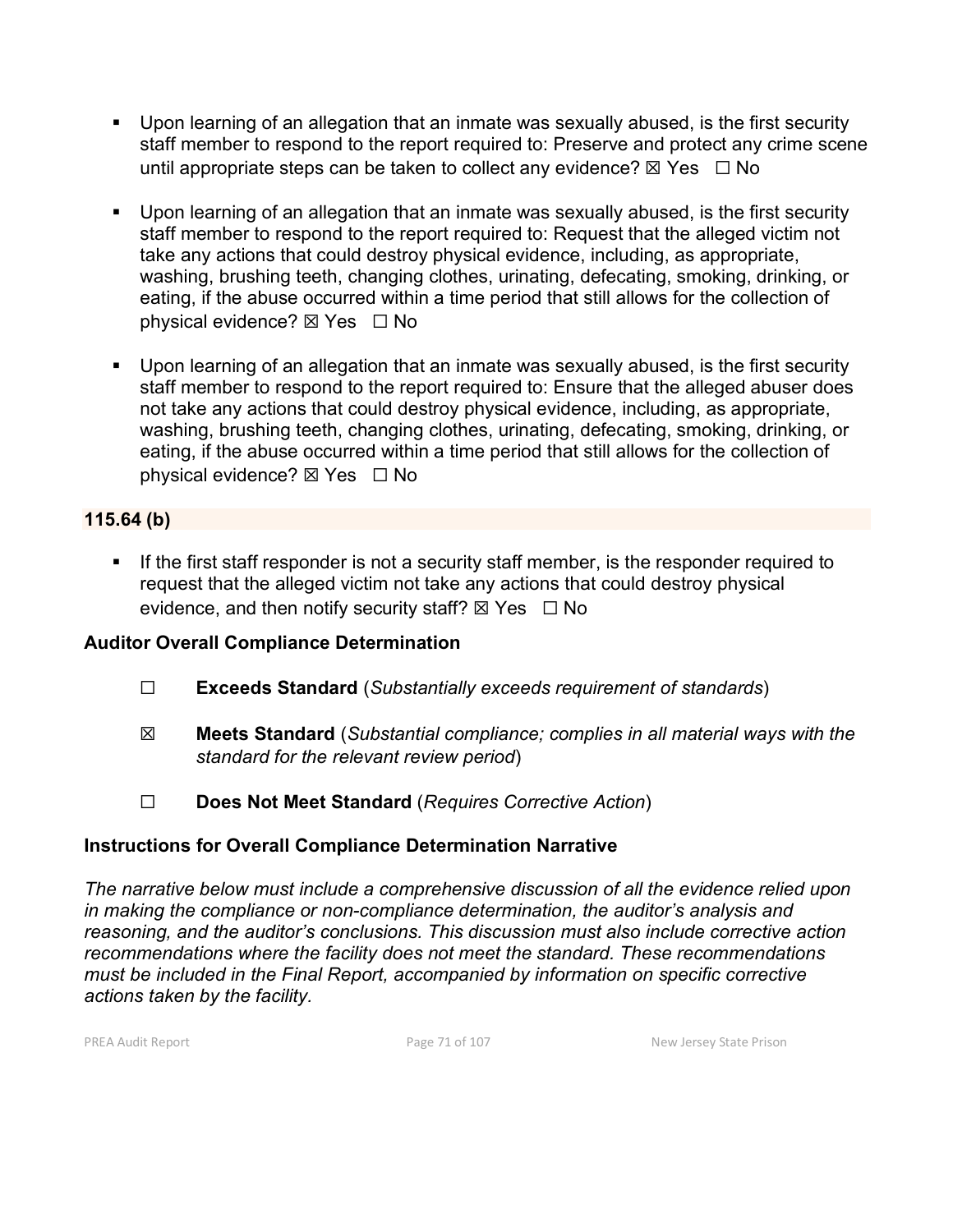IMM.001.004 and IMM.001.PSA.001 address the requirements of the standard. Staff members who receive an initial report of sexual assault or sexual harassment must separate the victim from the alleged assailant to protect the victim and prevent further violence. First-responding staff must immediately take reasonable steps to ensure the safety of all parties, secure the potential crime scene and ensure that the victim receives prompt medical and psychological assistance from the appropriate healthcare provider, as appropriate, to his or her needs and the circumstances of the alleged offense.

All inmates who make any allegation of sexual abuse, sexual harassment or staff sexual misconduct are referred to medical and/or mental health for an examination and/or evaluation, along with an updated risk assessment.

Staff indicated they would separate the inmates, secure the scene, prevent the destruction of any evidence and contact the Shift Lieutenant and medical staff. The Lieutenant would continue to protect the victim and notify medical and mental health staff, SID and administrative/executive staff. In the past 12 months, there were 23 allegations that an inmate was abused. In each incident, the first responder separated the victim and the abuser, secured the scene and contacted medical staff and SID staff. SID Internal Management Procedures outline the steps for first responders and institution and SID staff and to follow to ensure the protection of inmates, protection of the crime scene and the conduction of the investigations. Of these sexual abuse allegations, six were reported to non-security staff. In all cases the non-security staff immediately notified correctional staff. The facility fulfilled all requirements related to first responder's duties, after receiving an allegation of sexual abuse. Compliance was determined through the review of the investigation files and interviews with the SID staff, medical staff, Clinical Psychologist, lieutenants, correctional staff and six nonsecurity staff members relative to first responder's duties.

## **Standard 115.65: Coordinated response**

## **All Yes/No Questions Must Be Answered by the Auditor to Complete the Report**

#### **115.65 (a)**

■ Has the facility developed a written institutional plan to coordinate actions among staff first responders, medical and mental health practitioners, investigators, and facility leadership taken in response to an incident of sexual abuse?  $\boxtimes$  Yes  $\Box$  No

## **Auditor Overall Compliance Determination**

☒ **Exceeds Standard** (*Substantially exceeds requirement of standards*)

PREA Audit Report **Page 72 of 107** Page 72 of 107 New Jersey State Prison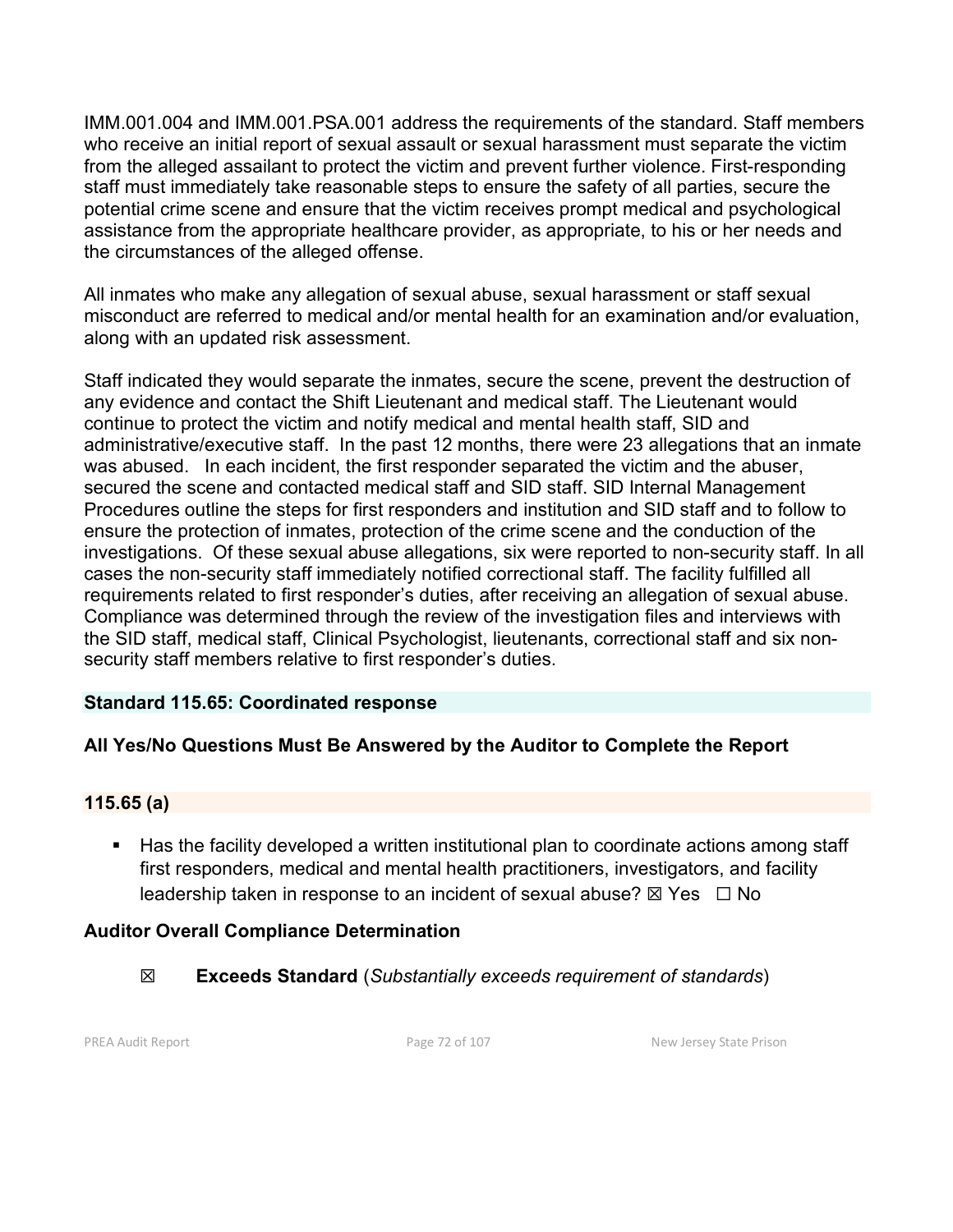- ☐ **Meets Standard** (*Substantial compliance; complies in all material ways with the standard for the relevant review period*)
- ☐ **Does Not Meet Standard** (*Requires Corrective Action*)

# **Instructions for Overall Compliance Determination Narrative**

*The narrative below must include a comprehensive discussion of all the evidence relied upon in making the compliance or non-compliance determination, the auditor's analysis and reasoning, and the auditor's conclusions. This discussion must also include corrective action recommendations where the facility does not meet the standard. These recommendations must be included in the Final Report, accompanied by information on specific corrective actions taken by the facility.*

The county's prosecution staff have developed and implemented a Sexual Assault Response Team. In cases of inmate sexual assault, the team would also include the SID team member, Facility Director, IPCM, County SART, a Womanspace, Inc. representative, a SANE, and facility medical and mental health staff. There is always a SID team member and a prosecution team member on call to respond to facilities for allegations sexual assault cases.

The alleged assaulted inmate will be transported to the Robert Wood Johnson University Hospital Emergency Department to gather forensic evidence, assess, treat and provide required prophylaxis. The facility healthcare staff would only provide care to stabilize the inmate before the transfer to the hospital. Compliance was determined through the review of policies and investigative files; interviews with the SID, correctional staff, victim advocate; SANE from Robert Wood Johnson University Hospital, case managers and the IPCM.

# **Standard 115.66: Preservation of ability to protect inmates from contact with abusers**

# **All Yes/No Questions Must Be Answered by the Auditor to Complete the Report**

# **115.66 (a)**

**Are both the agency and any other governmental entities responsible for collective** bargaining on the agency's behalf prohibited from entering into or renewing any collective bargaining agreement or other agreement that limits the agency's ability to remove alleged staff sexual abusers from contact with any inmates pending the outcome of an investigation or of a determination of whether and to what extent discipline is warranted?  $\boxtimes$  Yes  $\Box$  No

#### **115.66 (b)**

PREA Audit Report **Page 73 of 107** Page 73 of 107 New Jersey State Prison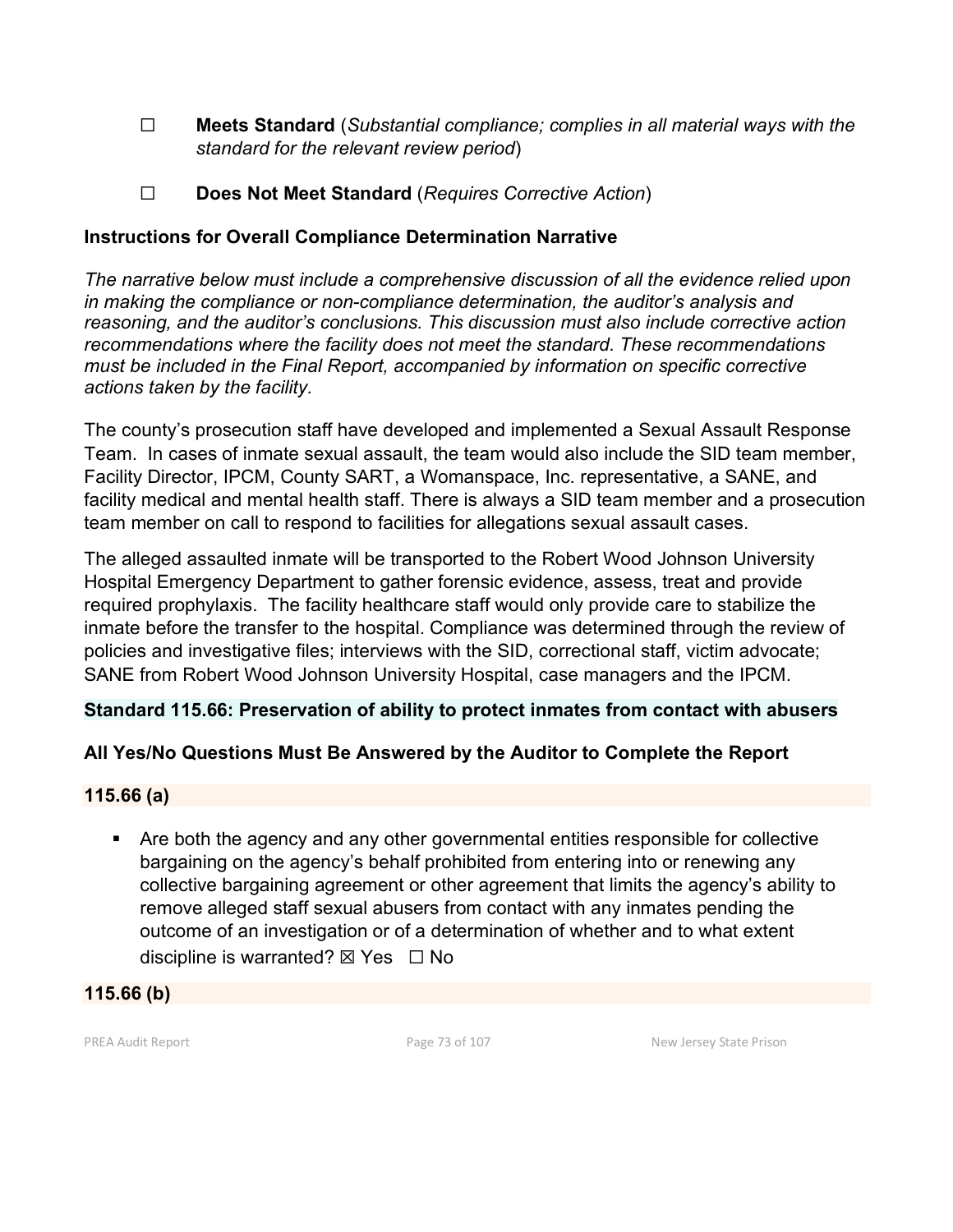Auditor is not required to audit this provision.

# **Auditor Overall Compliance Determination**

- ☐ **Exceeds Standard** (*Substantially exceeds requirement of standards*)
- ☒ **Meets Standard** (*Substantial compliance; complies in all material ways with the standard for the relevant review period*)
- ☐ **Does Not Meet Standard** (*Requires Corrective Action*)

# **Instructions for Overall Compliance Determination Narrative**

*The narrative below must include a comprehensive discussion of all the evidence relied upon in making the compliance or non-compliance determination, the auditor's analysis and reasoning, and the auditor's conclusions. This discussion must also include corrective action recommendations where the facility does not meet the standard. These recommendations must be included in the Final Report, accompanied by information on specific corrective actions taken by the facility.*

IMM.001.004 mandates that staff shall be subject to disciplinary sanctions up to and including termination for violating agency sexual abuse, sexual misconduct and sexual harassment policies, and for failing to report such conduct. The Collective Bargaining Agreements (CBA) examined by the auditor, between New Jersey and at least seven employee unions, do not limit the agency's ability to remove alleged staff sexual abusers from contact with any inmates pending the outcome of an investigation or of a determination of whether and to what extent discipline is warranted. The Administrator's designee and IPCM were interviewed and verified information provided in the Pre- Audit Questionnaire. There were no incidents requiring protection for inmates from staff during the last 12 months. Compliance was confirmed through review of the Collective Bargaining Agreements and interviews with administrative staff from NJSP and NJ DOC.

# **Standard 115.67: Agency protection against retaliation**

# **All Yes/No Questions Must Be Answered by the Auditor to Complete the Report**

# **115.67 (a)**

■ Has the agency established a policy to protect all inmates and staff who report sexual abuse or sexual harassment or cooperate with sexual abuse or sexual harassment investigations from retaliation by other inmates or staff?  $\boxtimes$  Yes  $\Box$  No

PREA Audit Report **Page 74 of 107** Page 74 of 107 New Jersey State Prison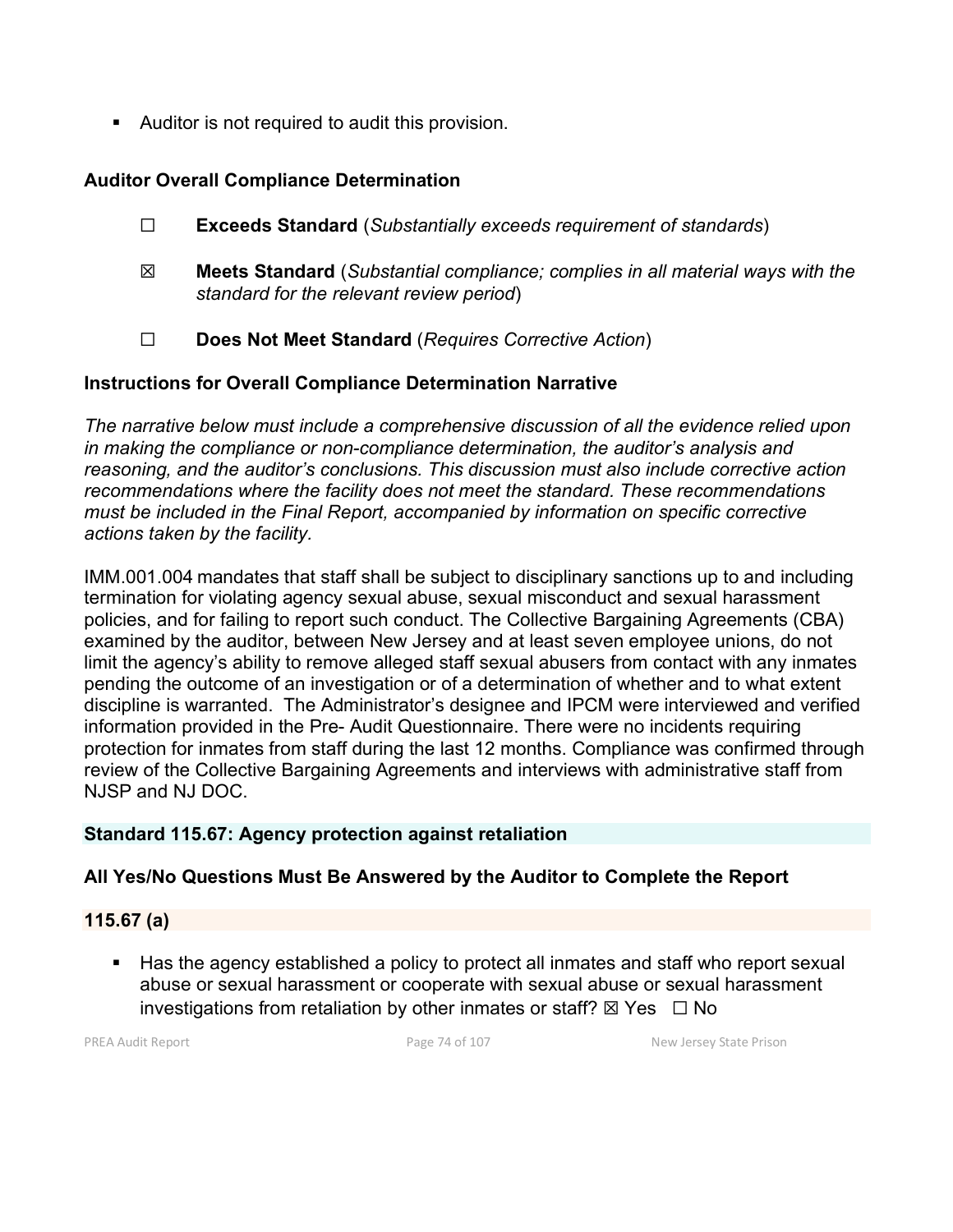■ Has the agency designated which staff members or departments are charged with monitoring retaliation?  $\boxtimes$  Yes  $\Box$  No

# **115.67 (b)**

Does the agency employ multiple protection measures, such as housing changes or transfers for inmate victims or abusers, removal of alleged staff or inmate abusers from contact with victims, and emotional support services for inmates or staff who fear retaliation for reporting sexual abuse or sexual harassment or for cooperating with investigations?  $\boxtimes$  Yes  $\Box$  No

# **115.67 (c)**

- Except in instances where the agency determines that a report of sexual abuse is unfounded, for at least 90 days following a report of sexual abuse, does the agency: Monitor the conduct and treatment of residents or staff who reported the sexual abuse to see if there are changes that may suggest possible retaliation by inmates or staff? ☒ Yes ☐ No
- Except in instances where the agency determines that a report of sexual abuse is unfounded, for at least 90 days following a report of sexual abuse, does the agency: Monitor the conduct and treatment of inmates who were reported to have suffered sexual abuse to see if there are changes that may suggest possible retaliation by inmates or staff?  $\boxtimes$  Yes  $\Box$  No
- Except in instances where the agency determines that a report of sexual abuse is unfounded, for at least 90 days following a report of sexual abuse, does the agency: Act promptly to remedy any such retaliation?  $\boxtimes$  Yes  $\Box$  No
- Except in instances where the agency determines that a report of sexual abuse is unfounded, for at least 90 days following a report of sexual abuse, does the agency: Monitor any inmate disciplinary reports?  $\boxtimes$  Yes  $\Box$  No
- **Except in instances where the agency determines that a report of sexual abuse is** unfounded, for at least 90 days following a report of sexual abuse, does the agency: Monitor inmate housing changes?  $\boxtimes$  Yes  $\Box$  No

PREA Audit Report **Page 75 of 107** Page 75 of 107 New Jersey State Prison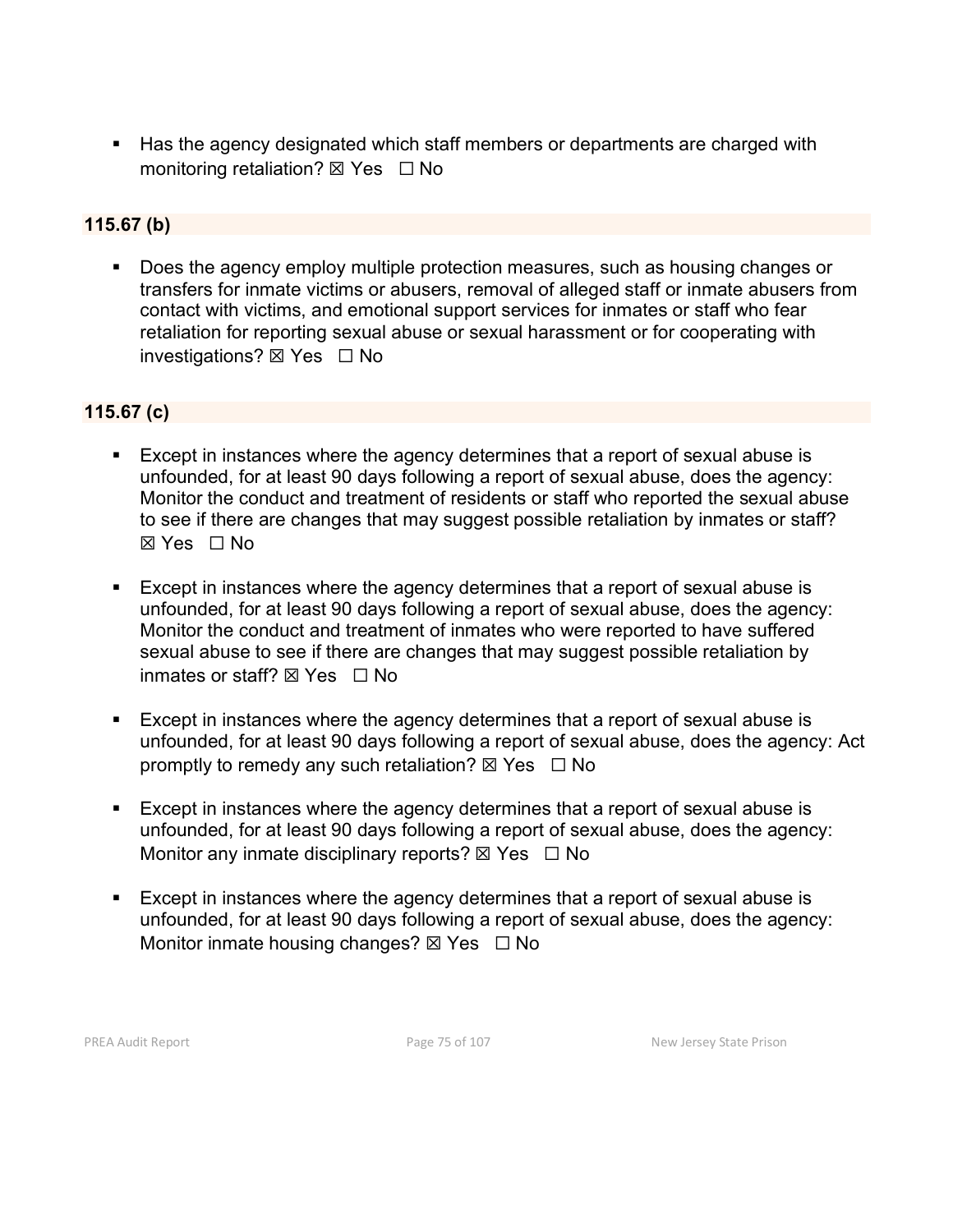- Except in instances where the agency determines that a report of sexual abuse is unfounded, for at least 90 days following a report of sexual abuse, does the agency: Monitor inmate program changes?  $\boxtimes$  Yes  $\Box$  No
- Except in instances where the agency determines that a report of sexual abuse is unfounded, for at least 90 days following a report of sexual abuse, does the agency: Monitor negative performance reviews of staff?  $\boxtimes$  Yes  $\Box$  No
- Except in instances where the agency determines that a report of sexual abuse is unfounded, for at least 90 days following a report of sexual abuse, does the agency: Monitor reassignments of staff?  $\boxtimes$  Yes  $\Box$  No
- Does the agency continue such monitoring beyond 90 days if the initial monitoring indicates a continuing need?  $\boxtimes$  Yes  $\Box$  No

# **115.67 (d)**

In the case of inmates, does such monitoring also include periodic status checks? ☒ Yes ☐ No

# **115.67 (e)**

**If any other individual who cooperates with an investigation expresses a fear of** retaliation, does the agency take appropriate measures to protect that individual against retaliation? ☒ Yes ☐ No

# **115.67 (f)**

Auditor is not required to audit this provision.

# **Auditor Overall Compliance Determination**

- ☐ **Exceeds Standard** (*Substantially exceeds requirement of standards*)
- ☒ **Meets Standard** (*Substantial compliance; complies in all material ways with the standard for the relevant review period*)
- ☐ **Does Not Meet Standard** (*Requires Corrective Action*)

# **Instructions for Overall Compliance Determination Narrative**

PREA Audit Report **Page 76 of 107** Page 76 of 107 New Jersey State Prison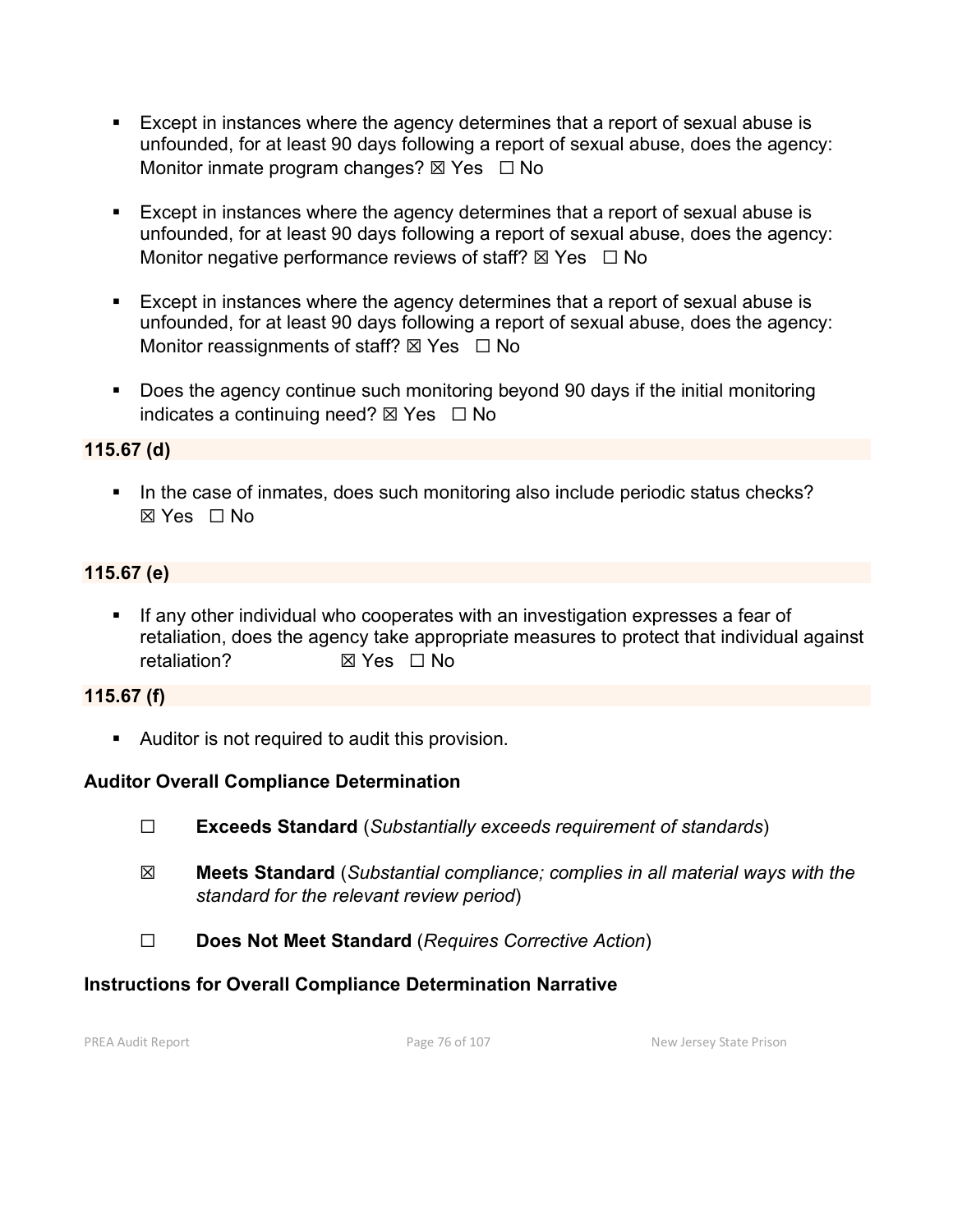*The narrative below must include a comprehensive discussion of all the evidence relied upon in making the compliance or non-compliance determination, the auditor's analysis and reasoning, and the auditor's conclusions. This discussion must also include corrective action recommendations where the facility does not meet the standard. These recommendations must be included in the Final Report, accompanied by information on specific corrective actions taken by the facility.*

IMM.001.004 and PCS.001.PREA.EMS address the requirements of the Standard. The IPCM where the inmate resides shall monitor inmate disciplinary reports, performance reviews and reassignments for staff to determine if there is any suggestion of possible retaliation. Any evidence of possible retaliation must be referred to the SID for investigation and the Agency Wide PREA Coordinator must be advised of same. The IPCM shall continue such monitoring beyond 90 days, if the initial monitoring indicates a continuing need. The policy prohibits any type of retaliation against any staff or inmate who reports sexual abuse or sexual harassment or cooperates in related investigations.

During the interview with IPCM, she indicates she follows up on all 30, 60 and 90-day reviews to ensure policy is being enforced and conducts periodic status checks on the frequency of incident reports, housing reassignments and negative performance reviews/staff job reassignments. In the event of possible retaliation, the IPCM indicated she would monitor the situation indefinitely. Two inmates that had gone through incident monitoring were interviewed. Each inmate indicated they had met with the IPCM and with their Case Manager to discuss retaliation monitoring. One indicated he continues to talk at least weekly with his Case Manager about his allegation of sexual abuse. Compliance with this standard was determined by a review of established policy and supporting documentation and inmate and staff interviews.

# **Standard 115.68: Post-allegation protective custody**

# **All Yes/No Questions Must Be Answered by the Auditor to Complete the Report**

#### **115.68 (a)**

■ Is any and all use of segregated housing to protect an inmate who is alleged to have suffered sexual abuse subject to the requirements of § 115.43?  $\boxtimes$  Yes  $\Box$  No

# **Auditor Overall Compliance Determination**

- ☐ **Exceeds Standard** (*Substantially exceeds requirement of standards*)
- ☒ **Meets Standard** (*Substantial compliance; complies in all material ways with the standard for the relevant review period*)

PREA Audit Report **Page 77 of 107** New Jersey State Prison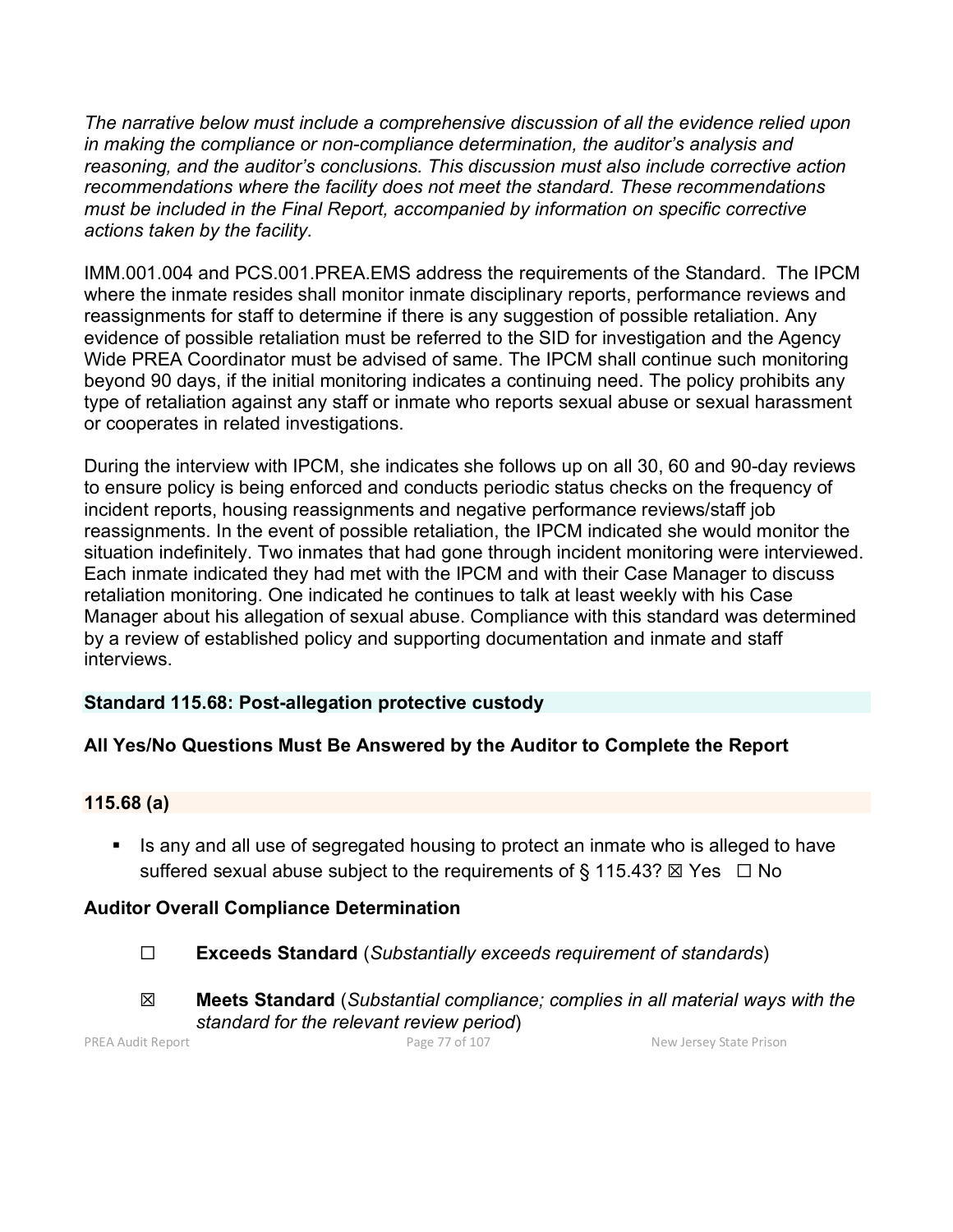# ☐ **Does Not Meet Standard** (*Requires Corrective Action*)

# **Instructions for Overall Compliance Determination Narrative**

*The narrative below must include a comprehensive discussion of all the evidence relied upon in making the compliance or non-compliance determination, the auditor's analysis and reasoning, and the auditor's conclusions. This discussion must also include corrective action recommendations where the facility does not meet the standard. These recommendations must be included in the Final Report, accompanied by information on specific corrective actions taken by the facility.*

TCC may be utilized when a PREA allegation is received that requires victims be separated from perpetrators after all alternative means of separation have been assessed and no alternative means of separation are available (i.e. cell assignment/housing unit assignment change, intra-institutional transfer). Such assessment will occur within 24 hours of the allegation.

ADM.019.TCC.01 also provides for placement in Temporary Close Custody as a result of a PREA allegation based on factors that include, but are not limited to, the nature and severity of the PREA prohibited act, medical and mental health status, disciplinary and investigatory considerations, inmate victim's access to property, services and privileges that are afforded to general population inmates, and any circumstances that would pose a threat to the safety, security and orderly running of the correctional facility.

If it is determined that an inmate requires placement in Temporary Close Custody status as a result of a PREA allegation, the reasons for the placement shall be documented. During the last 12 months, there have been 12 inmates placed in TCC based on an allegation of sexual abuse.

Policy mandates that, when placed in TCC or Self-Protective status, inmates will be provided Food, Grooming, Showering and Shaving, Medical Services, Personal Items, Correctional Facility Clothing, Bedding and Linen, Inmate Legal Services, Correspondence, Visits and Telephone Calls, Recreation. Education, Visits by Professional and Correctional Facility Supervisory Staff and Work Opportunities equal to general population within limits to protect inmate.

Prior to placement in segregation, staff must complete a Department of Correction's Inmate Placement Investigation Form. The form requires staff and the inmate to discuss the inmate's history and safety concerns. Staff and the inmate sign the form and submit the recommendation to the classification committee.

PREA Audit Report **Page 78 of 107** Page 78 of 107 New Jersey State Prison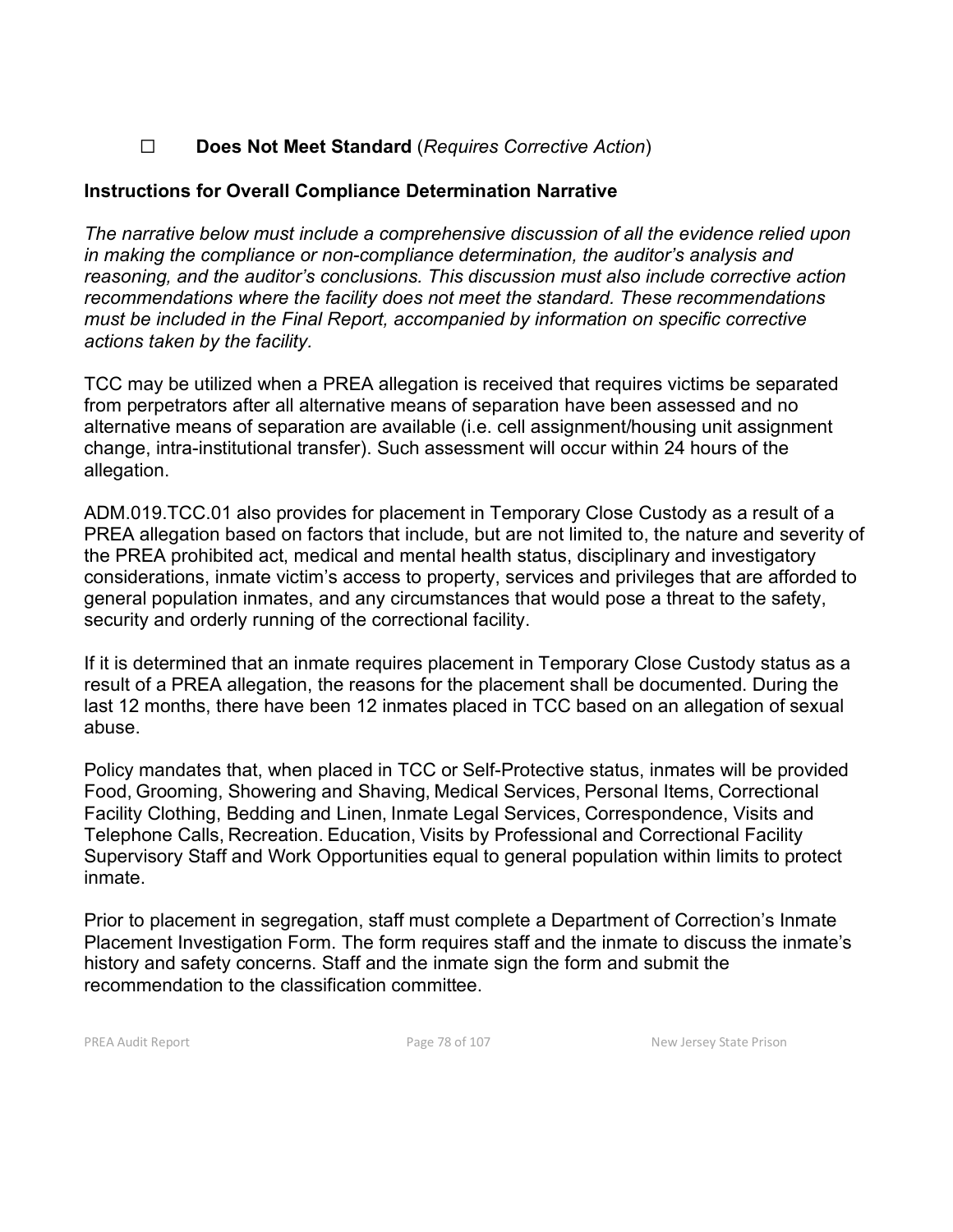Interviews with staff assigned to the segregation units and inmates placed on segregation, as well as the examination of segregation operations and policy/documentation confirm the facility's compliance with this standard.

# **INVESTIGATIONS**

# **Standard 115.71: Criminal and administrative agency investigations**

#### **All Yes/No Questions Must Be Answered by the Auditor to Complete the Report**

#### **115.71 (a)**

- When the agency conducts its own investigations into allegations of sexual abuse and sexual harassment, does it do so promptly, thoroughly, and objectively? [N/A if the agency/facility is not responsible for conducting any form of criminal OR administrative sexual abuse investigations. See 115.21(a).]  $\boxtimes$  Yes  $\Box$  No  $\Box$  NA
- Does the agency conduct such investigations for all allegations, including third party and anonymous reports? [N/A if the agency/facility is not responsible for conducting any form of criminal OR administrative sexual abuse investigations. See 115.21(a).]  $\boxtimes$  Yes  $\Box$  No  $\Box$  NA

#### **115.71 (b)**

 Where sexual abuse is alleged, does the agency use investigators who have received specialized training in sexual abuse investigations as required by 115.34?  $\boxtimes$  Yes  $\Box$  No

#### **115.71 (c)**

- Do investigators gather and preserve direct and circumstantial evidence, including any available physical and DNA evidence and any available electronic monitoring data? ☒ Yes ☐ No
- Do investigators interview alleged victims, suspected perpetrators, and witnesses? ☒ Yes ☐ No
- Do investigators review prior reports and complaints of sexual abuse involving the suspected perpetrator? ⊠ Yes  $□$  No

PREA Audit Report **Page 79 of 107** Page 79 of 107 New Jersey State Prison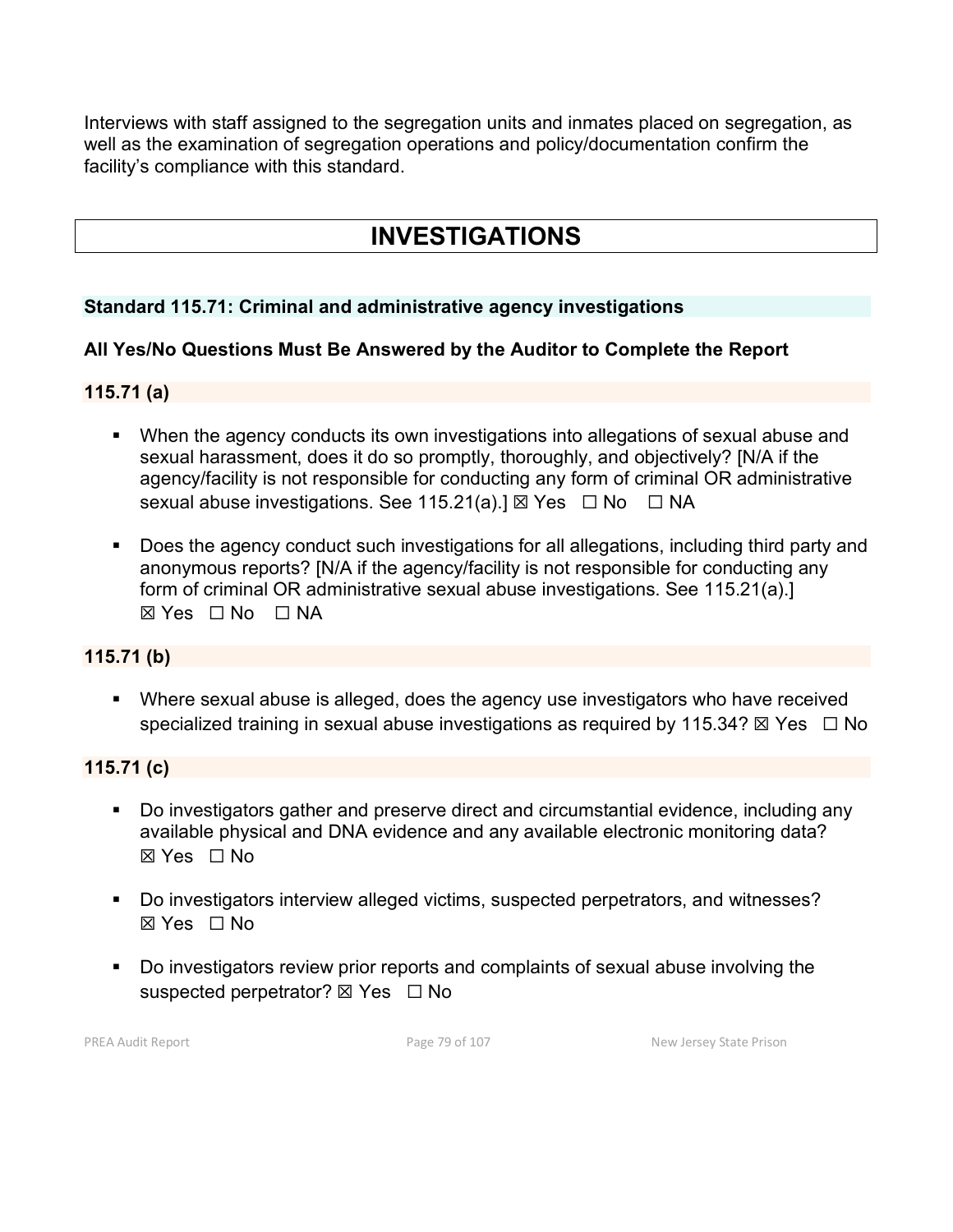#### **115.71 (d)**

• When the quality of evidence appears to support criminal prosecution, does the agency conduct compelled interviews only after consulting with prosecutors as to whether compelled interviews may be an obstacle for subsequent criminal prosecution? ☒ Yes ☐ No

### **115.71 (e)**

- Do agency investigators assess the credibility of an alleged victim, suspect, or witness on an individual basis and not on the basis of that individual's status as inmate or staff? ☒ Yes ☐ No
- Does the agency investigate allegations of sexual abuse without requiring an inmate who alleges sexual abuse to submit to a polygraph examination or other truth-telling device as a condition for proceeding?  $\boxtimes$  Yes  $\Box$  No

#### **115.71 (f)**

- Do administrative investigations include an effort to determine whether staff actions or failures to act contributed to the abuse?  $\boxtimes$  Yes  $\Box$  No
- Are administrative investigations documented in written reports that include a description of the physical evidence and testimonial evidence, the reasoning behind credibility assessments, and investigative facts and findings?  $\boxtimes$  Yes  $\Box$  No

### **115.71 (g)**

 Are criminal investigations documented in a written report that contains a thorough description of the physical, testimonial, and documentary evidence and attaches copies of all documentary evidence where feasible?  $\boxtimes$  Yes  $\Box$  No

#### **115.71 (h)**

 Are all substantiated allegations of conduct that appears to be criminal referred for prosecution? ☒ Yes ☐ No

# **115.71 (i)**

Does the agency retain all written reports referenced in 115.71(f) and (g) for as long as the alleged abuser is incarcerated or employed by the agency, plus five years?

PREA Audit Report **Page 80 of 107** Page 80 of 107 New Jersey State Prison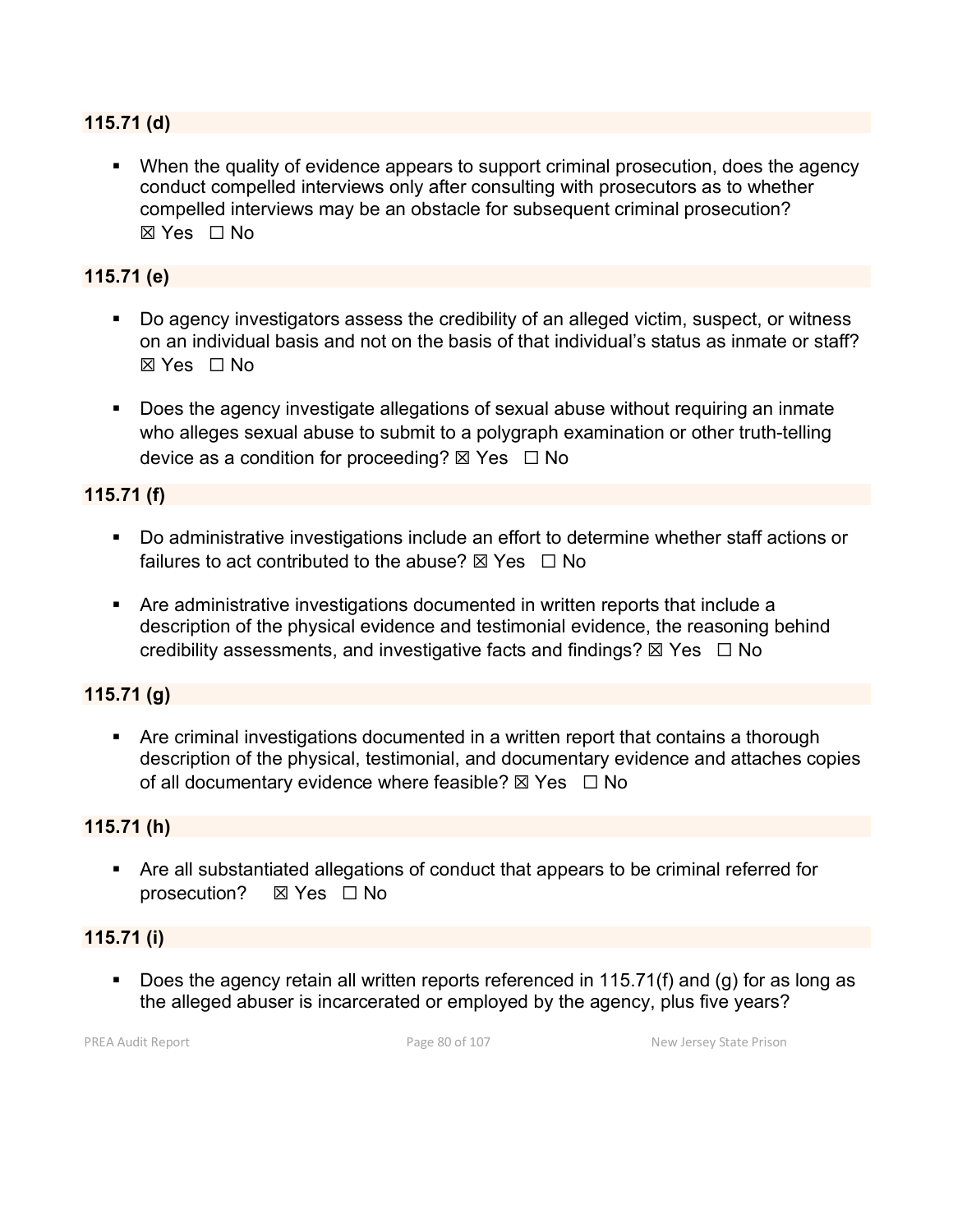☒ Yes ☐ No

# **115.71 (j)**

 Does the agency ensure that the departure of an alleged abuser or victim from the employment or control of the agency does not provide a basis for terminating an investigation? ☒ Yes ☐ No

#### **115.71 (k)**

Auditor is not required to audit this provision.

# **115.71 (l)**

 When an outside entity investigates sexual abuse, does the facility cooperate with outside investigators and endeavor to remain informed about the progress of the investigation? (N/A if an outside agency does not conduct administrative or criminal sexual abuse investigations. See 115.21(a).)  $\boxtimes$  Yes  $\Box$  No  $\Box$  NA

#### **Auditor Overall Compliance Determination**

- ☐ **Exceeds Standard** (*Substantially exceeds requirement of standards*)
- ☒ **Meets Standard** (*Substantial compliance; complies in all material ways with the standard for the relevant review period*)
- ☐ **Does Not Meet Standard** (*Requires Corrective Action*)

#### **Instructions for Overall Compliance Determination Narrative**

*The narrative below must include a comprehensive discussion of all the evidence relied upon in making the compliance or non-compliance determination, the auditor's analysis and reasoning, and the auditor's conclusions. This discussion must also include corrective action recommendations where the facility does not meet the standard. These recommendations must be included in the Final Report, accompanied by information on specific corrective actions taken by the facility.*

IMM.001.004, ADM.006.011, SID.IMP#14 and SID.IMP#35 address the requirements of this standard. SID is the Division within the Office of the Commissioner that has duties that include, but are not limited to, ensuring that possible violations of the laws of the State of New Jersey, as well as violations of the New Jersey Administrative Code (10A), the NJ Criminal

PREA Audit Report **Page 81** of 107 New Jersey State Prison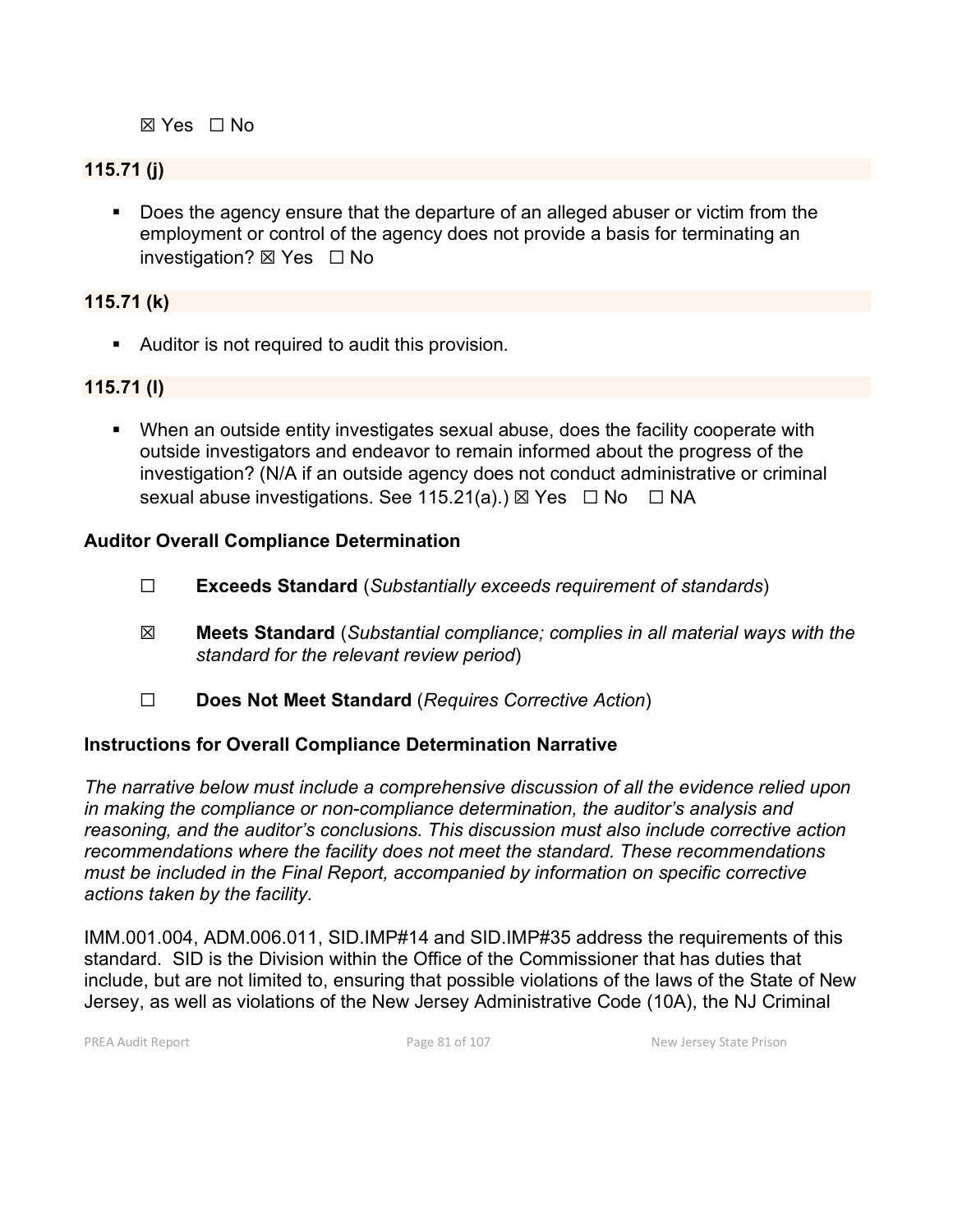Code Title 2C, the Prison Rape Elimination Act of 2003 (PREA) and NJDOC policies and procedures by inmates, employees and individuals who visit NJDOC correctional facilities are investigated. Additionally, the SID shall serve as the NJDOC liaison to all other law enforcement agencies, conduct cooperative investigations in conjunction with federal, state, county and municipal law enforcement agencies. As facility liaison, the SID also provides requested information to outside agencies and provides access to the inmate.

SID investigators may conduct administrative investigations within the institution. When an allegation appears to be criminal in nature, the NSP investigative office, in conjunction with the NJ DOC SID, will refer the incident to the County Prosecutor for a criminal investigation if the investigation involves potential criminal conduct. Staff-on-inmate criminal investigations are conducted by the SID.

The agency does not require an inmate who alleges sexual abuse to submit to a polygraph examination or other truth assessment device as a condition for proceeding with the investigation of such an allegation. There were 23 allegations of sexual abuse/sexual harassment investigated during the last 12 months. The investigative files were reviewed with the SID and SID supervisor who conduct the administrative investigations. The allegations were referred for investigation within three workdays of the incidents. The investigations were normally completed within 20 days. All investigations concluded that the allegations were unsubstantiated. Retaliation monitoring was provided for up to 90 days. Notifications were completed within the standard requirements. Compliance with this standard was determined by a review of policy/documentation and the investigation case file, as well as interviews with the Retaliation Monitor and the SID who completed the investigation.

# **Standard 115.72: Evidentiary standard for administrative investigations**

# **All Yes/No Questions Must Be Answered by the Auditor to Complete the Report**

#### **115.72 (a)**

**IF** Is it true that the agency does not impose a standard higher than a preponderance of the evidence in determining whether allegations of sexual abuse or sexual harassment are substantiated? ⊠ Yes □ No

#### **Auditor Overall Compliance Determination**

☐ **Exceeds Standard** (*Substantially exceeds requirement of standards*)

PREA Audit Report **Page 82** of 107 New Jersey State Prison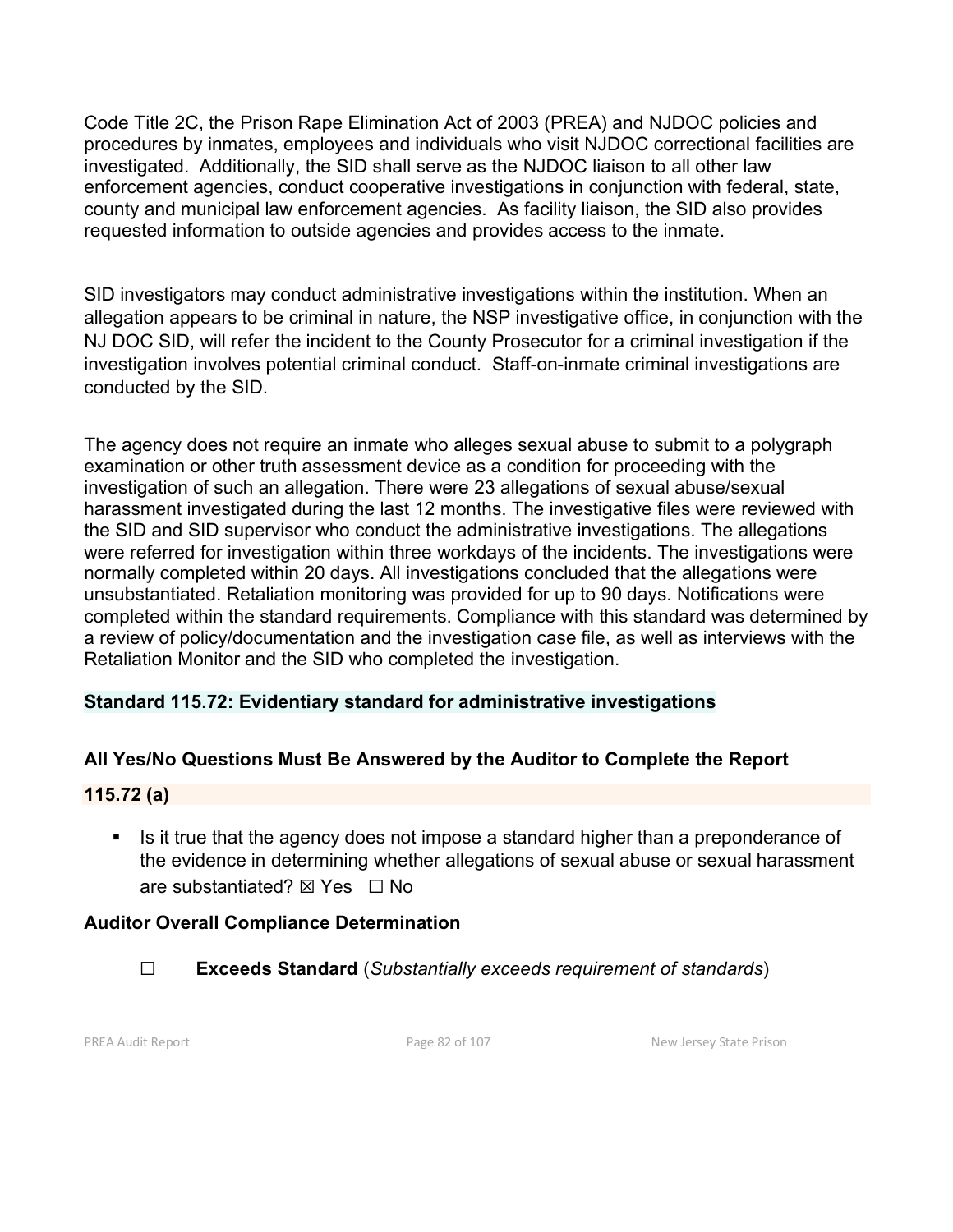- ☒ **Meets Standard** (*Substantial compliance; complies in all material ways with the standard for the relevant review period*)
- ☐ **Does Not Meet Standard** (*Requires Corrective Action*)

# **Instructions for Overall Compliance Determination Narrative**

*The narrative below must include a comprehensive discussion of all the evidence relied upon in making the compliance or non-compliance determination, the auditor's analysis and reasoning, and the auditor's conclusions. This discussion must also include corrective action recommendations where the facility does not meet the standard. These recommendations must be included in the Final Report, accompanied by information on specific corrective actions taken by the facility.*

SID sexual abuse training includes training that a preponderance of the evidence is utilized in determining whether allegations of sexual abuse/sexual harassment are substantiated. Investigator training programs provide in-depth clarification of this standard. When interviewed, the investigators were aware of the evidence standard. The evidence standard was utilized in all cases reviewed by the auditor.

# **Standard 115.73: Reporting to inmates**

# **All Yes/No Questions Must Be Answered by the Auditor to Complete the Report**

#### **115.73 (a)**

 Following an investigation into an inmate's allegation that he or she suffered sexual abuse in an agency facility, does the agency inform the inmate as to whether the allegation has been determined to be substantiated, unsubstantiated, or unfounded? ☒ Yes ☐ No

# **115.73 (b)**

If the agency did not conduct the investigation into an inmate's allegation of sexual abuse in an agency facility, does the agency request the relevant information from the investigative agency in order to inform the inmate? (N/A if the agency/facility is responsible for conducting administrative and criminal investigations.)  $\Box$  Yes  $\Box$  No ☒ NA

# **115.73 (c)**

PREA Audit Report **Page 83 of 107** Page 83 of 107 New Jersey State Prison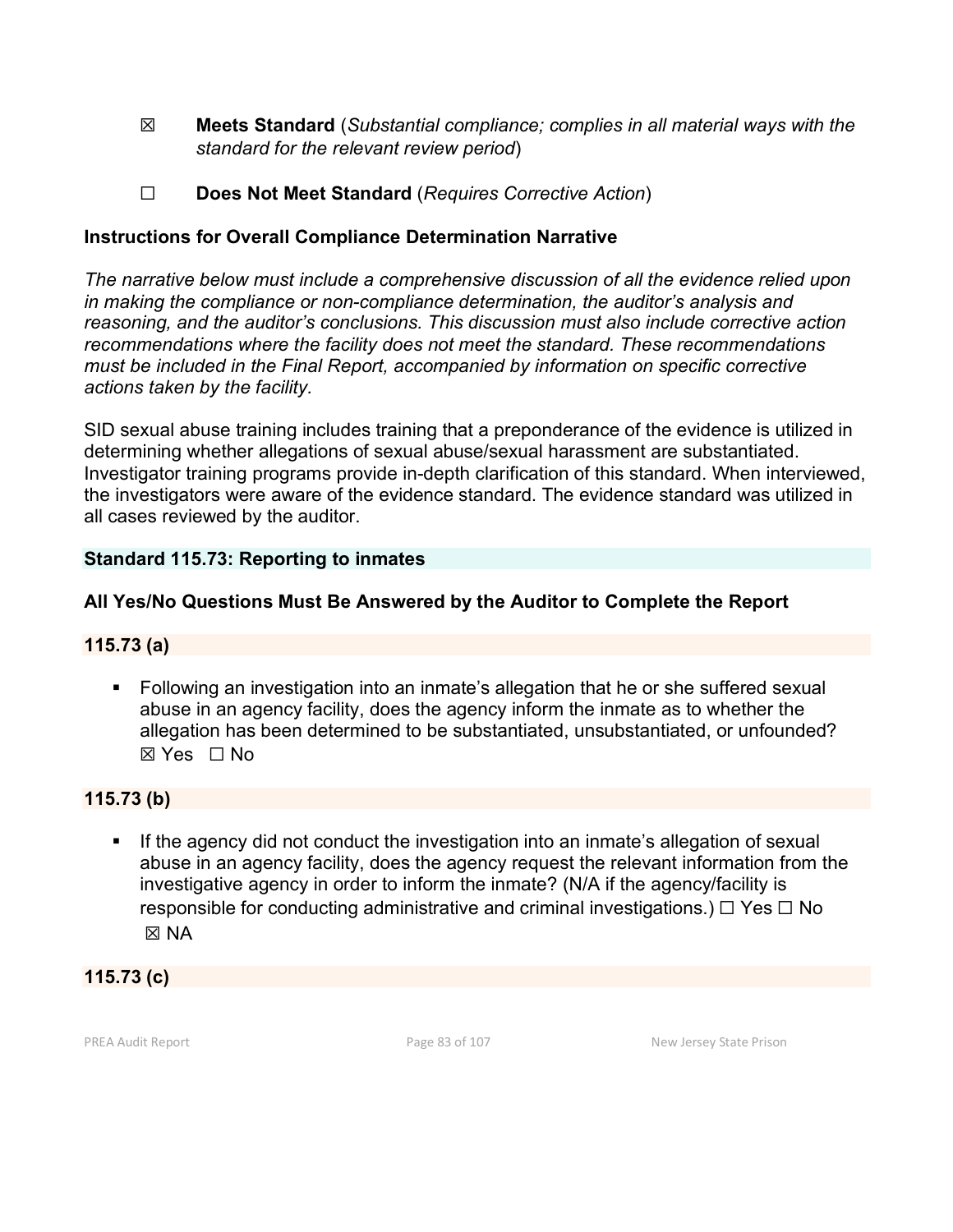- Following an inmate's allegation that a staff member has committed sexual abuse against the resident, unless the agency has determined that the allegation is unfounded, or unless the resident has been released from custody, does the agency subsequently inform the resident whenever: The staff member is no longer posted within the inmate's unit? ⊠ Yes □ No
- Following an inmate's allegation that a staff member has committed sexual abuse against the resident, unless the agency has determined that the allegation is unfounded, or unless the resident has been released from custody, does the agency subsequently inform the resident whenever: The staff member is no longer employed at the facility? ☒ Yes ☐ No
- Following an inmate's allegation that a staff member has committed sexual abuse against the resident, unless the agency has determined that the allegation is unfounded, or unless the resident has been released from custody, does the agency subsequently inform the resident whenever: The agency learns that the staff member has been indicted on a charge related to sexual abuse in the facility?  $\boxtimes$  Yes  $\Box$  No
- Following an inmate's allegation that a staff member has committed sexual abuse against the resident, unless the agency has determined that the allegation is unfounded, or unless the resident has been released from custody, does the agency subsequently inform the resident whenever: The agency learns that the staff member has been convicted on a charge related to sexual abuse within the facility?  $\boxtimes$  Yes  $\Box$  No

# **115.73 (d)**

- Following an inmate's allegation that he or she has been sexually abused by another inmate, does the agency subsequently inform the alleged victim whenever: The agency learns that the alleged abuser has been indicted on a charge related to sexual abuse within the facility?  $\boxtimes$  Yes  $\Box$  No
- Following an inmate's allegation that he or she has been sexually abused by another inmate, does the agency subsequently inform the alleged victim whenever: The agency learns that the alleged abuser has been convicted on a charge related to sexual abuse within the facility?  $\boxtimes$  Yes  $\Box$  No

#### **115.73 (e)**

Does the agency document all such notifications or attempted notifications?  $\boxtimes$  Yes  $\Box$  No

PREA Audit Report **Page 84 of 107** Page 84 of 107 New Jersey State Prison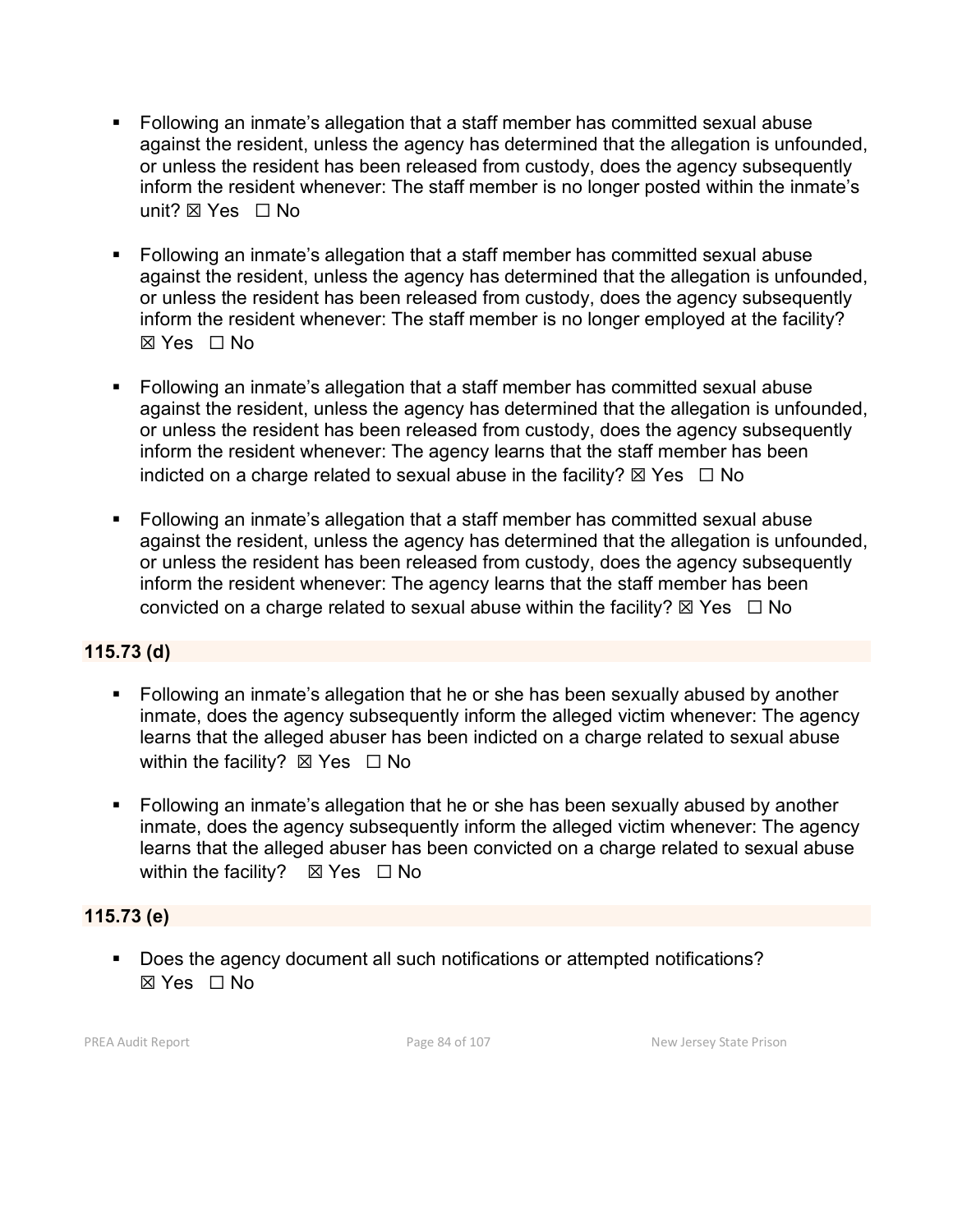#### **115.73 (f)**

Auditor is not required to audit this provision.

#### **Auditor Overall Compliance Determination**

- ☐ **Exceeds Standard** (*Substantially exceeds requirement of standards*)
- ☒ **Meets Standard** (*Substantial compliance; complies in all material ways with the standard for the relevant review period*)
- ☐ **Does Not Meet Standard** (*Requires Corrective Action*)

#### **Instructions for Overall Compliance Determination Narrative**

*The narrative below must include a comprehensive discussion of all the evidence relied upon in making the compliance or non-compliance determination, the auditor's analysis and reasoning, and the auditor's conclusions. This discussion must also include corrective action recommendations where the facility does not meet the standard. These recommendations must be included in the Final Report, accompanied by information on specific corrective actions taken by the facility.*

IMM.001.004 and PCS.001.PREA.ICM address the requirements of the Standard. Policy mandates inmates in the custody of the NJ DOC who make an allegation of prohibited sexual conduct under the PREA be subsequently notified of the investigative outcome, following a PREA investigation for cases that are determined substantiated or unsubstantiated. The 23 allegations of sexual abuse/sexual harassment were investigated as outlined by policy. The investigations were completed prior to the on-site audit. The inmates were notified of the outcome in writing, upon completion of the investigation by the SID. Signed documentation indicating the inmate had received the outcome of the investigation of his allegation was reviewed by the auditor. Documentation is maintained in the IPCM file. Compliance with this standard was determined by a review of policy and an examination of the written notification, as well interviews with staff and an inmate who had made allegations.

# **DISCIPLINE**

#### **Standard 115.76: Disciplinary sanctions for staff**

#### **All Yes/No Questions Must Be Answered by the Auditor to Complete the Report**

**115.76 (a)**

PREA Audit Report **Page 85 of 107** Page 85 of 107 New Jersey State Prison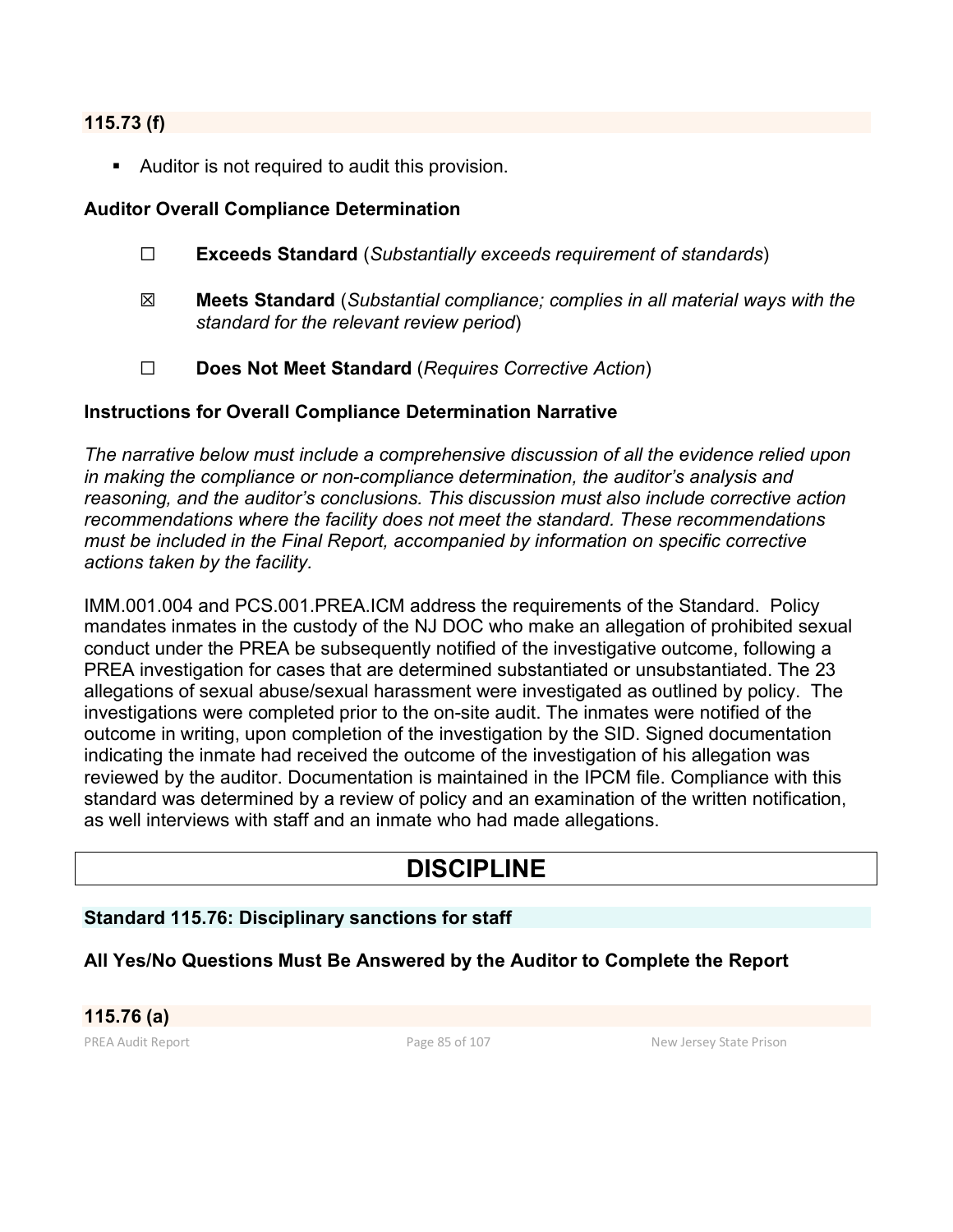Are staff subject to disciplinary sanctions up to and including termination for violating agency sexual abuse or sexual harassment policies?  $\boxtimes$  Yes  $\Box$  No

# **115.76 (b)**

If Is termination the presumptive disciplinary sanction for staff who have engaged in sexual abuse? ⊠ Yes □ No

# **115.76 (c)**

 Are disciplinary sanctions for violations of agency policies relating to sexual abuse or sexual harassment (other than actually engaging in sexual abuse) commensurate with the nature and circumstances of the acts committed, the staff member's disciplinary history, and the sanctions imposed for comparable offenses by other staff with similar histories? **⊠** Yes □ No

# **115.76 (d)**

- Are all terminations for violations of agency sexual abuse or sexual harassment policies, or resignations by staff who would have been terminated if not for their resignation, reported to: Law enforcement agencies (unless the activity was clearly not criminal)? ☒ Yes ☐ No
- Are all terminations for violations of agency sexual abuse or sexual harassment policies, or resignations by staff who would have been terminated if not for their resignation, reported to: Relevant licensing bodies?  $\boxtimes$  Yes  $\Box$  No

# **Auditor Overall Compliance Determination**

- ☐ **Exceeds Standard** (*Substantially exceeds requirement of standards*)
- ☒ **Meets Standard** (*Substantial compliance; complies in all material ways with the standard for the relevant review period*)
- ☐ **Does Not Meet Standard** (*Requires Corrective Action*)

# **Instructions for Overall Compliance Determination Narrative**

PREA Audit Report **Page 86 of 107** Page 86 of 107 New Jersey State Prison *The narrative below must include a comprehensive discussion of all the evidence relied upon in making the compliance or non-compliance determination, the auditor's analysis and reasoning, and the auditor's conclusions. This discussion must also include corrective action*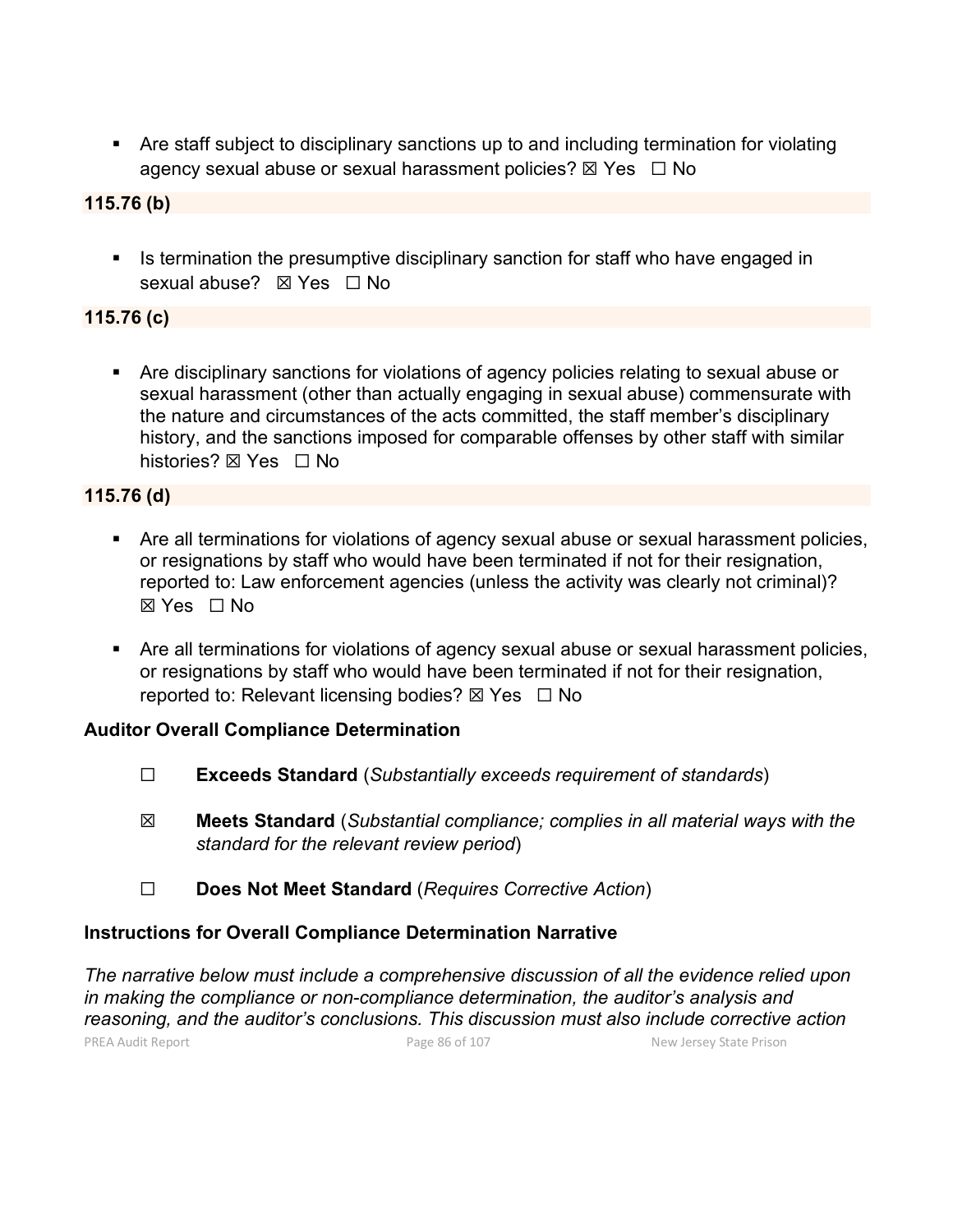*recommendations where the facility does not meet the standard. These recommendations must be included in the Final Report, accompanied by information on specific corrective actions taken by the facility.*

IMM.001.004 addresses the mandates of this standard. Employees are subject to disciplinary sanctions for violating agency sexual abuse/sexual harassment policies. There have been no reported cases of inmates engaging in sexual activity with staff in the past 12 months and no staff members were disciplined or terminated for violation of agency policy.

All terminations for violations of agency sexual abuse or sexual harassment policies, or resignations by staff that would have been terminated if not for their resignation, may be reported to criminal investigators and to any law enforcement or relevant professional/certifying/licensing agencies, unless the activity was clearly not criminal. Compliance with this standard was determined by a review of policy/documentation and staff interviews. The IPCM provided a memo that there were no staff adverse actions due to sexual abuse, sexual harassment or sexual misconduct by staff.

# **Standard 115.77: Corrective action for contractors and volunteers**

# **All Yes/No Questions Must Be Answered by the Auditor to Complete the Report**

# **115.77 (a)**

- Is any contractor or volunteer who engages in sexual abuse prohibited from contact with inmates? **⊠** Yes □ No
- Is any contractor or volunteer who engages in sexual abuse reported to: Law enforcement agencies (unless the activity was clearly not criminal)?  $\boxtimes$  Yes  $\Box$  No
- Is any contractor or volunteer who engages in sexual abuse reported to: Relevant licensing bodies?  $\boxtimes$  Yes  $\Box$  No

#### **115.77 (b)**

In the case of any other violation of agency sexual abuse or sexual harassment policies by a contractor or volunteer, does the facility take appropriate remedial measures, and consider whether to prohibit further contact with inmates?  $\boxtimes$  Yes  $\Box$  No

# **Auditor Overall Compliance Determination**

☐ **Exceeds Standard** (*Substantially exceeds requirement of standards*)

PREA Audit Report **Page 87** of 107 New Jersey State Prison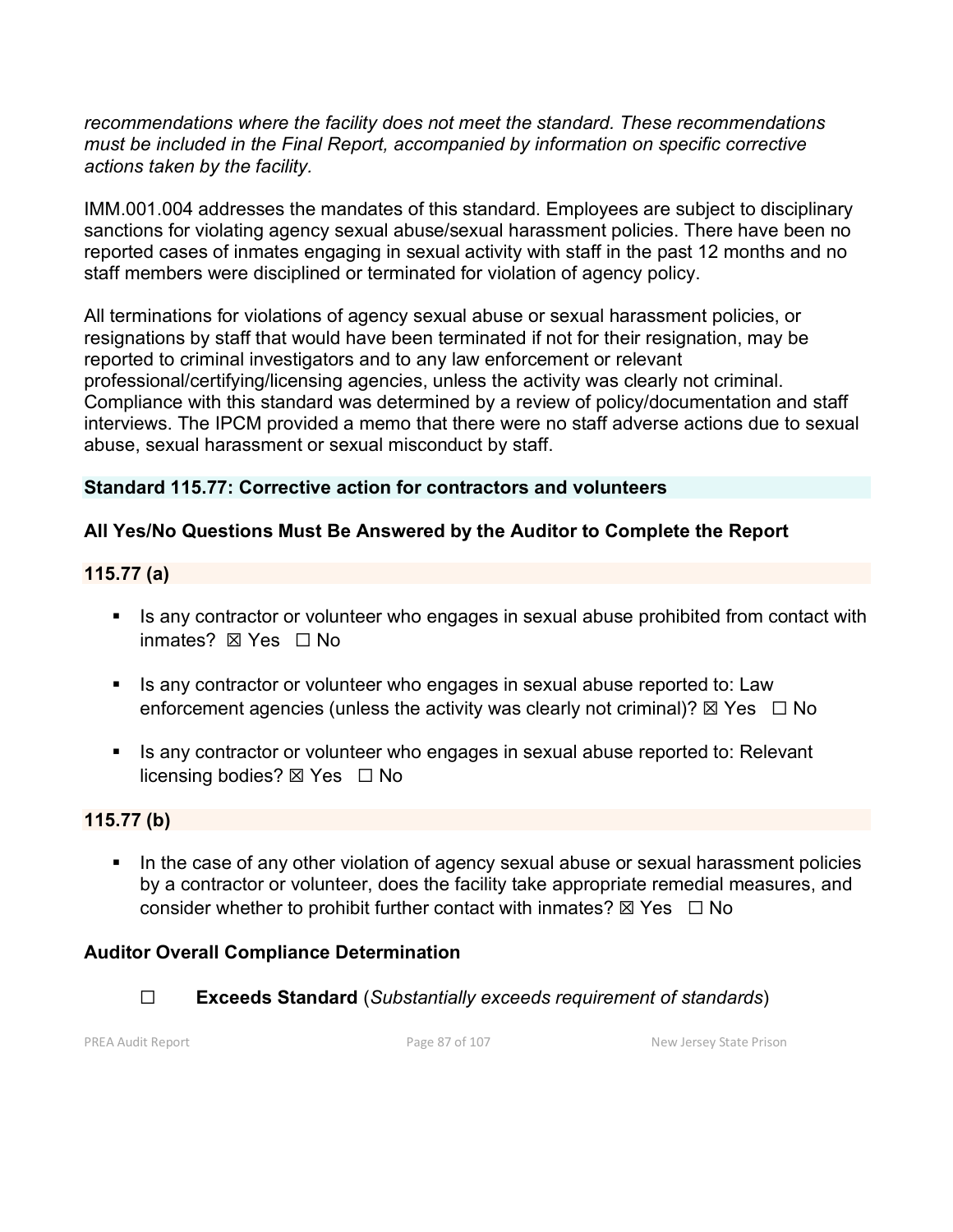- ☒ **Meets Standard** (*Substantial compliance; complies in all material ways with the standard for the relevant review period*)
- ☐ **Does Not Meet Standard** (*Requires Corrective Action*)

# **Instructions for Overall Compliance Determination Narrative**

*The narrative below must include a comprehensive discussion of all the evidence relied upon in making the compliance or non-compliance determination, the auditor's analysis and reasoning, and the auditor's conclusions. This discussion must also include corrective action recommendations where the facility does not meet the standard. These recommendations must be included in the Final Report, accompanied by information on specific corrective actions taken by the facility.*

IMM.001.004 addresses the requirement for the Standard. Any contractor or volunteer who engages in sexual abuse/sexual harassment would be prohibited from contact with inmates and would be reported to the appropriate investigator, law enforcement, or relevant professional/licensing/certifying bodies, unless the activity was clearly not criminal in nature. In cases that were not criminal in nature, the facility would take appropriate remedial measures and consider whether to prohibit further contact with inmates.

During the previous year, there were no incidents where a contractor or volunteer was accused or found guilty of sexual abuse or sexual harassment of an inmate. Compliance with this standard was determined by a review of policy and volunteer/contractor training files, as well as interviews with the Volunteer Coordinator and other staff.

#### **Standard 115.78: Disciplinary sanctions for inmates**

#### **All Yes/No Questions Must Be Answered by the Auditor to Complete the Report**

#### **115.78 (a)**

 Following an administrative finding that an inmate engaged in inmate-on-inmate sexual abuse, or following a criminal finding of guilt for inmate-on-inmate sexual abuse, are inmates subject to disciplinary sanctions pursuant to a formal disciplinary process? ☒ Yes ☐ No

#### **115.78 (b)**

 Are sanctions commensurate with the nature and circumstances of the abuse committed, the inmate's disciplinary history, and the sanctions imposed for comparable offenses by other inmates with similar histories?  $\boxtimes$  Yes  $\Box$  No

PREA Audit Report **Page 88 of 107** Page 88 of 107 New Jersey State Prison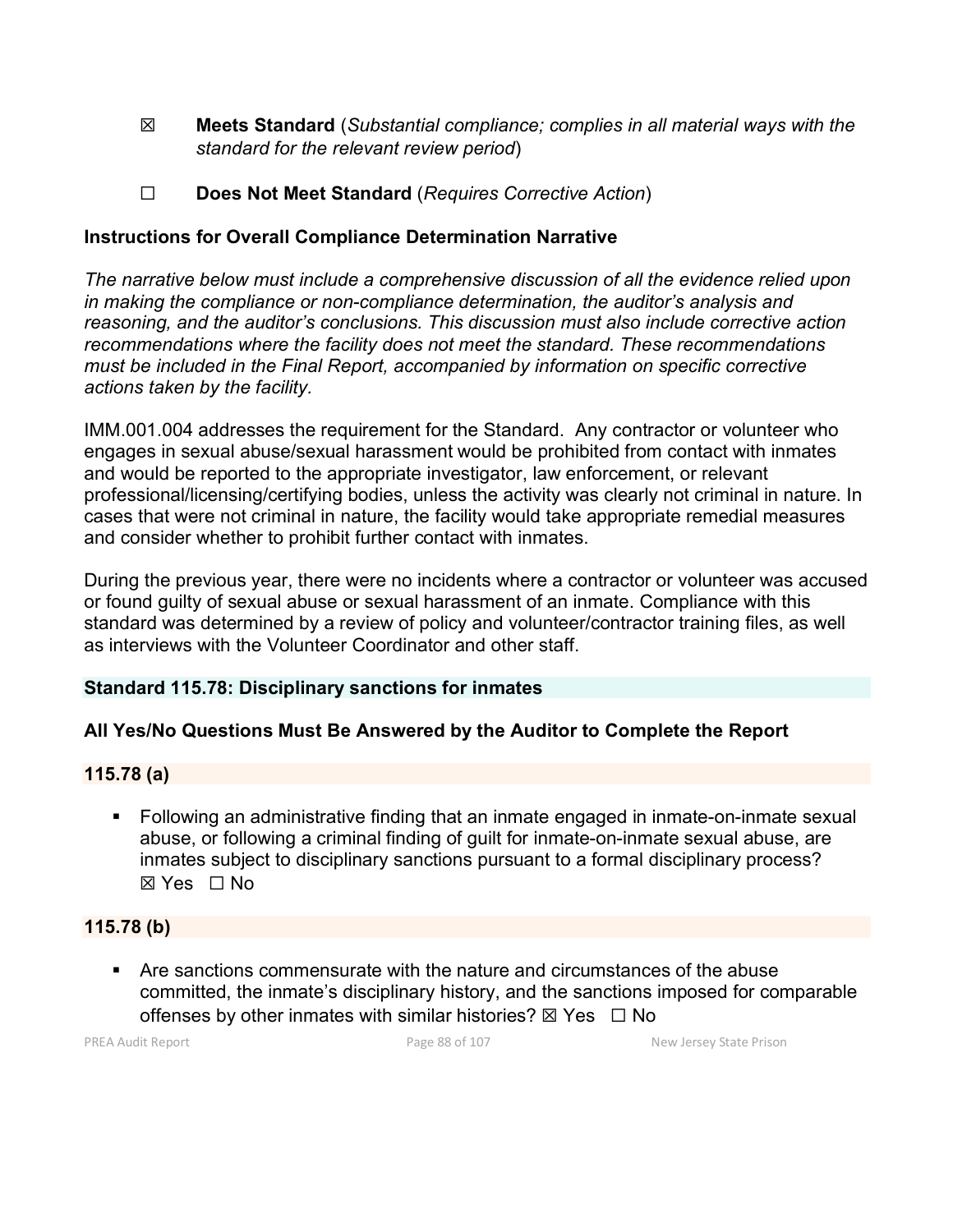# **115.78 (c)**

 When determining what types of sanction, if any, should be imposed, does the disciplinary process consider whether an inmate's mental disabilities or mental illness contributed to his or her behavior?  $\boxtimes$  Yes  $\Box$  No

# **115.78 (d)**

If the facility offers therapy, counseling, or other interventions designed to address and correct underlying reasons or motivations for the abuse, does the facility consider whether to require the offending inmate to participate in such interventions as a condition of access to programming and other benefits?  $\boxtimes$  Yes  $\Box$  No

#### **115.78 (e)**

 Does the agency discipline an inmate for sexual contact with staff only upon a finding that the staff member did not consent to such contact?  $\boxtimes$  Yes  $\Box$  No

#### **115.78 (f)**

• For the purpose of disciplinary action does a report of sexual abuse made in good faith based upon a reasonable belief that the alleged conduct occurred NOT constitute falsely reporting an incident or lying, even if an investigation does not establish evidence sufficient to substantiate the allegation?  $\boxtimes$  Yes  $\Box$  No

### **115.78 (g)**

 Does the agency always refrain from considering non-coercive sexual activity between inmates to be sexual abuse? (N/A if the agency does not prohibit all sexual activity between inmates.) ⊠ Yes □ No □ NA

#### **Auditor Overall Compliance Determination**

- ☐ **Exceeds Standard** (*Substantially exceeds requirement of standards*)
- ☒ **Meets Standard** (*Substantial compliance; complies in all material ways with the standard for the relevant review period*)
- ☐ **Does Not Meet Standard** (*Requires Corrective Action*)

PREA Audit Report **Page 89 of 107** Page 89 of 107 New Jersey State Prison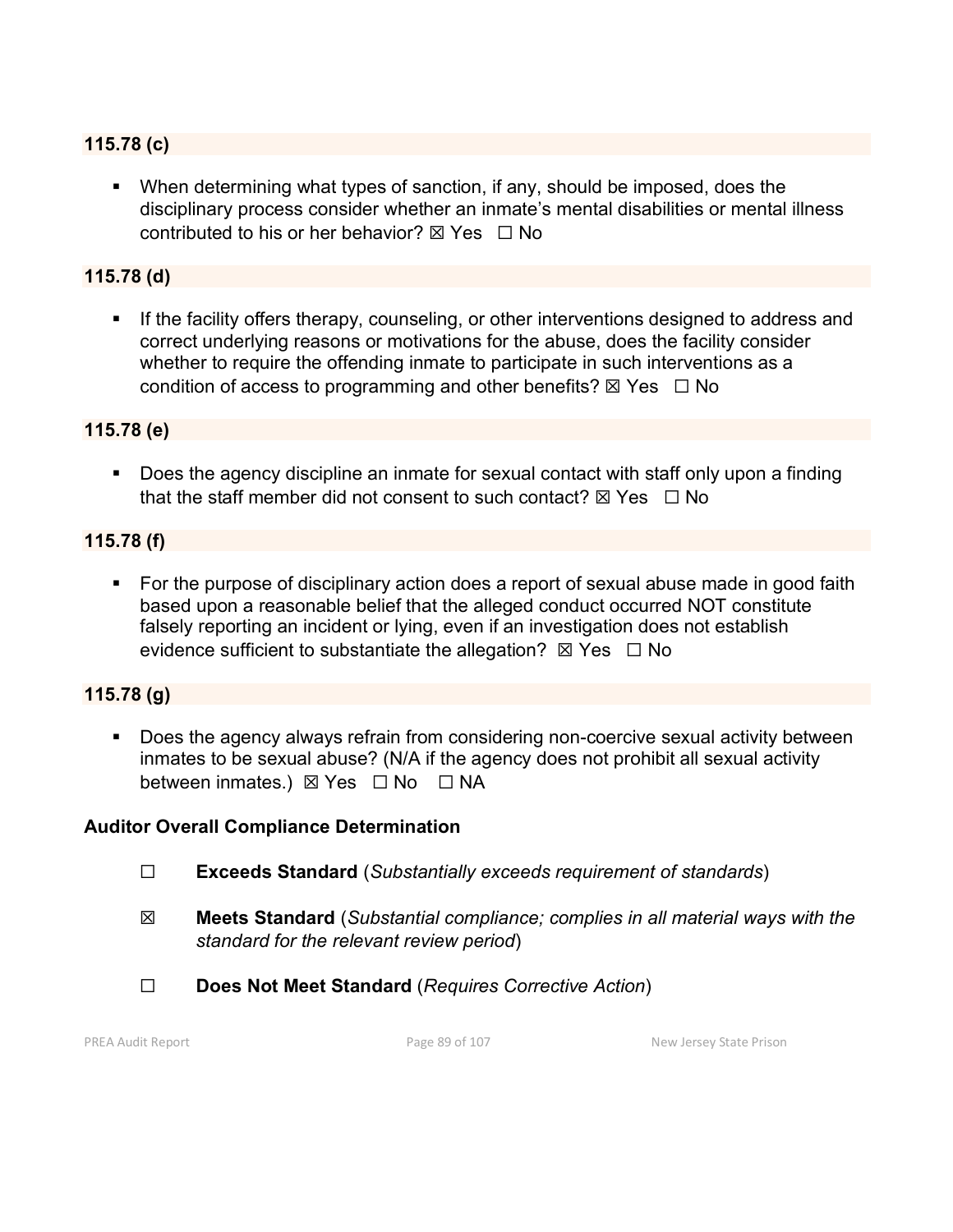# **Instructions for Overall Compliance Determination Narrative**

*The narrative below must include a comprehensive discussion of all the evidence relied upon in making the compliance or non-compliance determination, the auditor's analysis and reasoning, and the auditor's conclusions. This discussion must also include corrective action recommendations where the facility does not meet the standard. These recommendations must be included in the Final Report, accompanied by information on specific corrective actions taken by the facility.*

NJAC 10A, Chapter 4, relates to inmate discipline in the NJ DOC. Subchapter 12 and policy IMM.001.004 discuss zero tolerance offenses for which an inmate in the NJ DOC may be charged. The zero tolerance offenses listed in the NJAC 10A, Chapter 4, include behaviors specified in the PREA.

The Inmate Discipline Program defines sexual assault of any person, involving non-consensual touching by force or threat of force, as the greatest severity level prohibited act. The program identifies inmates engaging in sexual acts and making sexual proposals or threats to another as a high severity level prohibited act. Consensual sex or sexual harassment of any nature is prohibited and will result in discipline. Consensual sex between inmates does not constitute sexual abuse; however, NJ DOC includes a disciplinary sanction for consensual sex. Sanctions are commensurate with the nature and circumstances of the abuse committed, along with the inmate's disciplinary history and the sanctions imposed for comparable offenses by other inmates with similar histories.

NJ DOC provides a handbook of disciplinary sanctions and disciplinary procedures that provide information to the inmate subject to disciplinary sanctions based on the formal disciplinary process that is defined within the policy. The disciplinary process considers whether an inmate's mental disabilities or mental illness contributed to the inmate's behavior when determining what type of sanction, if any, should be imposed. The NJSP considers the offer of therapy, counseling, or other interventions designed to address and correct underlying reasons or motivations for the abuse. The institution does not discipline inmates who make an allegation in good faith, even if an investigation does not establish evidence sufficient to substantiate the allegation. There were no disciplinary actions regarding PREA violations in the last year. Compliance with this standard was determined by a review of policy/documentation and the inmate discipline process, as well as staff and inmate interviews.

# **MEDICAL AND MENTAL CARE**

# **Standard 115.81: Medical and mental health screenings; history of sexual abuse**

#### **All Yes/No Questions Must Be Answered by the Auditor to Complete the Report**

PREA Audit Report **Page 90 of 107** Page 90 of 107 New Jersey State Prison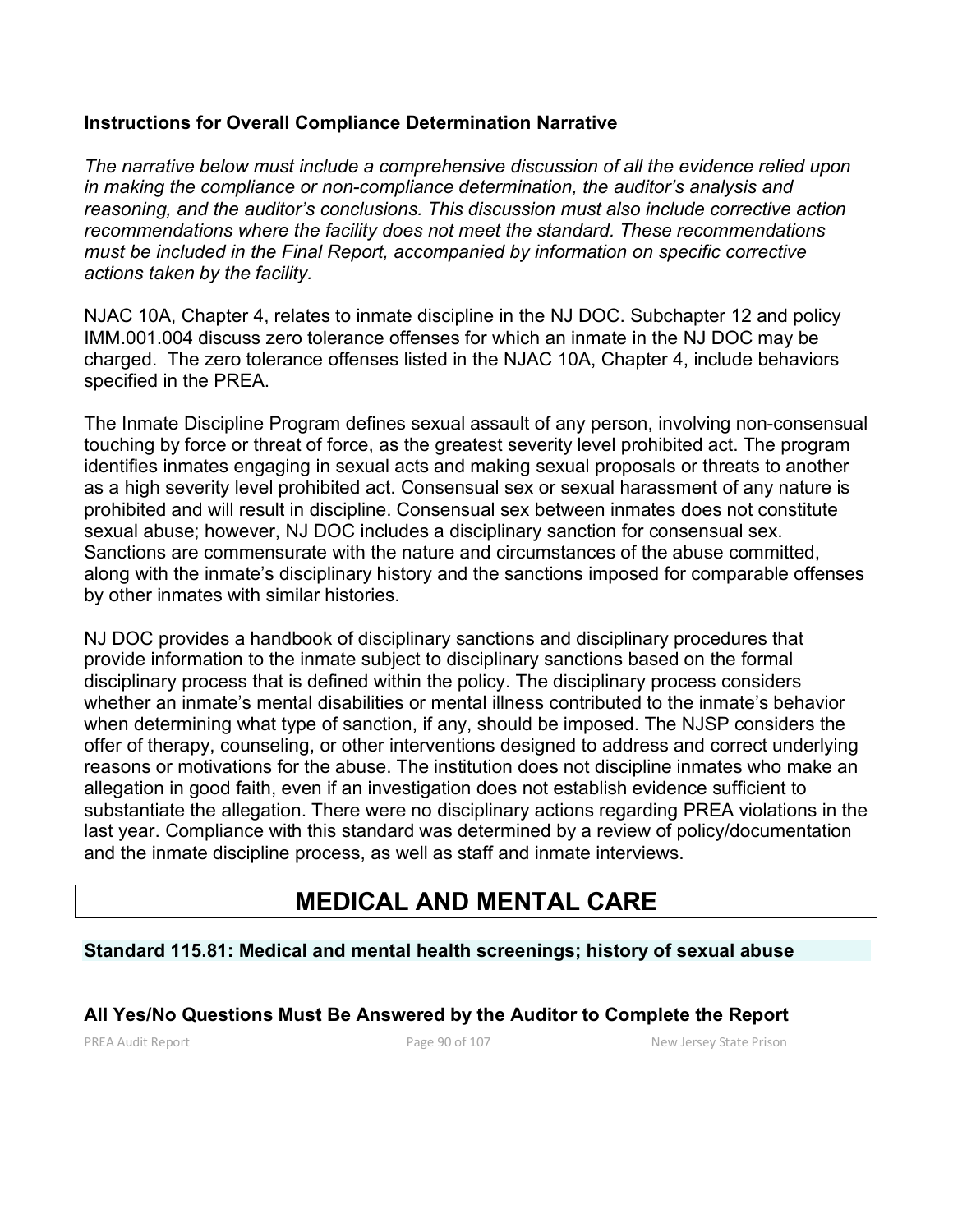# **115.81 (a)**

If the screening pursuant to  $\S$  115.41 indicates that a prison inmate has experienced prior sexual victimization, whether it occurred in an institutional setting or in the community, do staff ensure that the inmate is offered a follow-up meeting with a medical or mental health practitioner within 14 days of the intake screening? (N/A if the facility is not a prison.) ⊠ Yes □ No □ NA

# **115.81 (b)**

If the screening pursuant to  $\S$  115.41 indicates that a prison inmate has previously perpetrated sexual abuse, whether it occurred in an institutional setting or in the community, do staff ensure that the inmate is offered a follow-up meeting with a mental health practitioner within 14 days of the intake screening? (N/A if the facility is not a prison.) ⊠ Yes □ No □ NA

#### **115.81 (c)**

If the screening pursuant to  $\S$  115.41 indicates that a jail inmate has experienced prior sexual victimization, whether it occurred in an institutional setting or in the community, do staff ensure that the inmate is offered a follow-up meeting with a medical or mental health practitioner within 14 days of the intake screening?  $\boxtimes$  Yes  $\Box$  No

#### **115.81 (d)**

**IF** Is any information related to sexual victimization or abusiveness that occurred in an institutional setting strictly limited to medical and mental health practitioners and other staff as necessary to inform treatment plans and security management decisions, including housing, bed, work, education, and program assignments, or as otherwise required by Federal, State, or local law?  $\boxtimes$  Yes  $\Box$  No

#### **115.81 (e)**

 Do medical and mental health practitioners obtain informed consent from inmates before reporting information about prior sexual victimization that did not occur in an institutional setting, unless the inmate is under the age of 18?  $\boxtimes$  Yes  $\Box$  No

#### **Auditor Overall Compliance Determination**

☐ **Exceeds Standard** (*Substantially exceeds requirement of standards*)

PREA Audit Report **Page 91 of 107** Page 91 of 107 New Jersey State Prison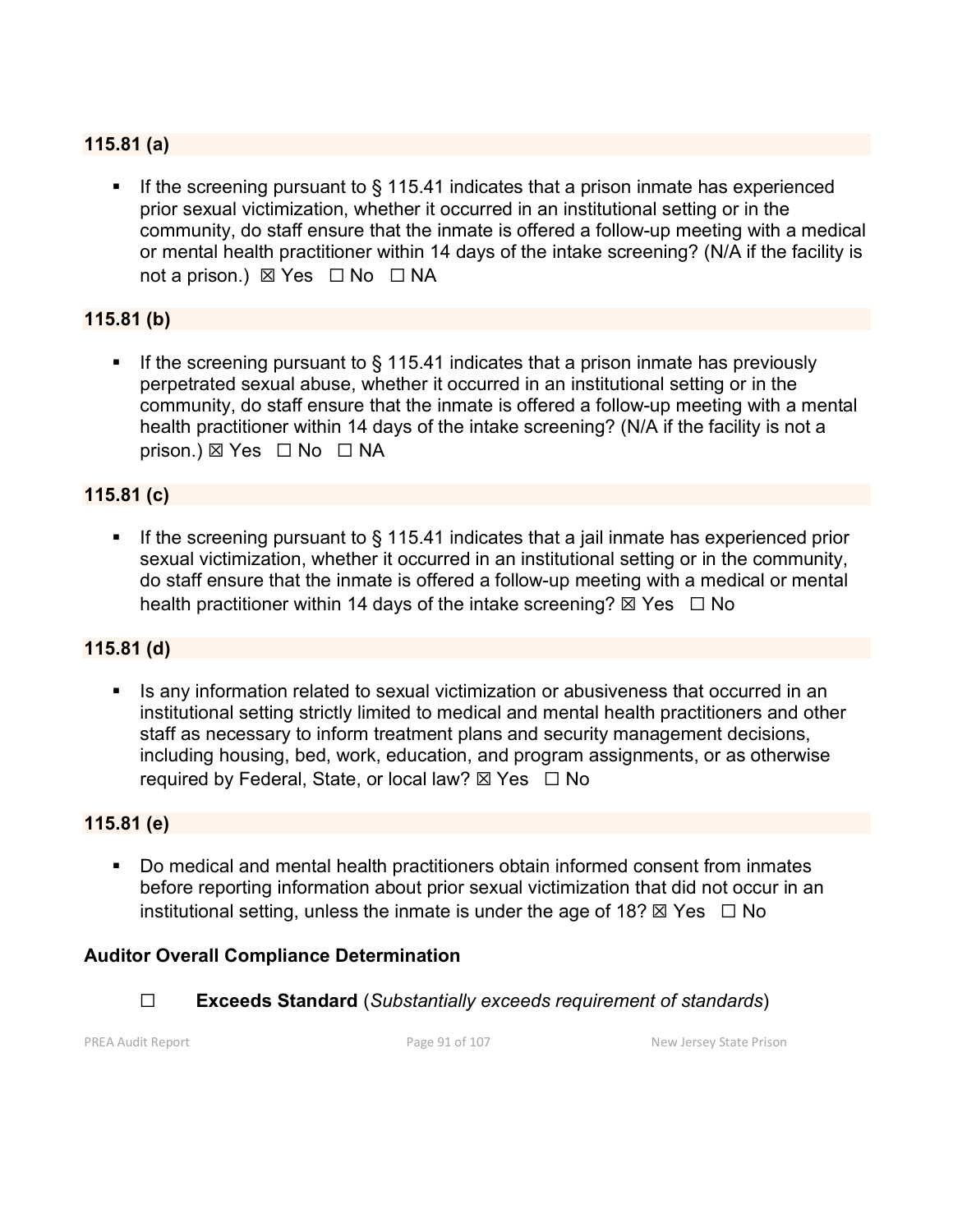- ☒ **Meets Standard** (*Substantial compliance; complies in all material ways with the standard for the relevant review period*)
- ☐ **Does Not Meet Standard** (*Requires Corrective Action*)

### **Instructions for Overall Compliance Determination Narrative**

*The narrative below must include a comprehensive discussion of all the evidence relied upon in making the compliance or non-compliance determination, the auditor's analysis and reasoning, and the auditor's conclusions. This discussion must also include corrective action recommendations where the facility does not meet the standard. These recommendations must be included in the Final Report, accompanied by information on specific corrective actions taken by the facility.*

MED.MHS.001.002 addresses the requirement of the Standard. A clinical interview, which will be documented on the Mental Health Clinical Intake Form, should be in compliance with current PREA standards for screening for risk of sexual victimization and abusiveness and include the recommendations for PREA status, when appropriate. The PREA standards are reflected in the EMR encounters for nursing, provider and psychological intake and ongoing PREA monitoring.

A newly admitted inmate will be seen by the medical staff within four hours of arrival. This encounter will be documented in the Electronic Medical Record (EMR). Interviews with medical and specialized staff confirm the institution has a very thorough system for collecting medical and mental health information and has the capacity to provide continued re-assessment and follow-up services. Inmates who disclosed prior victimization during screening were offered a follow-up meeting with a medical or mental health practitioner. Additionally, inmates who have previously perpetrated sexual abuse, as indicated during the screening, were offered a followup meeting with a mental health practitioner. Treatment services are offered without financial cost to the inmate. This was confirmed by observation and a review of intake screening documents. Screening for prior sexual victimization in any setting is conducted by unit team staff during in-processing procedures. In-processing procedures also screen for previous sexually assaultive behavior in an institutional setting or in the community.

When indicated, staff members ensure that the inmate is offered a follow-up meeting with a mental health practitioner within 14 days of the intake screening. Information related to sexual victimization or abusiveness is limited to medical and mental health practitioners and other staff with a need-to-know for treatment plans, security, housing, work, program assignments and management decisions. Signed and dated informed consents are obtained from inmates before reporting prior sexual victimization which did not occur in an institutional setting.

PREA Audit Report **Page 92 of 107** Page 92 of 107 New Jersey State Prison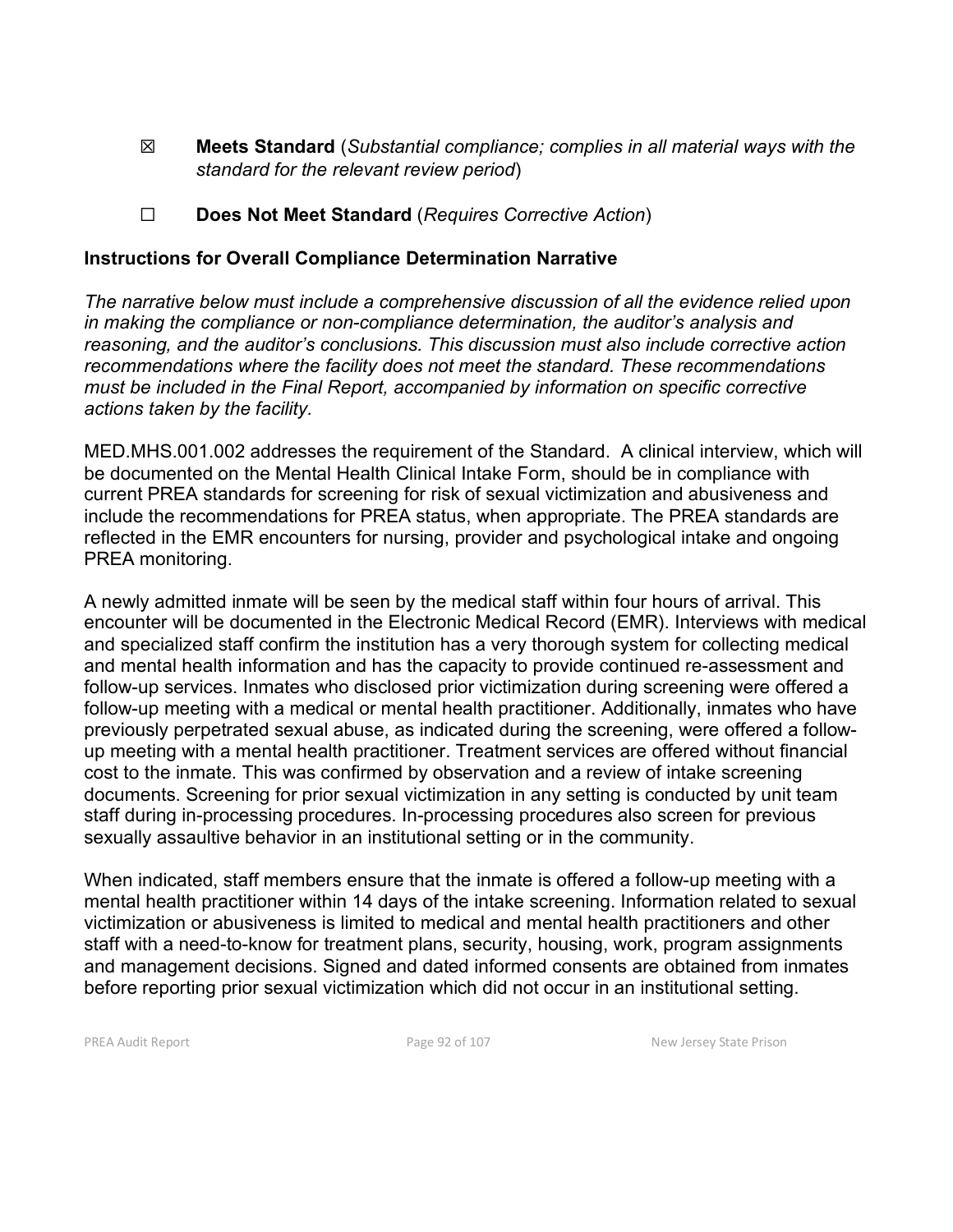The institution does not house inmates under the age of 18. All information is handled confidentially and interviews with intake screening staff support a finding of compliance with this standard. Compliance was also confirmed by a review of policies and intake screening documents, as well as interviews with facility Clinical Psychologists and three inmates who self-identified as having experienced prior victimization during intake.

### **Standard 115.82: Access to emergency medical and mental health services**

# **All Yes/No Questions Must Be Answered by the Auditor to Complete the Report**

#### **115.82 (a)**

 Do inmate victims of sexual abuse receive timely, unimpeded access to emergency medical treatment and crisis intervention services, the nature and scope of which are determined by medical and mental health practitioners according to their professional iudament? **⊠** Yes □ No

#### **115.82 (b)**

- If no qualified medical or mental health practitioners are on duty at the time a report of recent sexual abuse is made, do security staff first responders take preliminary steps to protect the victim pursuant to § 115.62?  $\boxtimes$  Yes  $\Box$  No
- Do security staff first responders immediately notify the appropriate medical and mental health practitioners? ⊠ Yes □ No

#### **115.82 (c)**

 Are inmate victims of sexual abuse offered timely information about and timely access to emergency contraception and sexually transmitted infections prophylaxis, in accordance with professionally accepted standards of care, where medically appropriate? ⊠ Yes □ No

#### **115.82 (d)**

 Are treatment services provided to the victim without financial cost and regardless of whether the victim names the abuser or cooperates with any investigation arising out of the incident?  $\boxtimes$  Yes  $\Box$  No

#### **Auditor Overall Compliance Determination**

PREA Audit Report **Page 93 of 107** Page 93 of 107 New Jersey State Prison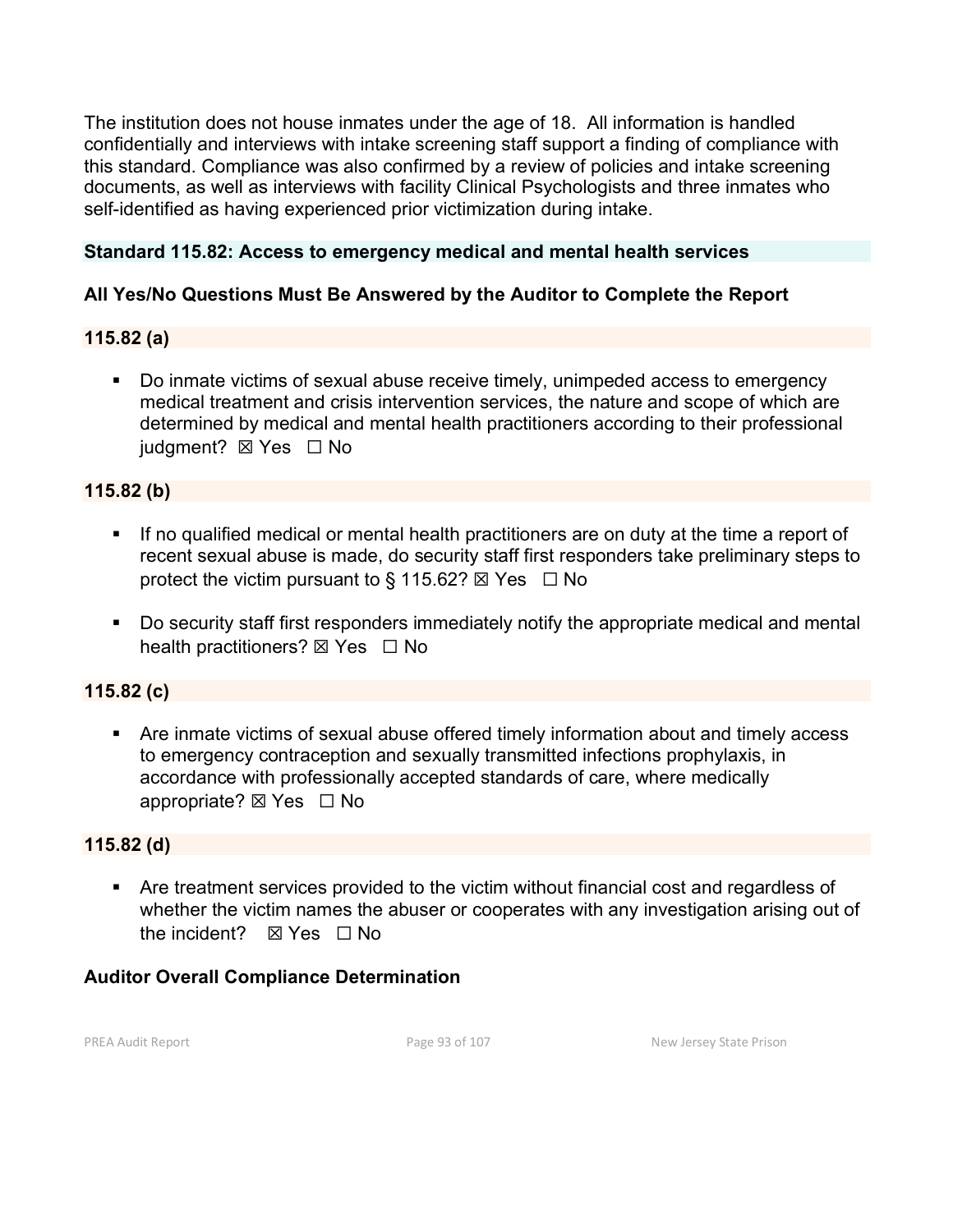- ☐ **Exceeds Standard** (*Substantially exceeds requirement of standards*)
- ☒ **Meets Standard** (*Substantial compliance; complies in all material ways with the standard for the relevant review period*)
- ☐ **Does Not Meet Standard** (*Requires Corrective Action*)

### **Instructions for Overall Compliance Determination Narrative**

*The narrative below must include a comprehensive discussion of all the evidence relied upon in making the compliance or non-compliance determination, the auditor's analysis and reasoning, and the auditor's conclusions. This discussion must also include corrective action recommendations where the facility does not meet the standard. These recommendations must be included in the Final Report, accompanied by information on specific corrective actions taken by the facility.*

MRD.MLI.007 and MED.IMHC.010 Co-Pay address the requirements of the Standard. The healthcare staff shall follow the institution's written plan for responding to allegations of sexual assault of inmates, to include providing only care necessary to stabilize the inmate before being transferred to the Hospital Emergency Department where forensic evidence will be collected, treatment will be provided and the inmate will be given any required prophylaxis. Healthcare staff shall not be involved in the management or treatment of sexual assault cases, unless it is necessary to stabilize the inmate before the transfer to the appropriate community facility. Such care may include the control of bleeding or stabilizing of other injuries incurred, but most frequently would involve emotional support and understanding. The facility medical and mental health personnel provide emergency medical services to inmates. Medical personnel are on duty 16 hours a day, seven days a week and are available for consultation or call-back during off duty hours. Mental health providers are on-site five days per week and are also available for call-back during off duty hours. According to the Health Services Unit Internal Management Procedures MED.IMHC.010, inmates will be assessed a \$5.00 co-payment for each inmate visit for the following health-care related services. Services excluded from the copayment requirement include medical visits initiated by medical/mental health staff to comply with NJ DOC policy or regulations and emergency services. Inmate victims of sexual abuse, while incarcerated, are offered information about and timely access to information on sexually transmitted infection prophylaxis, in accordance with professionally accepted standards of care, where medically appropriate. There were no allegations of sexual abuse that required referral for forensic examination in the last year. Compliance with this standard was determined by a review of policy/documentation and interviews with SANE medical staff and the Prison Medical and Mental Health Administrators.

#### **Standard 115.83: Ongoing medical and mental health care for sexual abuse victims and abusers**

PREA Audit Report **Page 94 of 107** Page 94 of 107 New Jersey State Prison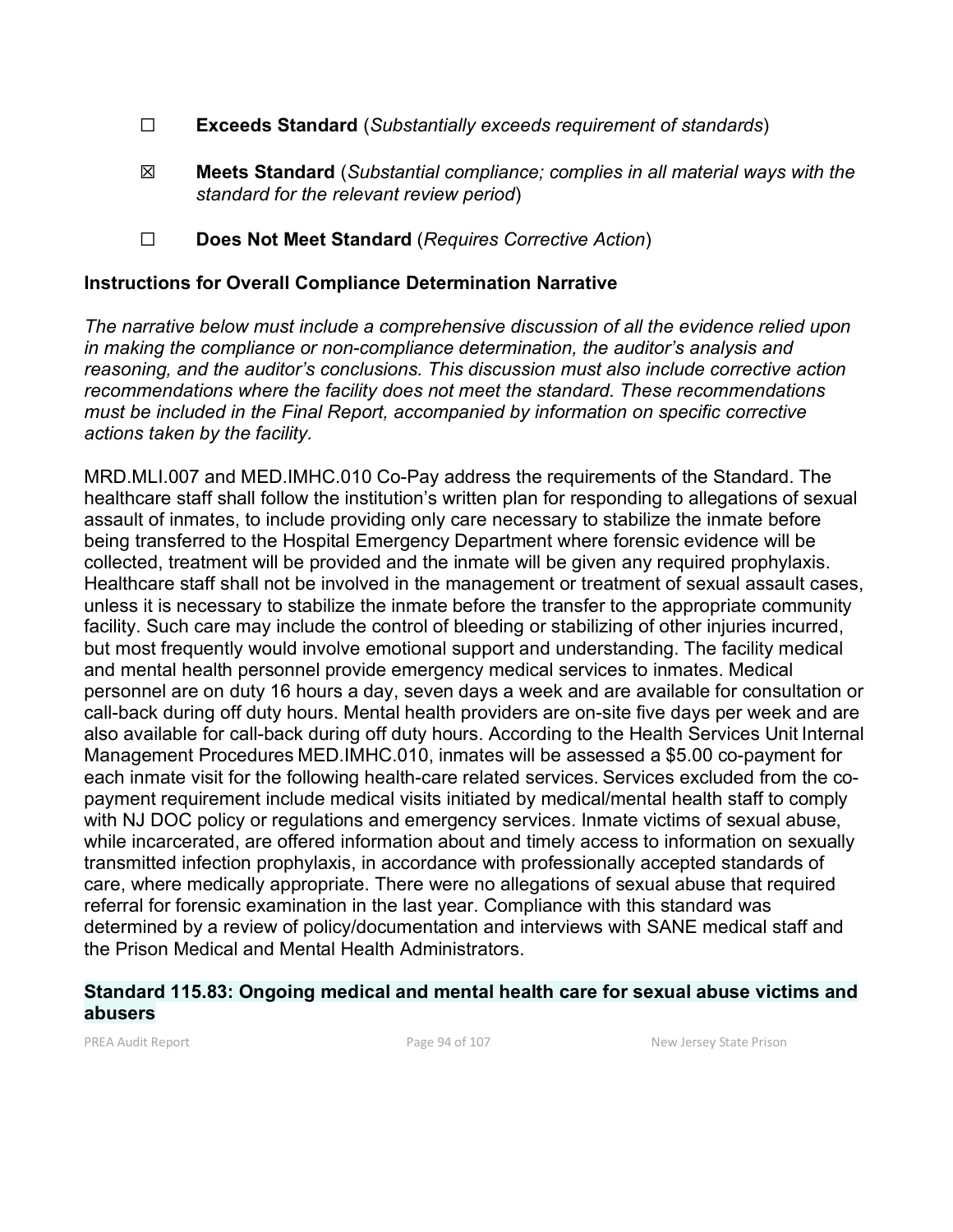# **All Yes/No Questions Must Be Answered by the Auditor to Complete the Report**

#### **115.83 (a)**

**Does the facility offer medical and mental health evaluation and, as appropriate,** treatment to all inmates who have been victimized by sexual abuse in any prison, jail, lockup, or juvenile facility? ⊠ Yes □ No

# **115.83 (b)**

 Does the evaluation and treatment of such victims include, as appropriate, follow-up services, treatment plans, and, when necessary, referrals for continued care following their transfer to, or placement in, other facilities, or their release from custody? ☒ Yes ☐ No

# **115.83 (c)**

 Does the facility provide such victims with medical and mental health services consistent with the community level of care?  $\boxtimes$  Yes  $\Box$  No

#### **115.83 (d)**

 Are inmate victims of sexually abusive vaginal penetration while incarcerated offered pregnancy tests? (N/A if all-male facility.)  $\Box$  Yes  $\Box$  No  $\boxtimes$  NA

#### **115.83 (e)**

If pregnancy results from the conduct described in paragraph  $\S$  115.83(d), do such victims receive timely and comprehensive information about and timely access to all lawful pregnancy-related medical services? (N/A if all-male facility.) ☐ Yes ☐ No ☒ NA

#### **115.83 (f)**

 Are inmate victims of sexual abuse while incarcerated offered tests for sexually transmitted infections as medically appropriate?  $\boxtimes$  Yes  $\Box$  No

#### **115.83 (g)**

PREA Audit Report **Page 95 of 107** Page 95 of 107 New Jersey State Prison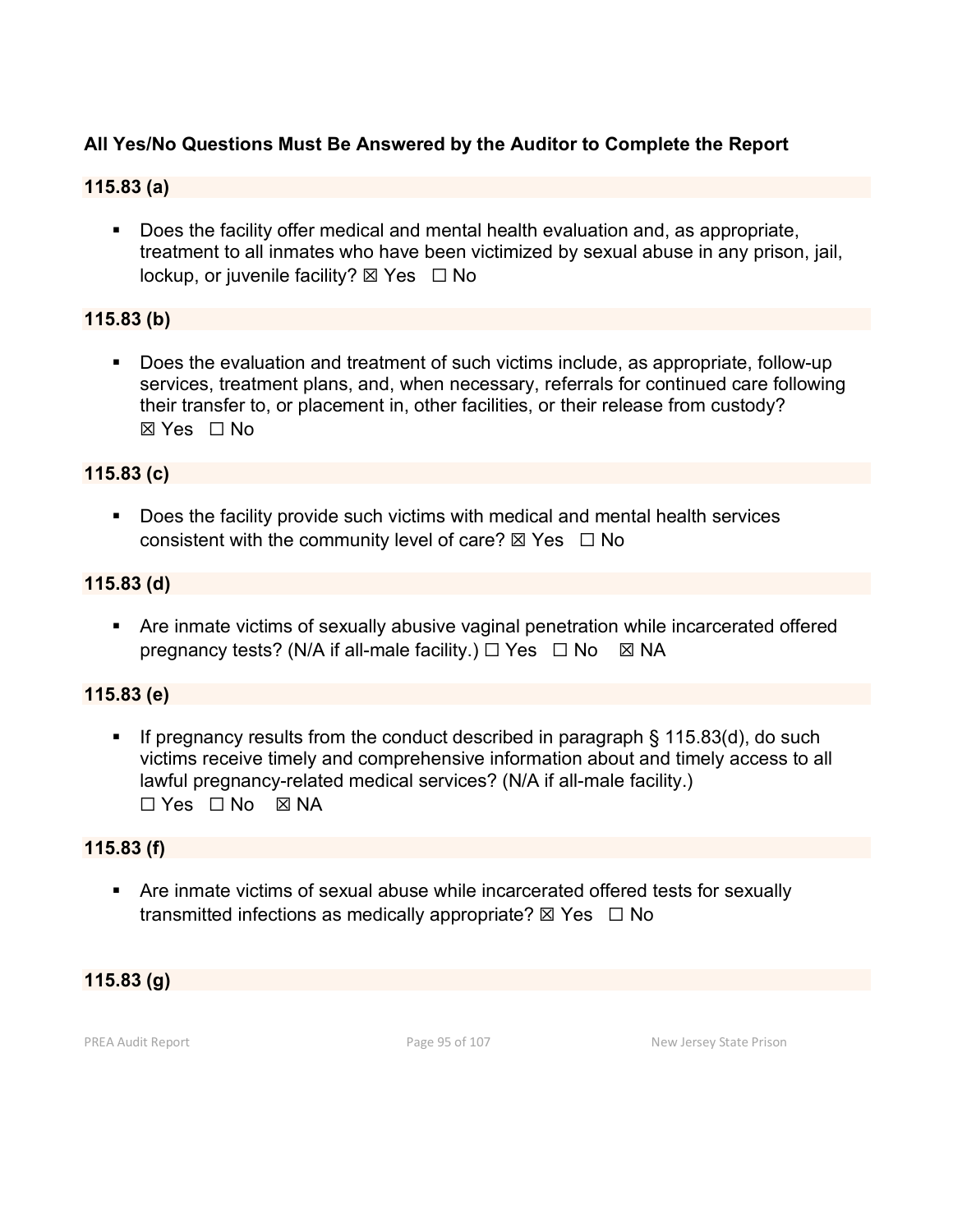Are treatment services provided to the victim without financial cost and regardless of whether the victim names the abuser or cooperates with any investigation arising out of the incident?  $\boxtimes$  Yes  $\Box$  No

#### **115.83 (h)**

 If the facility is a prison, does it attempt to conduct a mental health evaluation of all known inmate-on-inmate abusers within 60 days of learning of such abuse history and offer treatment when deemed appropriate by mental health practitioners? (NA if the facility is a jail.)  $\boxtimes$  Yes  $\Box$  No  $\Box$  NA

#### **Auditor Overall Compliance Determination**

- ☐ **Exceeds Standard** (*Substantially exceeds requirement of standards*)
- ☒ **Meets Standard** (*Substantial compliance; complies in all material ways with the standard for the relevant review period*)
- ☐ **Does Not Meet Standard** (*Requires Corrective Action*)

#### **Instructions for Overall Compliance Determination Narrative**

*The narrative below must include a comprehensive discussion of all the evidence relied upon in making the compliance or non-compliance determination, the auditor's analysis and reasoning, and the auditor's conclusions. This discussion must also include corrective action recommendations where the facility does not meet the standard. These recommendations must be included in the Final Report, accompanied by information on specific corrective actions taken by the facility.*

MED.MHS.002.010 addresses the requirements of the Standard. In accordance with PREA standards, mental health staff will conduct an evaluation of all known inmate abusers within 60 days of learning of such abuse history and offer treatment when deemed appropriate.

As confirmed by a review of policies, the facility may offer medical and mental health evaluation and, as appropriate, treatment to all inmates who have been victimized by sexual abuse. The evaluation and treatment of such victims include follow-up services. The facility would arrange for referrals for continued care following their transfer to or placement in other facilities or after their release from custody. The facility has staffed its medical and mental health departments and offers sexual abuse victims medical and mental health services consistent with the standard of care available in the community.

PREA Audit Report **Page 96 of 107** Page 96 of 107 New Jersey State Prison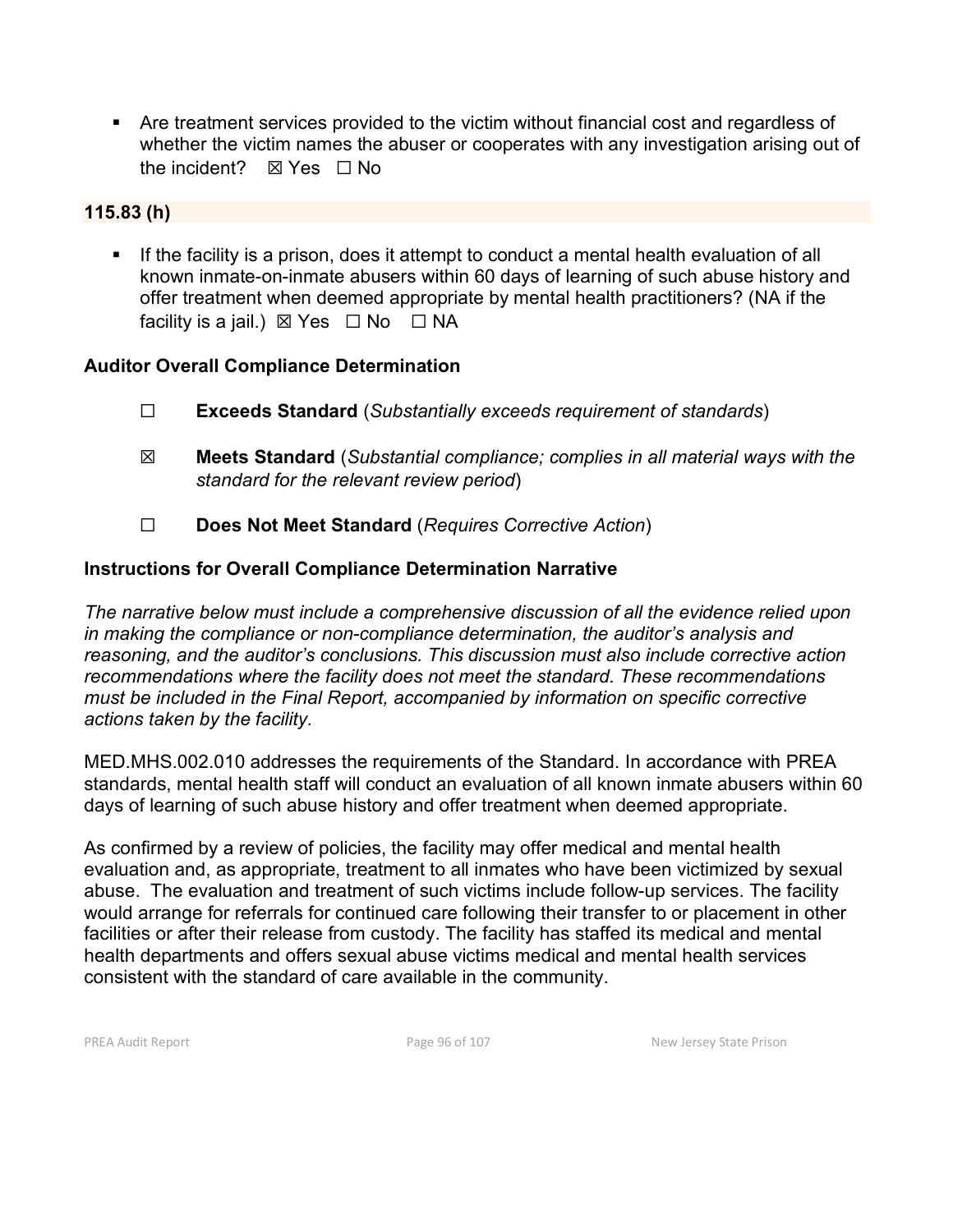At the time of release, aftercare services will be arranged for any active mental health disorder, in accordance with current procedures for release planning. Inmate victims of sexual abuse, while incarcerated, will be offered tests for sexually transmitted infections, as medically appropriate. All treatment services are provided to the victim without financial cost and regardless of whether the victim names the abuser or cooperates with any investigation arising out of the incident.

The facility will attempt to conduct a mental health evaluation of all known inmate-on-inmate abusers within 60 days of learning of such abuse history and offer treatment when deemed appropriate by mental health practitioners. Health services include medical and mental health aftercare plans to be developed no later than 30 days prior to the anticipated date of release for inmates subjected to sexual abuse. Compliance with the standard was verified through the review of policy and interviews with medical and mental health staff.

# **DATA COLLECTION AND REVIEW**

#### **Standard 115.86: Sexual abuse incident reviews**

# **All Yes/No Questions Must Be Answered by the Auditor to Complete the Report**

#### **115.86 (a)**

 Does the facility conduct a sexual abuse incident review at the conclusion of every sexual abuse investigation, including where the allegation has not been substantiated, unless the allegation has been determined to be unfounded?  $\boxtimes$  Yes  $\Box$  No

#### **115.86 (b)**

Does such review ordinarily occur within 30 days of the conclusion of the investigation? ☒ Yes ☐ No

#### **115.86 (c)**

**Does the review team include upper-level management officials, with input from line** supervisors, investigators, and medical or mental health practitioners?  $\boxtimes$  Yes  $\Box$  No

#### **115.86 (d)**

 Does the review team: Consider whether the allegation or investigation indicates a need to change policy or practice to better prevent, detect, or respond to sexual abuse?

PREA Audit Report **Page 97 of 107** Page 97 of 107 New Jersey State Prison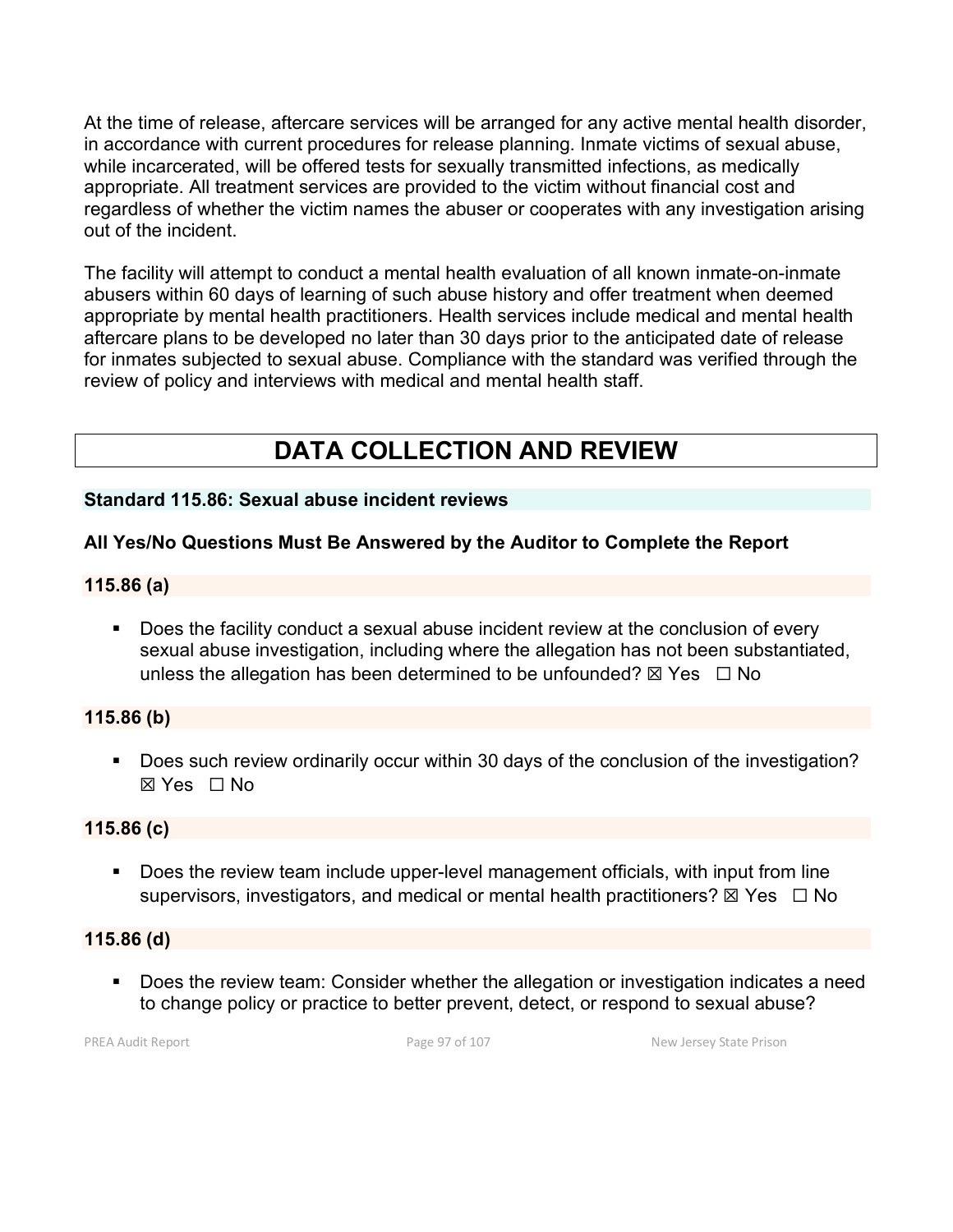☒ Yes ☐ No

- Does the review team: Consider whether the incident or allegation was motivated by race; ethnicity; gender identity; lesbian, gay, bisexual, transgender, or intersex identification, status, or perceived status; gang affiliation; or other group dynamics at the facility? ⊠ Yes □ No
- **Does the review team: Examine the area in the facility where the incident allegedly** occurred to assess whether physical barriers in the area may enable abuse? ☒ Yes ☐ No
- Does the review team: Assess the adequacy of staffing levels in that area during different shifts? ☒ Yes ☐ No
- Does the review team: Assess whether monitoring technology should be deployed or augmented to supplement supervision by staff?  $\boxtimes$  Yes  $\Box$  No
- **Does the review team: Prepare a report of its findings, including but not necessarily** limited to determinations made pursuant to §§ 115.86(d) (1) - (d) (5), and any recommendations for improvement and submit such report to the facility head and PREA compliance manager?  $\boxtimes$  Yes  $\Box$  No

#### **115.86 (e)**

**Does the facility implement the recommendations for improvement, or document its** reasons for not doing so?  $\boxtimes$  Yes  $\Box$  No

#### **Auditor Overall Compliance Determination**

- ☐ **Exceeds Standard** (*Substantially exceeds requirement of standards*)
- ☒ **Meets Standard** (*Substantial compliance; complies in all material ways with the standard for the relevant review period*)
- ☐ **Does Not Meet Standard** (*Requires Corrective Action*)

# **Instructions for Overall Compliance Determination Narrative**

*The narrative below must include a comprehensive discussion of all the evidence relied upon in making the compliance or non-compliance determination, the auditor's analysis and reasoning, and the auditor's conclusions. This discussion must also include corrective action* 

PREA Audit Report **Page 98 of 107** Page 98 of 107 New Jersey State Prison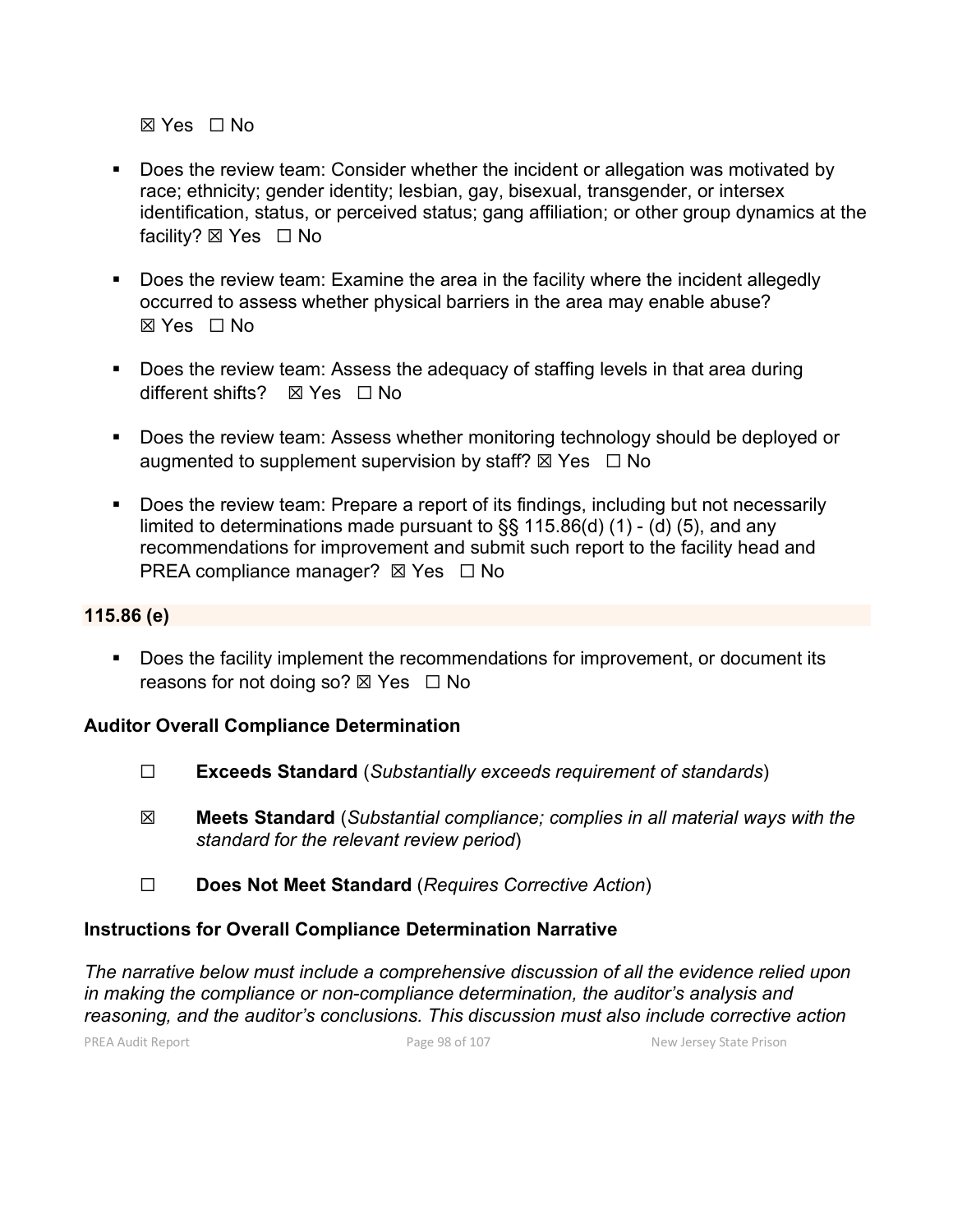*recommendations where the facility does not meet the standard. These recommendations must be included in the Final Report, accompanied by information on specific corrective actions taken by the facility.*

IMM.001.004, PCS.001.PREA.001 and PCS.001.PREA.ICM address the requirements of this standard. A Sexual Assault Advisory Council (SAAC) is a council which convenes at the facility and headquarters levels to review all allegations and instances of sexual abuse/sexual harassment with the purpose of assessing and improving PREA prevention, detection and response; and of reviewing, on a case-by-case basis, housing requests for transgender/intersex inmates based on gender identity. The facility IPCM convenes an institutional level sexual assault review of the substantiated and unsubstantiated sexual assault allegations within 30 days of the completion of the investigation by the SID. The review is held in accordance with PREA Standard 115.86 and COHQ's Sexual Assault Advisory Council's procedures and review form. A copy of the signed review committee form is maintained by the Institution PREA Compliance Manager and placed in Folder 115.86 on the DOCNet I drive.

The IPCM was interviewed and found to be extremely knowledgeable concerning her duties and responsibilities. There were twenty-three incidents that required a review team to conduct an incident review at the end of the investigation. The facility completed the required reviews within 30 days of the conclusion of the investigation. The review team meeting did take into consideration whether the incident was motivated by race, ethnicity, gender identity, status, perceived status or gang affiliation. The team also decided as to whether additional monitoring technology should be added to enhance staff supervision. The review team is comprised of upper-level management officials, to include the IPCM, Assistant Administrator, SID, the Health Services Administrator and the Assistant Administrator. The standard was found to be in full compliance with the standard.

#### **Standard 115.87: Data collection**

# **All Yes/No Questions Must Be Answered by the Auditor to Complete the Report**

#### **115.87 (a)**

 Does the agency collect accurate, uniform data for every allegation of sexual abuse at facilities under its direct control using a standardized instrument and set of definitions? ☒ Yes ☐ No

**115.87 (b)**

Does the agency aggregate the incident-based sexual abuse data at least annually?  $\boxtimes$  Yes  $\Box$  No

PREA Audit Report **Page 99 of 107** Page 99 of 107 New Jersey State Prison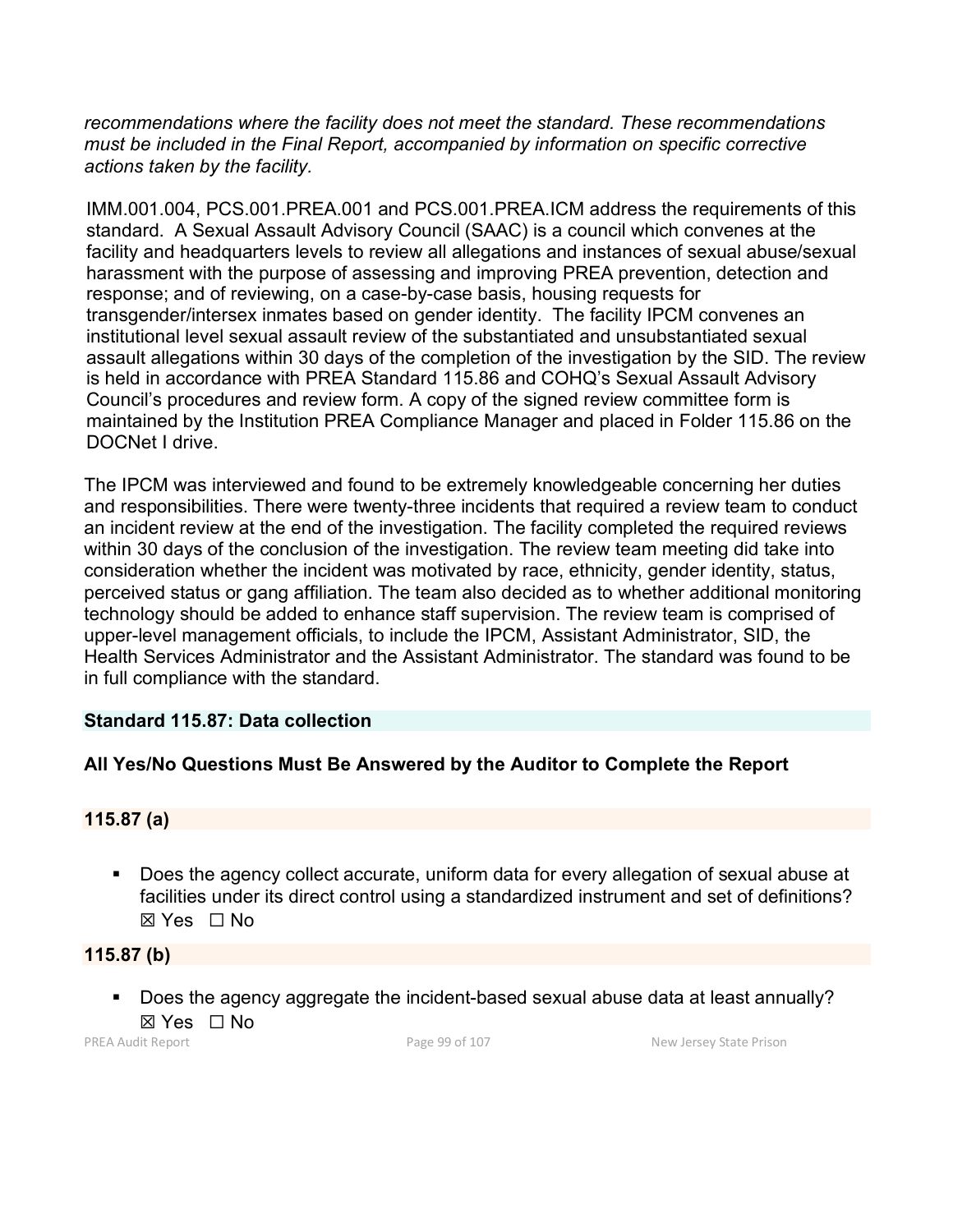#### **115.87 (c)**

 Does the incident-based data include, at a minimum, the data necessary to answer all questions from the most recent version of the Survey of Sexual Violence conducted by the Department of Justice?  $\boxtimes$  Yes  $\Box$  No

#### **115.87 (d)**

 Does the agency maintain, review, and collect data as needed from all available incident-based documents, including reports, investigation files, and sexual abuse incident reviews? **⊠ Yes** □ No

#### **115.87 (e)**

Does the agency also obtain incident-based and aggregated data from every private facility with which it contracts for the confinement of its inmates? (N/A if agency does not contract for the confinement of its inmates.)  $\boxtimes$  Yes  $\Box$  No  $\Box$  NA

#### **115.87 (f)**

Does the agency, upon request, provide all such data from the previous calendar year to the Department of Justice no later than June 30? (N/A if DOJ has not requested agency data.)  $\boxtimes$  Yes  $\Box$  No  $\Box$  NA

#### **Auditor Overall Compliance Determination**

- ☐ **Exceeds Standard** (*Substantially exceeds requirement of standards*)
- ☒ **Meets Standard** (*Substantial compliance; complies in all material ways with the standard for the relevant review period*)
- ☐ **Does Not Meet Standard** (*Requires Corrective Action*)

#### **Instructions for Overall Compliance Determination Narrative**

*The narrative below must include a comprehensive discussion of all the evidence relied upon in making the compliance or non-compliance determination, the auditor's analysis and reasoning, and the auditor's conclusions. This discussion must also include corrective action recommendations where the facility does not meet the standard. These recommendations must be included in the Final Report, accompanied by information on specific corrective actions taken by the facility.*

PREA Audit Report **Page 100 of 107** New Jersey State Prison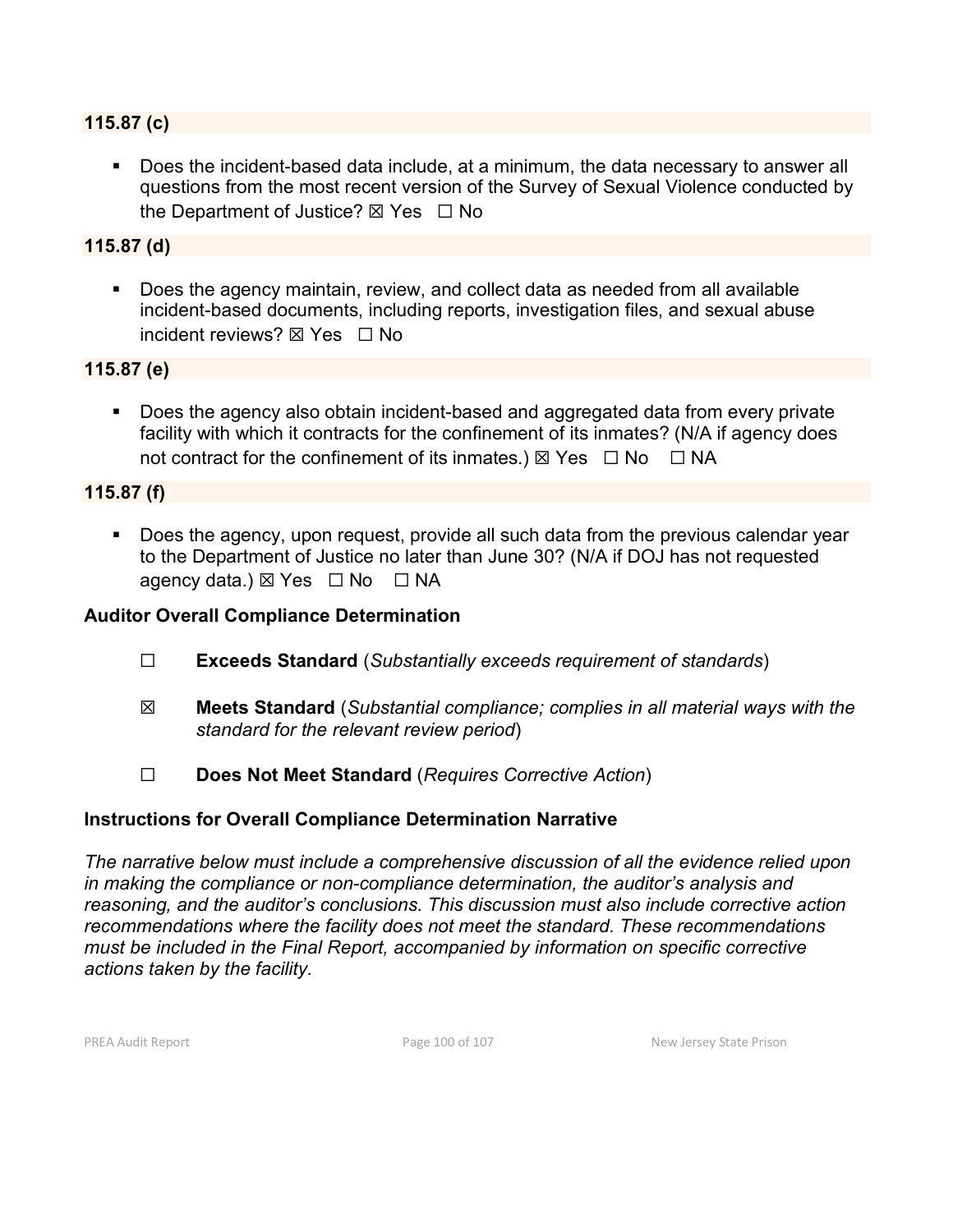PCS.001.PREA.001 addresses the requirement of the Standard. The facility collects accurate, uniform data for every allegation of sexual abuse/sexual harassment by using a standardized instrument. The agency tracks information concerning sexual abuse using data from the facility's PREA E-Management System. The data collected includes the information necessary to answer all questions from the most recent version of the Survey of Sexual Violence, conducted by the DOJ. The agency aggregates and reviews all data annually. The facility was found to be in full compliance with that standard.

#### **Standard 115.88: Data review for corrective action**

#### **All Yes/No Questions Must Be Answered by the Auditor to Complete the Report**

#### **115.88 (a)**

- Does the agency review data collected and aggregated pursuant to § 115.87 in order to assess and improve the effectiveness of its sexual abuse prevention, detection, and response policies, practices, and training, including by: Identifying problem areas? ☒ Yes ☐ No
- Does the agency review data collected and aggregated pursuant to § 115.87 in order to assess and improve the effectiveness of its sexual abuse prevention, detection, and response policies, practices, and training, including by: Taking corrective action on an ongoing basis? **⊠** Yes □ No
- Does the agency review data collected and aggregated pursuant to § 115.87 in order to assess and improve the effectiveness of its sexual abuse prevention, detection, and response policies, practices, and training, including by: Preparing an annual report of its findings and corrective actions for each facility, as well as the agency as a whole? ☒ Yes ☐ No

#### **115.88 (b)**

**Does the agency's annual report include a comparison of the current year's data and** corrective actions with those from prior years and provide an assessment of the agency's progress in addressing sexual abuse  $\boxtimes$  Yes  $\Box$  No

#### **115.88 (c)**

If Is the agency's annual report approved by the agency head and made readily available to the public through its website or, if it does not have one, through other means?  $\boxtimes$  Yes  $\Box$  No

PREA Audit Report **Page 101 of 107** Page 101 of 107 New Jersey State Prison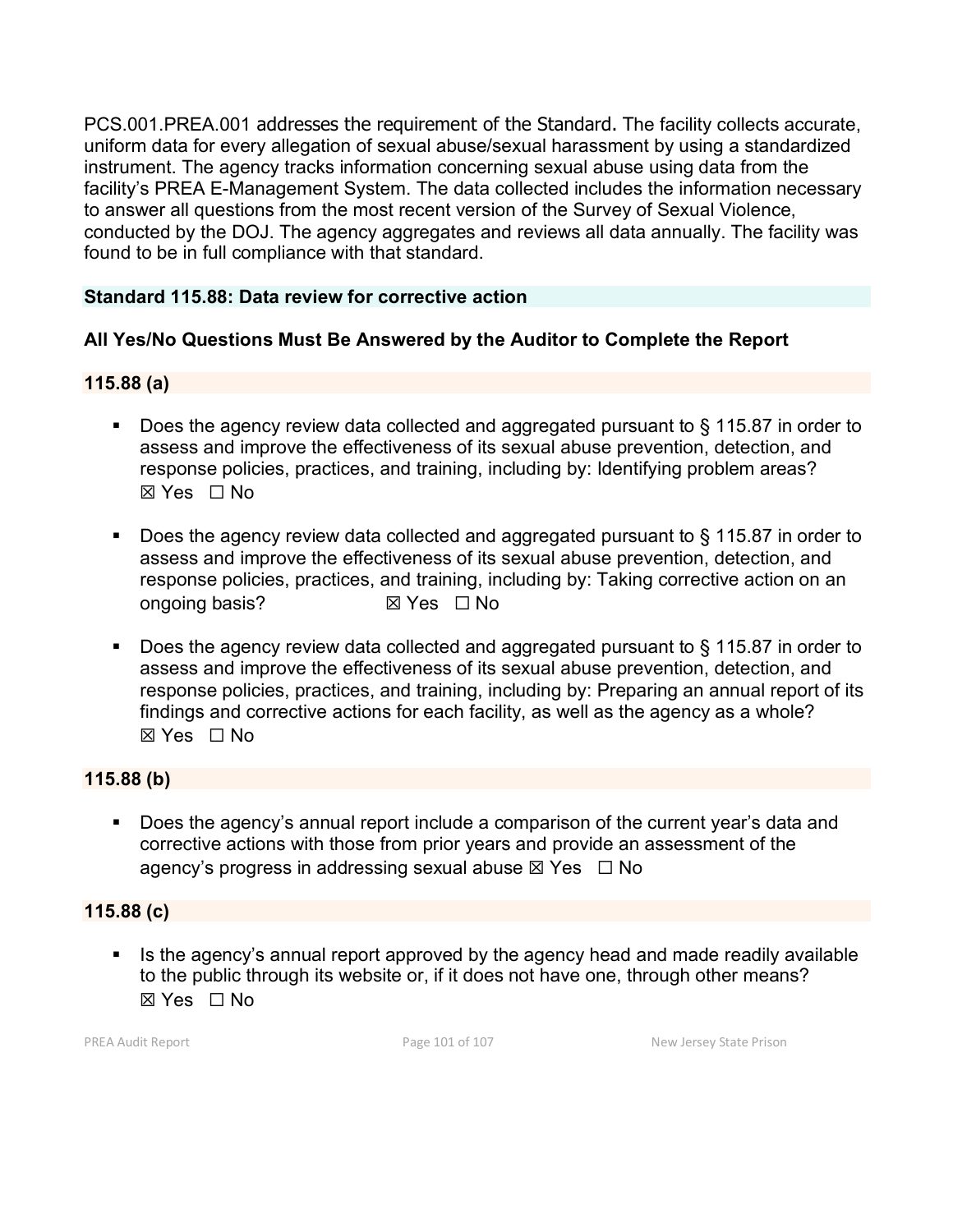#### **115.88 (d)**

Does the agency indicate the nature of the material redacted where it redacts specific material from the reports when publication would present a clear and specific threat to the safety and security of a facility?  $\boxtimes$  Yes  $\Box$  No

#### **Auditor Overall Compliance Determination**

- ☐ **Exceeds Standard** (*Substantially exceeds requirement of standards*)
- ☒ **Meets Standard** (*Substantial compliance; complies in all material ways with the standard for the relevant review period*)
- ☐ **Does Not Meet Standard** (*Requires Corrective Action*)

#### **Instructions for Overall Compliance Determination Narrative**

*The narrative below must include a comprehensive discussion of all the evidence relied upon in making the compliance or non-compliance determination, the auditor's analysis and reasoning, and the auditor's conclusions. This discussion must also include corrective action recommendations where the facility does not meet the standard. These recommendations must be included in the Final Report, accompanied by information on specific corrective actions taken by the facility.*

PCS.001.PREA.001 addresses the requirements of the Standard. The Sexual Assault/Prison Rape Elimination Act (PREA) Advisory Council was developed to review and analyze, at the departmental level, all allegations and incidents of sexual assault/sexual harassment, in accordance with the Prison Rape Elimination Act (PREA), to ensure that all applicable policies and procedures have been followed. An Annual Report is prepared and placed on the NJ DOC website [https://www.nj.gov/corrections/.](https://www.nj.gov/corrections/) The 2017 Annual Report was reviewed by the auditor. Compliance with this standard was determined by a review of policy/documentation and staff interviews.

#### **Standard 115.89: Data storage, publication, and destruction**

#### **All Yes/No Questions Must Be Answered by the Auditor to Complete the Report**

**115.89 (a)**

■ Does the agency ensure that data collected pursuant to § 115.87 are securely retained? ☒ Yes ☐ No

PREA Audit Report **Page 102 of 107** New Jersey State Prison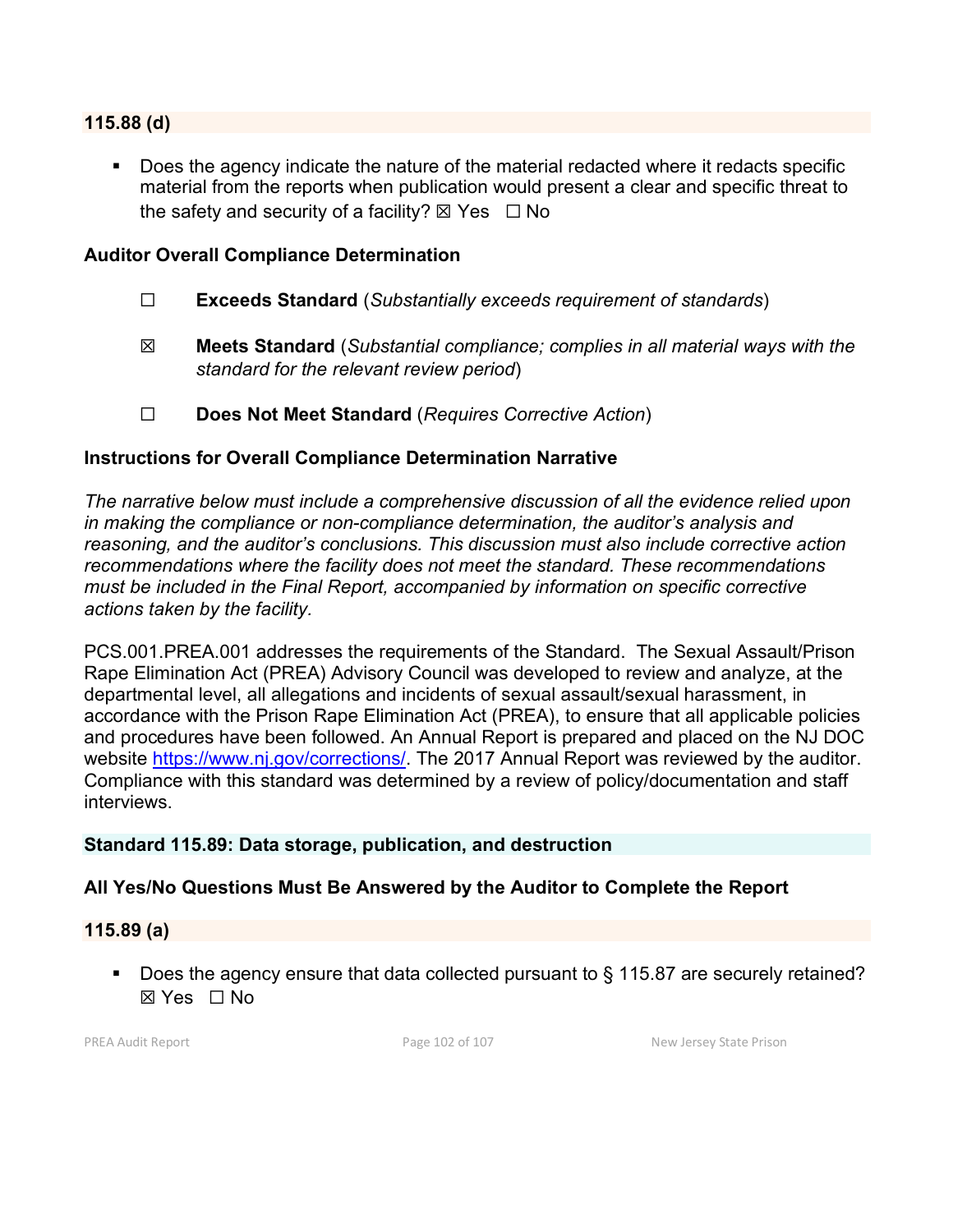#### **115.89 (b)**

Does the agency make all aggregated sexual abuse data, from facilities under its direct control and private facilities with which it contracts, readily available to the public at least annually through its website or, if it does not have one, through other means? ☒ Yes ☐ No

#### **115.89 (c)**

 Does the agency remove all personal identifiers before making aggregated sexual abuse data publicly available?  $\boxtimes$  Yes  $\Box$  No

#### **115.89 (d)**

■ Does the agency maintain sexual abuse data collected pursuant to § 115.87 for at least 10 years after the date of the initial collection, unless Federal, State, or local law requires otherwise? ⊠ Yes □ No

#### **Auditor Overall Compliance Determination**

- ☐ **Exceeds Standard** (*Substantially exceeds requirement of standards*)
- ☒ **Meets Standard** (*Substantial compliance; complies in all material ways with the standard for the relevant review period*)
- ☐ **Does Not Meet Standard** (*Requires Corrective Action*)

#### **Instructions for Overall Compliance Determination Narrative**

*The narrative below must include a comprehensive discussion of all the evidence relied upon in making the compliance or non-compliance determination, the auditor's analysis and reasoning, and the auditor's conclusions. This discussion must also include corrective action recommendations where the facility does not meet the standard. These recommendations must be included in the Final Report, accompanied by information on specific corrective actions taken by the facility.*

The NJ DOC PREA Coordinator reviews data compiled by each facility and issues a report to the Department of Corrections. Agency PREA data is securely retained and is published on the <https://www.state.nj.us/corrections/pages/PREA/PREA.html>website after removing all personal identifying information. The reports cover all data required in this standard and are retained in a file. Compliance with this standard was determined by a review of policy, supporting documentation and the NJ DOC website, as well as staff interviews.

PREA Audit Report **Page 103 of 107** Page 103 of 107 New Jersey State Prison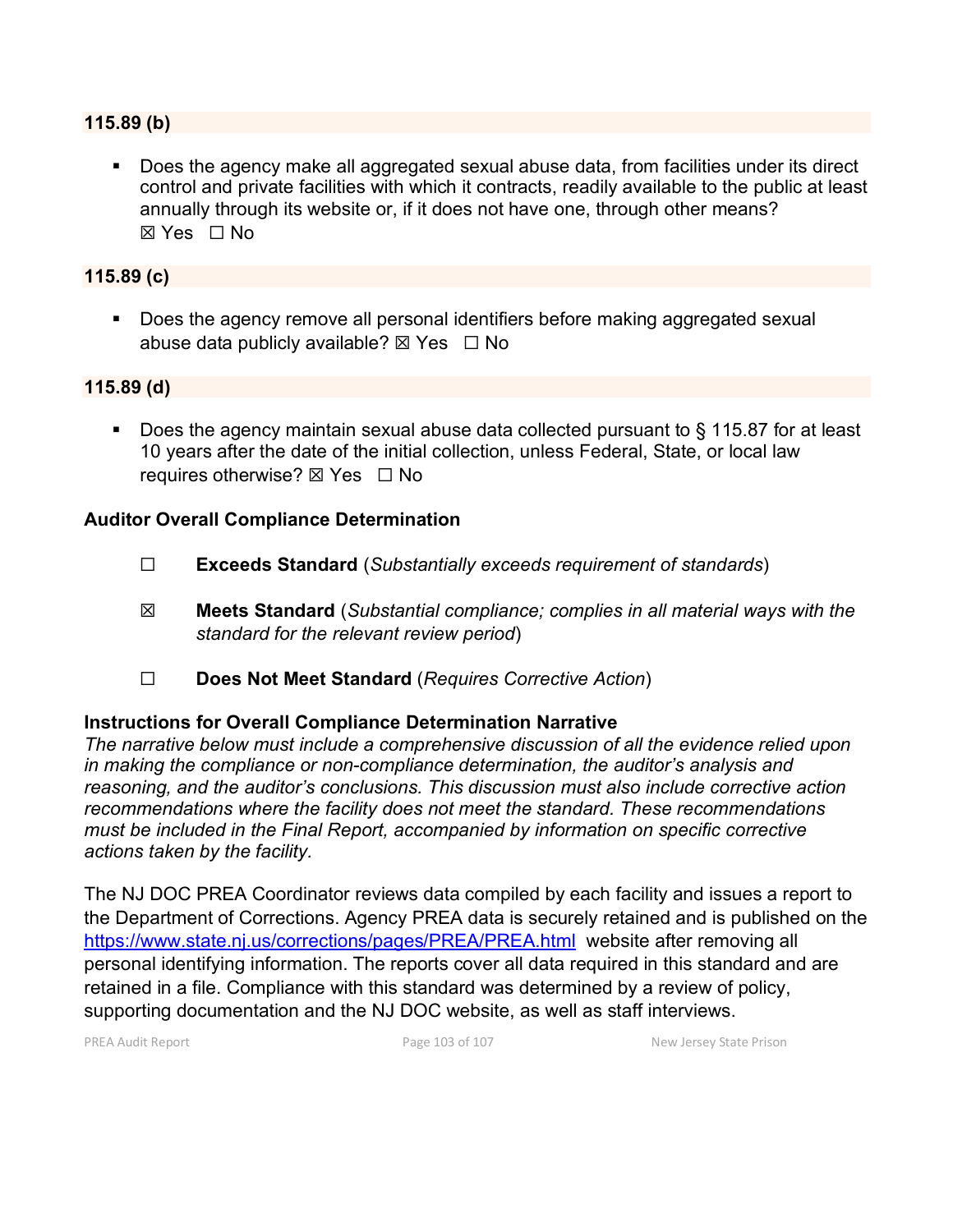# **AUDITING AND CORRECTIVE ACTION**

### **Standard 115.401: Frequency and scope of audits**

# **All Yes/No Questions Must Be Answered by the Auditor to Complete the Report**

#### **115.401 (a)**

 During the three-year period starting on August 20, 2013, and during each three-year period thereafter, did the agency ensure that each facility operated by the agency, or by a private organization on behalf of the agency, was audited at least once? (N/A before August 20, 2016.) ⊠ Yes □ No □ NA

#### **115.401 (b)**

**During each one-year period starting on August 20, 2013, did the agency ensure that at** least one-third of each facility type operated by the agency, or by a private organization on behalf of the agency, was audited?  $\boxtimes$  Yes  $\Box$  No

#### **115.401 (h)**

 Did the auditor have access to, and the ability to observe, all areas of the audited facility? **⊠ Yes** □ No

#### **115.401 (I)**

 Was the auditor permitted to request and receive copies of any relevant documents (including electronically stored information)?  $\boxtimes$  Yes  $\Box$  No

#### **115.401 (m)**

 Was the auditor permitted to conduct private interviews with inmates, residents, and detainees? **⊠ Yes □ No** 

#### **115.401 (n)**

 Were inmates permitted to send confidential information or correspondence to the auditor in the same manner as if they were communicating with legal counsel?  $\boxtimes$  Yes  $\Box$  No

PREA Audit Report **Page 104 of 107** Page 104 of 107 New Jersey State Prison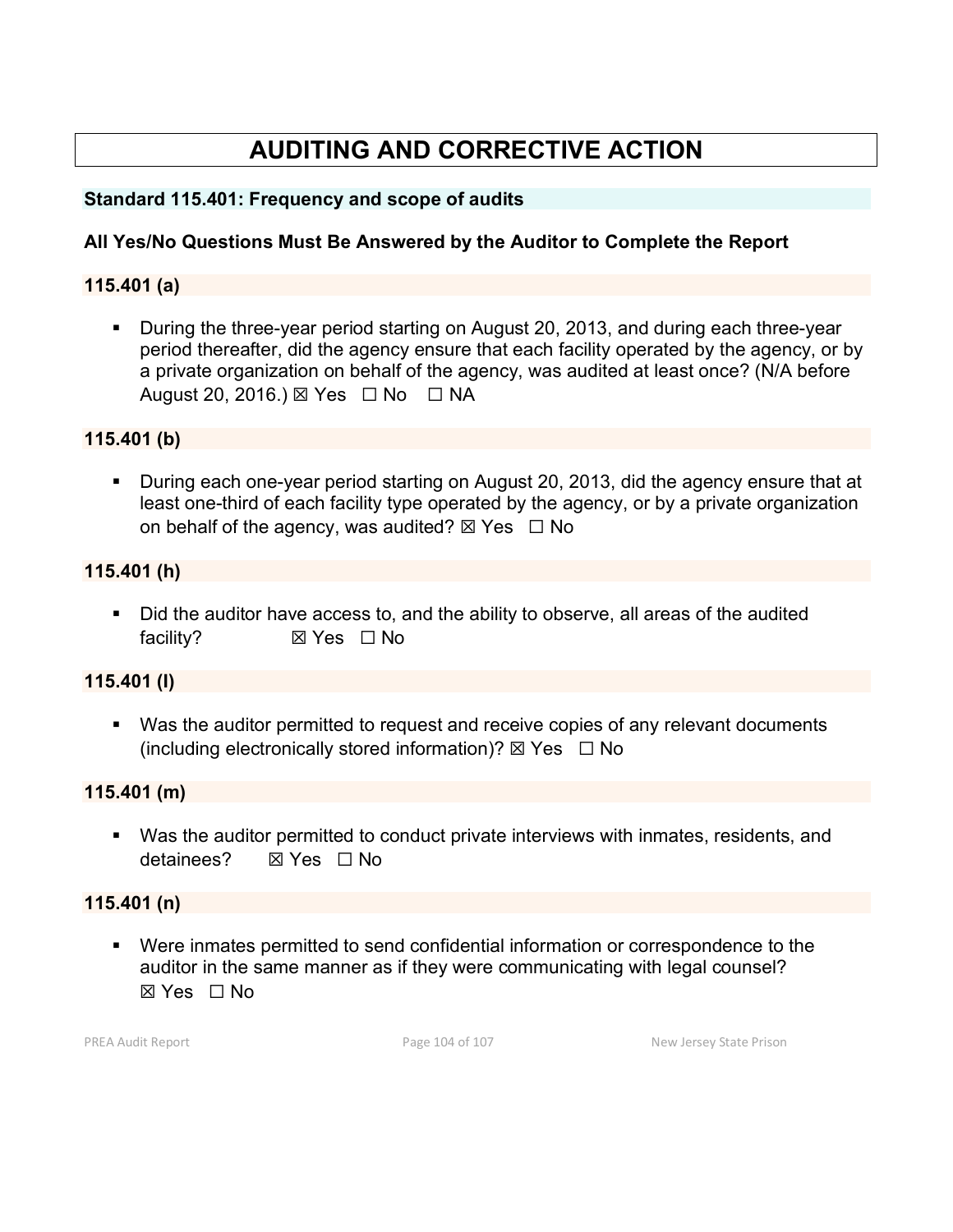### **Auditor Overall Compliance Determination**

- ☐ **Exceeds Standard** (*Substantially exceeds requirement of standards*)
- ☒ **Meets Standard** (*Substantial compliance; complies in all material ways with the standard for the relevant review period*)
- ☐ **Does Not Meet Standard** (*Requires Corrective Action*)

# **Instructions for Overall Compliance Determination Narrative**

*The narrative below must include a comprehensive discussion of all the evidence relied upon in making the compliance or non-compliance determination, the auditor's analysis and reasoning, and the auditor's conclusions. This discussion must also include corrective action recommendations where the facility does not meet the standard. These recommendations must be included in the Final Report, accompanied by information on specific corrective actions taken by the facility.*

This is the second PREA audit of this facility. The previous PREA audit was in October 2015. The auditor was allowed access to all areas of the facility and had access to all required supporting documentation. The auditor was able to conduct private interviews with both inmates and staff. The auditor was provided supporting documentation before and during the audit. Notifications of the audit (posted throughout facility) allowed inmates to send confidential letters to the auditor prior to the audit. There was no correspondence received by the auditor from inmates or staff.

#### **Standard 115.403: Audit contents and findings**

# **All Yes/No Questions Must Be Answered by the Auditor to Complete the Report**

#### **115.403 (f)**

 The agency has published on its agency website, if it has one, or has otherwise made publicly available, all Final Audit Reports within 90 days of issuance by auditor. The review period is for prior audits completed during the past three years PRECEDING THIS AGENCY AUDIT. In the case of single facility agencies, the auditor shall ensure that the facility's last audit report was published. The pendency of any agency appeal pursuant to 28 C.F.R. § 115.405 does not excuse noncompliance with this provision. (N/A if there have been no Final Audit Reports issued in the past three years, or in the

PREA Audit Report **Page 105 of 107** New Jersey State Prison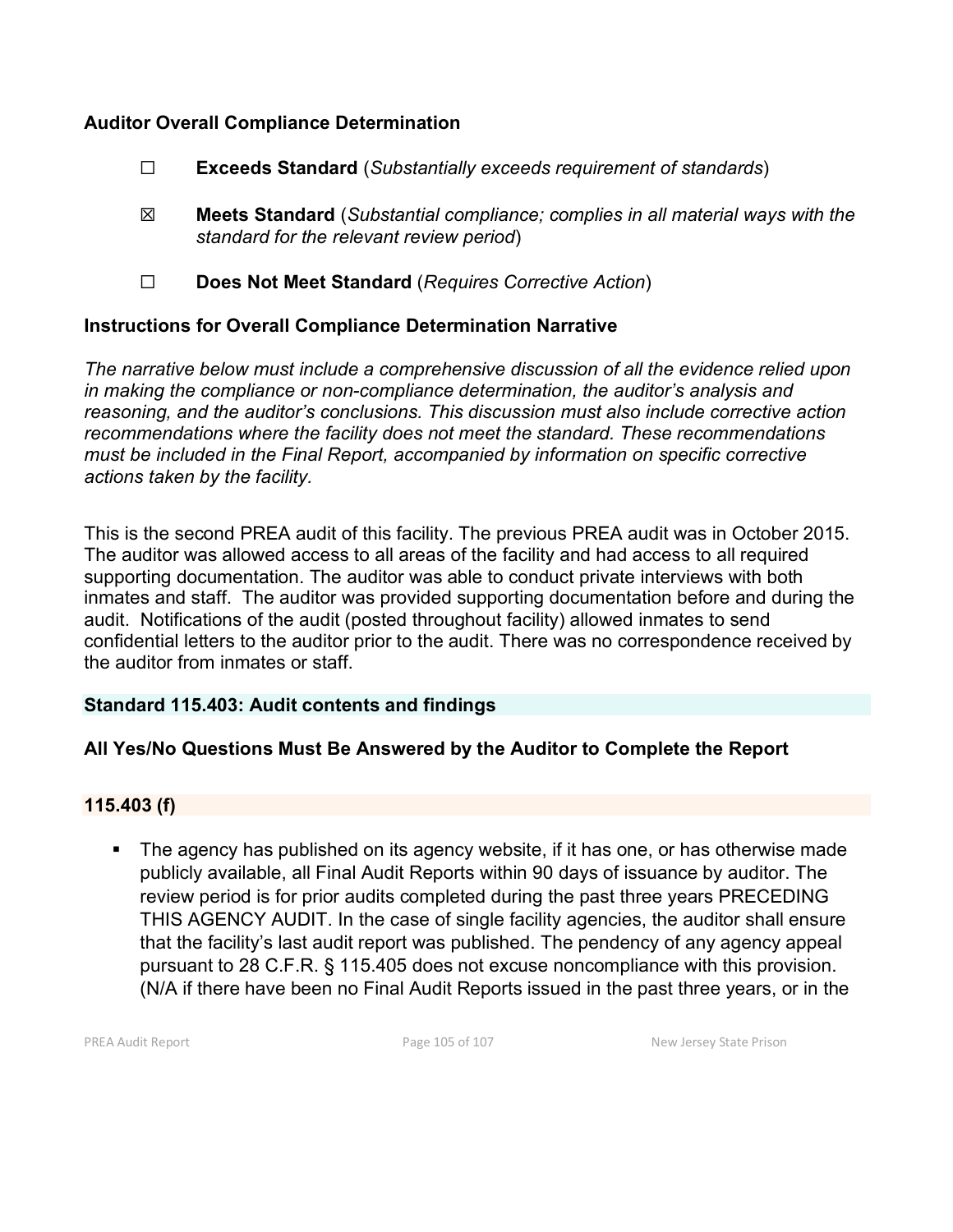case of single facility agencies that there has never been a Final Audit Report issued.)  $\boxtimes$  Yes  $\Box$  No  $\Box$  NA

# **Auditor Overall Compliance Determination**

- ☐ **Exceeds Standard** (*Substantially exceeds requirement of standards*)
- ☒ **Meets Standard** (*Substantial compliance; complies in all material ways with the standard for the relevant review period*)
- ☐ **Does Not Meet Standard** (*Requires Corrective Action*)

# **Instructions for Overall Compliance Determination Narrative**

*The narrative below must include a comprehensive discussion of all the evidence relied upon in making the compliance or non-compliance determination, the auditor's analysis and reasoning, and the auditor's conclusions. This discussion must also include corrective action recommendations where the facility does not meet the standard. These recommendations must be included in the Final Report, accompanied by information on specific corrective actions taken by the facility.*

NJ DOC website<https://www.nj.gov/corrections/> <https://www.nj.gov/corrections/> contains information on past PREA audits. The institution has fully implemented all policies, practices and procedures outlined in the PREA standards. The auditor reviewed applicable standards and, through the review of supporting documentation, interviews with staff and inmates and the observation of physical evidence, concluded that this facility fully meets and substantially complies in all material ways with the PREA standards for the relevant review period. NJ DOC policies are directly tied to the PREA standards and staff expectations. The facility's leadership is fully committed to eliminating sexual abuse/sexual harassment, as evidenced in the realistic staffing analysis and the recommendations for enhanced supervision techniques. Substantiated allegations of abuse are processed in accordance with the standards, to include incident reviews, disciplinary actions, if required, and outcome notifications.

PREA training for staff and inmates is documented and all stakeholders receive the appropriate level of training and are knowledgeable of the intent of the PREA and the tools available to ensure prevention, detection, reporting and response to sexual abuse incidents. Sexual abuse and victimization propensity screening is well established and tracked in an organized fashion. Referrals for mental health counseling are integrated in the intake and allegations of sexual abuse processes. Medical networks for the inmates are established in the community. The public has access to reporting mechanisms and NJ DOC PREA trends data via the NJ DOC website. The NJ DOC currently meets all applicable PREA standards and no corrective actions are required.

PREA Audit Report **PREA Audit Report Page 106 of 107** New Jersey State Prison